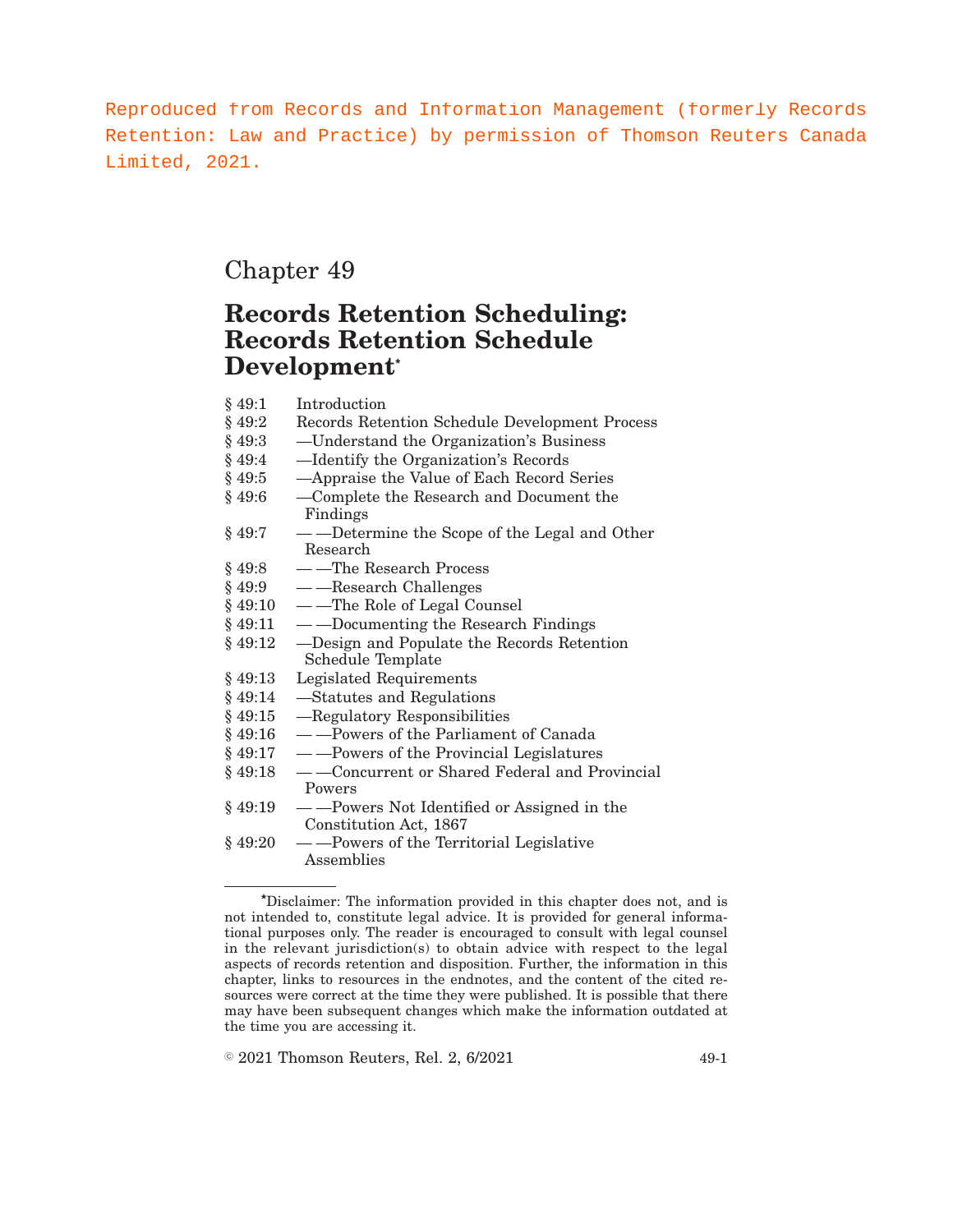RECORDS AND INFORMATION MANAGEMENT

- § 49:21 —Powers of Municipal Governments
- § 49:22 —Records Retention Scheduling Implications
- § 49:23 —The Legislative Process
- § 49:24 —Statutes—Federal
- § 49:25 —Regulations—Federal
- § 49:26 —Statutes—Provincial or Territorial
- § 49:27 —Regulations—Provincial or Territorial
- § 49:28 —Examples—Legislated Records Retention Requirements
- § 49:29 —Legislated Records Management Requirements
- § 49:30 Statutes of Limitation
- § 49:31 —Definitions
- § 49:32 —Limitation Period Examples
- § 49:33 —Challenges in Applying Limitation Periods to Records

# **§ 49:1 Introduction**

This chapter addresses records retention schedule development, including the research of Canadian legislated records retention requirements, limitation periods, and broader legislated records management requirements such as a requirement to create records or to keep records in a specified location. These requirements are often lesser known and more complex than the effects of operational, organization-specific requirements for retaining or otherwise managing records. Operational considerations for retaining records are discussed in the records appraisal section of this chapter (§ 49:5).

This chapter is the second in a series of three chapters on the topic of records retention scheduling. The first chapter (§§ 47:1 et seq.) introduces records retention scheduling terminology and concepts, illustrates how records retention scheduling is records and information management best practice, highlights the benefits of records retention scheduling, and discusses records retention policy. The third chapter will address approving, implementing, and maintaining a records retention schedule.

The guidance in these chapters is aimed at records and information professionals in all organizations, including the private sector, government and the broader public sector, and the not-for-profit sector. The chapters are also relevant to positions or committees responsible, indirectly or directly, for records and information management outcomes.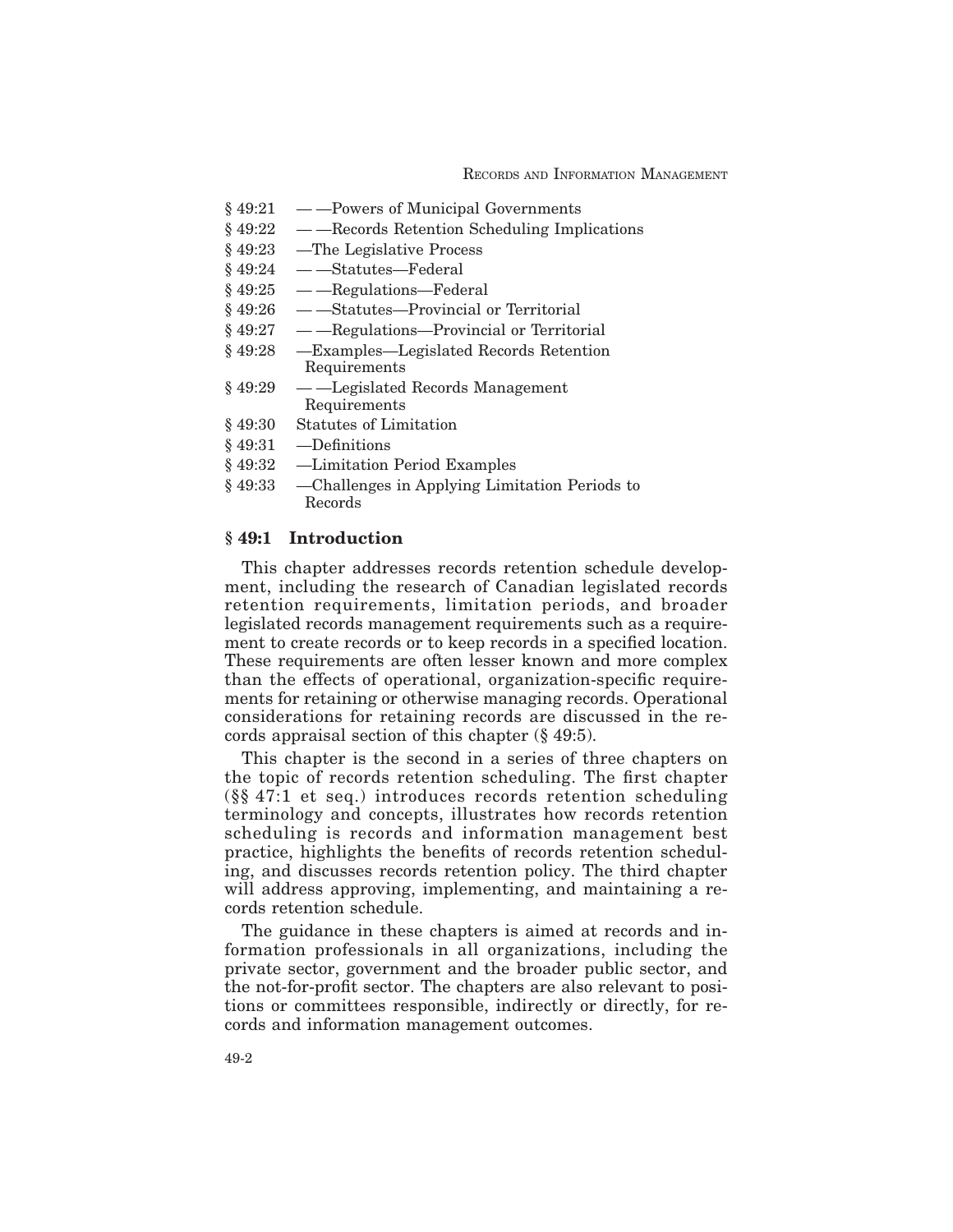#### **§ 49:2 Records Retention Schedule Development Process**

This section describes the five steps in developing a records retention schedule. The steps are understanding the organization's business, identifying the organization's records, appraising the value of each record series, completing the research (legislated requirements and limitation periods and, potentially, non-legislated requirements and guidance), and designing and populating the records retention schedule template.

Note: §§ 47:1 et seq. defines several records retention scheduling terms and concepts used in this section.

# **§ 49:3 Records Retention Schedule Development Process—Understand the Organization's Business**

Having a good understanding of an organization's business and the environment in which it operates will enable a records and information management professional to identify the applicable legislation and other documents which may prescribe, recommend, or suggest records retention requirements and broader records management requirements and identify the applicable legislation to be researched to identify limitation periods. The information to be gathered (if/where applicable) is listed below.

- 1. **Business activities conducted:** Determine what the organization does, e.g., what goods does the organization produce and/or sell, what services does the organization provide, or what programs does the organization offer. Understanding an organization's business activities is a pre-requisite for completing items 5 and 6 below.
- 2. **Business location(s) and nature of business at each location:** Identify the Canadian provinces and territories and any foreign countries in which the organization conducts business and the type of business conducted in each jurisdiction. For example, a manufacturing company may have its head office in Ontario, manufacturing plants in British Columbia and Quebec, and sales offices in each province plus in the states of New York, Texas, and California in the United States of America. Making this identification will identify the focus of the legislative requirements research and alert the records and information management professional to the potential need to reconcile differences in legislated records retention requirements and limitation periods across different

 $\degree$  2021 Thomson Reuters, Rel. 2, 6/2021 49-3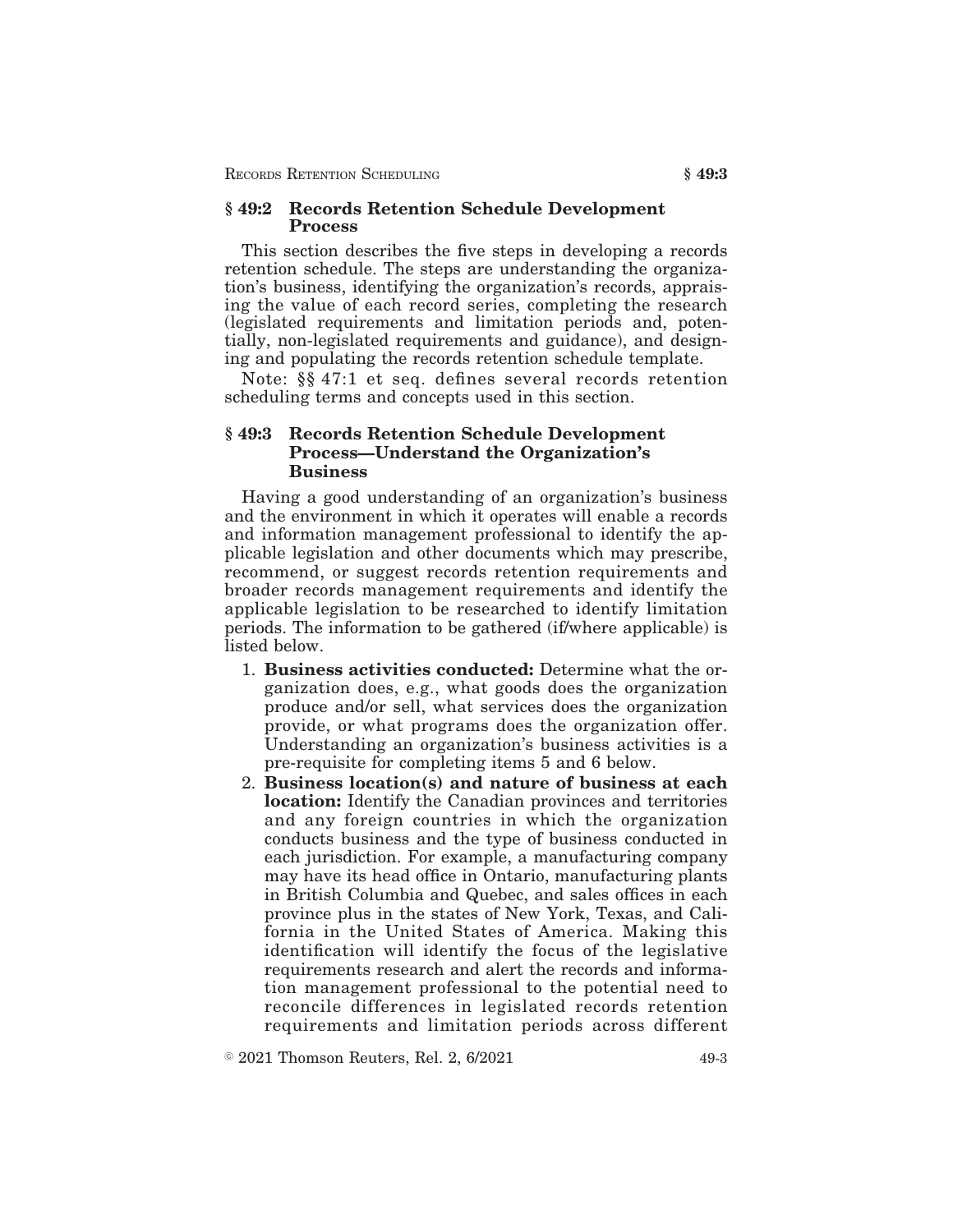jurisdictions, including different countries. As discussed in § 49:10, legal counsel should be asked to propose suitable retention periods when such differences apply.

- 3. **Unionized workforce:** Determine whether any of the organization's employees are represented by a union because some collective agreements contain broader records management requirements (e.g., a requirement to create and maintain a specified type of record such as a seniority list) and/or records retention requirements (e.g., a requirement to keep a record of employee discipline for only 24 months from the date on which the record was created provided no other instance(s) of discipline have occurred in the interim).
- 4. **Incorporation status:** A business corporation may be incorporated under a federal law (e.g., *Canada Business Corporations Act*, R.S.C. 1985, c. C-44) or a provincial or territorial law (e.g., British Columbia's *Business Corporations Act*, S.B.C. 2002, c. 57). For an incorporated business entity, it is important to determine the law under which incorporation occurred because the applicable corporations legislation will address records such as articles of incorporation, by-laws, minute books and securities register.
- 5. **Canadian federal versus provincial or territorial regulation:** Determine whether the industry in which the business operates is regulated by the Canadian federal government (e.g., an interprovincial ferry service) or at the provincial or territorial level (e.g., a hospital). Making this determination will identify the focus of the legislative requirements and limitation periods research that will be completed, bearing in mind that some types of records (e.g., records regarding taxation) are covered by both federal and provincial or territorial legislation. Note: See § 49:13 of this chapter for a discussion of the powers of the Parliament of Canada, the provincial legislatures, and the territorial legislative assemblies and see § 49:30 of this chapter for information about statutes of limitation.
- 6. **Overarching legislation:** In some cases, one law prescribes an entity's governance and operations. For example, the Canadian federal *Bank Act*, S.C. 1991, c. 46, applies to the banks listed in Schedule I or II of the Act while the *Municipal Act, 2001*, S.O. 2001, c. 25 applies to all municipalities in Ontario. It is recommended that a records and information management professional identify and research any applicable overarching legislation prior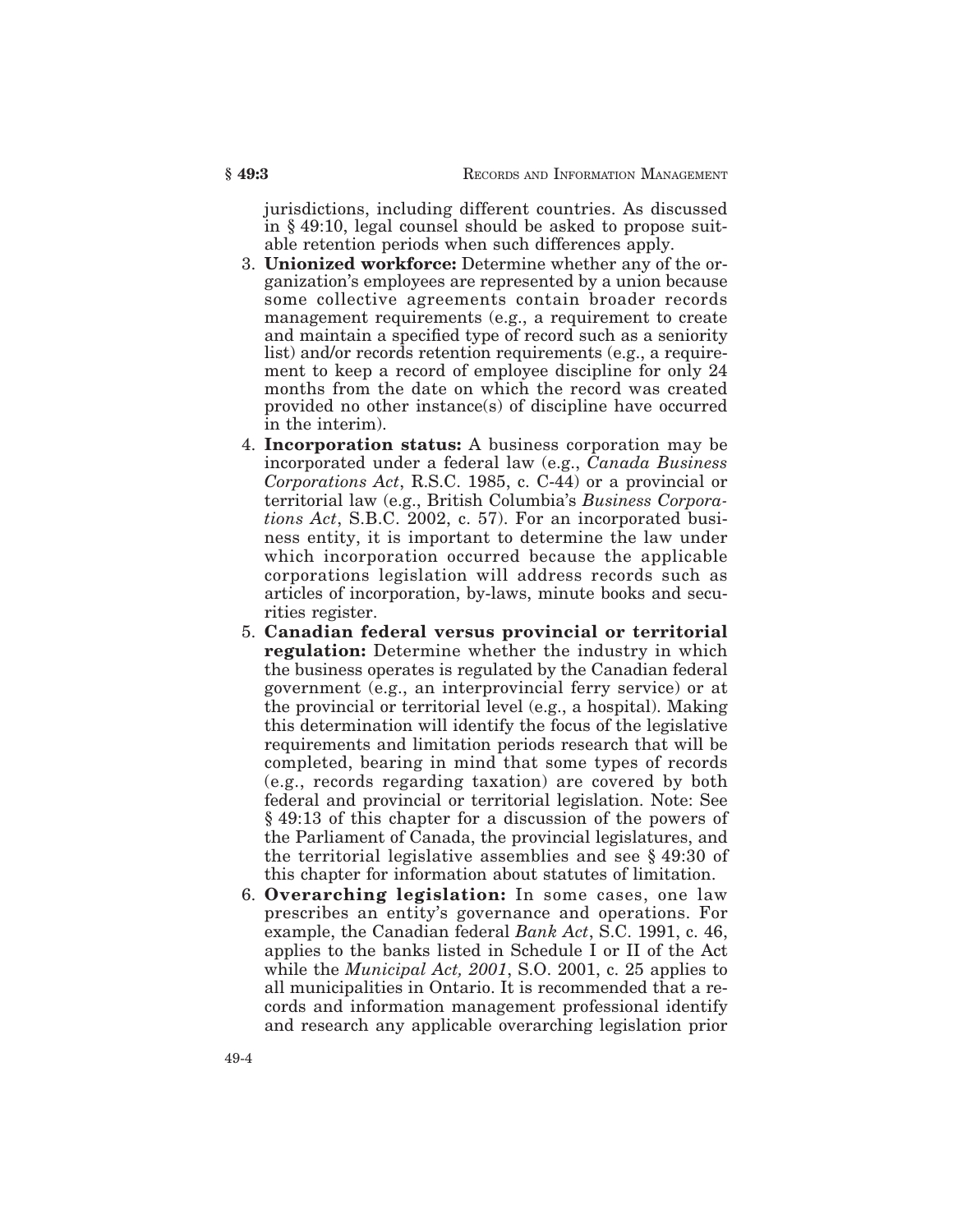to developing a records retention schedule because completing that research will assist in identifying the entity's records and also likely identify records retention and/or broader records management requirements and limitation periods. It is important to remember, however, that it will also be necessary to research all other statutes and regulations which apply to the organization.

- 7. **Requirement to use an existing records retention schedule:** Public sector organizations at the federal level and in some provinces and territories are required to use existing records retention schedules. In some provinces or territories, local or municipal government associations have published records retention guidance for the municipal organizations in their geographic jurisdiction. A records and information management professional is encouraged to determine whether a records retention schedule or retention guidance exists prior to beginning the development of a retention schedule for a public sector entity.
	- (a) At the **Canadian federal level**, Library and Archives Canada published *Multi-Institution Disposition Authorizations (MIDAs)***<sup>1</sup>** to:

. . . provide direction to government institutions subject to the Library and Archives of Canada Act regarding the disposal of records managed by all or an identified group of government institutions. MIDAs . . . are designed to eliminate the need for government institutions individually to request disposition authorization from Library and Archives Canada for records which have similar administrative or operational status.

MIDAs have been published for common administrative records (e.g., records of the real property management function) and for some types of operational records commonly found in government institutions (e.g., operational case file records). The applicability of some MIDAs is time-limited. Conversely, *Institution-Specific Disposition Authorizations (IS-DAs)* apply to the records managed by single government institutions. This means that a government institution is required to develop and secure approval

#### **[Section 49:3]**

 $\textcircled{\textdegree}$  2021 Thomson Reuters, Rel. 2, 6/2021  $\textcircled{\textdegree}$  49-5

**<sup>1</sup>** Library and Archives Canada, *Multi-Institution Disposition Authorizations (MIDAs)* https://www.bac-lac.gc.ca/eng/services/government-informatio n-resources/disposition/Pages/mida.aspx (accessed March 15, 2021).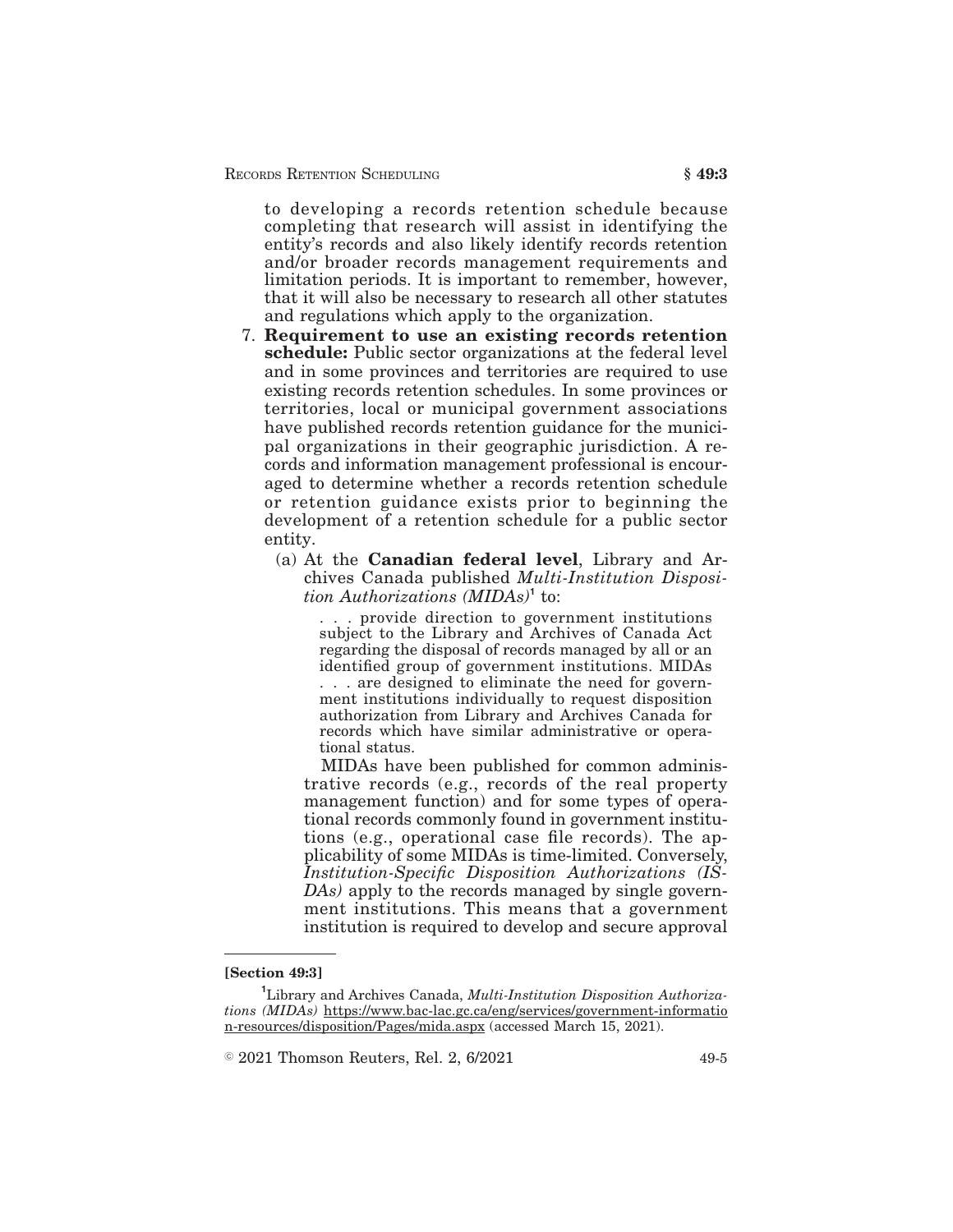of ISDAs to manage the retention and disposition of its unique, operational records.

Recently, Library and Archives Canada published the *Generic Valuation Tools (GVTs)***<sup>2</sup>** to "provide Government of Canada institutions with a starting point for meeting two key requirements of the Treasury Board of Canada Secretariat (TBS) *Directive on Recordkeeping* (2009), namely the identification of information resources of business value (IRBV) and the establishment of retention specifications". It must be stressed, however, that the *GVTs* provide recommendations only and do "not provide Government of Canada institutions with the authority to dispose of information. GVTs are not Records Disposition Authorities (RDAs) and do not replace the Multi-Institutional Disposition Authorities (MIDAs).**<sup>3</sup>**

(b) At the **provincial or territorial level**, government ministries, agencies, Crown corporations, and other government entities may be required to use a records retention schedule created by the branch or ministry of the government responsible for the government's records. These retention schedules are typically limited to the records of the administrative functions common to all government entities (e.g., finance, human resources, materials and equipment), meaning that an individual government entity will be required to develop a retention schedule for its operational records. For example, the Province of Alberta published the *Administrative Records Disposition Authority (ARDA)***<sup>4</sup>** which "must be used as a records retention and disposition schedule for common administrative records in Government of Alberta departments and agencies". The Alberta government also published a guide, *Developing Record Retention*

**<sup>2</sup>** Library and Archives Canada, *Generic Valuation Tools (GVTs)* https:// www.bac-lac.gc.ca/eng/services/government-information-resources/guidelines/ generic-valuation-tools/Pages/introduction.aspx#a (accessed March 15, 2021).

**<sup>3</sup>** Library and Archives Canada, *Generic Valuation Tool: Information Management*, p. 1 https://www.bac-lac.gc.ca/eng/services/government-informa tion-resources/guidelines/generic-valuation-tools/Documents/GVT\_Informatio nManagement.pdf (accessed March 15, 2021).

**<sup>4</sup>** Alberta Government, *Administrative Records Disposition Authority (ARDA) 1986/050-A018*, p. 5 https://imtpolicy.sp.alberta.ca/guidelines/Suppor ting%20Documents/im-administrative-records-disposition-authority-schedul e.pdf or accessible from https://www.alberta.ca/managing-government-inform ation.aspx#jumplinks-10 (accessed March 15, 2021).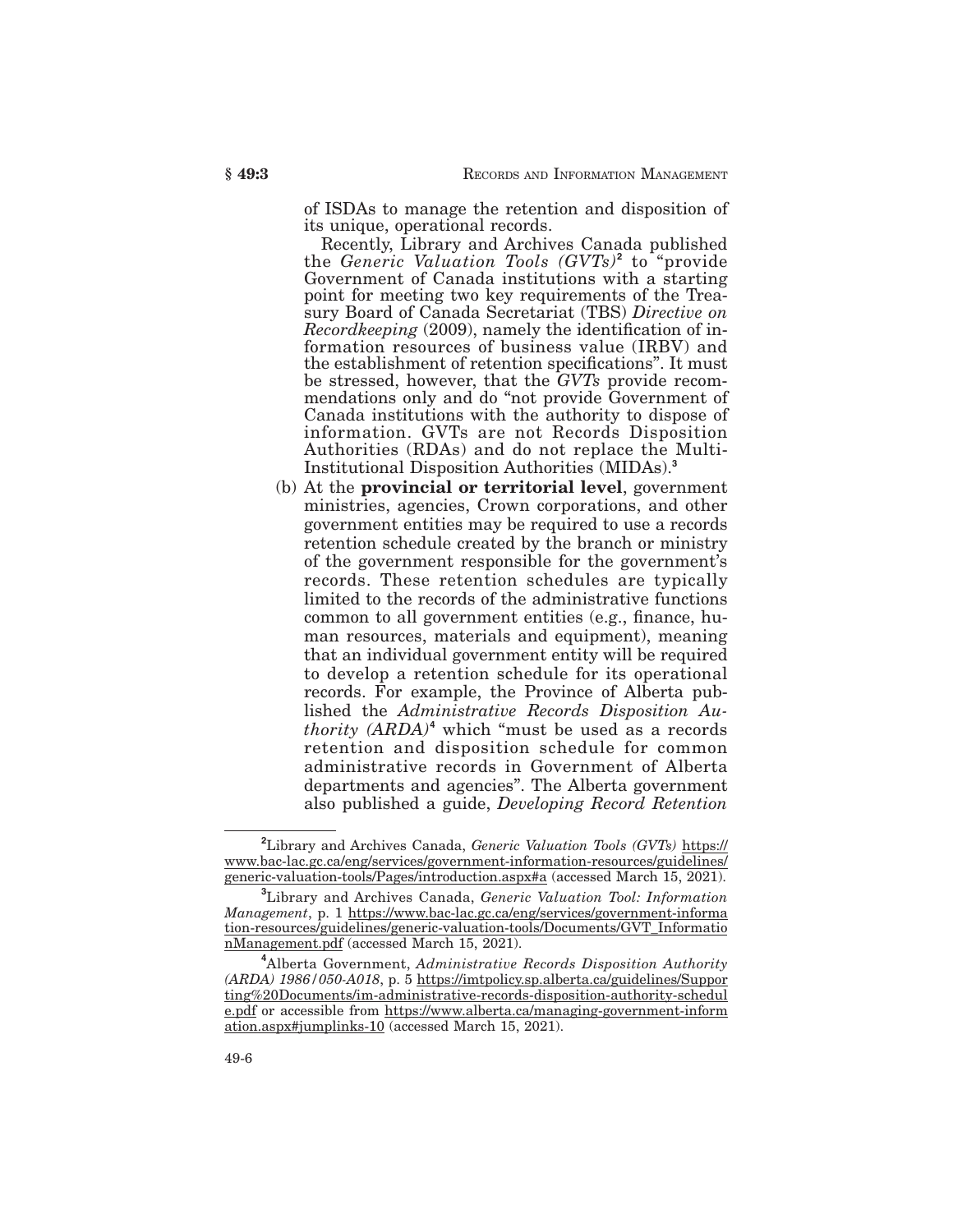*and Disposition Schedules*, **<sup>5</sup>** which includes information about developing a retention schedule for operational records.

Conversely, the Province of British Columbia developed classification and retention schedules for its administrative records (the *Administrative Records Classification System (ARCS)*) and its operational records (the *Operational Records Classification System (ORCS)*) in addition to special schedules for the records of commissions of inquiry, defunct programs and voice mail records.**<sup>6</sup>**

- (c) At the **municipal level**, some associations have published records retention schedules for local or municipal government records such as the *Records Management Manual for Local Government Organizations* published by the Local Government Management Association (LGMA) in British Columbia**<sup>7</sup>** and the *Records Management Manual Nova Scotia Municipal Units* published by the Association of Municipal Administrators Nova Scotia (AMANS). While use of such retention schedules is not mandatory, they provide a useful best practices resource for retention schedule development by the municipalities in the province or territory for which the retention schedule was developed. Further, when an associationdeveloped records retention schedule is used by many local or municipal governments in a given province or territory, the retention periods in the schedule may be perceived by some as *de facto* requirements.
- (d) **Regulatory bodies:** Determine whether a regulatory body governs the organization and/or any of its employees because a regulatory body may prescribe or recommend records retention periods and/or

 $\textcircled{2021}$  Thomson Reuters, Rel. 2, 6/2021 49-7

**<sup>5</sup>** Alberta Government, *Developing Records Retention and Disposition Schedules* https://www.alberta.ca/assets/documents/IM-Developing-Schedule s.pdf (accessed March 15, 2021).

**<sup>6</sup>** The *Administrative Records Classification System (ARCS)*, the *Operational Records Classification System (ORCS)*, the special schedules and background information about the systems and schedules are accessible from https://www2.gov.bc.ca/gov/content/governments/services-for-government/info rmation-management-technology/records-management/information-schedules (accessed March 15, 2021).

**<sup>7</sup>** Information about the *Records Management Manual for Local Government Organizations* is available at https://www.lgma.ca/manuals1#RecordsM anagementManual (accessed March 15, 2021).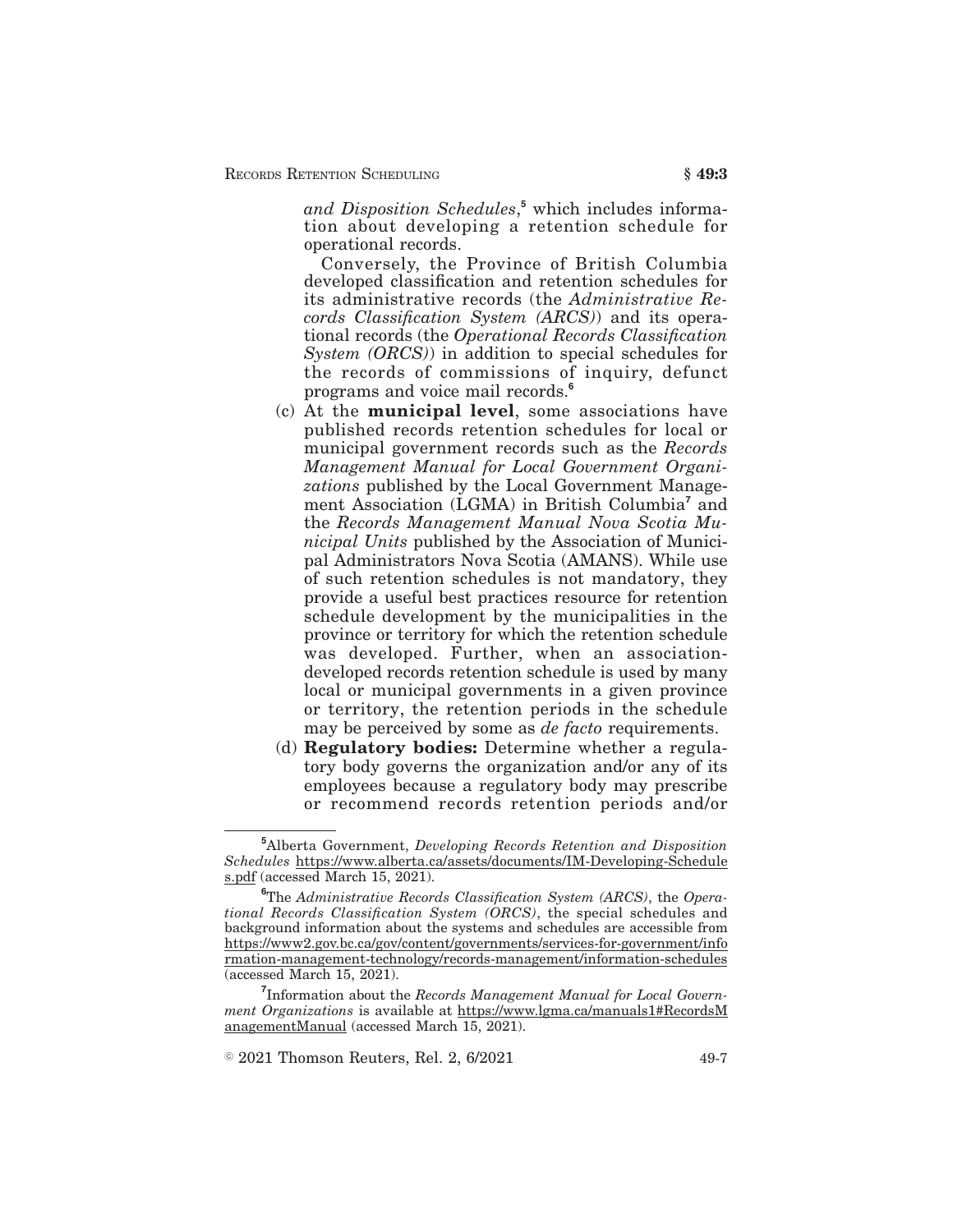broader records management requirements. Some regulatory bodies in Canada are government agencies, commissions or boards which regulate an industry such as the Ontario Energy Board, which regulates the electricity and natural gas sectors in that province. Other regulatory bodies are selfgoverning organizations typically established by a provincial or territorial government to protect the public by enforcing the legislation and codes of conduct that oversee a specific profession such as architecture, engineering, law or nursing. Some selfregulatory organizations oversee both companies and their employees as, for example, in the case of the Investment Industry Regulatory Organization of Canada (IIROC) which oversees all investment dealers in Canada (currently 175 investment dealer firms) and their employees (currently more than 30,000 registered employees) and their trading activity in Canada's debt and equity markets.

- (e) **Industry associations:** Identify the association(s) for the industry (or industries) in which the organization operates because those bodies may also recommend records retention periods and/or broader records management requirements. An industry association may be pan-Canadian or specific to a province or territory. Industry associations are not established by federal, provincial or territorial legislation, and are themselves typically not-for-profit organizations. Association membership (usually paid) is voluntary. Examples of industry associations include Alberta Urban Municipalities Association, Canadian Manufacturers & Exporters, and Women in Trucking Association. It is not uncommon for an industry association to strike a committee or working group to address records management, including records retention, and publish records management guidance. For example, a sub-committee of the Law Enforcement Records (Managers) Network (LEARN) (which is itself a committee of the Ontario Association of Chiefs of Police) recently published a records retention toolkit to provide municipal police services in Ontario with minimum retention periods based on legislation and best practices.
- (f) **Retention periods in the organization's policies or procedures:** Determine whether retention peri-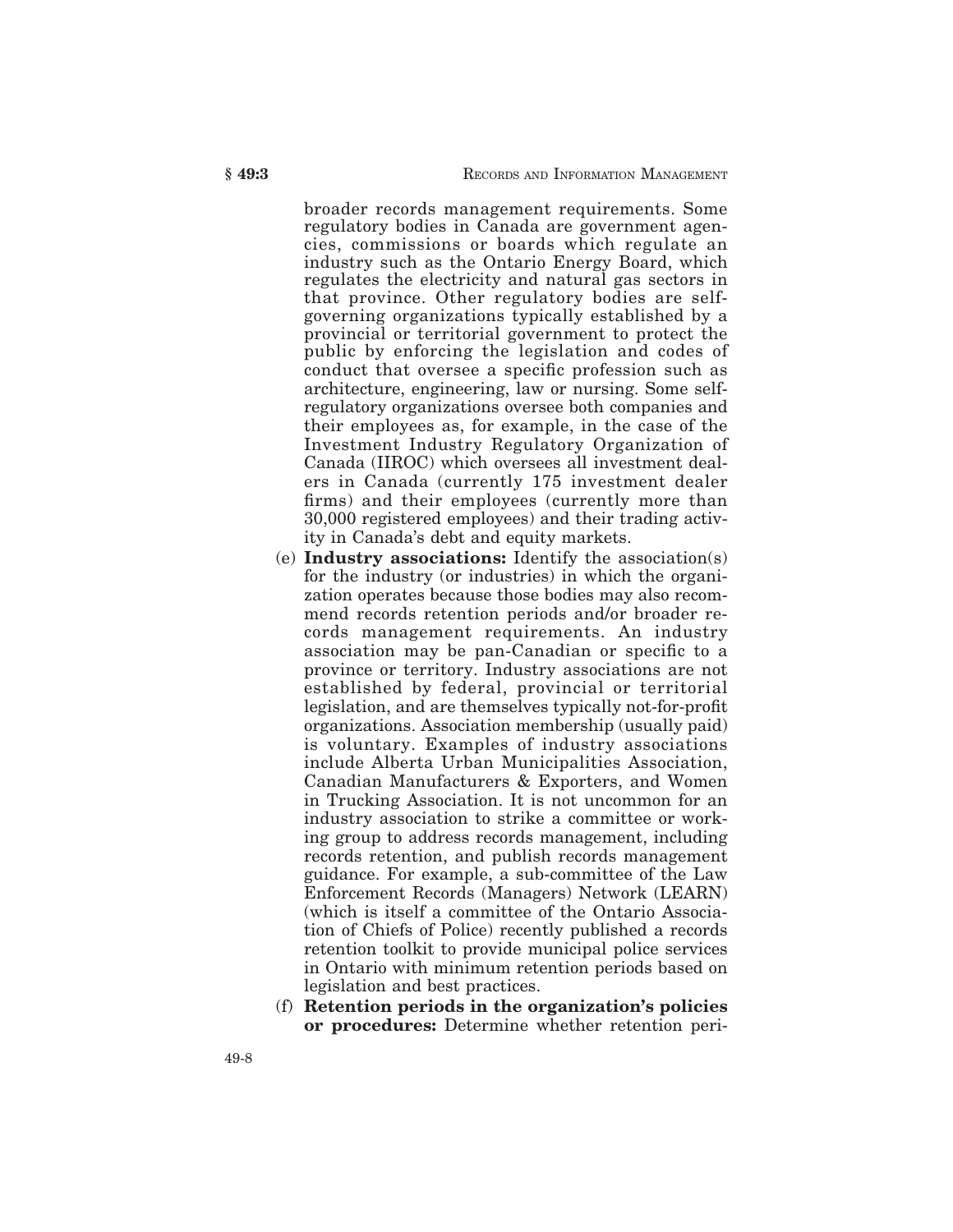ods are stated in any of the organization's policies or procedures. For example, a Privacy Policy may prescribe a retention period for personal information and an E-mail Management Procedure may prescribe a retention period for e-mails. As discussed in § 49:7, it is recommended that any such retention periods be documented, discussed with stakeholders and considered during the records appraisal.

## **§ 49:4 Records Retention Schedule Development Process—Identify the Organization's Records**

As stated in §§ 47:1 et seq., a records retention schedule is: "A document that identifies and describes an organization's records, usually at the series level, [and] provides instructions for the disposition of records throughout their life cycle." Thus, the next step in the development of a records retention schedule is to identify the organization's records and then group those records into series, i.e.: "A group of related records filed / used together as a unit and evaluated as a unit for retention purposes (e.g., a personnel file consisting of an application, reference letters, benefit forms, etc.)".

It is records and information management best practice for a record series to be media-independent, with one retention period applying to all records in the series regardless of their physical format. For example, if an organization receives accounts payable invoices in hard copy by mail and electronically as attachments to e-mail messages and retains the invoices in both formats, the same retention period would apply to the physical and electronic invoices. However, an exception to the media-independent best practice occurs when records in a series are converted from one format to another, with the source records being disposed of after conversion and the records in the new format being kept as the organization's official records. For example, an organization that scans physical accounts payable invoices upon receipt would dispose of the physical invoices at a set time after conversion and completion of quality assurance testing (such as 30 days) and then retain the images for as long as they are required to satisfy operational, fiscal and/or legal or regulatory requirements. In this case, there would still be one record series (i.e., accounts payable invoices) but the records retention schedule would indicate a different retention period for the physical invoices as opposed to the electronic invoices.

An organization that has developed a records classification

 $\degree$  2021 Thomson Reuters, Rel. 2, 6/2021 49-9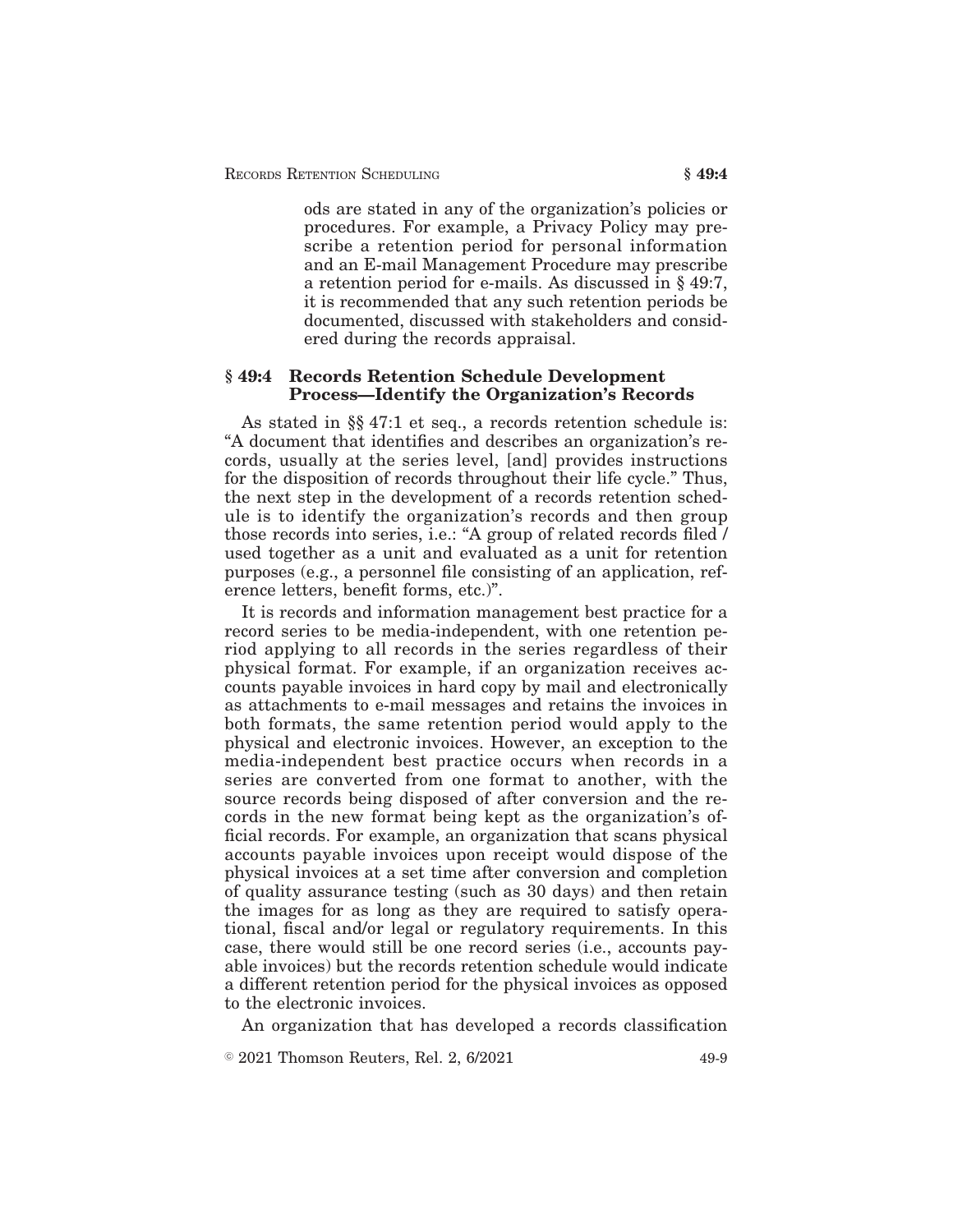scheme can usually expand that document to include records retention and disposition information, thus creating an integrated records classification scheme and retention schedule as in the Province of British Columbia *Administrative Records Classification System (ARCS)* and *Operational Records Classification System (ORCS)* examples in § 49:3.

An organization that does not have a records classification scheme will need to conduct an inventory to identify its records and then group those records into series, the retention and disposition of which will be governed by the records retention schedule that the organization will then develop. There are various records inventory methodologies and data collection methods which may be used alone or in combination, e.g., physical inventory, surveys or questionnaires, and interviews with employees. A records and information management professional who has not previously planned or completed a records inventory may find it helpful to consult a records and information management textbook such as *Records and Information Management: Fundamentals of Professional Practice.***<sup>1</sup>** An Internet search will also uncover resources that address the planning and execution of a records inventory and provide sample records inventory forms, e.g., the Government of Newfoundland and Labrador's Office of the Chief Information Officer published *Guideline—Records and Information Inventory***<sup>2</sup>** and the National Archives (United States) published *Guide to the Inventory, Scheduling, and Disposition of Federal Records.***<sup>3</sup>** While resources such as these are specific to the records inventory requirements, procedures and data collection tools of individual government entities, they may prove useful.

Once the inventory has been completed, the next step is to group the records into series. As discussed in §§ 47:1 et seq., it is records and information management best practice for the

#### **[Section 49:4]**

**<sup>1</sup>** William Saffady, *Records and Information Management: Fundamentals of Professional Practice*, 4th edition. This book is scheduled to be published in May 2021. For more information, visit https://rowman.com/ISBN/ 9781538152539/Records-and-Information-Management-Fundamentals-of-Pro fessional-Practice-Fourth-Edition (accessed March 15, 2021).

<sup>&</sup>lt;sup>2</sup>Office of the Chief Information Officer, Government of Newfoundland and Labrador, *Guideline—Records and Information Inventory* https://www.go v.nl.ca/exec/ocio/files/im-practitioners-guideline-docs-3-1-records-inventory.pdf (accessed March 15, 2021).

**<sup>3</sup>** National Archives, *Guide to the Inventorying, Scheduling, and Disposition of Federal Records* https://www.archives.gov/records-mgmt/scheduling (accessed March 15, 2021).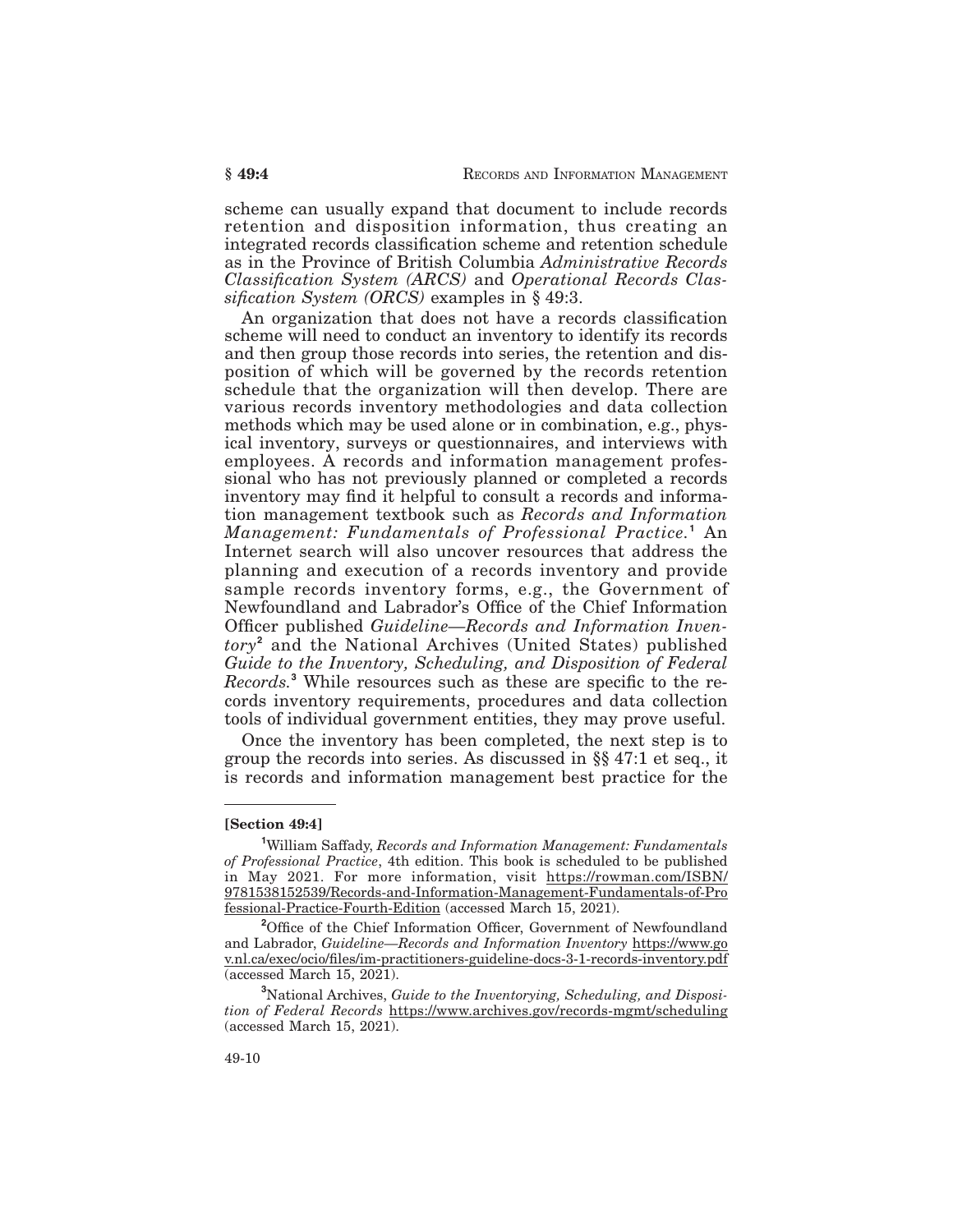records in a series to have the same retention period, for example, an organization may keep bank statements and reconciliations for six years after the end of the organization's fiscal year. Occasionally, it may be necessary to keep some records in a series for a different length of time, for example, an organization may keep personnel or employee files until two years after termination of employment but dispose of records of employee discipline after 24 months in compliance with the terms of a collective agreement. In such cases, the retention period exception would be noted in the records retention schedule for records of employee discipline alongside the retention period which applies to the balance of records in the personnel / employee files records series or an organization may elect to create "employee discipline records" as a sub-series of the personnel or employee files record series so that the event plus 24-month retention period for the discipline records is clearly identified.

# **§ 49:5 Records Retention Schedule Development Process—Appraise the Value of Each Record Series**

As stated in §§ 47:1 et seq., records appraisal is: "The evaluation of a records series or an individual record's value for retention or archival purposes, based upon its current or predicted use(s) for administrative, legal, regulatory, fiscal, research, evidentiary, or historical purposes." The content and context of a record series (or individual record) determines its business value for retention scheduling purposes and one series (or record) may have more than one value. There are four records values: administrative / operational value, fiscal value, legal / regulatory value and archival (or historical) value which are briefly summarized in Table 1 below and discussed in greater detail in §§ 47:1 et seq.

| <b>Table 1: Records Values</b> |  |
|--------------------------------|--|
|--------------------------------|--|

| <b>Value</b>                           | <b>Definition</b>                                                                                                                                                                                                                             |
|----------------------------------------|-----------------------------------------------------------------------------------------------------------------------------------------------------------------------------------------------------------------------------------------------|
| Administrative or<br>Operational Value | Records that document and facilitate the execu-<br>tion of an organization's current business, in-<br>cluding its primary business functions                                                                                                  |
| Fiscal Value                           | Records used to conduct financial or tax business<br>(both current or future) and/or records (e.g.,<br>daily production logs or sales contracts) which<br>provide evidence to support an organization's<br>financial, tax or audit activities |

 $\textcircled{\textdegree}$  2021 Thomson Reuters, Rel. 2, 6/2021  $\textcircled{\textdegree}$  49-11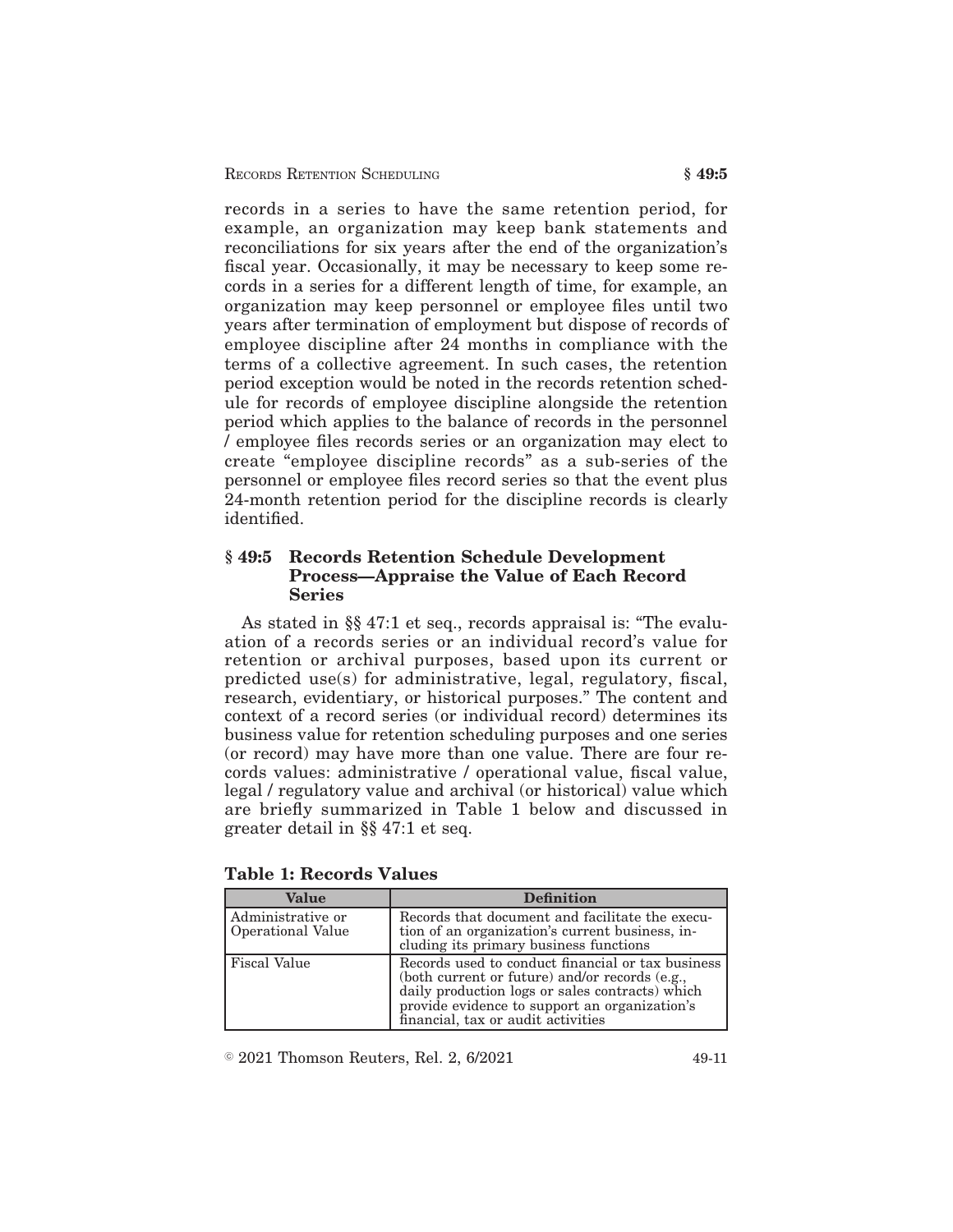| Value                             | <b>Definition</b>                                                                                                                                                                                            |
|-----------------------------------|--------------------------------------------------------------------------------------------------------------------------------------------------------------------------------------------------------------|
| Legal or Regulatory<br>l Value    | Records which comply with statutes and regula-<br>tions, provide proof of business transactions, pro-<br>tect the interests of an individual or organiza-<br>tion, or serve as evidence in legal proceedings |
| Archival or Historical<br>l Value | Records of continuing usefulness or significance<br>in documenting an organization's history                                                                                                                 |

Records appraisal should not be performed solely by a records and information management professional. A records and information management professional must consult with stakeholders to ensure an accurate and comprehensive understanding of how a record series is used and its value to the organization. Table 2 identifies the stakeholders a records and information management professional should consult to appraise the value(s) of each record series.

| <b>Value</b>                           | <b>Stakeholders</b>                                                                                                                                                                                                                                                                                                                           |
|----------------------------------------|-----------------------------------------------------------------------------------------------------------------------------------------------------------------------------------------------------------------------------------------------------------------------------------------------------------------------------------------------|
| Administrative or<br>Operational Value | • Representative employees (management<br>and staff) <sup>1</sup> who create or receive the records<br>and who use the records to conduct business                                                                                                                                                                                            |
| <b>Fiscal Value</b>                    | • Representative employees (management)<br>and staff) who create or receive the records<br>and who use the records to conduct financial<br>or tax business (both current and future)<br>• Auditors (internal and/or external) who<br>consult the records for evidence to support<br>an organization's financial, tax or audit ac-<br>tivities |
| Legal or Regulatory<br>Value           | • Legal counsel (in-house and/or external)<br>who rely on the records to demonstrate com-<br>pliance with statutes, provide proof of busi-<br>ness transactions, or protect the interests of<br>an individual or organization<br>• Legal counsel (in-house and/or external)<br>who will use the records as evidence in legal<br>proceedings   |

**Table 2: Records Appraisal Stakeholders Values**

#### **[Section 49:5]**

**1** Particularly when appraising administrative or operational value, and fiscal value, it is not necessary (or advised) to consult with every employee who creates or receives the same type of records. Instead, representative employees should be consulted. For example, it will be sufficient to consult with the supervisor or manager of each accounting function such as budgeting, payables, receivables and payroll instead of consulting with every employee in accounting.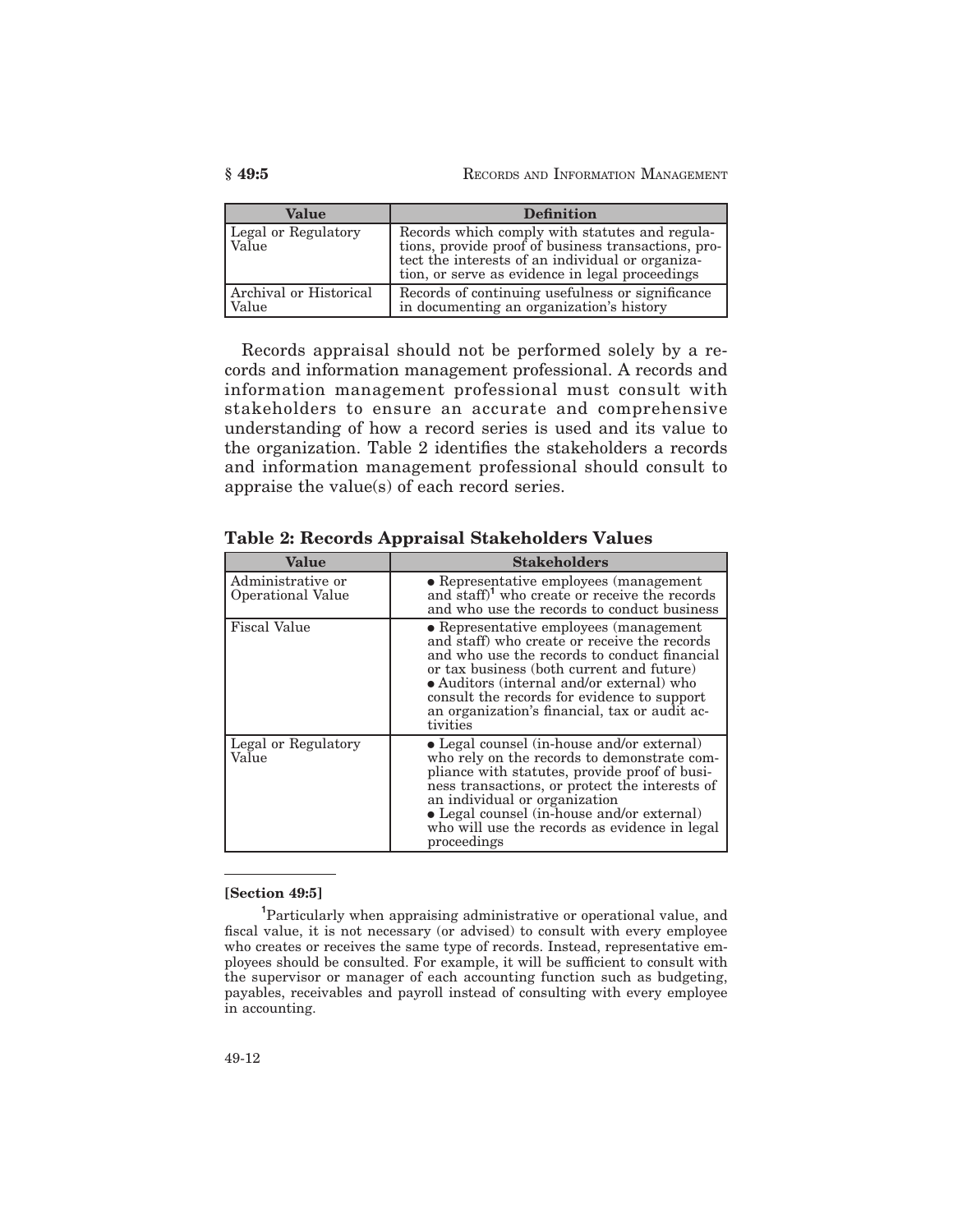| Value          | <b>Stakeholders</b>                                                                                                                                              |
|----------------|------------------------------------------------------------------------------------------------------------------------------------------------------------------|
| Archival Value | $\bullet$ Archivist (in-house or external) who identi-<br>fies a record's continuing usefulness or sig-<br>nificance in documenting an organization's<br>history |

Meeting any fiscal, legal or regulatory requirements is a baseline criteria for records retention, but it is equally important that a records retention schedule meets the ongoing operational needs of the organization. Having records available when they are needed and not destroying them prematurely must be balanced with the wasted cost and labour associated with keeping records unnecessarily. However, the duration of a record series' administrative or operational value is often challenging to determine because employees are often reluctant to dispose of records for fear that they may be needed at some unknown point in the future.

In addition to the stakeholders identified in Table 2, a records and information management professional should also consult with the organization's Privacy Officer (or equivalent position) regarding the retention of personal information. If the organization has a compliance function, the records and information management professional should also consult with the Compliance Officer (or equivalent position) regarding the retention of records for compliance purposes. Privacy and compliance stakeholders as well as stakeholders consulted regarding fiscal value (e.g., Chief Financial Officer, Auditor, etc.) and legal or regulatory value (i.e., Legal Counsel) can also assist the records and information management professional to identify applicable legislation, the regulatory bodies which may prescribe retention periods for the organization's records and (industry) associations whose records retention guidance is considered best practice.

Table 3 illustrates how the value(s) of selected records may be appraised using the example of a privately held clothing manufacturer doing business in the Province of British Columbia.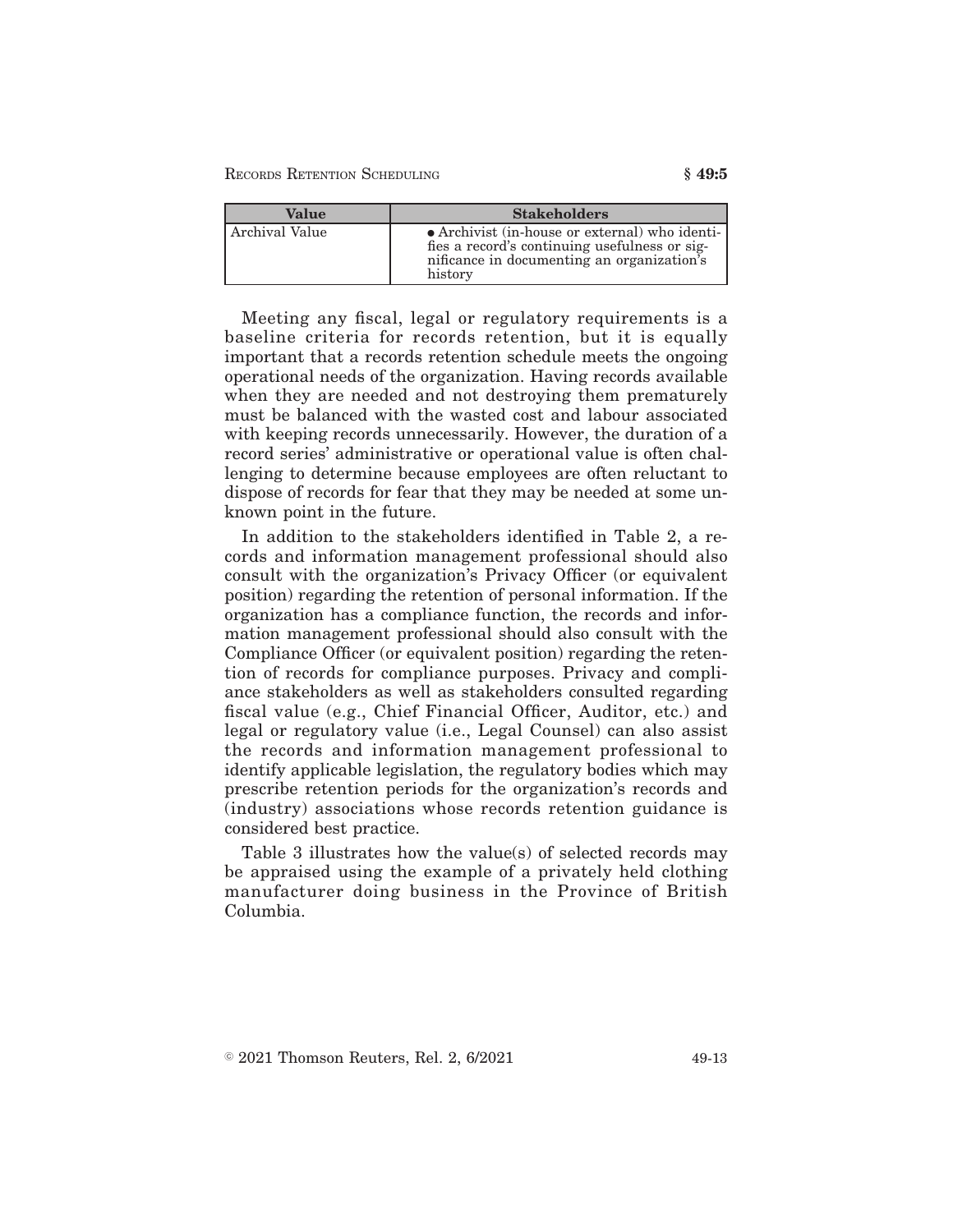| <b>Record</b><br><b>Series</b>         | <b>Record</b><br><b>Series</b><br><b>Description</b>                                                                                                                            | <b>Administrative</b><br>or<br><b>Operational</b><br>Value                                              | <b>Fiscal</b><br><b>Value</b>                                                                                                                                                             | Legal or<br>Regulatory<br>Value                                                                                                                                                                                                                                                                                                                                                                                                                                                                                                                                                                      | <b>Archival</b><br>or<br><b>Historical</b><br><b>Value</b> |
|----------------------------------------|---------------------------------------------------------------------------------------------------------------------------------------------------------------------------------|---------------------------------------------------------------------------------------------------------|-------------------------------------------------------------------------------------------------------------------------------------------------------------------------------------------|------------------------------------------------------------------------------------------------------------------------------------------------------------------------------------------------------------------------------------------------------------------------------------------------------------------------------------------------------------------------------------------------------------------------------------------------------------------------------------------------------------------------------------------------------------------------------------------------------|------------------------------------------------------------|
| <b>Accounts</b><br>payable<br>invoices | Invoices<br>from<br>suppliers<br>for goods or<br>services<br>received<br>and which<br>have been<br>approved<br>for payment<br>and for<br>which<br>payment<br>has been<br>issued | Current year<br>invoices until<br>payment made<br>and year-end<br>audit completed                       | Records of<br>financial<br>transactions<br>including<br>taxation<br>Auditors<br>spot check<br>invoices for<br>evidence to<br>support<br>company's<br>financial<br>and tax<br>transactions | Considered<br>"vouchers"<br>by Income<br>Tax Act.<br>R.S.B.C.<br>1996, c. 215,<br>s. 58, and<br>subject to<br>legislated<br>$event + 6$<br>year<br>retention<br>requirement<br>$(event = end$<br>of taxation<br>year to<br>which they<br>relate unless<br>exception<br>applies)<br>Business<br>Corporations<br>Act, S.B.C.<br>2002, c. 57,<br>s. 196(1),<br>states: "A<br>company<br>must keep<br>adequate<br>accounting<br>records for<br>each of its<br>financial<br>years and<br>must retain<br>the<br>accounting<br>records kept<br>for a<br>financial<br>year for the<br>prescribed<br>period." | No                                                         |
| Annual<br>reports                      | Annual<br>reports (one<br>per year)<br>describing<br>the<br>company's<br>operations<br>and<br>finances<br>during the<br>preceding<br>year                                       | Recent reports<br>$last 1-5 years)$<br>sometimes<br>referenced to<br>quickly locate<br>facts or figures | No (official<br>record of<br>audited<br>financial<br>statements<br>kept<br>separately)                                                                                                    | No legislated<br>requirement<br>to prepare<br>this type of<br>annual<br>report                                                                                                                                                                                                                                                                                                                                                                                                                                                                                                                       | Document<br>the<br>company's<br>hi $\operatorname{storv}$  |

**Table 3: Records Appraisal Examples**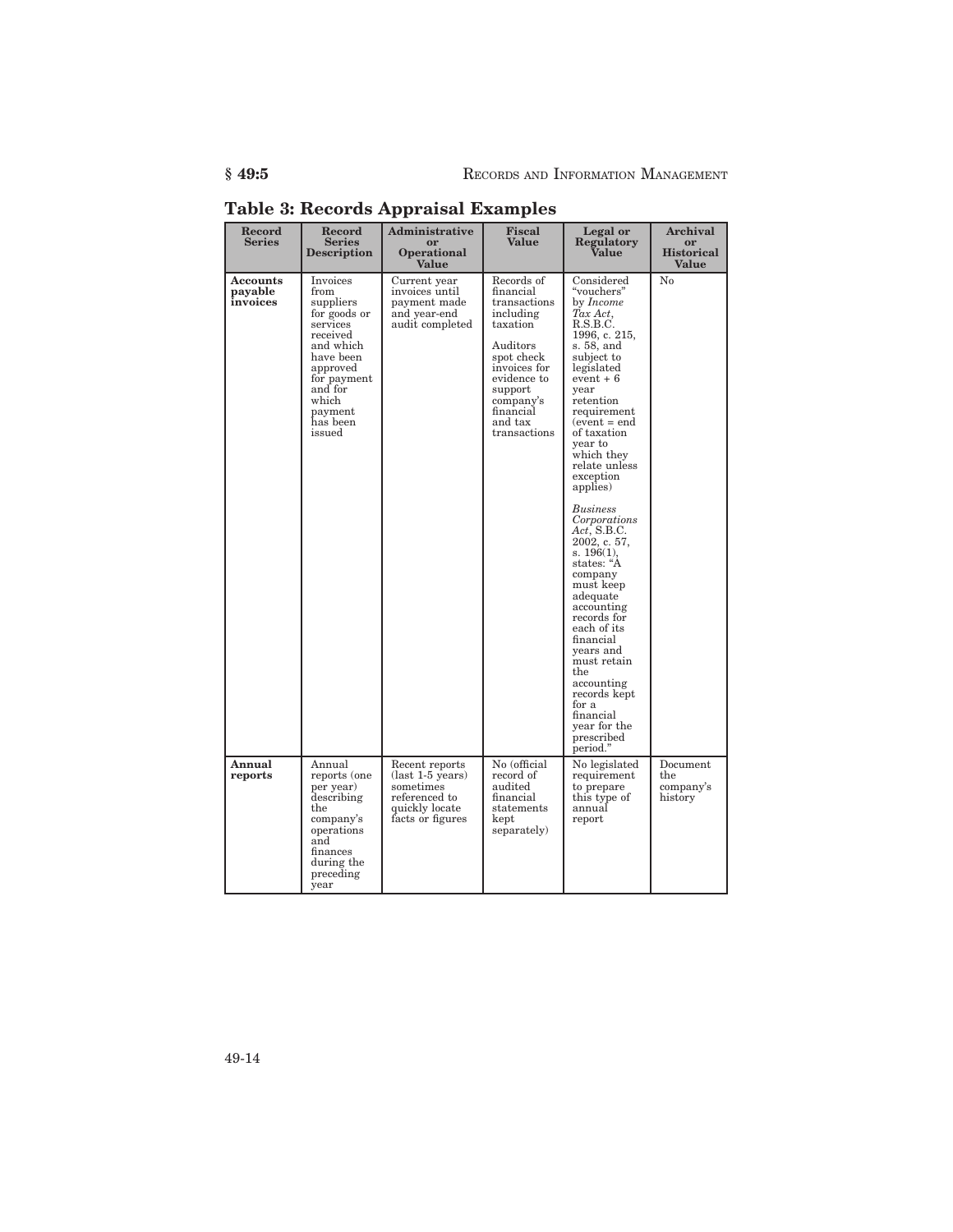| <b>Record</b><br><b>Series</b>                   | <b>Record</b><br><b>Series</b><br><b>Description</b>                                                                                                                                      | <b>Administrative</b><br>or<br><b>Operational</b><br><b>Value</b>                                                                                                                                                                                                                                  | Fiscal<br><b>Value</b> | Legal or<br><b>Regulatory</b><br>Value                                                                                                            | <b>Archival</b><br><b>Or</b><br><b>Historical</b><br>Value |
|--------------------------------------------------|-------------------------------------------------------------------------------------------------------------------------------------------------------------------------------------------|----------------------------------------------------------------------------------------------------------------------------------------------------------------------------------------------------------------------------------------------------------------------------------------------------|------------------------|---------------------------------------------------------------------------------------------------------------------------------------------------|------------------------------------------------------------|
| <b>Employee</b><br>files<br>(Personnel<br>files) | Employment<br>history<br>(e.g.,<br>resumes,<br>applications.<br>performance<br>evaluations.<br>accident<br>reports,<br>$etc.$ )<br>excluding<br>payroll<br>records                        | Used to<br>administer the<br>employer-<br>employee<br>relationship<br>until<br>termination of<br>employment<br>Referenced for<br>up to 2 years<br>after<br>employment<br>termination to<br>provide<br>references upon<br>request or<br>information<br>required by<br>pension plan<br>administrator | No                     | Protect<br>company's<br>and<br>employee's<br>interests<br>Potential<br>evidence for<br>legal<br>proceedings                                       | No                                                         |
| Equipment<br>inspections                         | Records of<br>specific<br>tests and<br>checks<br>carried out<br>to assess<br>the<br>condition of<br>equipment,<br>identify any<br>defects and<br>recommend<br>any<br>necessary<br>repairs | Used to order<br>parts and<br>schedule<br>repairs                                                                                                                                                                                                                                                  | No                     | Protect<br>company's<br>interests<br>Potential<br>evidence for<br>legal<br>proceedings<br>(e.g., claims)<br>against<br>equipment<br>manufacturer) | No                                                         |

A records and information management professional should document (and keep) the records appraisal results for each series. This information will be needed to support the rationale for a series' proposed records retention period and to provide a record (audit trail) for the benefit of the records and information management professionals who will update the records retention schedule in the future. The records appraisal findings may be documented on a records inventory form or on a separate form to be appended to and kept with the inventory form.

# **§ 49:6 Records Retention Schedule Development Process—Complete the Research and Document the Findings**

This section discusses determining the scope of the legal and other research, the research process, the research challenges that may be encountered, the role of legal counsel, and how to document the research findings.

 $\textdegree$  2021 Thomson Reuters, Rel. 2, 6/2021 49-15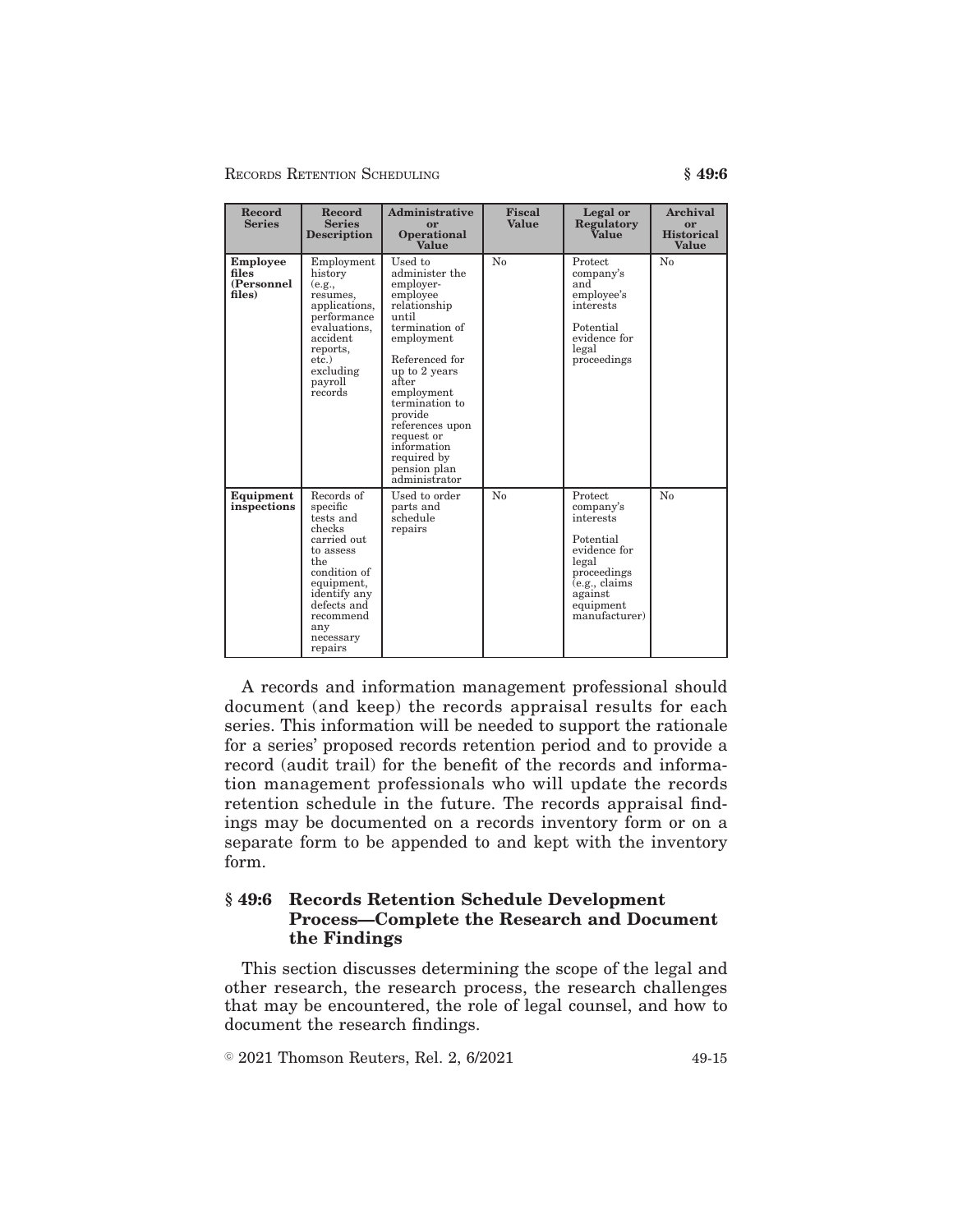# **§ 49:7 Records Retention Schedule Development Process—Complete the Research and Document the Findings—Determine the Scope of the Legal and Other Research**

**At minimum**, it will be necessary to research all of the following:

- 1. Applicable statutes and regulations to identify legislated requirements to retain the organization's records for specified time periods (see Table 1 in § 49:28 for examples).
- 2. Applicable statutes and regulations to identify legislated records retention requirements for which the duration of retention is not specified. These requirements are often expressed using phrasing such as "shall keep" or "must maintain" (see Table 2 in § 49:28 for examples).
- 3. Applicable statutes and regulations to identify limitation periods for the legal actions to which the organization may be a party in the future (see § 49:30 for more information on limitation periods, including limitation period examples in § 49:32).
- 4. The organization's own documents to identify any requirements to retain records for a specified time period (e.g., a collective bargaining agreement which specifies a retention period for employee discipline records).
- 5. When applicable, the website and publications of a regulatory body which governs the organization and/or any of its employees to identify requirements for retaining the organization's records for specified time periods. This research may reveal qualifications to and expansions of a legislated records retention requirement as with the pharmacy records example in Table 1 as compared to the following, relatively brief, records retention requirement in Ontario Regulation *General*, O. Reg. 264/16, s. 21: "Subject to the Act, documents relating to the care of a patient shall be maintained for a period of at least 10 years from the last recorded pharmacy service provided to the patient, or until 10 years after the day on which the patient reached or would have reached the age of 18 years, whichever is longer."**<sup>1</sup>** Identifying requirements set by applicable regulatory bodies to

#### **[Section 49:7]**

**<sup>1</sup>** *General*, O. Reg. 264/16, https://www.ontario.ca/laws/regulation/160264 (current to March 10, 2021 and accessed March 15, 2021). This is a regula-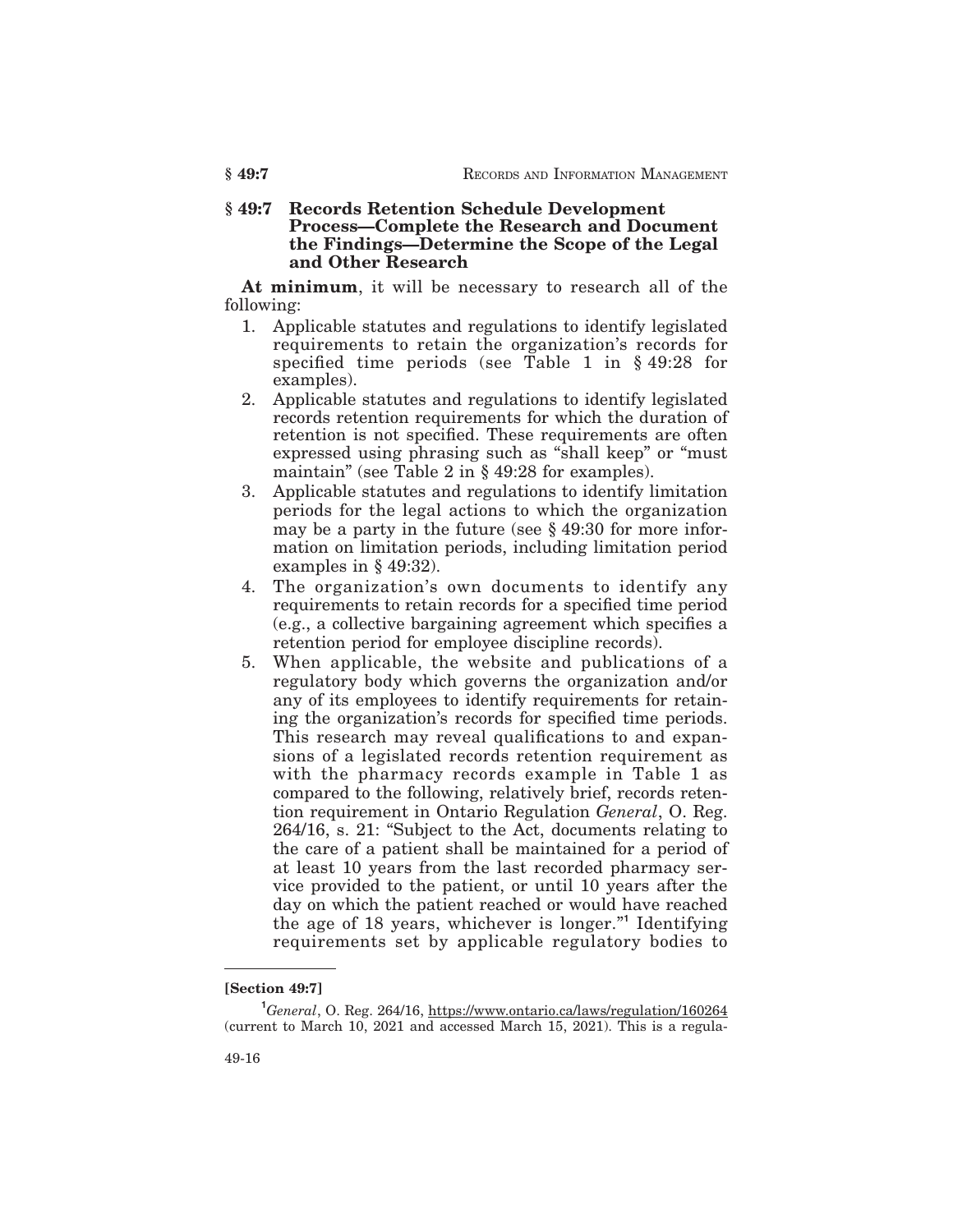retain records for specified retention periods will further ensure that an organization is aware of all of its legal obligations for retaining records before developing a records retention schedule.

**Table 1: Examples of Retention Requirements Set by Regulatory Bodies**

| Regulatory<br><b>Body</b>             | <b>Citation</b>                                            | <b>Records</b>                              | <b>Records Retention</b><br>Requirement<br>(Verbatim Text from the<br>publication; italicized, bold<br>text added by author)    |
|---------------------------------------|------------------------------------------------------------|---------------------------------------------|---------------------------------------------------------------------------------------------------------------------------------|
| Law Society<br>of British<br>Columbia | Closed<br>Files—<br><i>Retention</i><br>and<br>Disposition | Original<br>wills and<br>all wills<br>files | 100 years, or, if a will of the<br>client has been probated, 10<br>years after final distribution<br>of the estate <sup>2</sup> |

tion under Ontario's *Drug and Pharmacies Regulation Act*, R.S.O. 1990, c. H.4.

**2** Law Society of British Columbia, *Closed Files—Retention and Disposition*, 2017, Appendix B, p. 30 accessible from https://www.lawsociety.bc.ca/sup port-and-resources-for-lawyers/your-clients/ (accessed March 15, 2021). This publication includes a minimum retention and disposition schedule for specific records and files.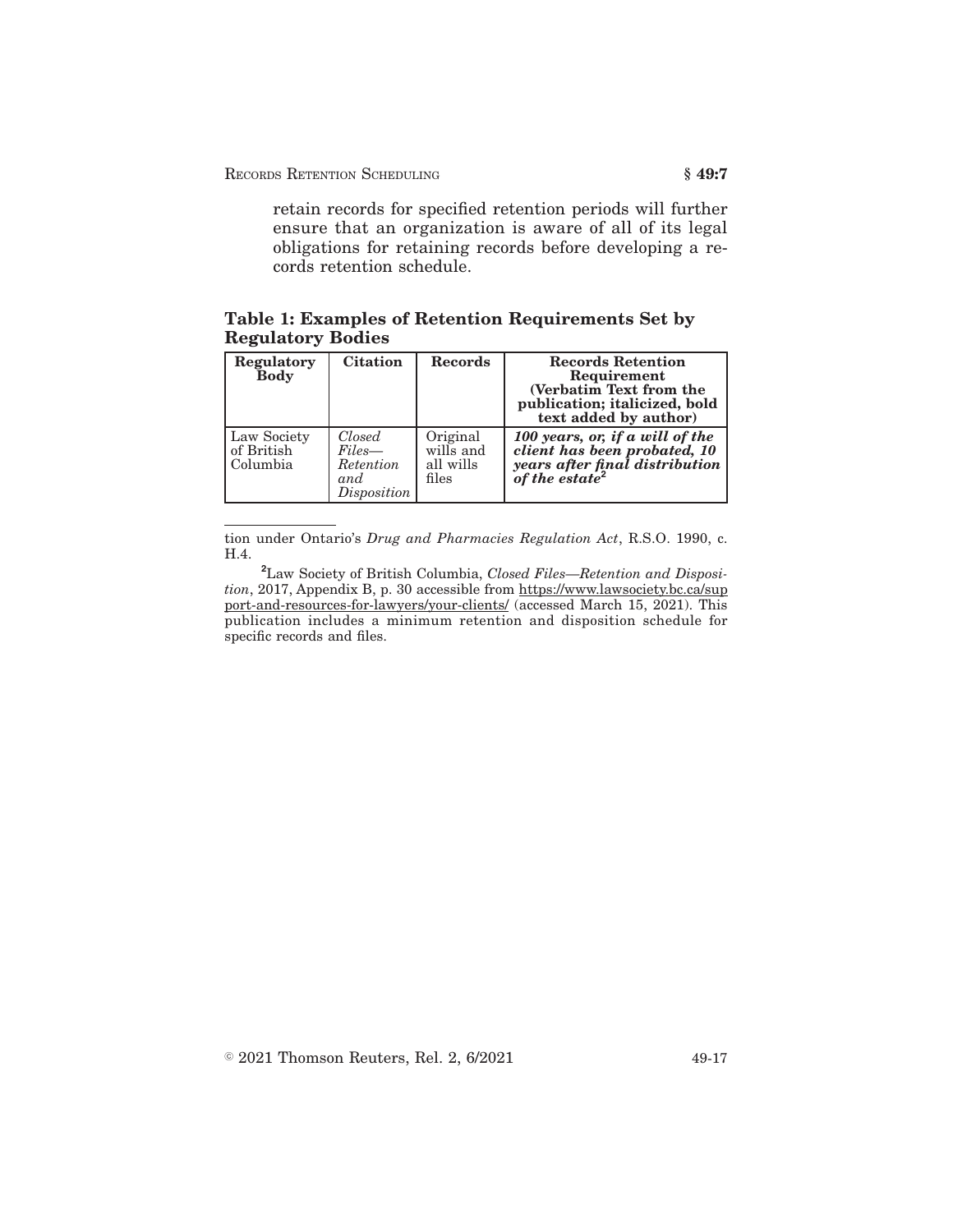| Regulatory<br><b>Body</b>            | <b>Citation</b>                                                     | <b>Records</b>                                                         | <b>Records Retention</b><br>Requirement<br>(Verbatim Text from the<br>publication; italicized, bold<br>text added by author)                                                                                                                                                                                                                                                                                                                                                                                                                                                                                                                                                                                                                                                                                                                                                                                                                                                                                                               |
|--------------------------------------|---------------------------------------------------------------------|------------------------------------------------------------------------|--------------------------------------------------------------------------------------------------------------------------------------------------------------------------------------------------------------------------------------------------------------------------------------------------------------------------------------------------------------------------------------------------------------------------------------------------------------------------------------------------------------------------------------------------------------------------------------------------------------------------------------------------------------------------------------------------------------------------------------------------------------------------------------------------------------------------------------------------------------------------------------------------------------------------------------------------------------------------------------------------------------------------------------------|
| Ontario<br>College of<br>Pharmacists | Records<br>Retention,<br>Disclosure<br>and<br>Disposal<br>Guideline | Records<br>and<br>documents<br>relating to<br>the care of<br>a patient | "All records and documents"<br>relating to the care of a<br>patient, including the original<br>prescriptions, <b>shall be</b><br>maintained for a period of<br>at least 10 years from the<br>last recorded professional<br><i>pharmacy service provided</i><br>to the patient, or until 10<br>years after the day on which<br><i>the patient reached, or</i><br>would have reached, the age<br>of 18 years, whichever is<br><i>longer</i> . While an audit or<br>inspection is being performed<br>by or on behalf of the College,<br>involving either a registrant or<br>pharmacy, <b>no</b> record or<br>document shall be destroyed<br>until the audit or inspection<br><i>is completed unless</i><br>approved by the Registrar.<br>The pharmacy must <b><i>retain</i></b><br>records for longer than the<br>general retention period if a<br><i>request for access to</i><br>personal health information<br>has been received until such<br>time as the record may no<br>longer be required to respond<br>to that request for access."3 |

Completing the minimum research described above will ensure the organization is aware of its obligations to retain records for the time periods prescribed in statutes or regulations and, when applicable, for the time periods required by the organization's own documents. Completing the minimum research will also identify requirements to keep records for unspecified durations, thereby expanding the organization's awareness of its obligations to retain the records required by law. It will also provide an opportunity for applicable limitation periods to be considered when records retention periods are being proposed. When applicable, the organization will also be aware of its obligations to comply with the requirements set

**<sup>3</sup>** Ontario College of Pharmacists, *Records Retention, Disclosure and Disposal Guideline*, 2014 https://www.ocpinfo.com/regulations-standards/prac tice-policies-guidelines/records/ (accessed March 15, 2021).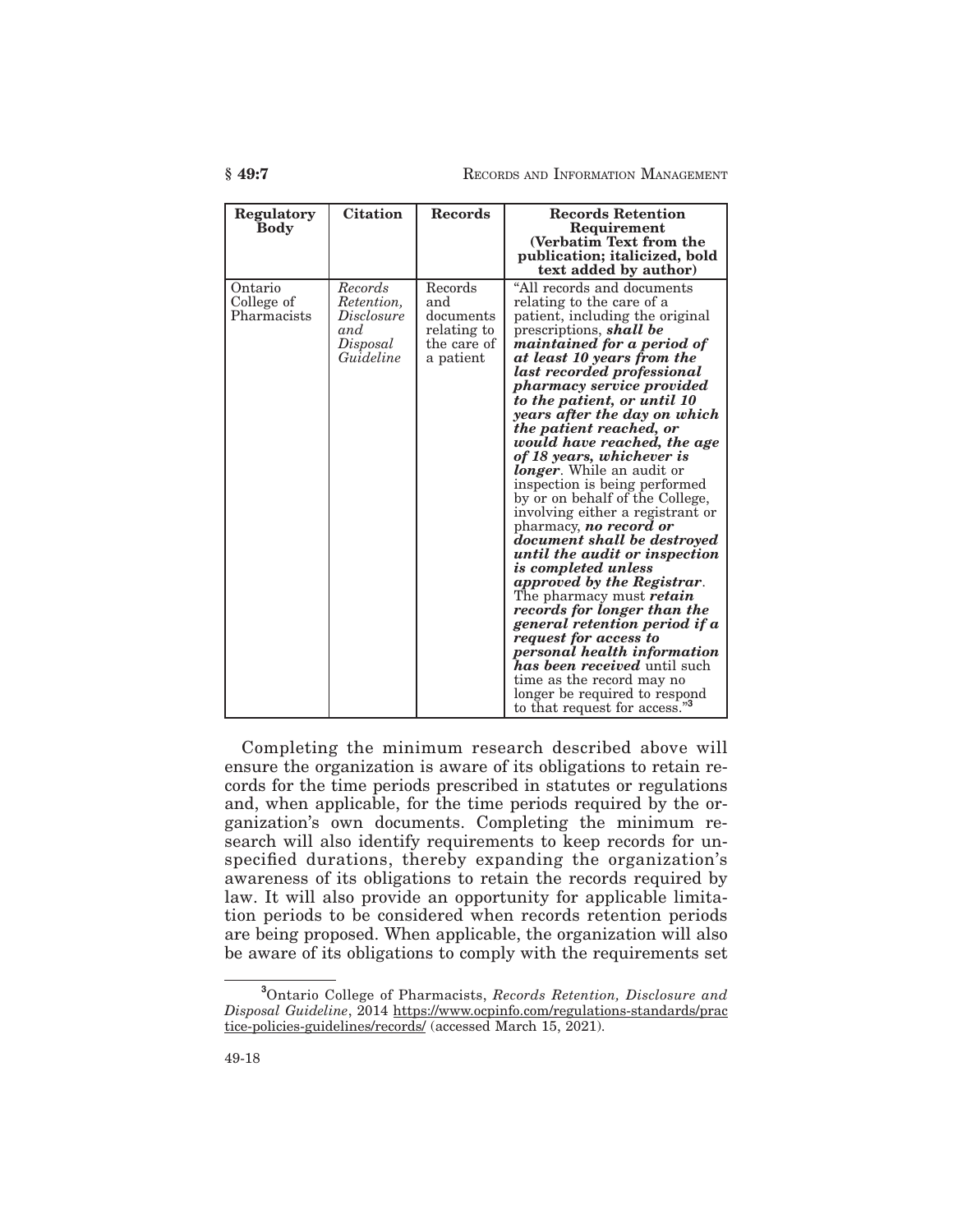by a regulatory body to retain specific records for specified retention periods.

Depending on the results of the records appraisal (see  $\S$  49:5), an organization may adopt a retention period prescribed by law or, if applicable, the retention period required by a regulatory body. Alternatively, the organization may decide to keep the records for a longer period, viewing the legislated requirement or the regulatory body's requirement as the minimum records retention obligation. Of course, any decision to keep records for longer than a legislated retention requirement or for longer than the retention period required by a regulatory body should only be made after consulting with legal counsel regarding the risks of longer retention, including potential limitation period implications.

A review of the organization's own documents may uncover retention periods as discussed above. In the case of a legal agreement (as in the employee discipline record example discussed previously), it is not advisable to not implement a prescribed records retention requirement because doing so would result in the organization breaching the agreement's terms. However, caution is recommended when a review of the organization's own documents uncovers records retention periods in policies, procedures, or other documents (but not legal agreements) previously approved at the enterprise level or by individual lines of business. Given that those retention requirements were implemented prior to the records retention schedule project, it is highly unlikely that a records appraisal was completed. Further the records retention requirements may have been approved without input from records and information management. Consequently, when a records and information management professional encounters this, it is recommended that the retention periods be documented, discussed with stakeholders and considered during the records appraisal. This may result in a retention period being carried forward as a proposed retention period in the records retention schedule or it may prove appropriate to propose a different retention period with the expectation that the organization's document (e.g., policy) will be updated accordingly following approval of the records retention schedule.

As part of the research scoping, it will also be necessary to decide whether any of the following **additional requirements or guidance** will be researched:

1. Applicable statutes and regulations to identify broader records management requirements such as obligations to

 $\textdegree$  2021 Thomson Reuters, Rel. 2, 6/2021  $\textdegree$  49-19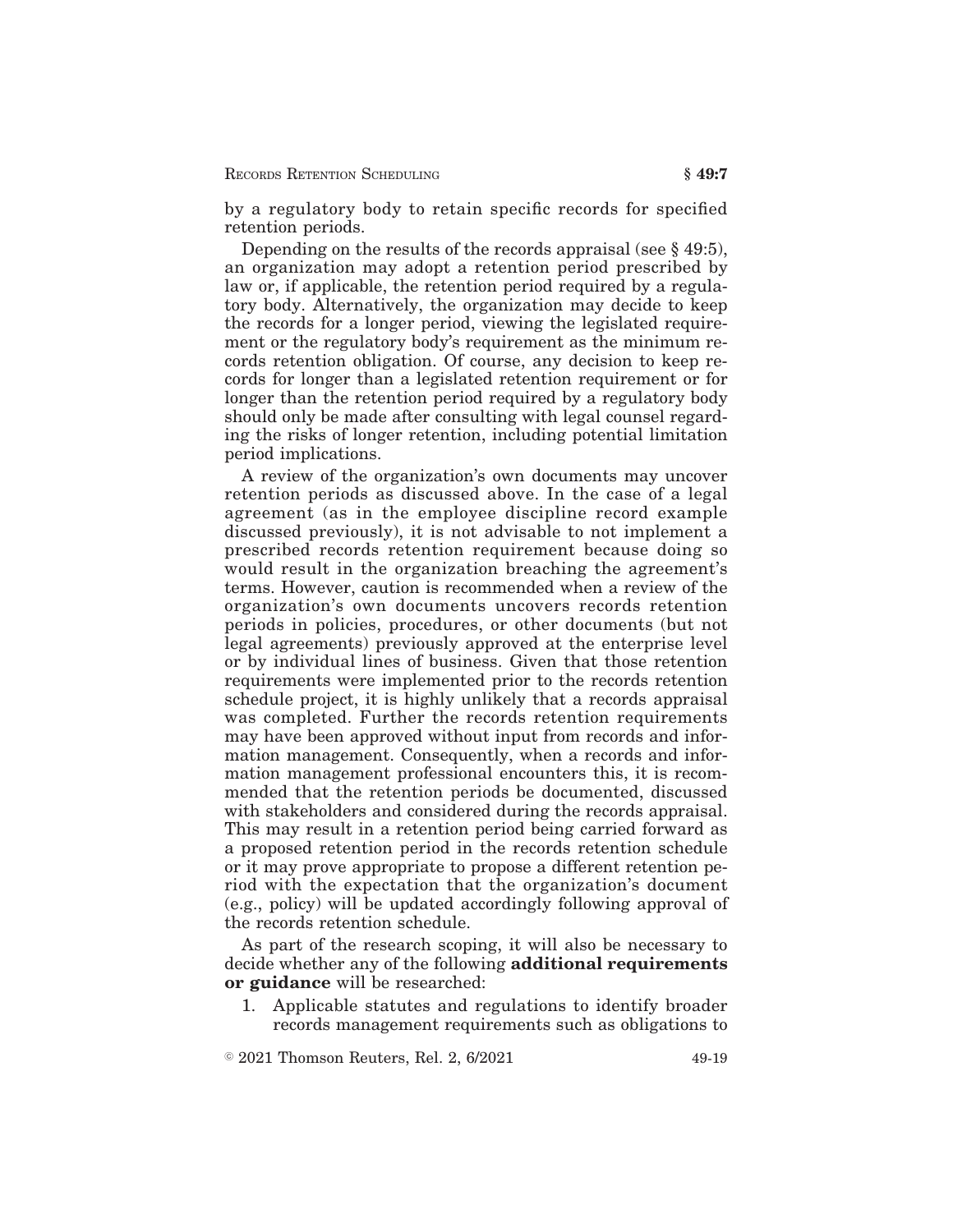create records or make records available for inspection (see Table 1 in § 49:29 for examples). Many consider these requirements to be implied records retention requirements. Researching statutes and regulations to identify broader records management requirements will increase the time required to complete the research; however, this will be time well spent because an organization is often unaware of all such requirements, meaning that the organization may not be in full compliance with the law. Further, because broader records management requirements often speak to specific records, completing this research will enable an organization to cross-check the research findings against its records inventory or records classification scheme, identify any missing records and take corrective action.

- 2. Records retention recommendations or guidance published by an applicable regulatory body which governs the organization and/or any of its employees. While not requirements as discussed under minimum research above, a regulatory body's records retention recommendations or guidance serve as a baseline and are often viewed as a minimum obligation within the industry or profession over which the regulatory body has oversight.
- 3. Records retention recommendations or guidance, sometimes including model records retention schedules, published by industry associations or records and information management (RIM) associations. While not legislated obligations, these recommendations or guidance are often considered (or positioned as) best practices and are adopted by many organizations if/where applicable. See Table 2 for examples. While additional time will be required to complete this research, the identification of records retention recommendations or guidance published by RIM associations or by applicable industry associations will provide a minimum starting point for proposing records retention periods and provide an organization with an opportunity to consider how its proposed retention periods align with those of its peers. A records and information management professional may also benefit from seeing the different formats and level of content in model records retention schedules.

Some organizations will elect to complete all of the additional research discussed above while others may only research applicable statutes and regulations to identify the broader records management requirements and research the records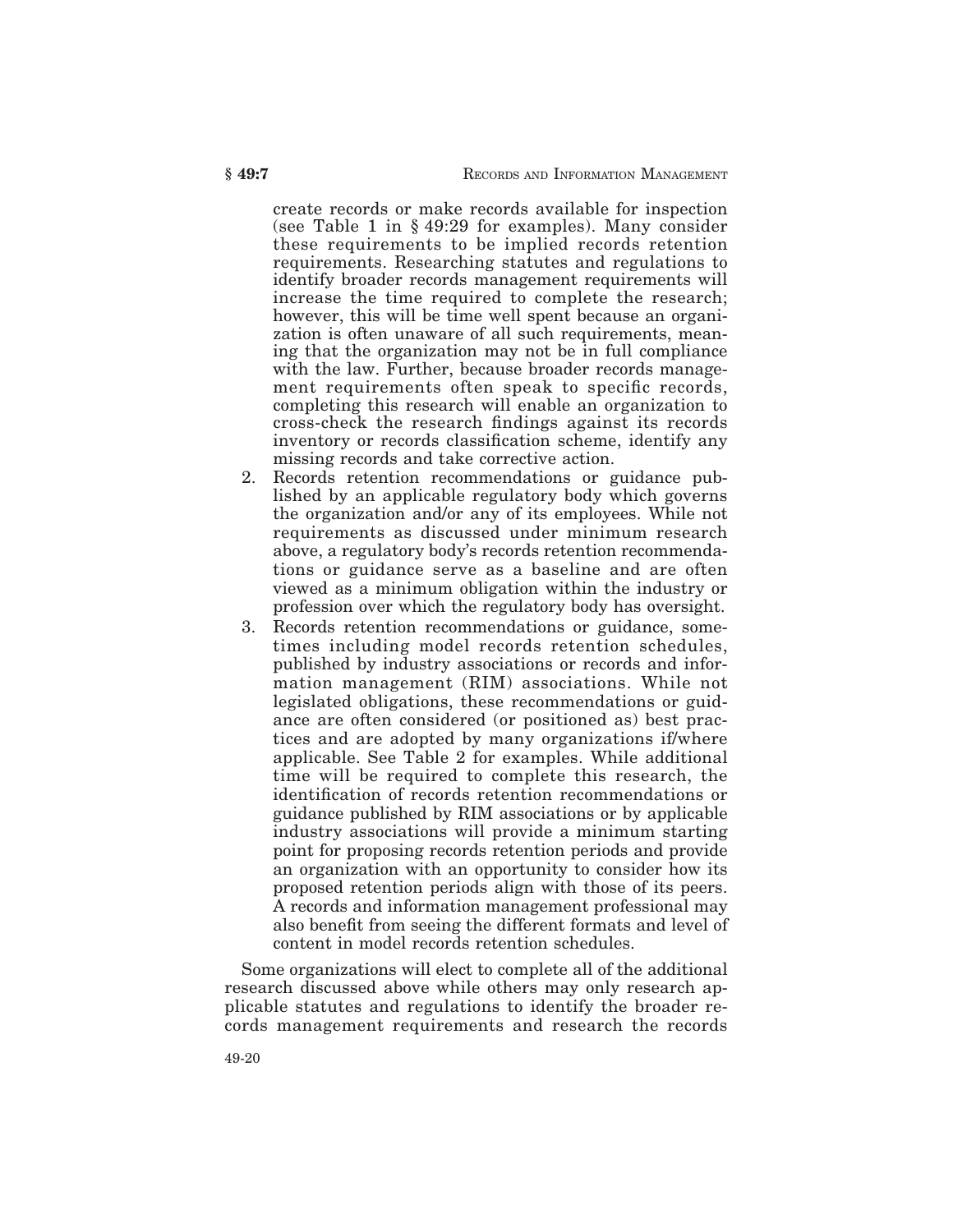retention recommendations or guidance of an applicable regulatory body. Prior to beginning to research any of the additional research sources discussed above, it is recommended that a records and information management professional consult with legal counsel to determine the optimum amount of additional research to be completed given the organization's industry and other circumstances.

**Table 2: Examples of Industry Association or RIM Association Records Retention Recommendations or Guidance**

| <b>Association</b>                                                                | <b>Publication</b>                                                                                                          | <b>Records Retention Recommendation(s)</b><br>or Guidance                                                                                                                                                                                                                                                                                                                                                                                                                                                                            |
|-----------------------------------------------------------------------------------|-----------------------------------------------------------------------------------------------------------------------------|--------------------------------------------------------------------------------------------------------------------------------------------------------------------------------------------------------------------------------------------------------------------------------------------------------------------------------------------------------------------------------------------------------------------------------------------------------------------------------------------------------------------------------------|
| ARMA<br>International                                                             | U.S. Record<br>Retention<br><i>Requirements: A</i><br>Guide to 100<br>Commonly<br>Encountered<br>Record Series <sup>4</sup> | This publication provides retention guidance<br>for organizations subject to the laws of the<br>United States of America for records in 14<br>functional areas such as finance and<br>accounting, human resources, and fleet<br>management. Among other things, this<br>publication discusses the following for each<br>record series: the legal considerations ( <i>i.e.</i> ,<br>laws, regulations, statutes of limitations),<br>business needs and archival requirements<br>that determine how long the series should be<br>kept. |
| Association<br>of School<br><b>Business</b><br>Officials of<br>Alberta<br>(ASBOA) | Model Records<br>Retention<br>Guidelines and<br>Toolkit <sup>5</sup>                                                        | Alberta school jurisdictions can customize the<br>model records retention schedule "to reflect"<br>their individual culture, language and<br>practices." The Toolkit also includes a<br>Citation Information List which provides<br>information about the legislated records<br>retention and broader records management<br>requirements (Canadian federal and Province<br>of Alberta) which are mapped to individual<br>series in the records retention schedule.                                                                   |

**4** William Saffady, *U.S. Record Retention Requirements: A Guide to 100 Commonly Encountered Record Series*, 2018. For more information or to purchase the book, visit the ARMA International online bookstore at https:// www.arma.org/store/ListProducts.aspx?catid=636275 (accessed March 15, 2021).

**5** Association of School Business Officials of Alberta (ASBOA), *Model Records Retention Guidelines and Toolkit*, https://asboalberta.ca/page/model-rec ords-retention-guidelines-and-toolkit (accessed March 15, 2021).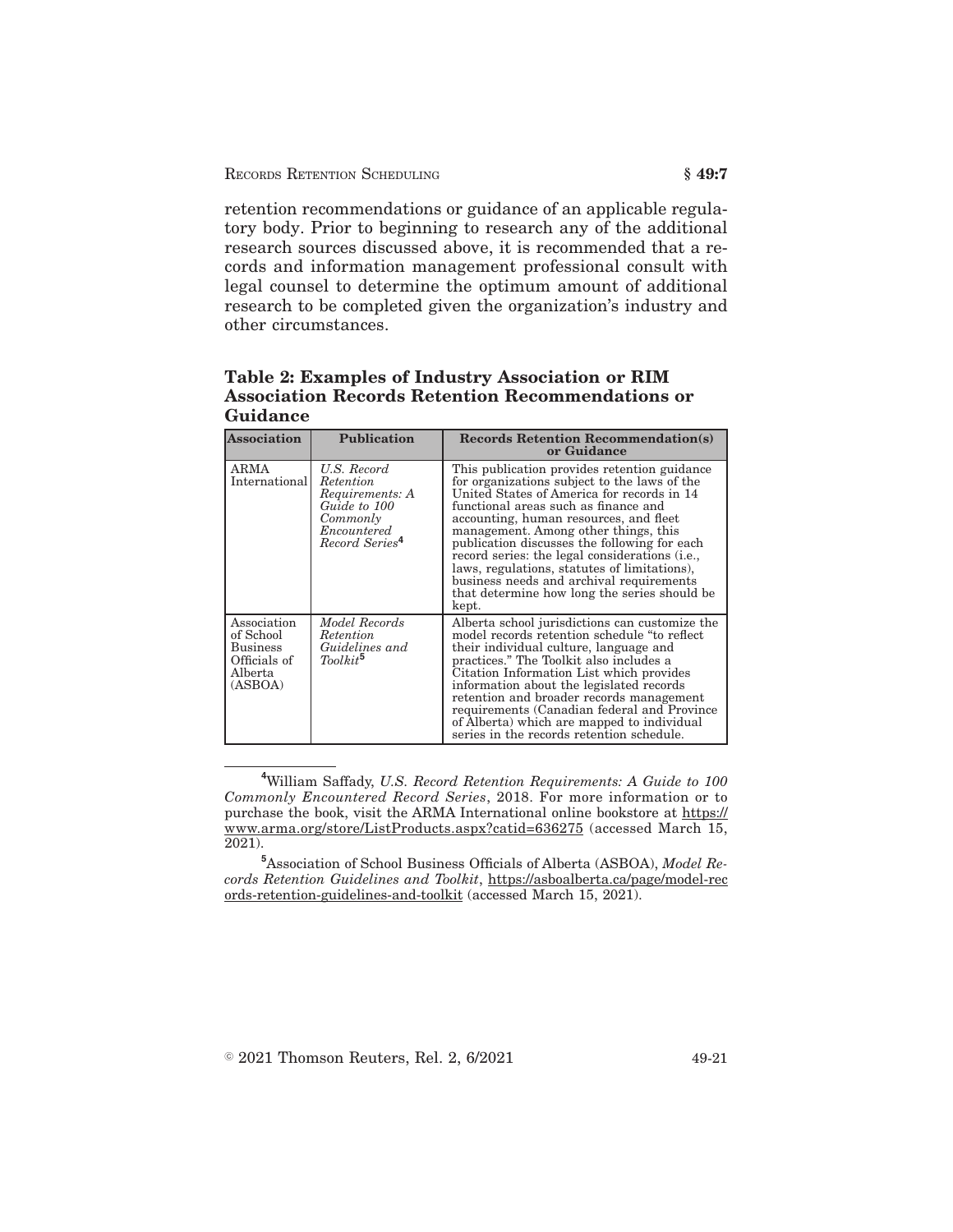| <b>Association</b>                                         | <b>Publication</b>                                                                                                                                                                                               | <b>Records Retention Recommendation(s)</b><br>or Guidance                                                                                                                                                                                                                                                                                                                                                                                                                                                                                                        |
|------------------------------------------------------------|------------------------------------------------------------------------------------------------------------------------------------------------------------------------------------------------------------------|------------------------------------------------------------------------------------------------------------------------------------------------------------------------------------------------------------------------------------------------------------------------------------------------------------------------------------------------------------------------------------------------------------------------------------------------------------------------------------------------------------------------------------------------------------------|
| Canadian<br>Medical<br>Protective<br>Association<br>(CMPA) | Electronic Records<br>$Handbook^6$                                                                                                                                                                               | The chapter on records retention and<br>disposition states: "The CMPA recommends"<br>that physicians maintain clinical records for<br>at least 10 years from the date of the last<br>entry, or for at least 10 years from the age of<br>majority in the case of minors. In some<br>jurisdictions where limitation periods extend<br>beyond 10 years, the College may require<br>records be retained for a longer time.<br>Physicians should consult with their College's<br>policy on records to determine the<br>appropriate length of time to retain records." |
| International<br>Council on<br>Archives                    | <i>Guidelines for</i><br>Developing a<br><b>Retention Schedule</b><br>for Records<br>Management and<br>Archival<br>Professional<br>$\it Associations$<br>Including a Model<br>Retention<br>Schedule <sup>8</sup> | Retention periods are proposed in the<br>function-based model retention schedule.                                                                                                                                                                                                                                                                                                                                                                                                                                                                                |

# **§ 49:8 Records Retention Schedule Development Process—Complete the Research and Document the Findings—The Research Process**

Armed with an understanding of the legislative process (§ 49:23), the division of powers between the federal and the provincial and territorial levels of government (§ 49:15), and an understanding of an organization's business and the environment in which it operates  $(\S 49:3)$ , a records and information management professional is well-prepared to complete the minimum research and as much of the additional research as the organization has deemed to be in scope (§ 49:7).

The research of legislated requirements to retain records for specified or unspecified time periods and the research of limita-

**<sup>6</sup>** Canadian Medical Protective Association, *Electronic Records Handbook*, 2014, accessible from https://www.cmpa-acpm.ca/en/advice-publications/brow se-articles/2014/electronic-records-handbook (accessed March 15, 2021).

**<sup>7</sup>** Canadian Medical Protective Association, *Electronic Records Handbook*, 2014, p. 24 accessible from https://www.cmpa-acpm.ca/en/advice-publications/ browse-articles/2014/electronic-records-handbook (accessed March 15, 2021).

**<sup>8</sup>** International Council on Archives, *Guidelines for Developing a Retention Schedule for Records Management and Archival Professional Associations—Including a Model Retention Schedule*, n.d. https://www.ica.org/en/gui delines-developing-retention-schedule-professional-associations-including-mo del-retention (accessed March 15, 2021). The publication is available as a free download in English and Spanish.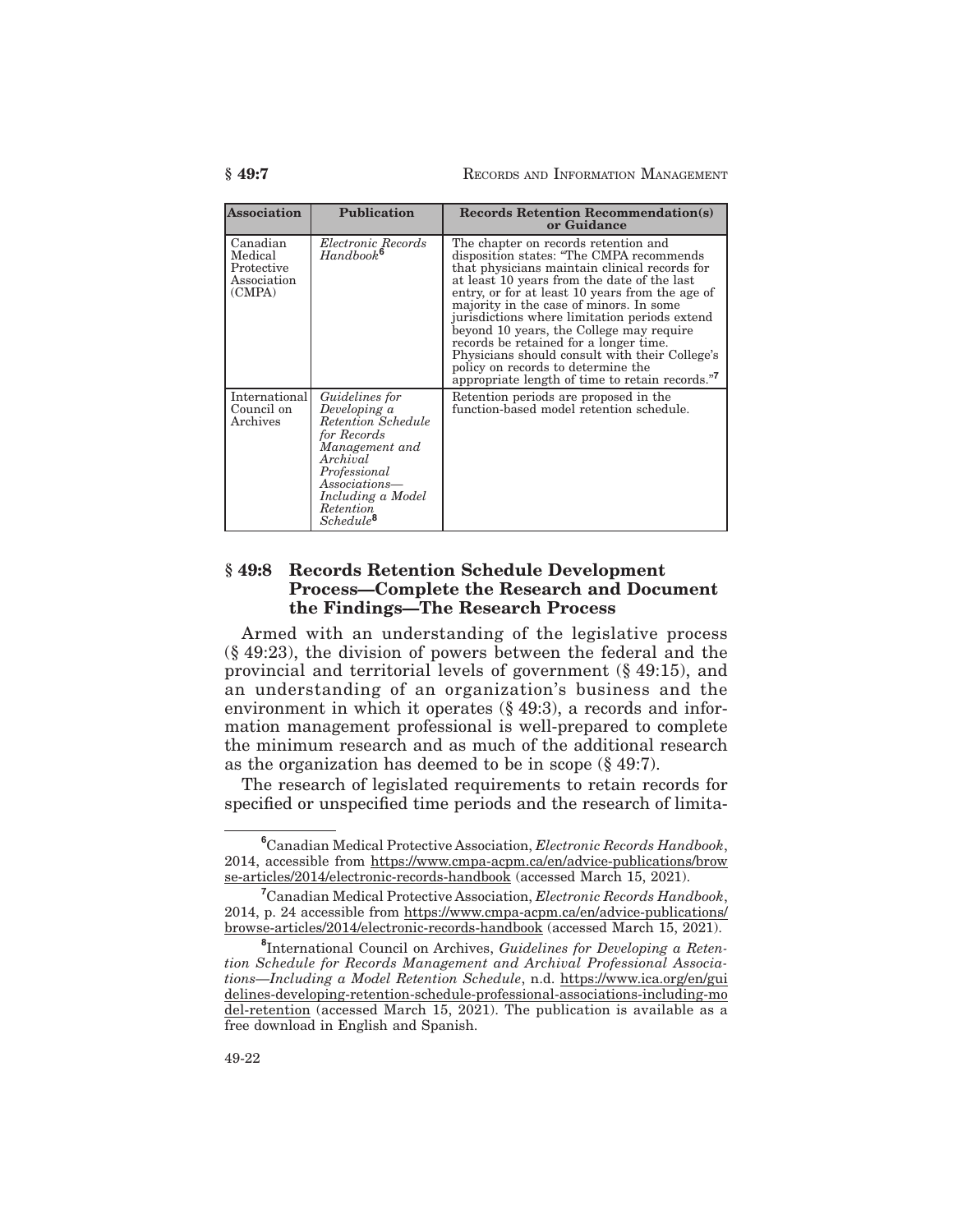tion periods can be completed using the free, online statutes and regulations resources identified in § 49:23. Alternatively, an organization may complete this research by using a thirdparty, fee-based research tool such WestlawNext Canada**<sup>1</sup>** or Lexis Advance Quicklaw**<sup>2</sup>** which provides access to Canadian statutes and regulations. The free, online resources or the feebased research tools can also be used to research broader records management requirements such as obligations to make records available for inspection should the organization deem such additional research to be in scope.

Instead of researching individual statutes and regulations, an organization may decide to use the fee-based Records Retention Compliance Centre (a USB product) which researches and regularly updates records retention requirements and limitation periods as well as some records management requirements in Canadian federal, provincial and territorial statutes and regulations. An organization needing to research only Canadian federal and Province of Ontario legislation may alternatively use the looseleaf, fee-based subscription service *Records Retention: Statutes and Regulations (Federal)***<sup>3</sup>** and *Records Retention: Statutes and Regulations (Ontario)*. **<sup>4</sup>** Records retention requirements in Canadian federal, provincial, and territorial statutes and regulations are also included in some feebased retention management software products such as Virgo.**<sup>5</sup>** Another option is to engage an outside expert to conduct the research, either a records and information management consultant or legal counsel. Because a records and information management consultant is not typically a lawyer, it is recommended that an organization's legal counsel vet the consultant's research unless the scope of the consulting engagement

#### **[Section 49:8]**

<sup>5</sup>For more information or to purchase the product, visit https://www.acc esscorp.com/en-ca/information-management/virgo/ (accessed March 15, 2021).

 $\textdegree$  2021 Thomson Reuters, Rel. 2, 6/2021  $\textdegree$  49-23

<sup>&</sup>lt;sup>1</sup>For more information or to purchase this service, visit https://www.we stlawnextcanada.com/ (accessed March 15, 2021).

<sup>&</sup>lt;sup>2</sup>For more information or to purchase this service, visit https://www.lexi snexis.ca/en-ca/products/lexis-advance-quicklaw-overview.page (accessed March 15, 2021).

<sup>&</sup>lt;sup>3</sup>For more information or to purchase this publication, visit https://stor e.thomsonreuters.ca/en-ca/products/records-retention-statutes-and-regulation s-federal-30843490 (accessed March 15, 2021).

**<sup>4</sup>** For more information or to purchase this publication, visit https://stor e.thomsonreuters.ca/en-ca/products/records-retention-statutes-and-regulation s-ontario-30843082 (accessed March 15, 2021).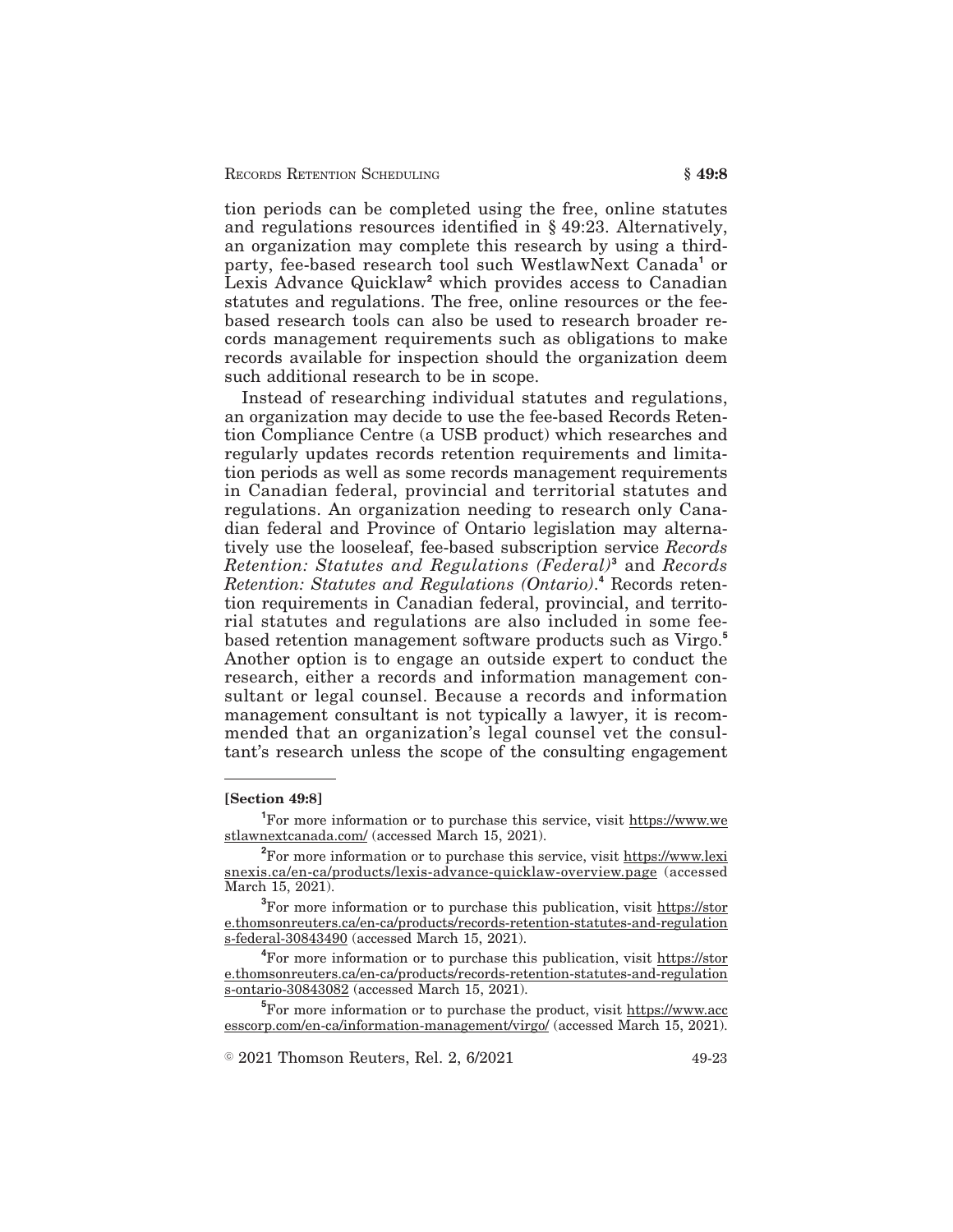includes the consultant's provision of a legal opinion from external legal counsel regarding the research's accuracy and completeness. In Canada, a few lawyers in solo practice specialize in these matters while some law firms (or practice areas within firms) also specialize in these matters.

Using any of these alternatives to the free, online resources for researching statutes and regulations will increase the cost of records retention schedule development so an organization will need to plan accordingly. Note: If an organization has a Legal Department, it is recommended that the records and information management professional check with legal counsel before purchasing a fee-based subscription because the organization may already have an account.

A records and information management professional would research the websites and publications of any applicable regulatory body to identify requirements to retain the organization's records for specified time periods. In some cases, the necessary resources may be behind a firewall for which (paid) membership is required.

Understanding the organization's business and the environment in which it operates will also prepare a records and information management professional to complete any additional research with respect to regulatory bodies and associations which the organization has deemed to be in scope, that is:

- Consult websites to identify the records retention recommendations or guidance published by an applicable regulatory body which governs the organization and/or any of its employees. This information is sometimes kept behind a firewall for which (paid) membership or registration is required.
- Consult websites to identify the records retention recommendations or guidance, sometimes including model records retention schedules, published by records and information management associations and applicable industry associations. This information may also be kept behind a firewall for which (paid) membership is required and fees may apply to purchase publications.

# **§ 49:9 Records Retention Schedule Development Process—Complete the Research and Document the Findings—Research Challenges**

Apart from the time and cost required to complete the research, a records and information management professional may encounter challenges during the research process. Examples of the challenges include: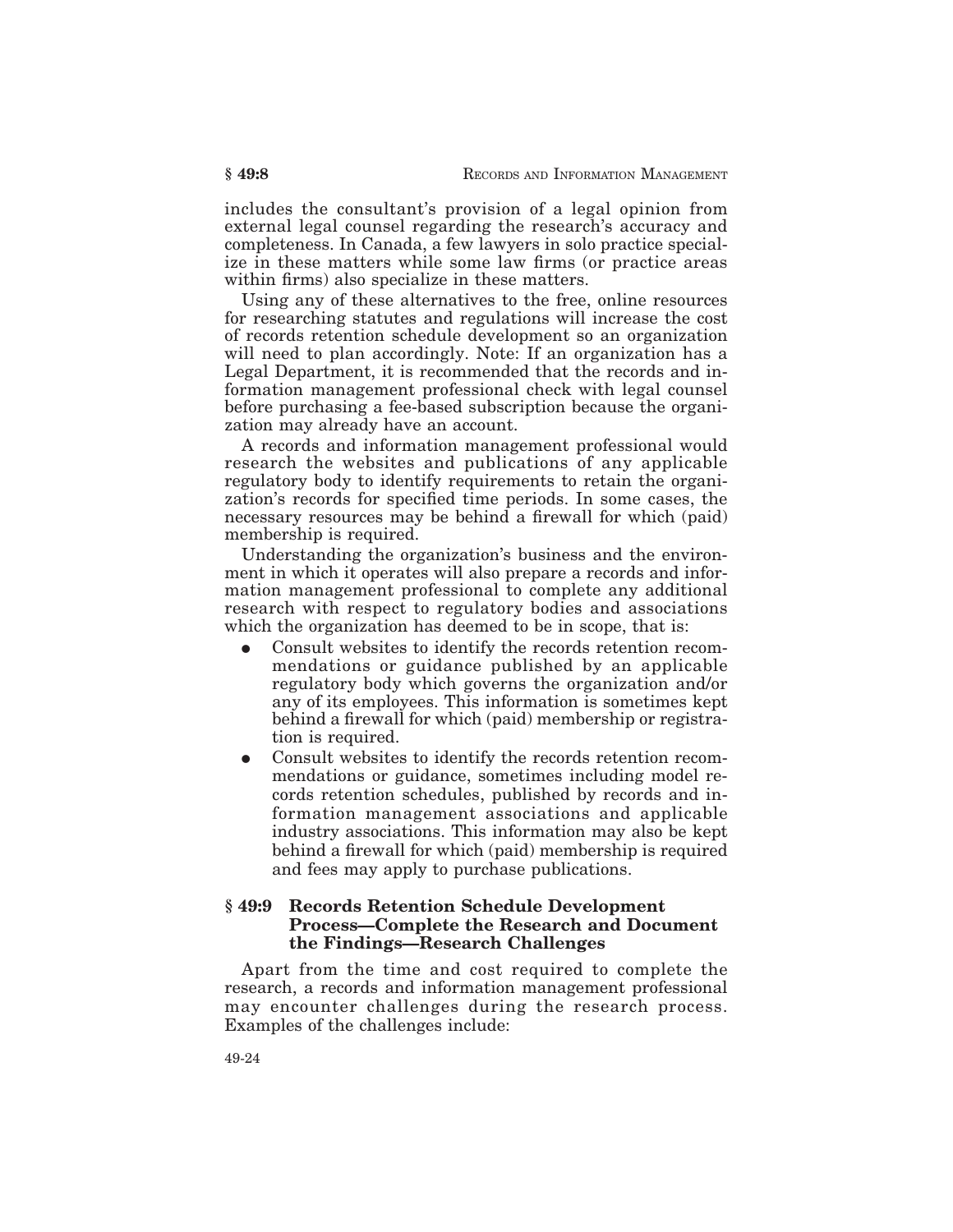# 1. **Reconciliation of record (series) names with the terminology in a statute, regulation or other document**.

It can be time-consuming (and frustrating) to reconcile the terminology used to name documents or records in a statute, regulation or other document (e.g., a bulletin published by a regulatory body) with an organization's record (series) names. For example, a records and information management professional may anticipate that the *Income Tax Act*, R.S.C. 1985, c. 1, 5th Supp., addresses the retention of "accounts payable invoices" because those records document amounts payable, including taxes. Searching the Act for "accounts payable invoice" or simply "invoice" will prove fruitless because the Act does not use those terms. Instead, the Act uses the generic terms "records and books of account" and "vouchers". Fortunately, the ability to search a statute or regulation online makes it relatively easy (although timeconsuming) to search for multiple terms to determine the Act's terminology and then map those terms to an organization's record (series) names. Similarly, the ability to search on verbs such as "keep", "retain" or "maintain" will help identify legislated records retention requirements while searches on verbs such as "create", "inspect" and "post" will help locate broader records management requirements.

2. **Differences in the currency of legislation**. As discussed in § 49:23, Canadian federal, provincial, and territorial statutes and regulations are available on the Internet. However, the currency of legislation varies across the jurisdictions. For example, the legislation of some jurisdictions is very current as in the case of the Province of Ontario's e-Laws website (https://www.ontari o.ca/laws) in which consolidated laws are usually current to within five calendar days of a search, the Department of Justice's Justice Laws Website (https://laws-lois.justic e.gc.ca/eng/) in which consolidated Canadian federal statutes and regulations are generally updated every two weeks, and the Province of Newfoundland and Labrador's statutes and regulations site (https://www.assembly.nl.c a/legislation/) where consolidated laws were current to February 1, 2021 as of the initial writing of this chapter (March 15, 2021). Conversely, the currency of the legislation on some websites such as the Province of Prince

© 2021 Thomson Reuters, Rel. 2, 6/2021 49-25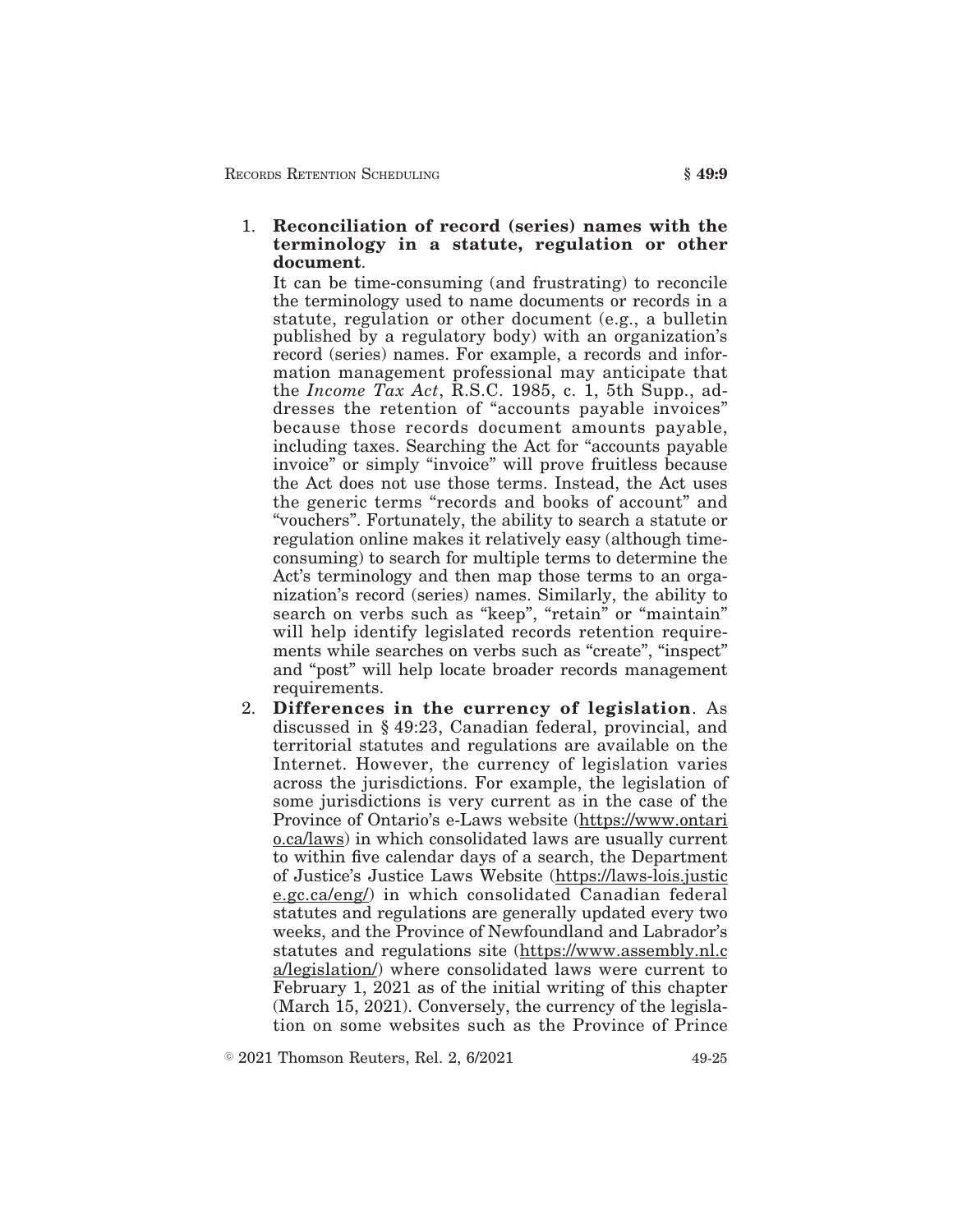Edward Island's statutes and regulations website (http s://www.princeedwardisland.ca/en/legislation/all/all/a) varies by statute and regulation.

3. **Not all online legislation is considered to be official**. The statutes and regulations websites of some jurisdictions provide access to "official" copies of statutes and regulations as in the case of Ontario's e-Laws website which states "e-Laws provides online access to official copies of Ontario's statutes and regulations".**<sup>1</sup>** Similarly, the Canadian federal Justice Laws Website says it "provides an official consolidation, or updated version, of the federal Acts and regulations maintained by the Department of Justice as a convenient way for the public to view the state of the law, without having to carry out research and put together the various amended provisions".**<sup>2</sup>** The Justice Laws Website further states:

As of June 1, 2009, all consolidated Acts and regulations on the Justice Laws Website are "official", meaning that they can be used for evidentiary purposes. This is the result of the coming into force on that date of amendments made to the *Statute Revision Act*, which has been renamed the Legislation Revision and Consolidation Act. For more information see the Important Note page and section 31 of the *Legislation Revision and Consolidation Act*."**<sup>3</sup>**

Conversely, some jurisdictions state that the legislation provided online is not official as in the case of Nunavut's Current Consolidated statutes and Regulations website (https://www.nunavutlegislation.ca/en/consolidated-law/c urrent?title=A), which states (bolded text is from the website): "Not all the legislation of Nunavut is available as an up-to-date consolidation. **A consolidation is not an official statement of the law. It is an office consolidation prepared for convenience only.** See Help for instruction on how to find the documents you need."**<sup>4</sup>** The Yukon Legislation Website explains at great length that the legislation on its site is not official by

**<sup>[</sup>Section 49:9]**

**<sup>1</sup>** https://www.ontario.ca/laws/about-e-laws (accessed March 15, 2021). <sup>2</sup>https://laws-lois.justice.gc.ca/eng/acts/ (accessed March 15, 2021).

**<sup>3</sup>** *Are the consolidated Acts and regulations the official versions?* https://l aws-lois.justice.gc.ca/eng/regulations/ (accessed March 15, 2021).

**<sup>4</sup>** https://www.nunavutlegislation.ca/en/consolidated-law/current?title=A (accessed March 15, 2021).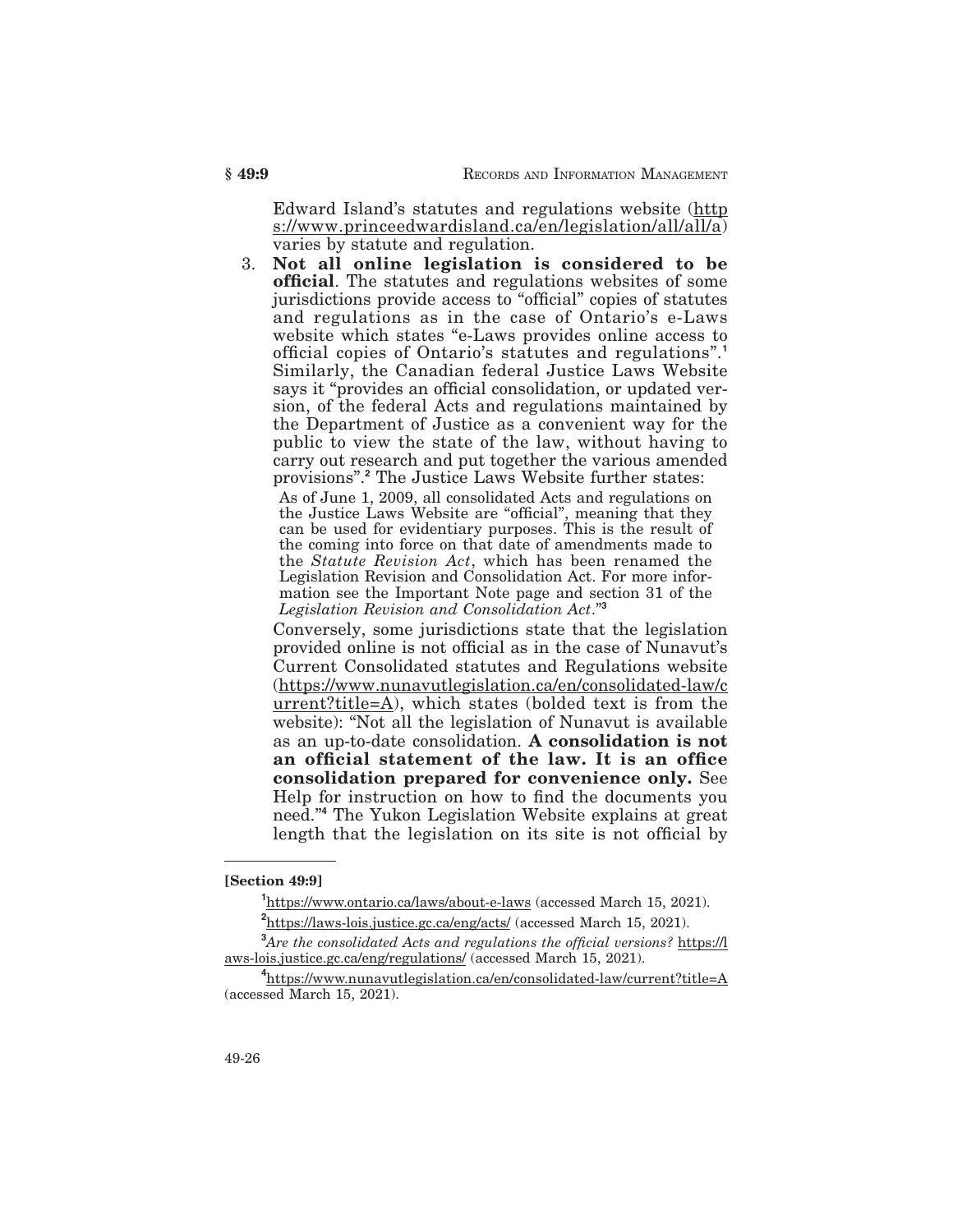providing a very lengthy disclaimer**<sup>5</sup>** while also stating: "This website provides free public access to current sideby-side bilingual versions of Yukon legislation (Acts and Regulations). Please note that although every effort is made to ensure accuracy, the legal materials on this site have been prepared for convenience of reference only and are not the official versions. For more details, please see the Legislation Disclaimer and Copyright Notice."**<sup>6</sup>**

The statute and regulations websites of other jurisdictions are silent with respect to the legislation's legal status, e.g., Newfoundland and Labrador (https://www.as sembly.nl.ca/legislation/) and Prince Edward Island (http s://www.princeedwardisland.ca/en/legislation/all/all/a), while other jurisdictions do not provide a clear statement of legal status. For example, the Nova Scotia Legislature's website states the following regarding the consolidated public statutes provided on the site: "These electronic versions of the statutes are provided for your convenience and personal use only and may not be copied for the purpose of resale in this or any other form. Formatting of these electronic versions may differ from

**6** https://legislation.yukon.ca/ (accessed March 15, 2021).

 $\textcircled{2021}$  Thomson Reuters, Rel. 2, 6/2021 49-27

**<sup>5</sup>** The legislation disclaimer reads: "The versions of laws on the Yukon Legislation Website are not official and have been generated for convenience only. While every effort has been made to ensure the timeliness and accuracy of the information available on this site, the Government of Yukon, including the Department of Justice and the Queen's Printer, makes no representation or warranty, express or implied, and assumes no legal liability or responsibility for the completeness, accuracy or usefulness of any of the information. In some cases, changes have been made to the online versions of the laws to correct clerical, grammatical or typographical errors that appear in the text of the official versions. For all purposes of interpreting and applying the law, users should consult the official versions of the laws—the Statutes of Yukon and Regulations of the Yukon—which are printed and published by the Queen's Printer. They are available from the Queen's Printer or may be viewed at the Yukon Public Law Library. The Government of Yukon, including the Department of Justice and the Queen's Printer, makes no representation or warranty, express or implied, in respect of the completeness, accuracy or usefulness of any information that may be accessed through this site by way of links to other sites. Information on this site may be changed or updated without notice. By making this information available, the Government of Yukon, including the Department of Justice and the Queen's Printer, is not engaged in providing legal advice. Users should contact their own lawyer regarding any questions they may have with respect to the information provided." https://legislation.yukon.ca/disclaimer.html (accessed March 15, 2021).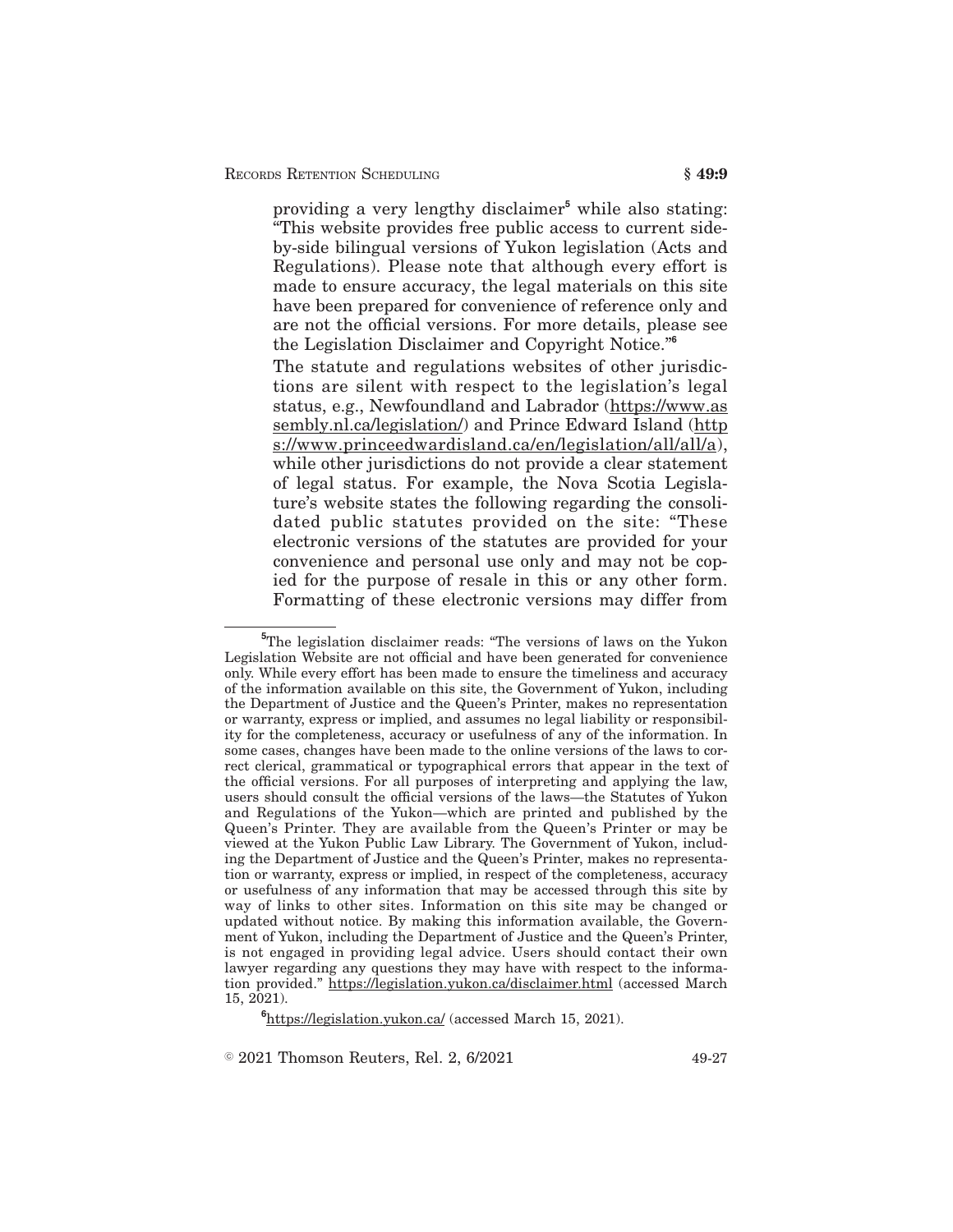the official, printed versions. Where accuracy is critical, please consult official sources."**<sup>7</sup>**

4. **Legislation websites of varying degrees of userfriendliness**.

Some statutes and regulations websites such as the Department of Justice's Justice Laws Website (https://la ws-lois.justice.gc.ca/eng/) provide a hyperlinked table of contents for each statute and regulation and provide each statute and regulation in three formats: HTML, XML and PDF (bookmarked and searchable PDF). An Act's table of contents includes the name of and a link to each regulation under the Act and there is a link to the Act from each of its regulations. Conversely, other statutes and regulations websites are less user-friendly. Prince Edward Island's site (https://www.princeedwardisland.c a/en/legislation/all/all/a), for example, only provides a searchable PDF of each statute and regulation. Some jurisdictions such as Manitoba maintain statutes (http s://web2.gov.mb.ca/laws/statutes/index\_ccsm.php) separately from regulations (https://web2.gov.mb.ca/laws/reg s/index.php) within one website while providing links between the two sites (e.g., in the statutes site, a hyperlinked 'R' (for regulation) box appears beside the name of an Act for which there is at least one regulation) while other jurisdictions such as Nova Scotia maintain two separate websites which are not linked (statutes are published on the Nova Scotia Legislature site (https://nsl egislature.ca/legislative-business/bills-statutes) while regulations are kept on the Office of the Registrar of Regulations site (https://www.novascotia.ca/just/regulatio ns/index.htm)). The good news is that a frequent researcher will become accustomed to the quirks of each site, learning relatively quickly how to navigate and search for the information they need.

5. **Out-dated publications from regulatory bodies, industry associations, or records and information management associations.**

Sometimes a search of the website of a regulatory body or association will uncover records retention and/or broader records management requirements or guidance that was published several years (or decades) ago, leaving the researcher to question the validity of the findings.

**<sup>7</sup>** https://nslegislature.ca/legislative-business/bills-statutes/consolidatedpublic-statutes (accessed March 15, 2021).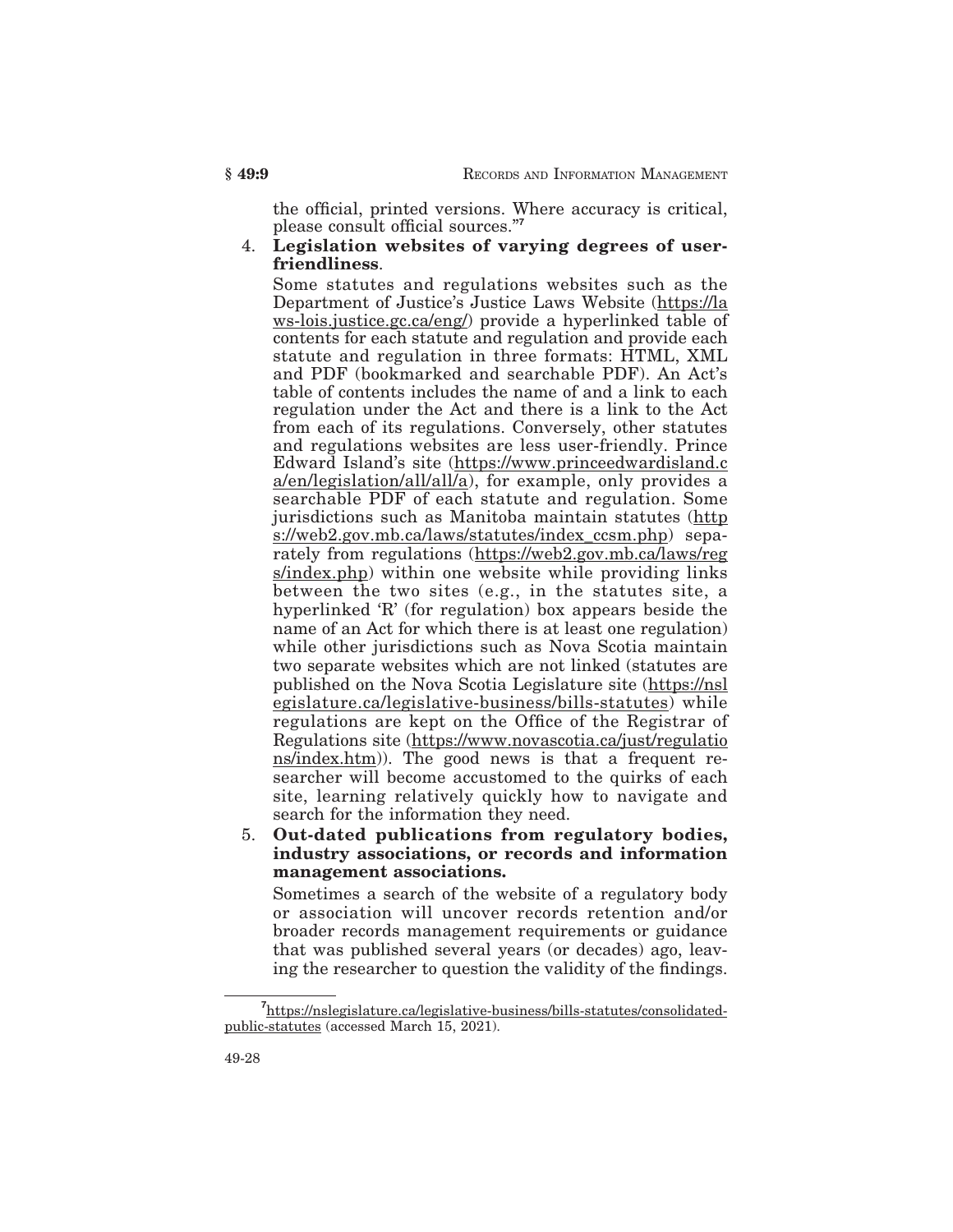For example, a search of the Investment Industry Regulatory Organization of Canada (IIROC)'s website reveals that IIROC last updated its *Guide to Records Retention Requirements for Members***<sup>8</sup>** in 1996. If additional Internet searches fail to locate a more current edition, a records and information management professional may wish to contact the regulatory body or association for more information.

Records and information management professionals who are developing records retention schedules for organizations with operations in the United States and/or other countries will likely encounter additional challenges such as lack of familiarity with a country's legislative process, language barriers, and lack of free and/or current online resources for researching legislation. Consequently, an organization may decide to engage local legal counsel or a records and information management consultant with the necessary expertise and language skills to conduct the research bearing in mind that it may be challenging to find suitably skilled legal counsel or RIM consultants in some countries. Alternatively, an organization may use a third-party, fee-based research tool such as Retention Manager**<sup>9</sup>** or HeinOnline.**<sup>10</sup>** Again, using any of these options will increase the cost of records retention schedule development so an organization will need to plan accordingly. Note: If an organization has a Legal Department, it is recommended that a records and information management professional check with legal counsel before purchasing a fee-based subscription because the organization may already have an account.

Records and information management professionals who wish to find out more about the laws of other countries or who plan to conduct some (or all) of the foreign (i.e., non-Canadian) legal research required by their organization will find the legal research manuals and other guides published by university libraries or university law libraries a helpful starting point. Examples include:

 $\textdegree$  2021 Thomson Reuters, Rel. 2, 6/2021  $\textdegree$  49-29

**<sup>8</sup>** Investment Industry Regulatory Organization of Canada, *Guide to Records Retention Requirements for Members*, 1996 https://www.iiroc.ca/Rule book/CIBulletins/C-104Attach\_en.pdf#search=records%20retention (accessed March 15, 2021).

<sup>&</sup>lt;sup>9</sup>For more information or to purchase this software, visit https://irch.co m/retention-manager/ (accessed March 15, 2021).

**<sup>10</sup>**For more information or to purchase this service, visit https://home.he inonline.org/ (accessed March 15, 2021).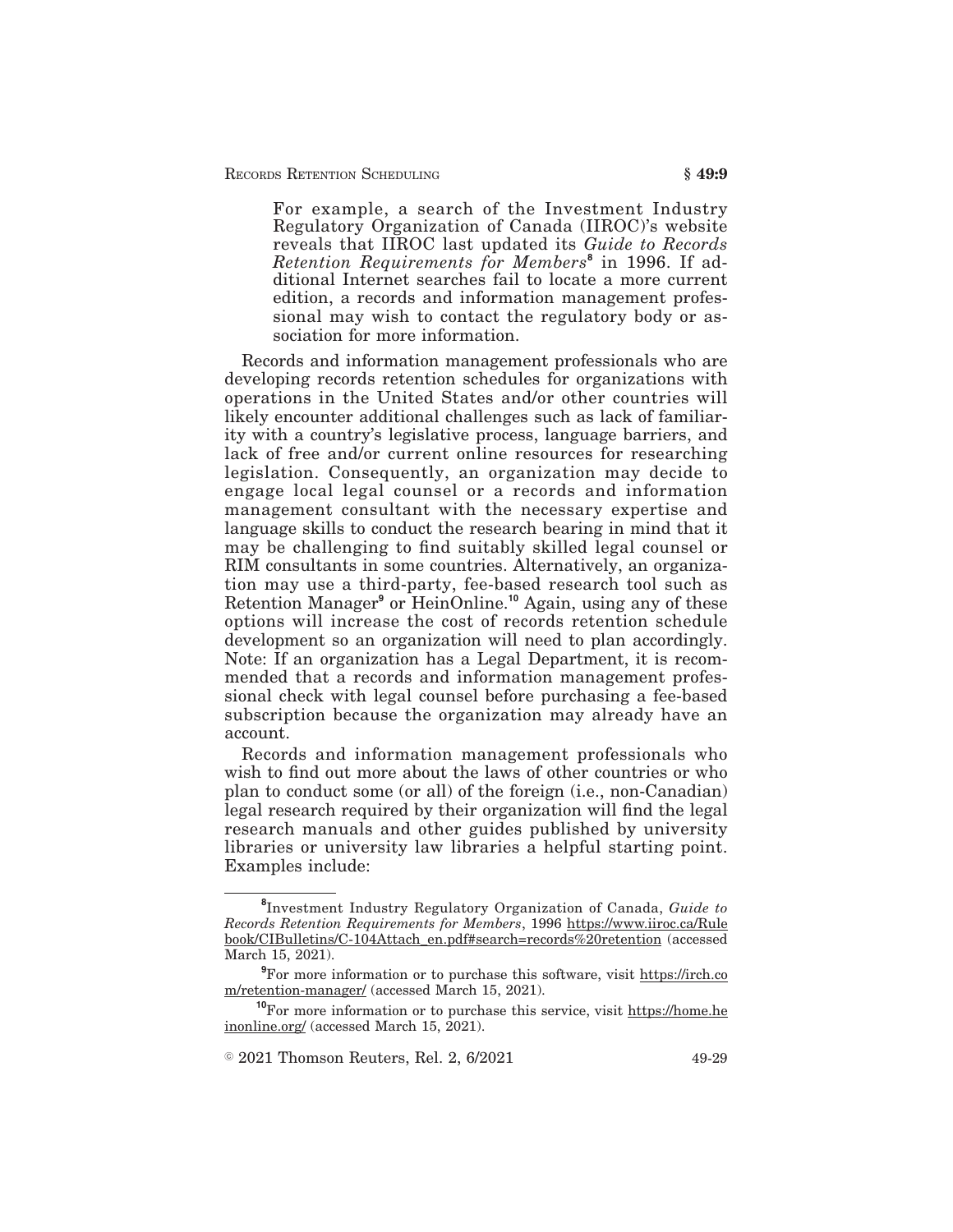- 1. Georgetown Law Library publishes several foreign and international law research guides for countries such as France, Mexico and South Africa (https://guides.ll.george town.edu/home/foreign-law).
- 2. Law Library of Congress publishes *Guide to Law Online: Nations* (https://www.loc.gov/law/help/guide/nations.php) which includes links to constitutions, executive, legislative and judicial branches, legal research guides, and other useful sources for more than 200 countries and territories.
- 3. New York University's Hauser Global Law School Program GlobaLex publishes guides to researching laws in more than 160 countries (https://www.nyulawglobal.or g/globalex/index.html#).
- 4. Queen's University publishes three legal research manuals (accessible from https://guides.library.queensu.ca/lega l-research-manual) on researching United Kingdom law, United States law, and international and foreign law.

# **§ 49:10 Records Retention Schedule Development Process—Complete the Research and Document the Findings—The Role of Legal Counsel**

It will be invaluable for a records and information management professional to have access to legal counsel when developing a records retention schedule. A records and information management professional will rely on legal counsel to advise on various matters such as how records retention and other records management requirements have been dealt with in case law<sup>1</sup> and to answer questions during the legislated requirements research process, e.g., questions about the applicability of legislation.

Chapter 1, § 1:9, of this publication states:

Business records may be relevant to the pursuit or defence of a claim, so regard should be had to potential actions and their limitation periods before records are destroyed.

**<sup>[</sup>Section 49:10]**

<sup>&</sup>lt;sup>1</sup>The process of investigating how courts have dealt with a piece of legislation is referred to as "noting up a statute" or looking for "statutes judicially considered".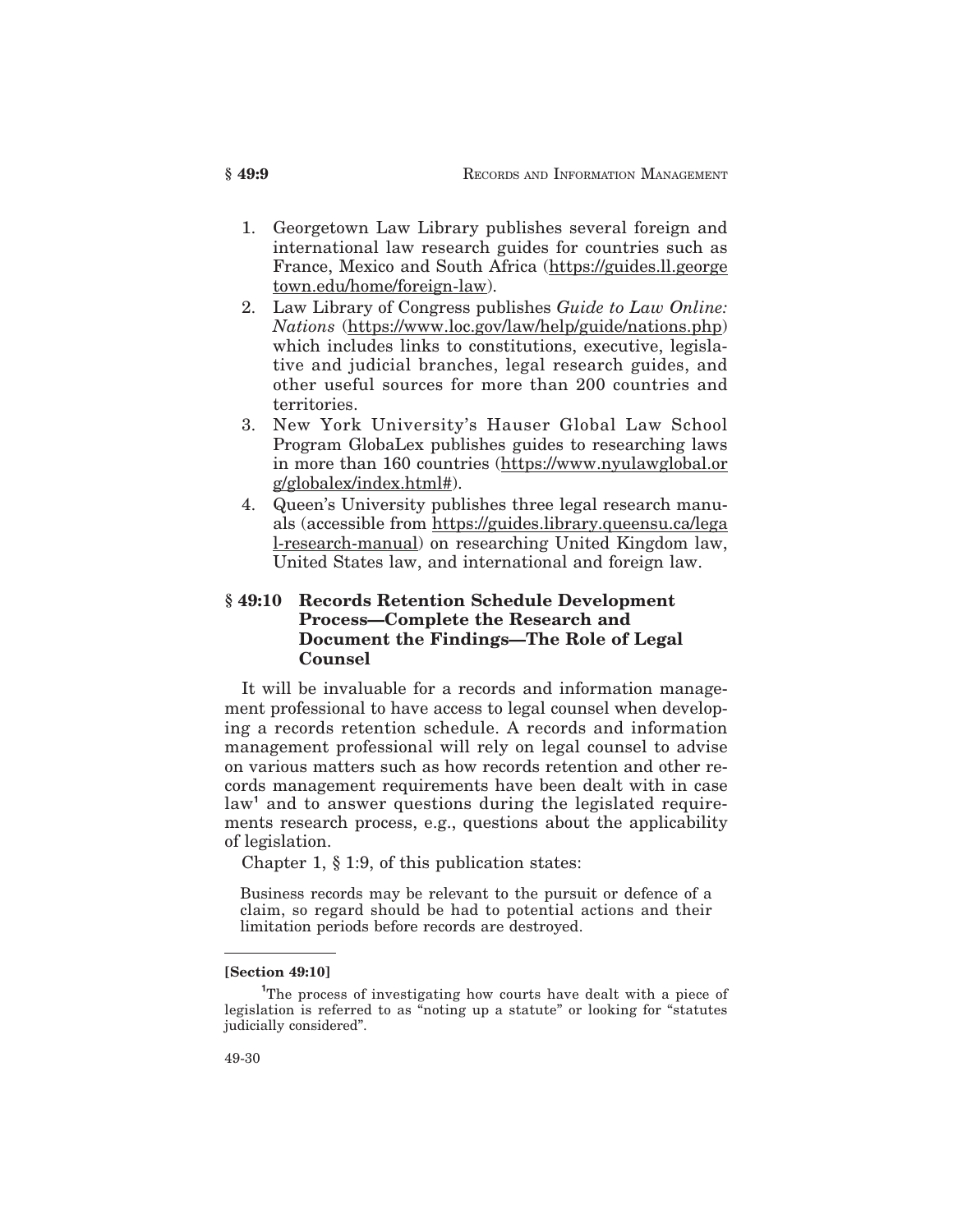If a business destroys records at the end of a statutory retention period but before the end of a limitation period, it may have destroyed the records it needs to pursue or defend a lawsuit.**<sup>2</sup>**

Consequently, access to legal counsel will be crucial for identifying the records which may be relevant to a potential legal action, assessing the records retention implications of limitation periods, advising on retention periods and advising how to proceed when a limitation period is of a longer duration than a legislated records retention requirement as in the example discussed in § 49:33.

For organizations that operate in more than one province, territory or country, a records and information management professional will look to legal counsel to conduct a risk assessment and advise whether the same records held across more than one jurisdiction (e.g., employee personnel files) should be kept for differing amounts of time as per the requirements of each jurisdiction or whether one, organization-determined retention period should be applied regardless of the jurisdiction. If the latter, legal counsel would be instrumental in proposing the duration of the organization-determined retention period.

Legal counsel should be required to review a records and information management professional's legislated and regulatory body records retention requirements and statute of limitations research to ensure the findings are accurate and complete before work is undertaken to map the requirements and limitation periods to the organization's individual record series. Completing this review will also enable legal counsel to assess the legal implications of any differing requirements (e.g., jurisdictional differences in the retention of the same records such as employee personnel or payroll records) and any situations where the duration of a records retention requirement is not aligned with an applicable limitation period.

Consideration should be given to engaging external legal counsel if an organization does not have in-house legal counsel, if in-house legal counsel does not have the bandwidth to participate fully in the records retention schedule project, or if inhouse legal counsel identifies a need for legal expertise in records retention and other records management matters. In Canada, a few lawyers in solo practice specialize in these matters while some law firms (or practice areas within firms) also offer this specialty. The use of external legal counsel will increase the cost of records retention schedule development so an organization should plan accordingly.

**<sup>2</sup>** See § 1:9.

 $\textcircled{2021}$  Thomson Reuters, Rel. 2, 6/2021  $\textcircled{49-31}$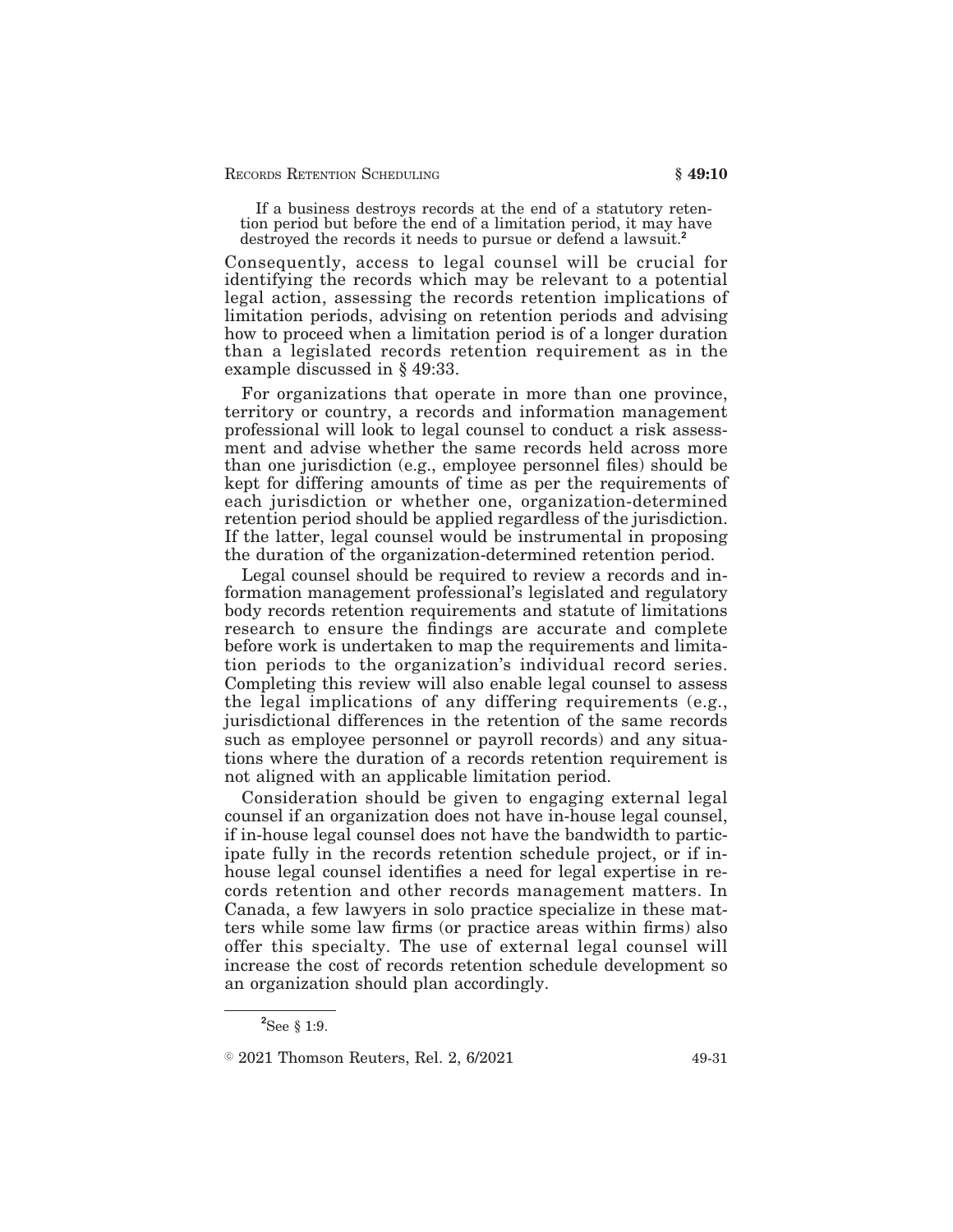# **§ 49:11 Records Retention Schedule Development Process—Complete the Research and Document the Findings—Documenting the Research Findings**

It is necessary to document the research findings so they can be consulted when appraising the value of records and proposing retention periods. It is also necessary to document the findings to provide a record (audit trail) of the legislation and other resources such as best practices published by industry associations that should be monitored and updated if/as applicable to support future revisions to the records retention schedule.

A records and information management professional needs to plan for how the research findings will be documented and mapped, if/as applicable, to individual record series in the records retention schedule. There are various ways to accomplish this, for example:

- 1. Some records retention schedules do not indicate the source of any research findings, i.e., the minimum research findings or, if in scope, the minimum research findings plus the additional research findings. While sources were presumably captured during the research process, they are kept separately from the records retention schedule and are not published.
- 2. Some records retention schedules include a "citation" column in which a citation is provided to the source of the research findings, again the minimum research findings only or both the minimum research findings and the additional research findings if the organization elected to conduct additional research. Armed with this information, and assuming a source is publicly available (e.g., a statute or regulation), a reader can then proceed to locate the source and ascertain the details.
- 3. Some records retention schedules go one step further, providing a citation to the source of the findings of the in scope research plus the details. The details may be provided verbatim from the source or as a paraphrase.

Option 2, and particularly option 3, increases both the amount of detail in and the length of a records retention schedule, characteristics which many readers find off-putting. Further, the provision of citations or citations plus verbatim or paraphrased text is of no benefit to the typical reader who, frankly, could care less about the sources of the research findings. The typical reader is solely focused on determining a record's retention period and trusts that others in the organi-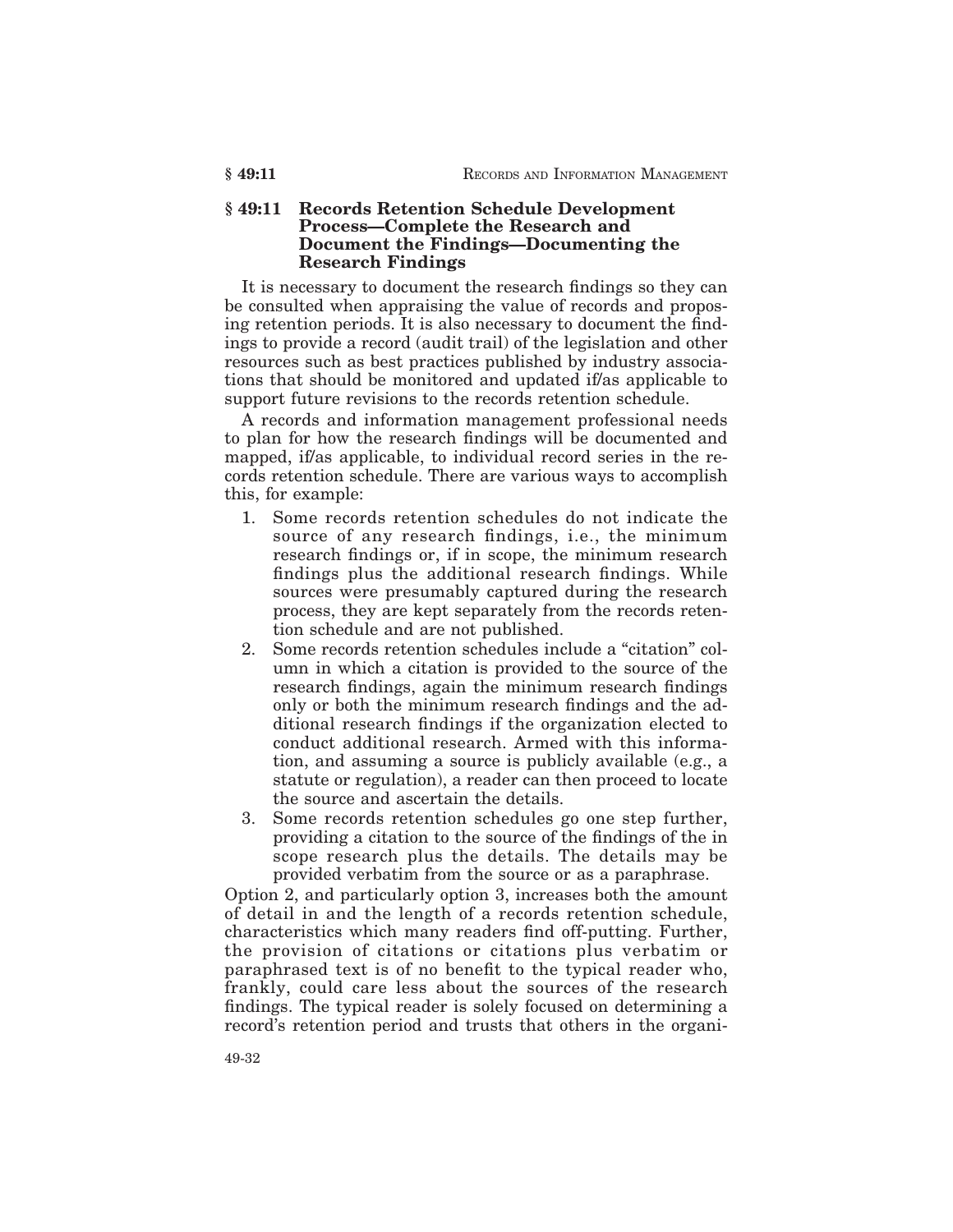zation (e.g., records and information management, legal counsel, audit and management) have taken all applicable requirements and other criteria into consideration before approving the retention periods.

While an Internet search for sample records retention schedules will uncover retention schedules (particularly older schedules) which address citations as described above, it is best practice to prepare and maintain a citation table separately from the records retention schedule to capture applicable citations and potentially verbatim or paraphrased text as identified during completion of the in scope research (i.e., the minimum research only or the minimum research plus the additional research). A numbering system unique to each jurisdiction (statutes and regulations) and, if/as applicable, to each internal document, regulatory body and association should be developed to differentiate between the citations in the table. Alternatively, one citation table can be prepared for each jurisdiction and, if in scope, for each regulatory body and each association along with one citation table for internal documents. Again, a unique numbering system would be developed to differentiate between the citations in each table.

It is records and information management best practice to publish the citation table(s) which contain the details of the citations mapped in a records retention schedule. The table(s) are published separately from the records retention schedule (e.g., as an appendix or a series of appendices depending on the number of citation tables).

Mapping citations to series in the records retention schedule will benefit records and information management professionals and be of interest to stakeholders such as legal counsel; however, the retention schedule approver will likely be interested only in citations for the minimum research findings while the typical user will not be interested in any citations as discussed above. Consequently, an organization may elect to create two citation columns in the records retention schedule to differentiate between the citation groups, i.e., one column labelled "Records Retention Requirements and Limitation Periods" for citations to the minimum research findings and a second column labelled "Other Citations" for citations to the additional research findings. An organization would then maintain a master records retention schedule containing all of the citations mapping (as captured in both of the citation columns) and generate for approval and publication an iteration of the schedule containing only the "Records Retention Requirements and Limitation Periods" citation column.

 $\textdegree$  2021 Thomson Reuters, Rel. 2, 6/2021 49-33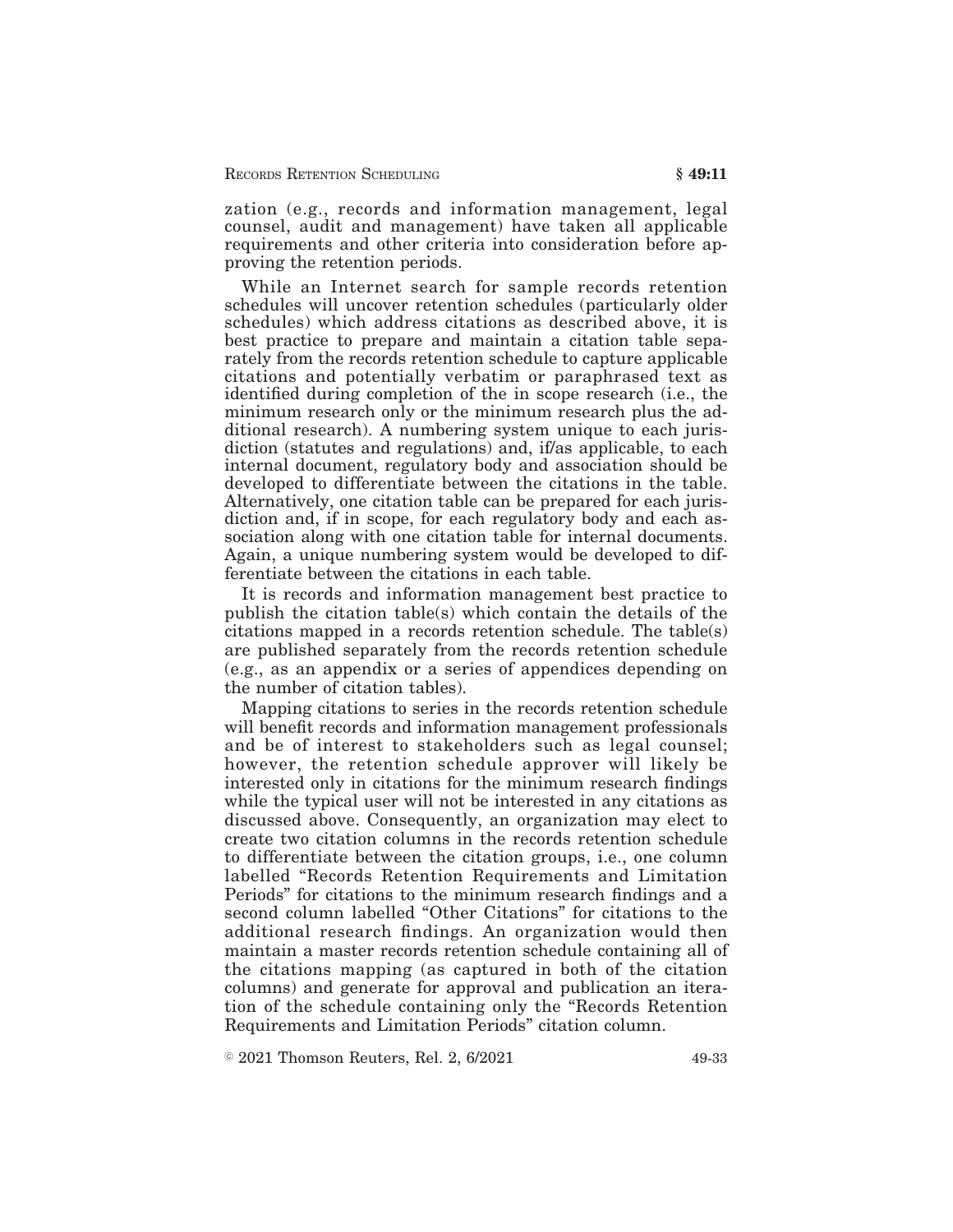Citation numbers or codes from the citation table(s) are mapped, if/as applicable, to individual record series in a records retention schedule. See Tables 2 and 3 in § 49:12 for examples of citation mapping.

# **§ 49:12 Records Retention Schedule Development Process—Design and Populate the Records Retention Schedule Template**

As discussed in §§ 47:1 et seq., it is records and information management best practice for a records retention schedule to provide the following minimum information for each record series:

- 1. Unique code used to identify the record series. If an organization already has a records classification scheme, this code is typically the code used to identify the series in the classification scheme.
- 2. Record series name.
- 3. Scope note describing the purpose or function of the series and, sometimes, the types of records in the series or at least representative examples of the records included in the series.
- 4. Retention period (which some retention schedules divide into "active" and "inactive" phases of retention).
- 5. Disposition method.
- 6. Office of record identifier (i.e., the department / division, function, or other organizational unit designated to maintain the record).

In addition to providing retention and disposition direction, a records retention schedule sometimes includes additional descriptive information about a record series such as information security classification, personal information (bank) indicator and vital records indicator.

It is the responsibility of the records and information management professional to provide the minimum information for each record series after having identified the organization's records and consulted with stakeholders. The records and information management professional will also propose a retention period for each series based on the records appraisal and research findings. The records and information management professional, again after consulting with stakeholders, will also provide any of the additional descriptive series information deemed to be in scope for the organization's records retention schedule.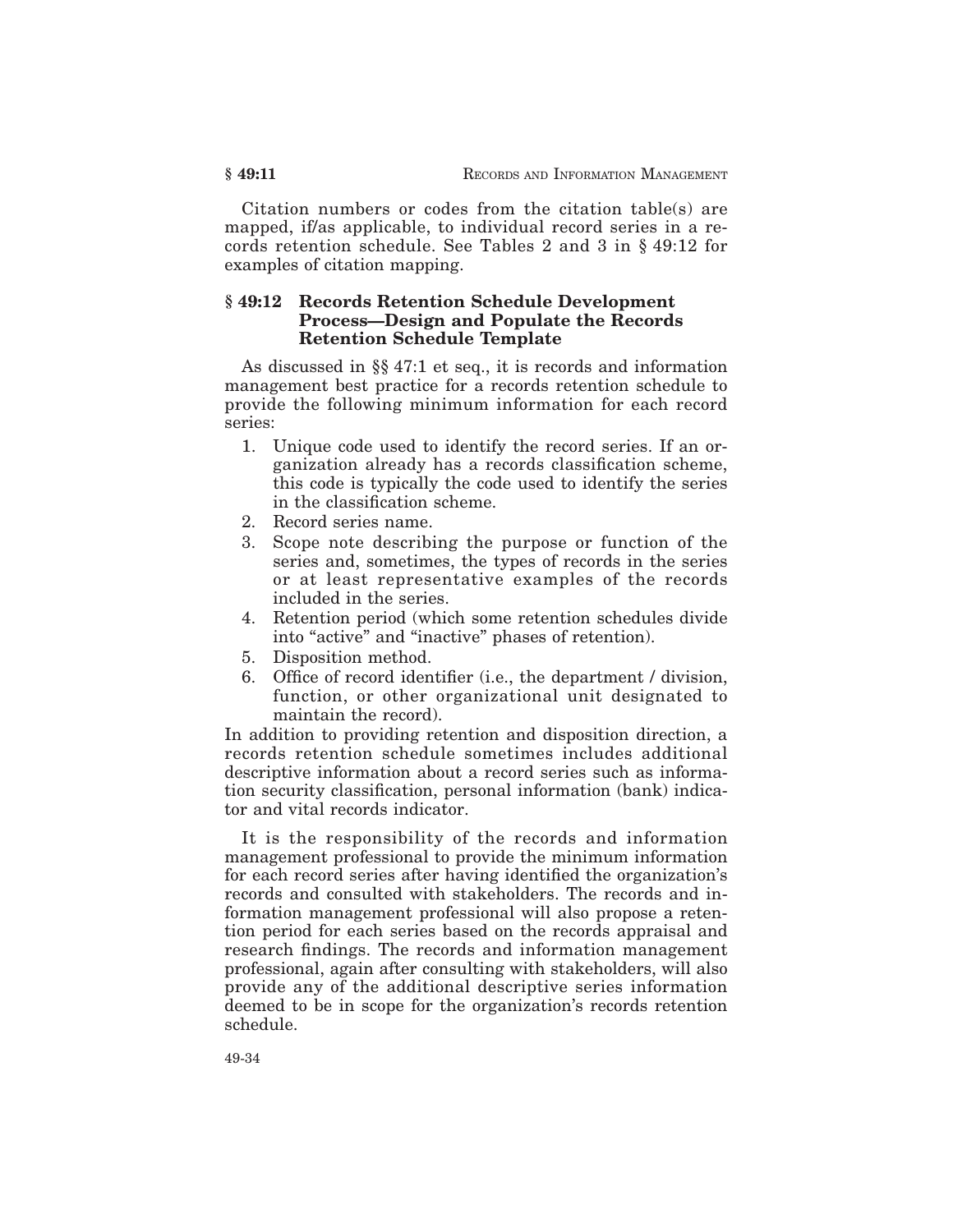A table is a visually appealing way in which to format a records retention schedule because the columns in a table help to differentiate the fields of information for each record series. Searching for records retention schedules on the Internet will provide numerous examples, allowing a records and information professional to avoid formatting pitfalls such as crowded layouts, excessive white space in individual table cells, or overly small fonts.

Historically, records retention schedules were typewritten or prepared in word-processing software. It is now best practice to prepare a records retention schedule in spreadsheet software (such as Microsoft Excel) to facilitate uploading the schedule into an enterprise content management (ECM) system or other system. A records retention schedule formatted as a spreadsheet can also be exported to word-processing software to facilitate the production of a document to be circulated for approval or included in a meeting agenda as when a municipality may present its records retention schedule to the municipality's council for adoption.

It is also best practice to develop a citation table template to capture the citations to the legislation and other resources. See § 49:11 for more information on citation tables.

Table 1 provides a sample records retention schedule template which includes the minimum record series information discussed above plus a citation column. A legend of retention period codes (e.g., CY for current calendar year) and disposition method codes (e.g., ER for erase, SH for shred) would be appended to a hard copy of the records retention schedule or appear in a footer in a hard copy of the retention schedule. In the spreadsheet version of the retention schedule, those codes and their meanings would appear in a drop-down list for the corresponding column.

Table 2 provides a sample citation table template populated with some examples of records retention requirements of specific durations, records retention requirements of unspecified durations and limitation periods (three of the mandatory research items discussed earlier) while Table 3 has been populated with a few examples of broader records management requirements (one of the additional research items discussed earlier). A unique, alpha-numeric code has been given to each citation in each of the two tables. If/as applicable, a citation has been mapped to record series in the records retention schedule (Table 1) by inserting the applicable citation code into the "Citation" column. Alternatively, as discussed earlier, the

 $\degree$  2021 Thomson Reuters, Rel. 2, 6/2021 49-35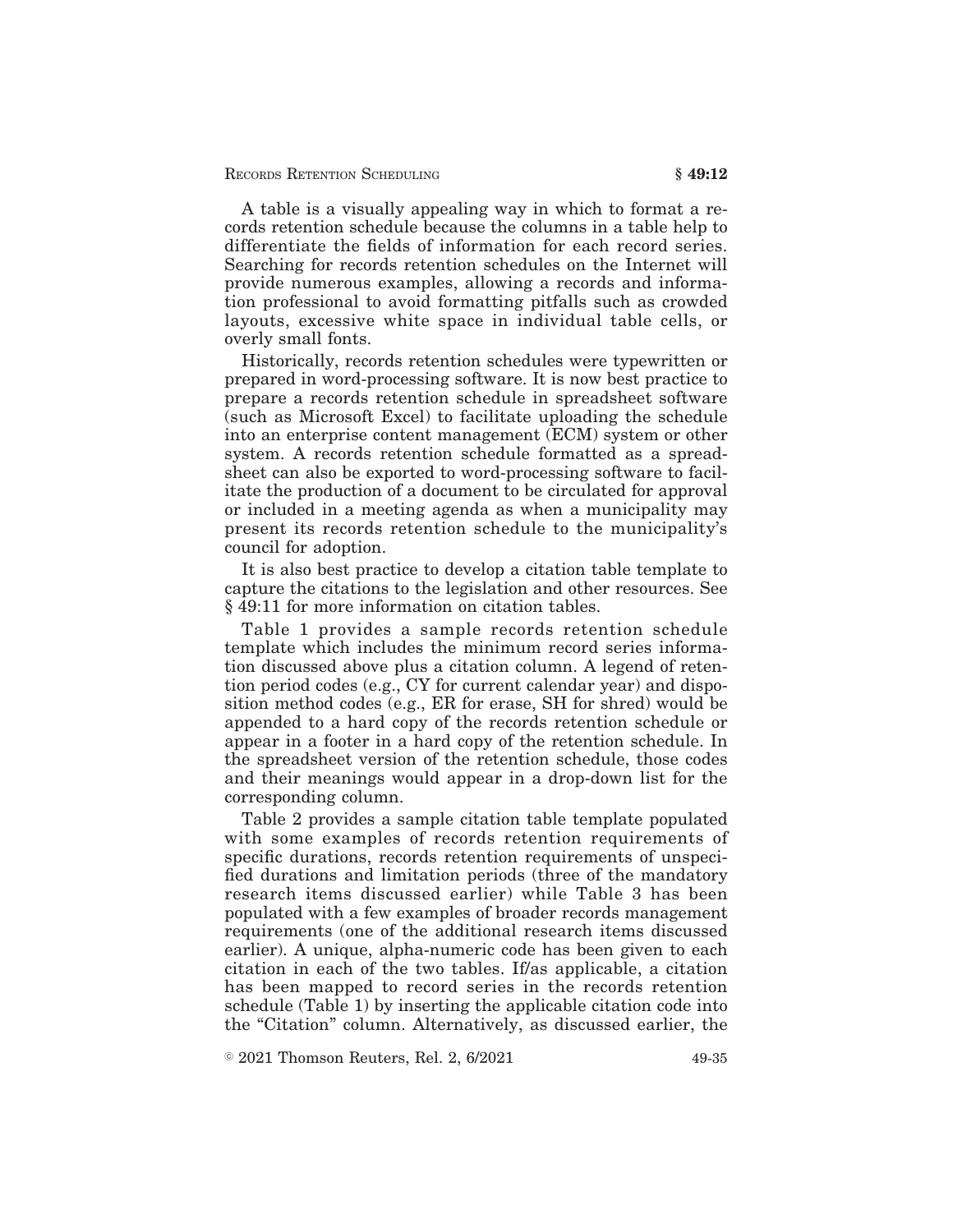records retention schedule could have been formatted with two citation columns, one column labelled "Records Retention Requirements and Limitation Periods" for citations to the minimum research findings and a second column labelled "Other Citations" for citations to the additional research findings. If that were the case, citations in Table 2 would be mapped to series in the records retention schedule by completing the "Records Retention Requirements and Limitations Periods" citation column while citations in Table 3 would be mapped to series in the schedule by completing the "Other Citations" column.

Note: The record series and citation examples in Tables 1, 2 and 3 are for an organization in Ontario which is subject to the *Canada Not-for-Profit Corporations Act*, S.C. 2009, c. 23. In Tables 2 and 3, the jurisdiction of the applicable statute or regulation is identified by the numerical prefix in the citation number whereby "1-" indicates the Canadian federal jurisdiction and "2-" indicates the Province of Ontario. The alphabetical characters in a citation number are an abbreviation of the name of the statute in which the requirement is found (e.g., in the citation code 2-ITA-2, "ITA" stands for Ontario's *Income Tax Act*, R.S.O. 1990, c. I.2). When one statute contains several requirements (as in the case of the *Canada Not-for-Profit Corporations Act*), each citation is uniquely identified by adding a numerical suffix to the citation number (e.g., the "-5" suffix in citation number 1-CNFPC-5 indicates the 5th citation to the *Canada Not-for-Profit Corporations Act*). Tables 2 and 3 also include the verbatim text of the requirement or limitation period (see the italicized text in the Records Retention Requirement or Limitation Period column in Table 2 and in the Records Management Requirement column in Table 3).

| Record<br><b>Series</b><br>Code | <b>Record</b>                                                              | <b>Record Series</b><br><b>Scope Note</b>                                                                                      | Office of<br>Record | <b>Citation</b>                                                                     | <b>Retention Period</b> |                                                              |              | Disposi-                                |
|---------------------------------|----------------------------------------------------------------------------|--------------------------------------------------------------------------------------------------------------------------------|---------------------|-------------------------------------------------------------------------------------|-------------------------|--------------------------------------------------------------|--------------|-----------------------------------------|
|                                 | <b>Series</b><br>Name                                                      |                                                                                                                                |                     | (if any)                                                                            | Active                  | Inac-<br>tive                                                | <b>Total</b> | tion<br>Method /<br>Instruc-<br>tions   |
| <b>FIN-001</b>                  | <b>Accounts</b><br>Pavable<br><b>Invoices</b>                              | Paid invoices and<br>supporting docu-<br>ments (e.g.,<br>cheque stubs.<br>purchase orders,<br>copies of con-<br>tracts, etc.). | Account-<br>ing     | $1$ -CNFPC-2<br><b>1-CNFPC-20</b><br>$1-ITA-2$<br>2-BRPA-1<br>$2-ITA-2$<br>$2-TA-1$ | $CY+1$                  | 5                                                            | $CY+6$       | SH/ER                                   |
| <b>CORP-002</b>                 | <b>Board</b><br>Meet-<br>$ins -$<br><b>Minutes</b><br>and Reso-<br>lutions | Minutes of Board<br>meetings and<br>resolutions                                                                                | Secretary           | $1$ -CNFPC-2<br>1-CNFPC-7<br>1-CNFPC-8<br>1-CNFPC-9<br><b>1-CNFPC-11</b>            | $CY+10$                 | $E+2$<br>$(E =$<br>orga-<br>niza-<br>tion<br>dis-<br>solved) | $E+2$        | $O T -$<br>Transfer<br>to ar-<br>chives |

**Table 1: Sample Records Retention Schedule Template**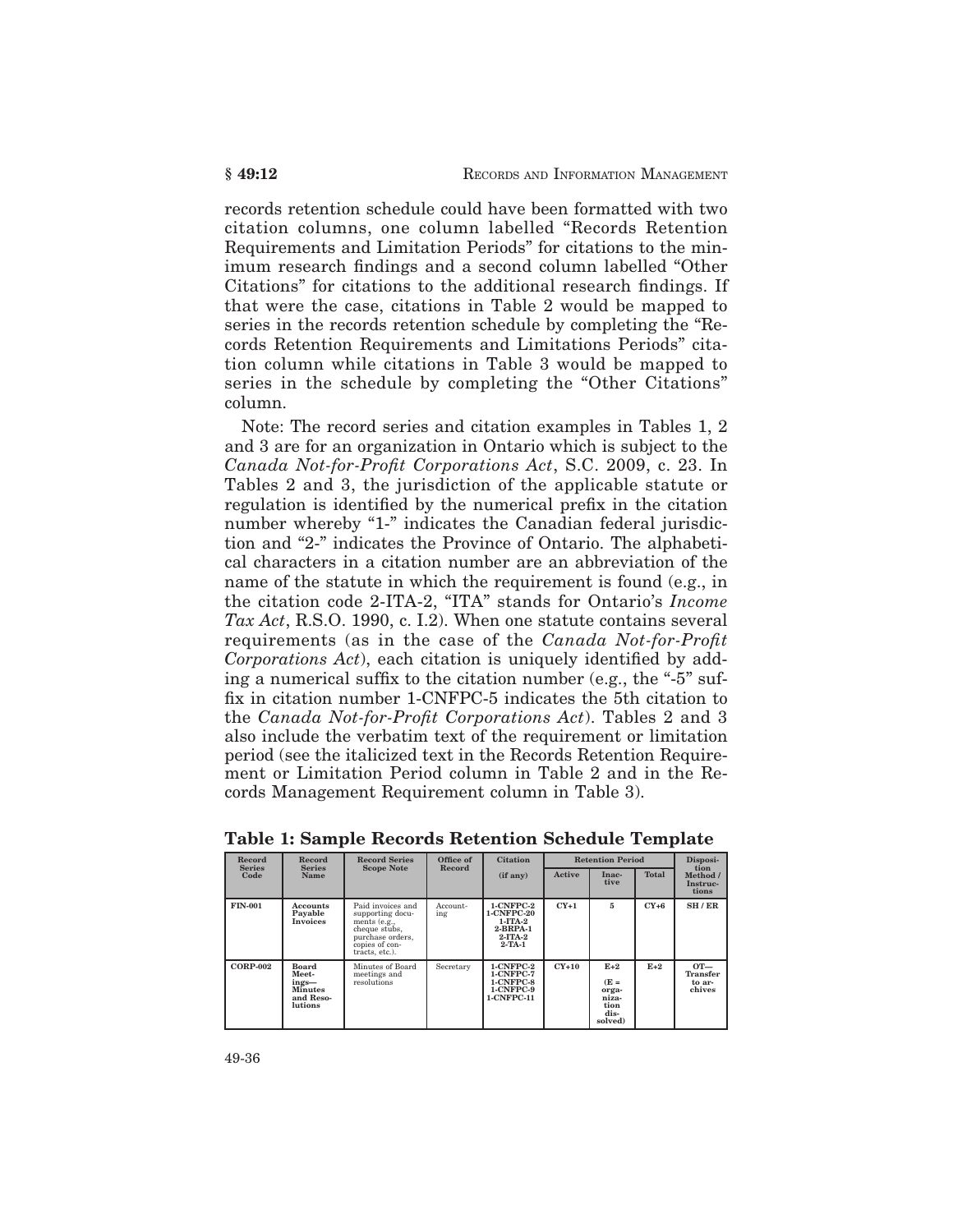| Record                | <b>Record Series</b><br><b>Record</b> |                                                                                                                            |           | Office of | <b>Citation</b>                       |               | <b>Retention Period</b> |                                                                                                                  | Disposi- |
|-----------------------|---------------------------------------|----------------------------------------------------------------------------------------------------------------------------|-----------|-----------|---------------------------------------|---------------|-------------------------|------------------------------------------------------------------------------------------------------------------|----------|
| <b>Series</b><br>Code | <b>Series</b><br>Name                 | <b>Scope Note</b>                                                                                                          | Record    | (if any)  | Active                                | Inac-<br>tive | <b>Total</b>            | tion<br>Method /<br>Instruc-<br>tions                                                                            |          |
| <b>HUM-013</b>        | Departing<br>Employee<br>Checklists   | Checklists docu-<br>menting removal<br>of departing em-<br>ployee's com-<br>puter system and<br>telephone system<br>access | <b>TT</b> |           | E<br>$(E =$<br>when<br>com-<br>plete) | $\bf{0}$      | Е                       | O <sub>T</sub><br>Transfer<br>to de-<br>parting<br>employ-<br>ee's per-<br>sonnel<br>file when<br>com-<br>pleted |          |

# **Table 2: Sample Citation Table Template: Records Retention Requirements and Limitation Periods**

| <b>Citation</b><br>Number | <b>Citation and Re-</b><br>cords                                                                    | <b>Records Retention Requirement or Limitation</b><br>Period                                                                                                                                                                                                                                                                                                                                                                                                                                                                                                                                                                                                                                    |
|---------------------------|-----------------------------------------------------------------------------------------------------|-------------------------------------------------------------------------------------------------------------------------------------------------------------------------------------------------------------------------------------------------------------------------------------------------------------------------------------------------------------------------------------------------------------------------------------------------------------------------------------------------------------------------------------------------------------------------------------------------------------------------------------------------------------------------------------------------|
| 1-CNFPC-2                 | Canada Not-for-<br>Profit Corpora-<br>tions Act, S.C.<br>2009, c. 23, ss.                           | Prepare, maintain, and retain records for pre-<br>scribed period at registered office of corporation<br>or other director designated place and provide<br>records for inspection                                                                                                                                                                                                                                                                                                                                                                                                                                                                                                                |
|                           | $21(3)$ , $(4)$ , $(6)$ to<br>(9)<br>Accounting re-<br>cords, meeting<br>minutes / reso-<br>lutions | 21(3) A corporation shall prepare and maintain ade-<br>quate accounting records and records containing min-<br>utes of meetings of the directors and any committee of<br>directors as well as resolutions adopted by the directors<br>or any committee of directors.                                                                                                                                                                                                                                                                                                                                                                                                                            |
|                           |                                                                                                     | (4) Subject to any other Act of Parliament or of the leg-<br>islature of a province that provides for a longer reten-<br>tion period, a corporation shall retain the accounting<br>records referred to in subsection (3) for the prescribed<br>period.                                                                                                                                                                                                                                                                                                                                                                                                                                          |
|                           |                                                                                                     | (6) The records described in subsection (3) shall be kept<br>at the registered office of the corporation or at any other<br>place that the directors think fit.                                                                                                                                                                                                                                                                                                                                                                                                                                                                                                                                 |
|                           |                                                                                                     | $(7)$ The records described in subsections $(1)$ and $(3)$<br>shall at all reasonable times be open to inspection by<br>the directors. The corporation shall, at the request of<br>any director, provide them with any extract of the re-<br>cords free of charge.                                                                                                                                                                                                                                                                                                                                                                                                                              |
|                           |                                                                                                     | $(8)$ If accounting records of a corporation are kept out-<br>side Canada, accounting records adequate to enable the<br>directors to ascertain the financial position of the corpo-<br>ration with reasonable accuracy on a quarterly basis<br>shall be kept at the registered office or any other place<br>in Canada designated by the directors.                                                                                                                                                                                                                                                                                                                                              |
|                           |                                                                                                     | $(9)$ Despite subsections $(1)$ and $(8)$ , but subject to the<br>Income Tax Act, the Excise Tax Act, the Customs Act<br>and any other Act administered by the Minister of Na-<br>tional Revenue, a corporation may keep all or any of its<br>corporate records and accounting records referred to in<br>subsection (1) or (3) at a place outside Canada, if (a)<br>the records are available for inspection, by means of<br>any technology, during regular office hours at the regis-<br>tered office or any other place in Canada designated by<br>the directors; and (b) the corporation provides the tech-<br>nical assistance to facilitate an inspection referred to in<br>paragraph (a). |
| 1-CNFPC-7                 | Canada Not-for-                                                                                     | Keep records as prescribed                                                                                                                                                                                                                                                                                                                                                                                                                                                                                                                                                                                                                                                                      |
|                           | Profit Corpora-<br>tions Act, S.C.<br>2009, c. 23, ss.<br>127(6), 140(2),                           | 127(6) A copy of the resolution shall be kept with the<br>minutes of the meetings of directors.                                                                                                                                                                                                                                                                                                                                                                                                                                                                                                                                                                                                 |
|                           | 166(2)<br>Directors / reso-                                                                         | $140(2)$ A copy of every resolution referred to in subsec-<br>tion (1) shall be kept with the minutes of the meetings<br>of directors.                                                                                                                                                                                                                                                                                                                                                                                                                                                                                                                                                          |

 $\textdegree$  2021 Thomson Reuters, Rel. 2, 6/2021 49-37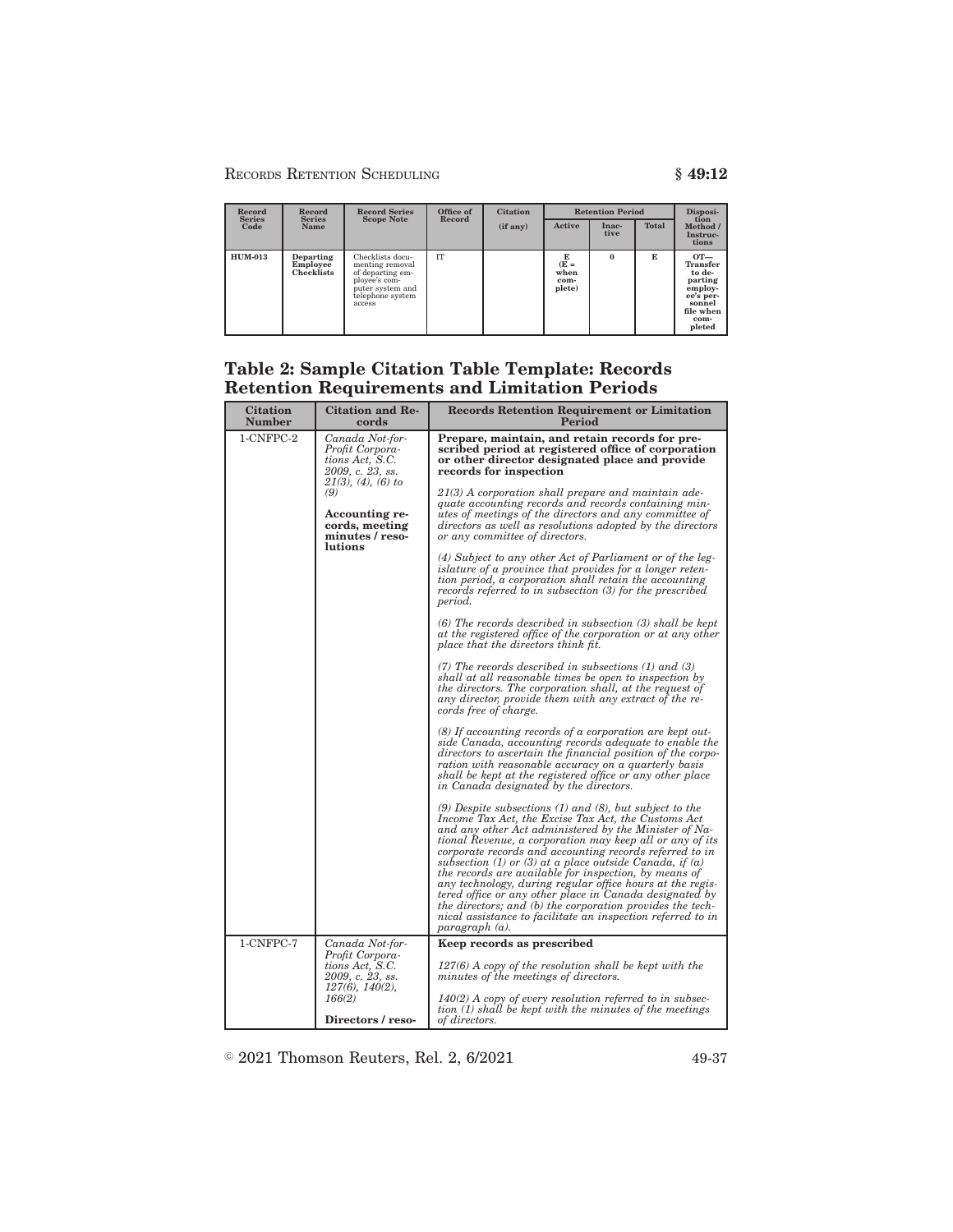| <b>Citation</b><br>Number | Citation and Re-<br>cords                                                                                                                                                                                                                               | <b>Records Retention Requirement or Limitation</b><br>Period                                                                                                                                                                                                                                                                                                                                                                                                                                                                                                                                                                                                                                                                                                                                                                                                                                                                                                                                                                                                                                                                                                                                                                                                                                                                                                                                                                                                                                                                                                                                                                                                                                                                                                                                                                                                                                                                                    |
|---------------------------|---------------------------------------------------------------------------------------------------------------------------------------------------------------------------------------------------------------------------------------------------------|-------------------------------------------------------------------------------------------------------------------------------------------------------------------------------------------------------------------------------------------------------------------------------------------------------------------------------------------------------------------------------------------------------------------------------------------------------------------------------------------------------------------------------------------------------------------------------------------------------------------------------------------------------------------------------------------------------------------------------------------------------------------------------------------------------------------------------------------------------------------------------------------------------------------------------------------------------------------------------------------------------------------------------------------------------------------------------------------------------------------------------------------------------------------------------------------------------------------------------------------------------------------------------------------------------------------------------------------------------------------------------------------------------------------------------------------------------------------------------------------------------------------------------------------------------------------------------------------------------------------------------------------------------------------------------------------------------------------------------------------------------------------------------------------------------------------------------------------------------------------------------------------------------------------------------------------------|
|                           | lutions in lieu of<br>meetings                                                                                                                                                                                                                          | 166(2) A copy of every resolution referred to in subsec-<br>tion (1) shall be kept with the minutes of the meetings<br>of members.                                                                                                                                                                                                                                                                                                                                                                                                                                                                                                                                                                                                                                                                                                                                                                                                                                                                                                                                                                                                                                                                                                                                                                                                                                                                                                                                                                                                                                                                                                                                                                                                                                                                                                                                                                                                              |
| 1-CNFPC-8                 | Canada Not-for-<br>Profit Corpora-<br>tions Act, S.C.<br>2009, c. 23, s.<br>141(7)<br>Conflict of inter-<br>est disclosures                                                                                                                             | Provide for examination during corporation's<br>usual business hours<br>141(7) The members of the corporation may examine<br>the portions of any minutes of meetings of directors or<br>of committees of directors that contain disclosures un-<br>der this section, and of any other documents that con-<br>tain those disclosures, during the corporations usual<br>business hours.                                                                                                                                                                                                                                                                                                                                                                                                                                                                                                                                                                                                                                                                                                                                                                                                                                                                                                                                                                                                                                                                                                                                                                                                                                                                                                                                                                                                                                                                                                                                                           |
| 1-CNFPC-9                 | Canada Not-for-<br>Profit Corpora-<br>tions Act, S.C.<br>2009, c. 23, s.<br>145(5)<br>Limitation peri-<br>od—claims<br>against direc-<br>tors for resolu-<br>tions                                                                                      | Event $+2$ years (Event = Resolution authorizing)<br>the action complained of)<br>$145(5)$ An action to enforce a liability imposed by this<br>section may not be commenced after two years from the<br>date of the resolution authorizing the action complained<br>of.                                                                                                                                                                                                                                                                                                                                                                                                                                                                                                                                                                                                                                                                                                                                                                                                                                                                                                                                                                                                                                                                                                                                                                                                                                                                                                                                                                                                                                                                                                                                                                                                                                                                         |
| 1-CNFPC-20                | Canada Not-for-<br>Profit Corpora-<br>tions Regulations,<br>SOR/2011-223, s.<br>4, under the Can-<br>ada Not-for-Profit<br>Corporations Act<br>Accounting re-<br>cords                                                                                  | Event $+6$ years (Event $=$ End of financial year to<br>which the records relate)<br>4. For the purpose of subsection $21(4)$ of the Act, the<br>prescribed period is six years after the end of the finan-<br>cial year to which the accounting records relate.                                                                                                                                                                                                                                                                                                                                                                                                                                                                                                                                                                                                                                                                                                                                                                                                                                                                                                                                                                                                                                                                                                                                                                                                                                                                                                                                                                                                                                                                                                                                                                                                                                                                                |
| $1-ITA-2$                 | Income Tax Act,<br>R.S.C. 1985, c. 1<br>$(5th \ Supp.)$ , s.<br>230; as am. S.C.<br>1994, c. 21, s. 105;<br>as am. S.C. 1998,<br>c. 19, s. 227; as<br>am. S.C. 2011, c.<br>24, s. 70; as am.<br>S.C. 2013, c. 34, s.<br>352(F)<br>Taxpayer re-<br>cords | Event $+$ 6 years (Event $=$ End of last taxation<br>year to which the records and books of account<br>relate, or year return filed provided no other ex-<br>ceptions apply)<br>230(1) Every person carrying on business and every per-<br>son who is required, by or pursuant to this Act, to pay<br>or collect taxes or other amounts shall keep records and<br>books of account (including an annual inventory kept in<br>prescribed manner) at the person's place of business or<br>residence in Canada or at such other place as may be<br>designated by the Minister, in such form and containing<br>such information as will enable the taxes payable under<br>this Act or the taxes or other amounts that should have<br>been deducted, withheld or collected to be determined.<br>(2) Every qualified donee referred to in paragraphs $(a)$<br>to (c) of the definition "qualified donee" in subsection<br>$149.1(1)$ shall keep records and books of account—in<br>the case of a qualified donee referred to in any of sub-<br>paragraphs $(a)(i)$ and $(iii)$ and paragraphs $(b)$ and $(c)$<br>of that definition, at an address in Canada recorded<br>with the Minister or designated by the Minister—con-<br>taining (a) information in such form as will enable the<br>Minister to determine whether there are any grounds<br>for the revocation of its registration under this Act; $(b)$<br>a duplicate of each receipt containing prescribed infor-<br>mation for a donation received by it; and (c) other infor-<br>mation in such form as will enable the Minister to<br>verify the donations to it for which a deduction or tax<br>credit is available under this Act.<br>$(2.1)$ For greater certainty, the records and books of ac-<br>count required by subsection $230(1)$ to be kept by a per-<br>son carrying on business as a lawyer (within the mean-<br>ing assigned by subsection $232(1)$ ) whether by means of |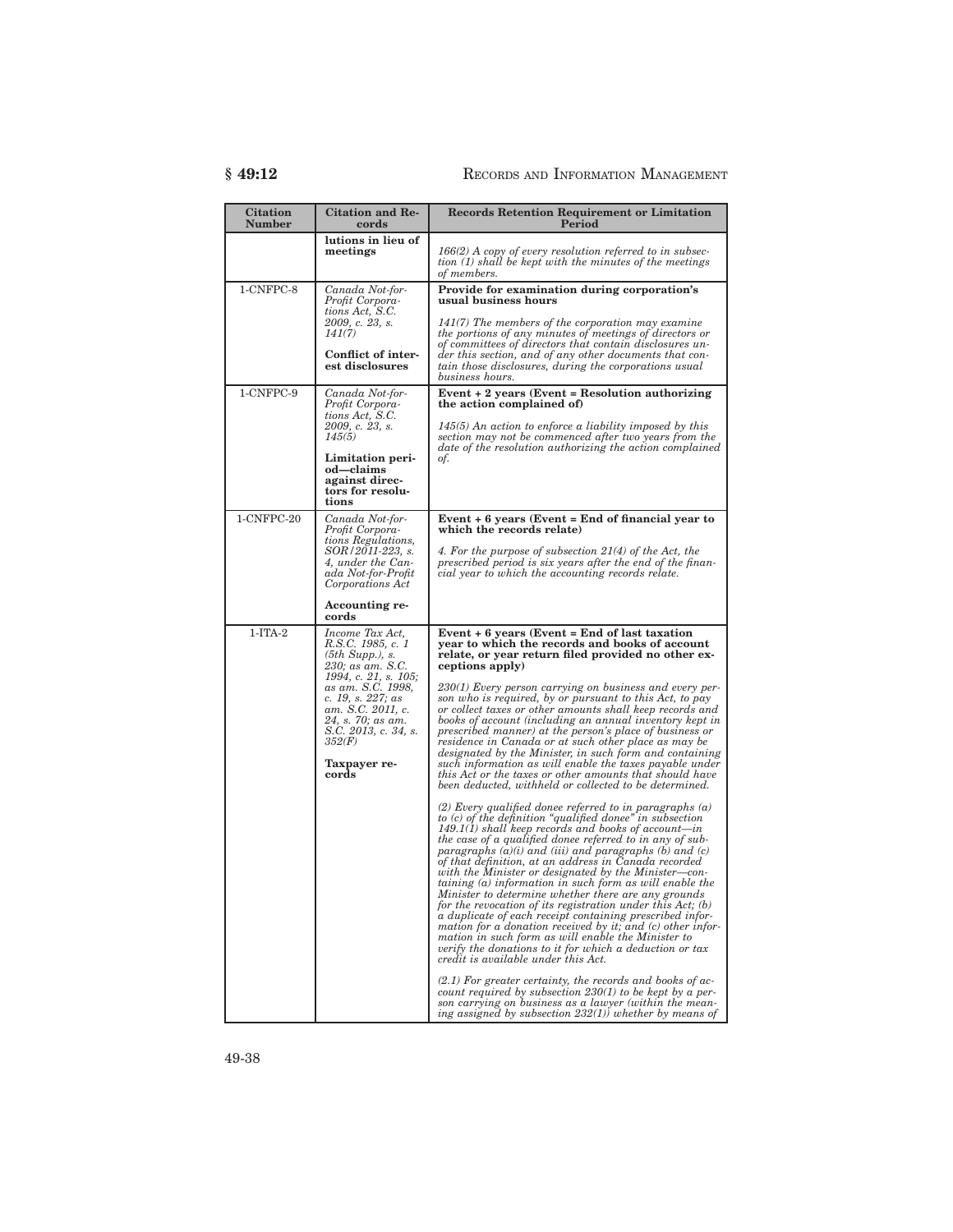| Citation<br>Number | <b>Citation and Re-</b><br>cords | <b>Records Retention Requirement or Limitation</b><br>Period                                                                                                                                                                                                                                                                                                                                                                                                                                                                                                                                                                                                                       |
|--------------------|----------------------------------|------------------------------------------------------------------------------------------------------------------------------------------------------------------------------------------------------------------------------------------------------------------------------------------------------------------------------------------------------------------------------------------------------------------------------------------------------------------------------------------------------------------------------------------------------------------------------------------------------------------------------------------------------------------------------------|
|                    |                                  | a partnership or otherwise, include all accounting re-<br>cords of the lawyer, including supporting vouchers and<br>cheques.                                                                                                                                                                                                                                                                                                                                                                                                                                                                                                                                                       |
|                    |                                  | (3) Where a person has failed to keep adequate records<br>and books of account for the purposes of this Act, the<br>Minister may require the person to keep such records<br>and books of account as the Minister may specify and<br>that person shall thereafter keep records and books of<br><i>account as so required.</i>                                                                                                                                                                                                                                                                                                                                                       |
|                    |                                  | (4) Every person required by this section to keep records<br>and books of account shall retain (a) the records and<br>books of account referred to in this section in respect of<br>which a period is prescribed, together with every ac-<br>count and voucher necessary to verify the information<br>contained therein, for such period as is prescribed; and<br>(b) all other records and books of account referred to in<br>this section, together with every account and voucher<br>necessary to verify the information contained therein,<br>until the expiration of six years from the end of the last<br>taxation year to which the records and books of account<br>relate. |
|                    |                                  | $(4.1)$ Every person required by this section to keep re-<br>cords who does so electronically shall retain them in an<br>electronically readable format for the retention period<br>referred to in subsection $230(4)$ .                                                                                                                                                                                                                                                                                                                                                                                                                                                           |
|                    |                                  | $(4.2)$ The Minister may, on such terms and conditions<br>as are acceptable to the Minister, exempt a person or a<br>class of persons from the requirement in subsection<br>$230(4.1)$ .                                                                                                                                                                                                                                                                                                                                                                                                                                                                                           |
|                    |                                  | $(5)$ Where, in respect of any taxation year, a person re-<br>ferred to in subsection 230(1) has not filed a return<br>with the Minister as and when required by section 150,<br>that person shall retain every record and book of ac-<br>count that is required by this section to be kept and<br>that relates to that taxation year, together with every<br>account and voucher necessary to verify the information<br>contained therein, until the expiration of six years from<br>the day the return for that taxation year is filed.                                                                                                                                          |
|                    |                                  | $(6)$ Where a person required by this section to keep re-<br>cords and books of account serves a notice of objection<br>or where that person is a party to an appeal to the Tax<br>Court of Canada under this Act, that person shall re-<br>tain every record, book of account, account and voucher<br>necessary for dealing with the objection or appeal until,<br>in the case of the serving of a notice of objection, the<br>time provided by section 169 to appeal has elapsed or,<br>in the case of an appeal, until the appeal is disposed of<br>and any further appeal in respect thereof is disposed of<br>or the time for filing any such further appeal has<br>expired.  |
|                    |                                  | (7) Where the Minister is of the opinion that it is neces-<br>sary for the administration of this Act, the Minister<br>may, by registered letter or by a demand served person-<br>ally, require any person required by this section to keep<br>records and books of account to retain those records<br>and books of account, together with every account and<br>voucher necessary to verify the information contained<br>therein, for such period as is specified in the letter or<br>demand.                                                                                                                                                                                      |
|                    |                                  | (8) A person required by this section to keep records and<br>books of account may dispose of the records and books<br>of account referred to in this section, together with every<br>account and voucher necessary to verify the information<br>contained therein, before the expiration of the period in                                                                                                                                                                                                                                                                                                                                                                          |

 $\textdegree$  2021 Thomson Reuters, Rel. 2, 6/2021 49-39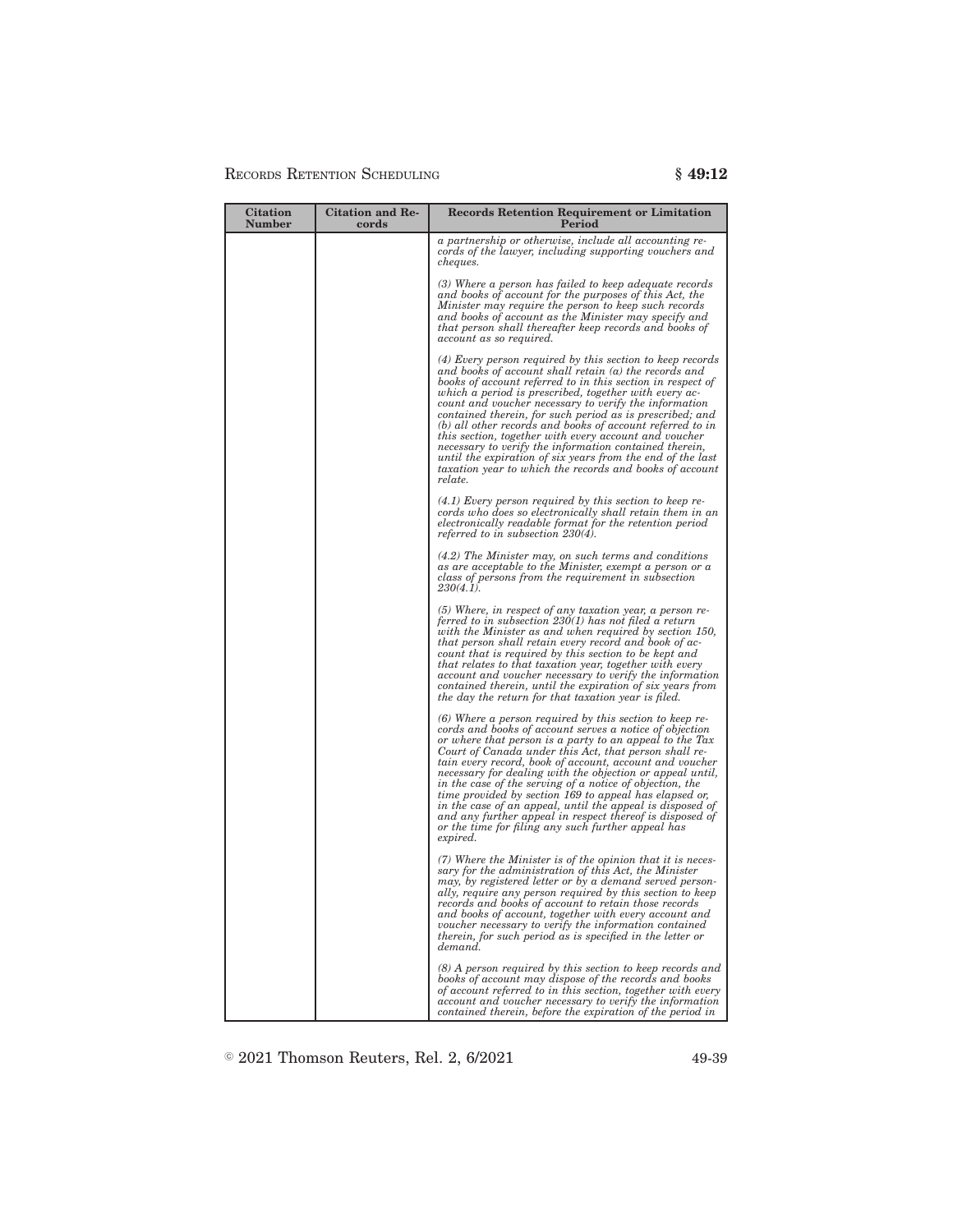| <b>Citation</b><br><b>Number</b> | <b>Citation and Re-</b><br>cords                                                       | <b>Records Retention Requirement or Limitation</b><br><b>Period</b>                                                                                                                                                                                                                                                                                                                                                                                                                                                                                                                                                                                                                                                               |
|----------------------------------|----------------------------------------------------------------------------------------|-----------------------------------------------------------------------------------------------------------------------------------------------------------------------------------------------------------------------------------------------------------------------------------------------------------------------------------------------------------------------------------------------------------------------------------------------------------------------------------------------------------------------------------------------------------------------------------------------------------------------------------------------------------------------------------------------------------------------------------|
|                                  |                                                                                        | respect of which those records and books of account are<br>required to be kept if written permission for their dis-<br>posal is given by the Minister.                                                                                                                                                                                                                                                                                                                                                                                                                                                                                                                                                                            |
| $2-TTA-2$                        | Income Tax Act,<br>R.S.O. 1990, c.                                                     | Event $+$ 6 years (Event $=$ End of last taxation<br>year to which the records relate)                                                                                                                                                                                                                                                                                                                                                                                                                                                                                                                                                                                                                                            |
|                                  | I.2, s. 39; as am.<br>S.O. 1993, c. 29, s.<br>$2$ ; as am. $S.O.$<br>2004, c. 16, s. 3 | Retain records as described at place of business<br>or residence in Ontario or at Provincial Minis-<br>ter's designated place                                                                                                                                                                                                                                                                                                                                                                                                                                                                                                                                                                                                     |
|                                  | Income tax ac-<br>counting re-<br>cords and books                                      | $(R.S.O. 1990, c. I.2, s. 39.2)$ ; incorporating <i>Income Tax</i><br>Act Canada, s. $230(4)$ )                                                                                                                                                                                                                                                                                                                                                                                                                                                                                                                                                                                                                                   |
|                                  | of account                                                                             | 39(1) Every person carrying on business in Ontario and<br>every person who is required, by or pursuant to this<br>Act, to pay or collect taxes or other amounts shall keep<br>records and books of account (including an annual in-<br>ventory kept in prescribed manner) at the person's place<br>of business or residence in Ontario or at such other<br>place as is designated by the Provincial Minister, in<br>such form and containing such information as will en-<br>able the taxes payable under this Act or the taxes or<br>other amounts that should have been deducted, with-<br>held or collected to be determined.                                                                                                  |
|                                  |                                                                                        | $(2)$ Subsections 230 $(2.1)$ , $(3)$ , $(4)$ , $(4.1)$ , $(4.2)$ , $(5)$ , $(6)$ , $(7)$<br>and (8) of the Federal Act apply for the purposes of this<br>Act and, in the application thereof, any reference to sub-<br>section $230(1)$ of the Federal Act shall be read as a ref-<br>erence to subsection (1).                                                                                                                                                                                                                                                                                                                                                                                                                  |
| $2-TA-1$                         | <i>Taxation Act,</i><br>2007, S.O. 2007,<br>c. 11, Sched. A, s.<br>141                 | Event $+ 6$ years (Event = End of last taxation<br>year to which records and books of account re-<br>late)                                                                                                                                                                                                                                                                                                                                                                                                                                                                                                                                                                                                                        |
|                                  | <b>Businesses in</b><br>Ontario / re-<br>cords and books                               | Retain records as described at place of business<br>or residence in Ontario or at Provincial Minis-<br>ter's designated place                                                                                                                                                                                                                                                                                                                                                                                                                                                                                                                                                                                                     |
|                                  |                                                                                        | 141(1) Every person carrying on business in Ontario<br>and every person required under this Act to pay or col-<br>lect taxes or other amounts shall keep records and<br>books of account, including an annual inventory kept in<br>the manner prescribed in Part XVIII of the Federal<br>regulations, at the person's place of business or resi-<br>dence in Ontario or at such other place as may be des-<br>ignated by the Ontario Minister and the records and<br>books of account must be in such form and contain<br>such information as will enable the determination of<br>the taxes payable under this Act or the taxes or other<br>amounts that the person is required under this Act to<br>deduct, withhold or collect. |
|                                  |                                                                                        | $(2)$ Subsections $230(2.1), (3), (4), (4.1), (4.2), (5), (6), (7)$<br>and (8) of the Federal Act apply for the purposes of this<br>Act.                                                                                                                                                                                                                                                                                                                                                                                                                                                                                                                                                                                          |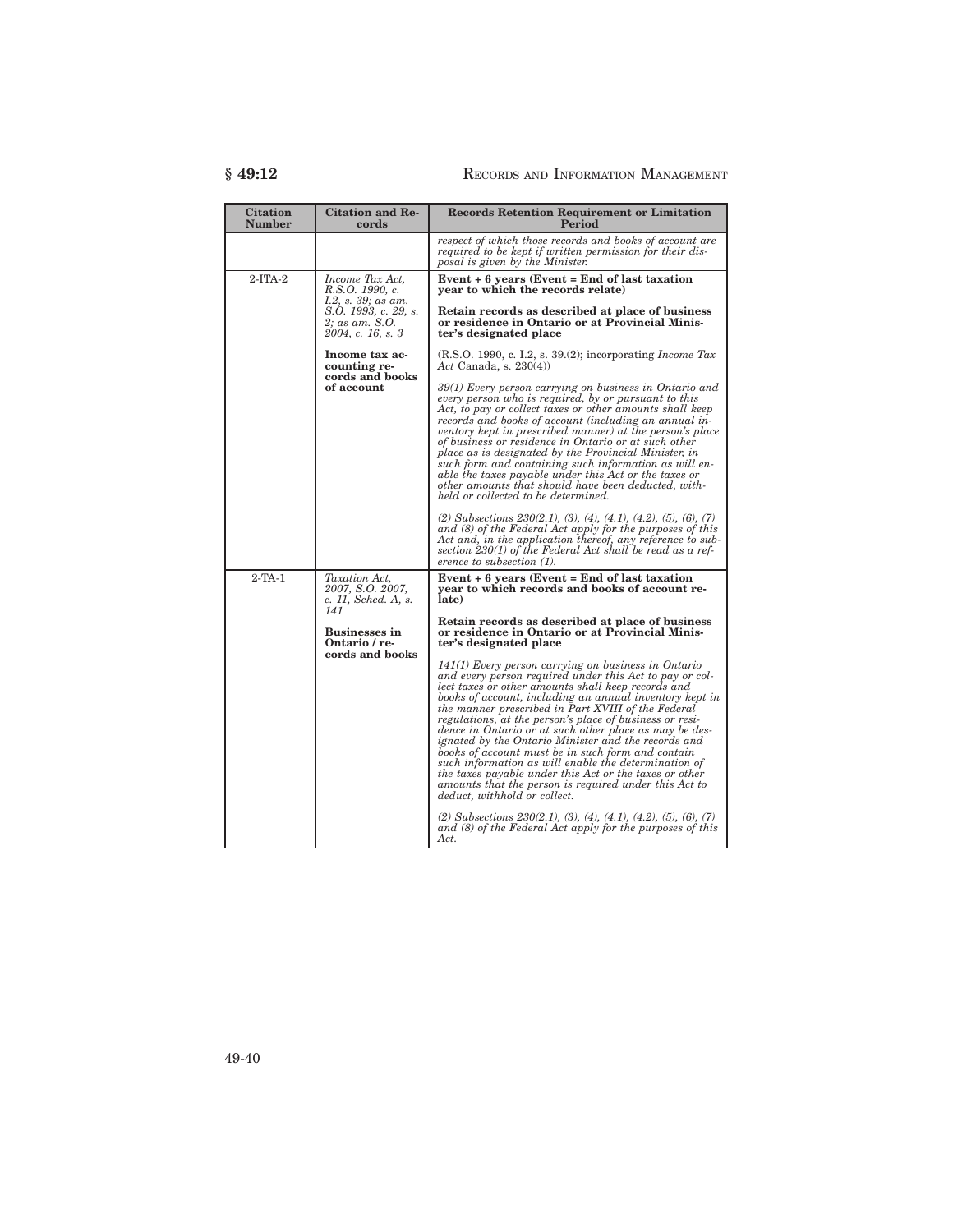| <b>Table 3: Sample Citation Table Template: Records</b> |  |  |
|---------------------------------------------------------|--|--|
| <b>Management Requirements</b>                          |  |  |

| <b>Citation</b><br><b>Number</b> | <b>Citation and</b><br><b>Records</b>                                                                        | <b>Records Management Requirement</b>                                                                                                                                                                                                                                                                                                                                                                                                                                                                                                        |
|----------------------------------|--------------------------------------------------------------------------------------------------------------|----------------------------------------------------------------------------------------------------------------------------------------------------------------------------------------------------------------------------------------------------------------------------------------------------------------------------------------------------------------------------------------------------------------------------------------------------------------------------------------------------------------------------------------------|
| 1-CNFPC-11                       | Canada Not-<br>for-Profit Cor-<br>porations Act.<br>S.C. 2009, c.<br>23, s. 147(3)<br>Director's<br>dissents | Director's dissent to be placed with<br>the meeting minutes<br>$147(3)$ A director who was not present at a<br>meeting at which a resolution was passed<br>or action taken is deemed to have con-<br>sented to the resolution or action unless,<br>within the prescribed period after becoming<br>aware of the resolution or action, the direc-<br>tor $(a)$ causes a dissent to be placed with<br>the minutes of the meeting; or $(b)$ sends a<br>dissent by registered mail or delivers it to<br>the registered office of the corporation. |

 $\textcircled{\tiny{\textcirc}}$  2021 Thomson Reuters, Rel. 2, 6/2021 49-41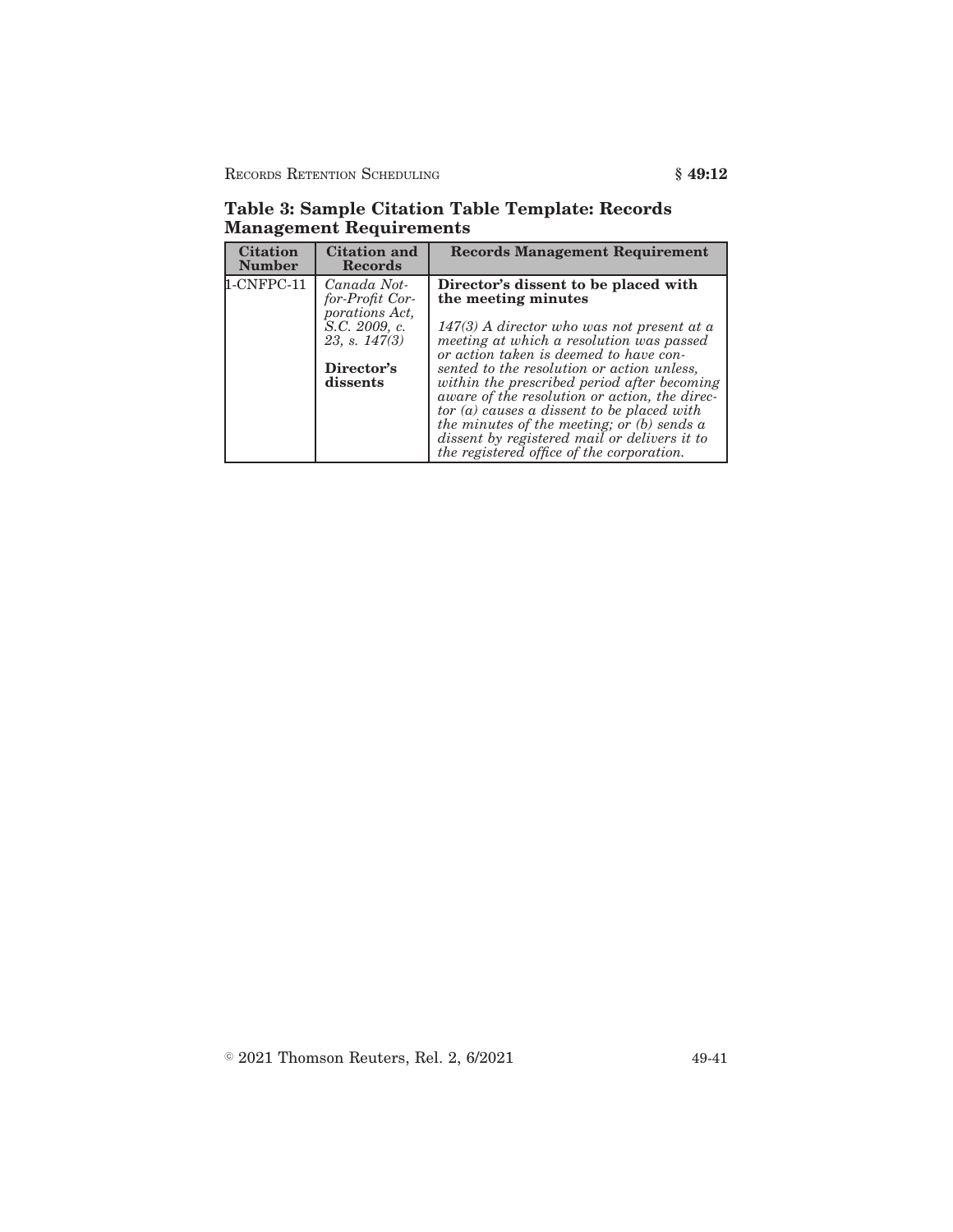| <b>Citation</b><br><b>Number</b> | <b>Citation and</b><br><b>Records</b>                                                                                                            | <b>Records Management Requirement</b>                                                                                                                                                                                                                                                                                                                                                                                                                                                                                                                                                                                                                                                                                                                                                                                                                                                                                                                                                                                                                                                                                                                                                                                                                                                                                                                                                                                                                                                                                                                                                                                                                                                                                                                                                                                                                                                                                                                                                                                                                                                                                                     |
|----------------------------------|--------------------------------------------------------------------------------------------------------------------------------------------------|-------------------------------------------------------------------------------------------------------------------------------------------------------------------------------------------------------------------------------------------------------------------------------------------------------------------------------------------------------------------------------------------------------------------------------------------------------------------------------------------------------------------------------------------------------------------------------------------------------------------------------------------------------------------------------------------------------------------------------------------------------------------------------------------------------------------------------------------------------------------------------------------------------------------------------------------------------------------------------------------------------------------------------------------------------------------------------------------------------------------------------------------------------------------------------------------------------------------------------------------------------------------------------------------------------------------------------------------------------------------------------------------------------------------------------------------------------------------------------------------------------------------------------------------------------------------------------------------------------------------------------------------------------------------------------------------------------------------------------------------------------------------------------------------------------------------------------------------------------------------------------------------------------------------------------------------------------------------------------------------------------------------------------------------------------------------------------------------------------------------------------------------|
| $2-BRPA-1$                       | <b>Business Re-</b><br>cords Protec-<br>tion Act.<br>R.S.O. 1990,<br>c. B.19, s. 1<br><b>Removal of</b><br>business re-<br>cords from<br>Ontario | <b>Prohibition to remove from Ontario</b><br>any account, balance sheet, profit and<br>loss statement, or inventory or any<br>resume or digest thereof or any other<br>record, statement, report, or material<br>relating to business carried on in On-<br>tario unless exceptions apply<br>1. No person shall, under or under the au-<br>thority of or in a manner that would be<br>consistent with compliance with any re-<br>quirement, order, direction or summons of<br>any legislative, administrative or judicial<br><i>authority in any jurisdiction outside On-</i><br>tario, take or cause to be taken, send or<br>cause to be sent or remove or cause to be<br>removed from a point in Ontario to a point<br><i>outside Ontario, any account, balance</i><br>sheet, profit and loss statement or inven-<br>tory or any resume or digest thereof or any<br>other record, statement, report, or material<br>in any way relating to any business carried<br>on in Ontario, unless such taking, sending<br>or removal, (a) is consistent with and<br>forms part of a regular practice of furnish-<br>ing to a head office or parent company or<br>organization outside Ontario material re-<br>lating to a branch or subsidiary company<br>or organization carrying on business in<br>Ontario; (b) is done by or on behalf of $\alpha$<br>company or person as defined in the Secu-<br>rities Act, carrying on business in Ontario<br>and as to a jurisdiction outside Ontario in<br>which the securities of the company or per-<br>son have been qualified for sale with the<br>consent of the company or person; $(c)$ is<br>done by or on behalf of a company or per-<br>son as defined in the Securities Act, carry-<br>ing on business in Ontario as a dealer or<br>salesperson as defined in the Securities Act,<br>and as to a jurisdiction outside Ontario in<br>which the company or person has been reg-<br>istered or is otherwise qualified to carry on<br>business as a dealer or salesperson, as the<br>case may be; or $(d)$ is provided for by or<br>under any law of Ontario or of the Parlia-<br>ment of Canada. |

# **§ 49:13 Legislated Requirements**

This section discusses the differences between "statutes" and "regulations", and the differences in the regulatory responsibilities of the Canadian federal jurisdiction versus those of the provinces and territories. It also describes the legislative pro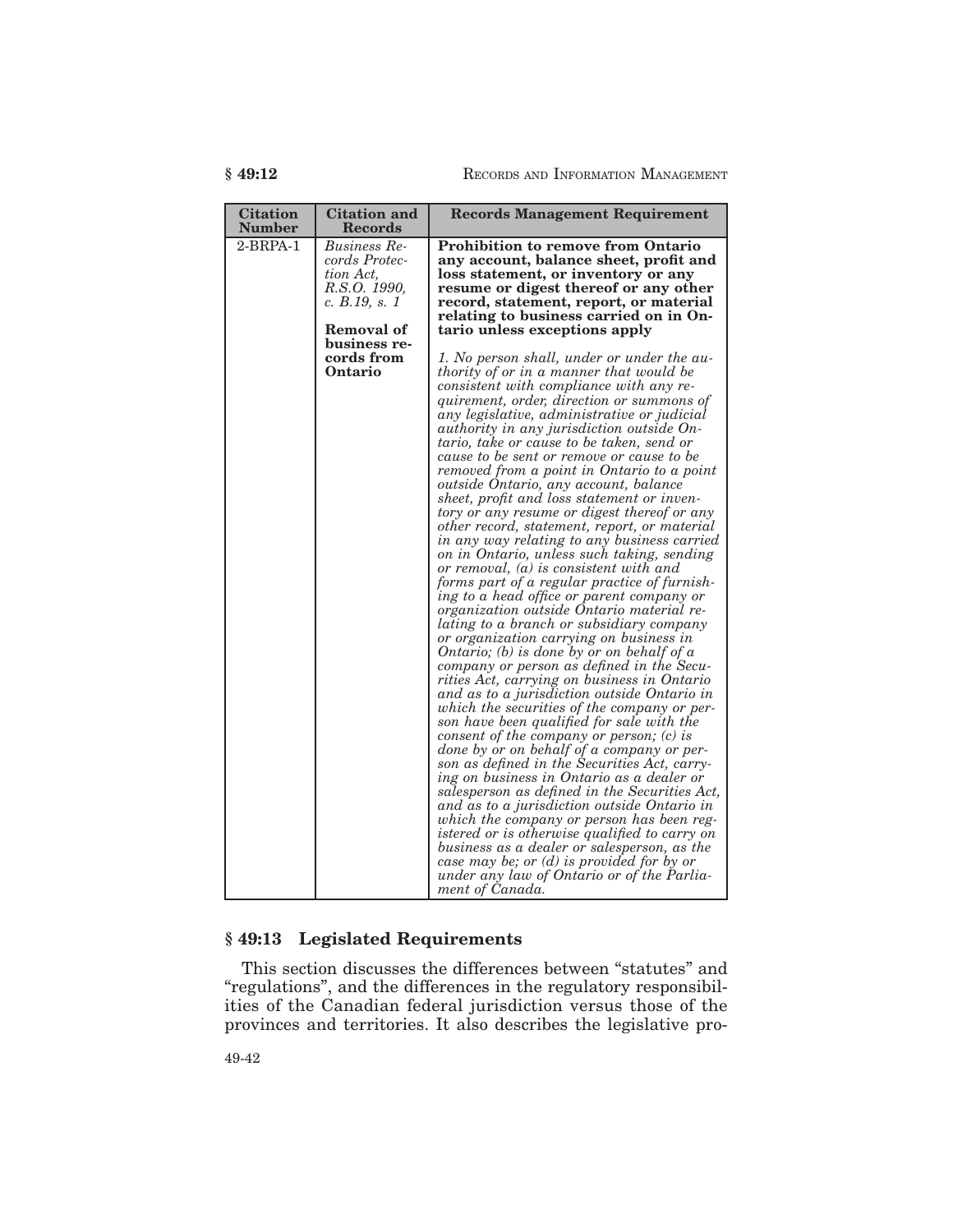cess by which a bill becomes a law (a statute) at the federal, provincial or territorial levels and how regulations are enacted. Examples of legislated records retention requirements and broader records management requirements in Canadian federal, provincial and territorial legislation are also provided.

# **§ 49:14 Legislated Requirements—Statutes and Regulations**

A "statute" is a law that is made by the elected representatives of the federal level of government or by the elected representatives of a provincial or territorial level of government; thus, a statute is enacted by the legislative branch of a government. Statutes are also called "Acts", such as the *Personal Information Protection and Electronic Documents Act*, S.C. 2000, c. 5. A statute may clarify or modify an existing law or create a new law.

A "regulation" is: "A law on some point of detail, supported by an enabling statute, and issued not by a legislative body but by an executive branch of government."**<sup>1</sup>** Generally, regulations are rules which address the details and practical applications of a law. It is often in a regulation that you find a records retention requirement, a broader records management requirement or a form template for creating records. A regulation has the force of law, just like a statute.

In Canada, federal statutes are enacted by the Parliament of Canada, provincial statutes are enacted by Provincial Legislatures and territorial statutes are enacted by Legislative Assemblies. (This chapter provides information about the federal, provincial and territorial legislative processes for lawmaking in § 49:23.) Conversely, the power to enact regulations related to an Act is delegated or assigned within that Act to a particular minister, to cabinet or to an administrative body. Some regulations prescribe records retention or broader records management requirements. For example, s. 247 of the Canadian federal *Bank Act*, S.C. 1991, c. 46, states: "The Governor in Council may make regulations respecting the records, papers and documents to be retained by a bank and the

 $\degree$  2021 Thomson Reuters, Rel. 2, 6/2021 49-43

**<sup>[</sup>Section 49:14]**

**<sup>1</sup>** *Duhaime's Law Dictionary* http://www.duhaime.org/LegalDictionary/R. aspx (accessed March 15, 2021).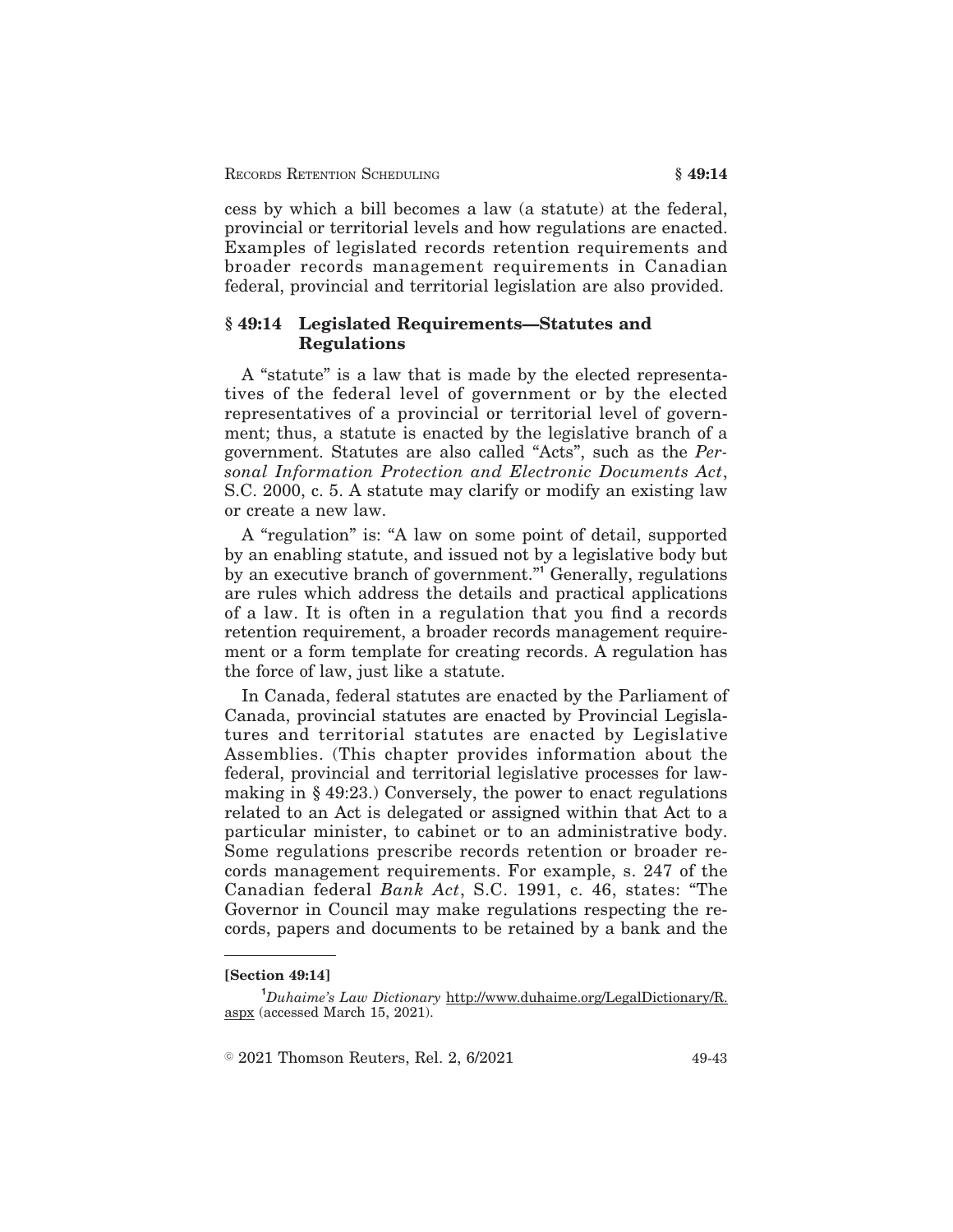length of time those records, papers and documents are to be retained."**<sup>2</sup>**

Some statutes have one or more regulations; however, it is not mandatory to enact a regulation under a statute and a regulation is only enacted if/when necessary. Regulations are sometimes referred to as delegated or subordinate legislation**<sup>3</sup>** because they are made under the authority of an Act (an enabling statute). Therefore, a regulation cannot exist in the absence of an enabling statute.

For Canadian organizations, statutes and regulations have become all important—they set out the specific rules governing business activities in all jurisdictions. Although judge-made law still forms the foundation of the common law system,**<sup>4</sup>** it is statutes and regulations that control and restrict what we do and determine what we must do to carry on business in Canada today. Consequently, a thorough review of applicable, in force statutes and regulations is recommended when developing a records retention schedule.

Note: Government agencies and regulatory bodies sometimes publish information and guidance to aggregate and provide explanatory information about the records retention requirements in Canadian statutes and regulations. These publications may be called "advisories", "bulletins", "guides",

**<sup>2</sup>** *Bank Act*, S.C. 1991, c. 46, s. 247 https://laws-lois.justice.gc.ca/eng/act s/B-1.01/page-42.html#docCont (current to February 24, 2021 and accessed March 15, 2021).

<sup>&</sup>lt;sup>3</sup> Subordinate legislation" is the broad term used to describe rules, regulations, orders, by-laws or proclamations made by an authority such as Governor-in-Council, a Minister, or a government department under the terms of a federal, provincial or territorial statute.

**<sup>4</sup>** Department of Justice, *Canada's System of Justice*, p. 4 https://www.ju stice.gc.ca/eng/csj-sjc/just/img/courten.pdf (accessed March 15, 2021) states: "Canada's legal system is based on a combination of common law and civil law. The common law is law that is not written down as legislation. Common law evolved into a system of rules based on precedent. This is a rule that guides judges in making later decisions in similar cases. The common law cannot be found in any code or body of legislation, but only in past decisions. At the same time, it is flexible. It adapts to changing circumstances because judges can announce new legal doctrines or change old ones. Civil codes contain a comprehensive statement of rules. Many are framed as broad, general principles to deal with any dispute that may arise. Unlike common-law courts, courts in a civil-law system first look to a civil code, then refer to previous decisions to see if they're consistent. Quebec is the only province with a civil code, which is based on the French *Code Napoléon* (Napoleonic Code). The rest of Canada uses the common law. The *Criminal Code* is also considered a code, and it is used throughout Canada."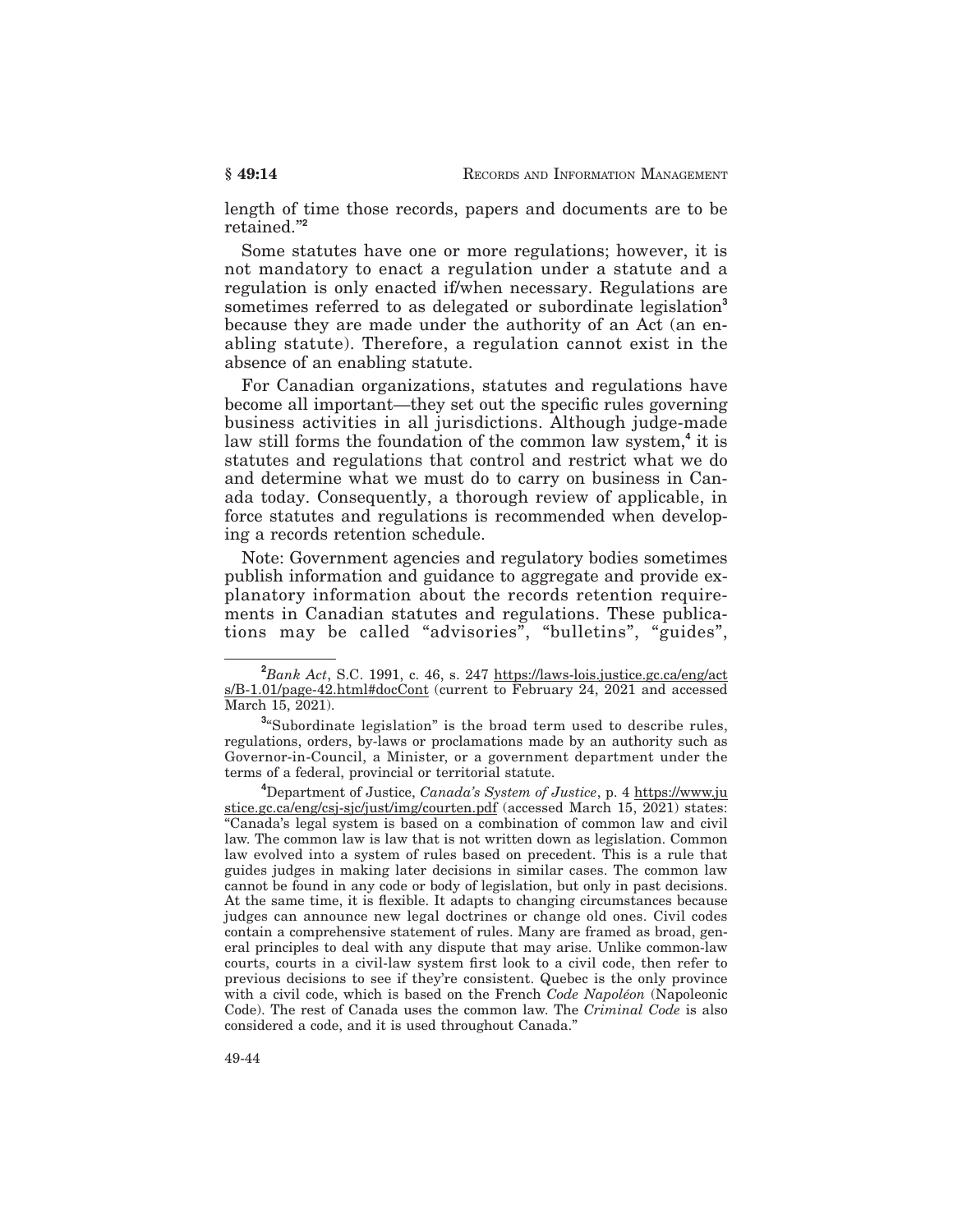"memorandums", or "information circulars" as in the Canada Revenue Agency example below.

The introduction to *Books and Records Retention / Destruction* (IC78-10R5)**<sup>5</sup>** states:

1. This circular gives information and guidance to persons who are required by law to keep books and records according to sections 230 and 230.1 of the *Income Tax Act*, section 87 of the *Employment Insurance Act*, and section 24 of the *Canada Pension Plan*. It does not reflect the requirements imposed by other statutes, whether federal, provincial/territorial, or municipal, to maintain adequate books and records. Information Circular 05- 1R, *Electronic Record Keeping* contains information related to keeping electronic books and records. 2. The sections and subsections referred to in this circular are from the *Income Tax Act*. Parallel provisions for most of these matters exist in the *Employment Insurance Act* and the *Canada Pension Plan*. Where significant differences do exist, they are indicated. The *Excise Tax Act* has similar requirements and information concerning Books and Records in a GST/HST environment can be found in the GST/ HST Memoranda Series 15.1 and 15.2. The *Excise Act, 2001*, also has similar requirements and can be found in Excise Duty Memoranda Series 9.1.1.

### **§ 49:15 Legislated Requirements—Regulatory Responsibilities**

The *Constitution Act, 1867* (formerly the *British North American Act, 1867*) established two levels of government in Canada: federal and provincial, with each level exercising "full legislative power over the matters within its jurisdiction" while "Constitutional law, as elaborated by court decisions, defines what these matters are, as well as their limits".<sup>1</sup>

# **§ 49:16 Legislated Requirements—Regulatory Responsibilities—Powers of the Parliament of Canada**

The exclusive legislative authority of the Parliament of Canada (the federal level of government) concerns matters of

### **[Section 49:15]**

 $\textdegree$  2021 Thomson Reuters, Rel. 2, 6/2021  $\textdegree$  49-45

**<sup>5</sup>** This information circular, last updated in June 2010, is available at https://www.canada.ca/en/revenue-agency/services/forms-publications/publica tions/ic78-10/books-records-retention-destruction.html (accessed March 15, 2021).

**<sup>1</sup>** Privy Council Office, *Guide to Making Federal Acts and Regulations*, Part 1—Law-making Framework, Chapter 1.2—Legal Considerations accessible from https://www.canada.ca/en/privy-council/services/publications/guidemaking-federal-acts-regulations.html (accessed March 15, 2021).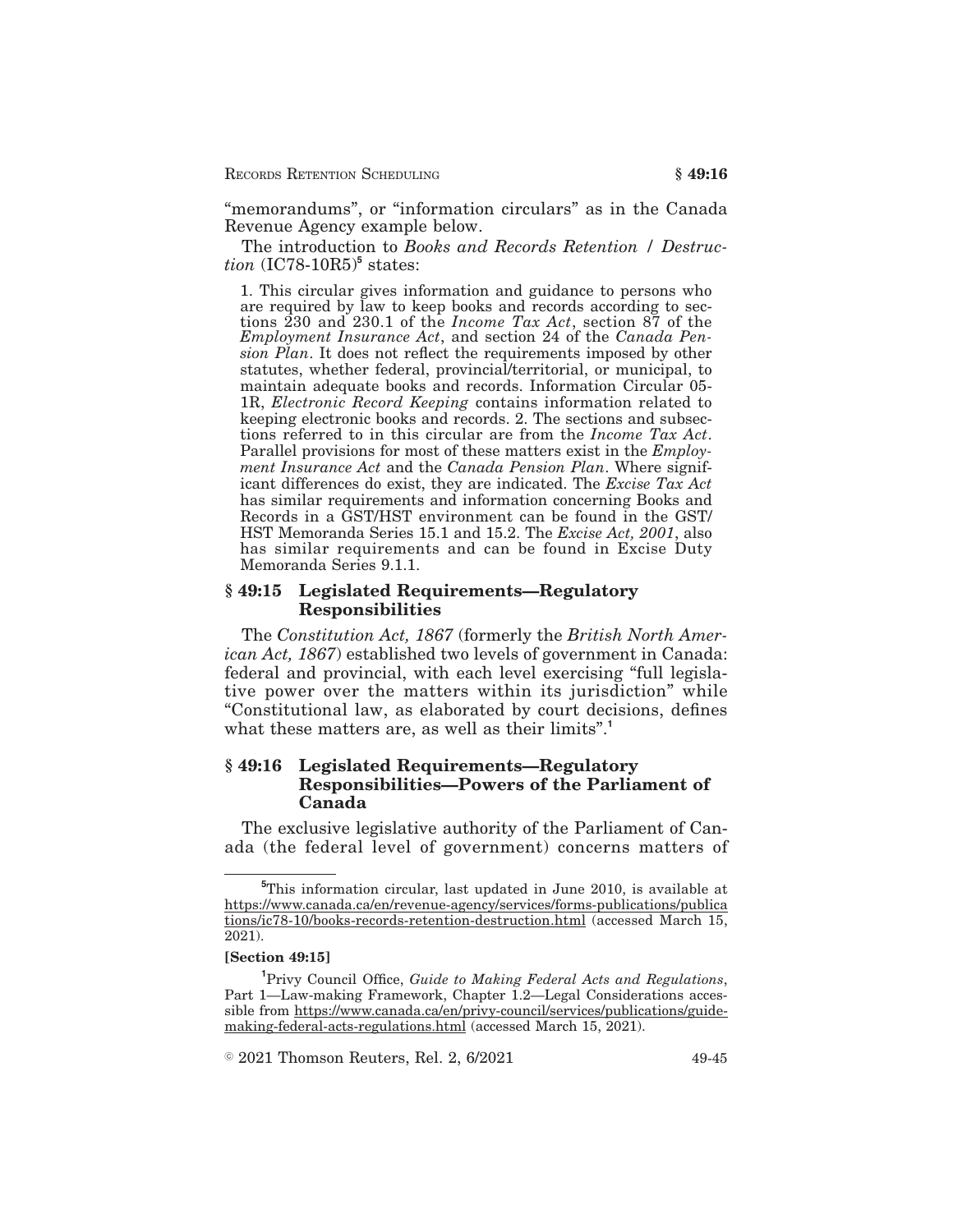national interest. Those powers, as stated in ss. 91 and 92(10) of the *Constitution Acts*, 1867 to 1982,<sup>1</sup> can be summarized as follows:

- Public debt and property, including the borrowing of money on the public credit.
- Regulation of trade and commerce.
- E Unemployment insurance.
- Direct and indirect taxation.
- Postal service.
- $\bullet$  Census and statistics.
- $\bullet$  Defence.
- Salaries and allowances of civil and other officers of the Government of Canada.
- E Navigation and shipping, including beacons, buoys, lighthouses and Sable Island.
- Quarantine and marine hospitals.
- Fisheries (seacoast and inland).
- Ferries (interprovincial and international).
- Currency, coinage and legal tender.
- Banking, incorporation of banks and the issue of paper money.
- Weights and measures.
- $\bullet$  Bills of exchange and promissory notes.
- Interest.
- Bankruptcy and insolvency.
- $\bullet$  Copyrights and patents.
- Indians and Indian reserves.<sup>2</sup>
- Naturalization and aliens.
- Marriage and divorce.
- Criminal law, except the Constitution of Courts of Criminal Jurisdiction, but including the Procedure in Criminal Matters.
- E Penitentiaries.**<sup>3</sup>**
- Local works and undertakings connecting Provinces or

### **[Section 49:16]**

**1** https://laws-lois.justice.gc.ca/eng/Const/index.html (accessed March 15, 2021).

**<sup>2</sup>** *Constitution Acts, 1867 to 1982*, s. 91 states "Indians, and lands reserved for the Indians."

**<sup>3</sup>** Penitentiaries (federal) deal with adult offenders (18 years and older) who have been sentenced to two or more years of imprisonment. Prisons (provincial / territorial) deal with adult offenders serving a term of less than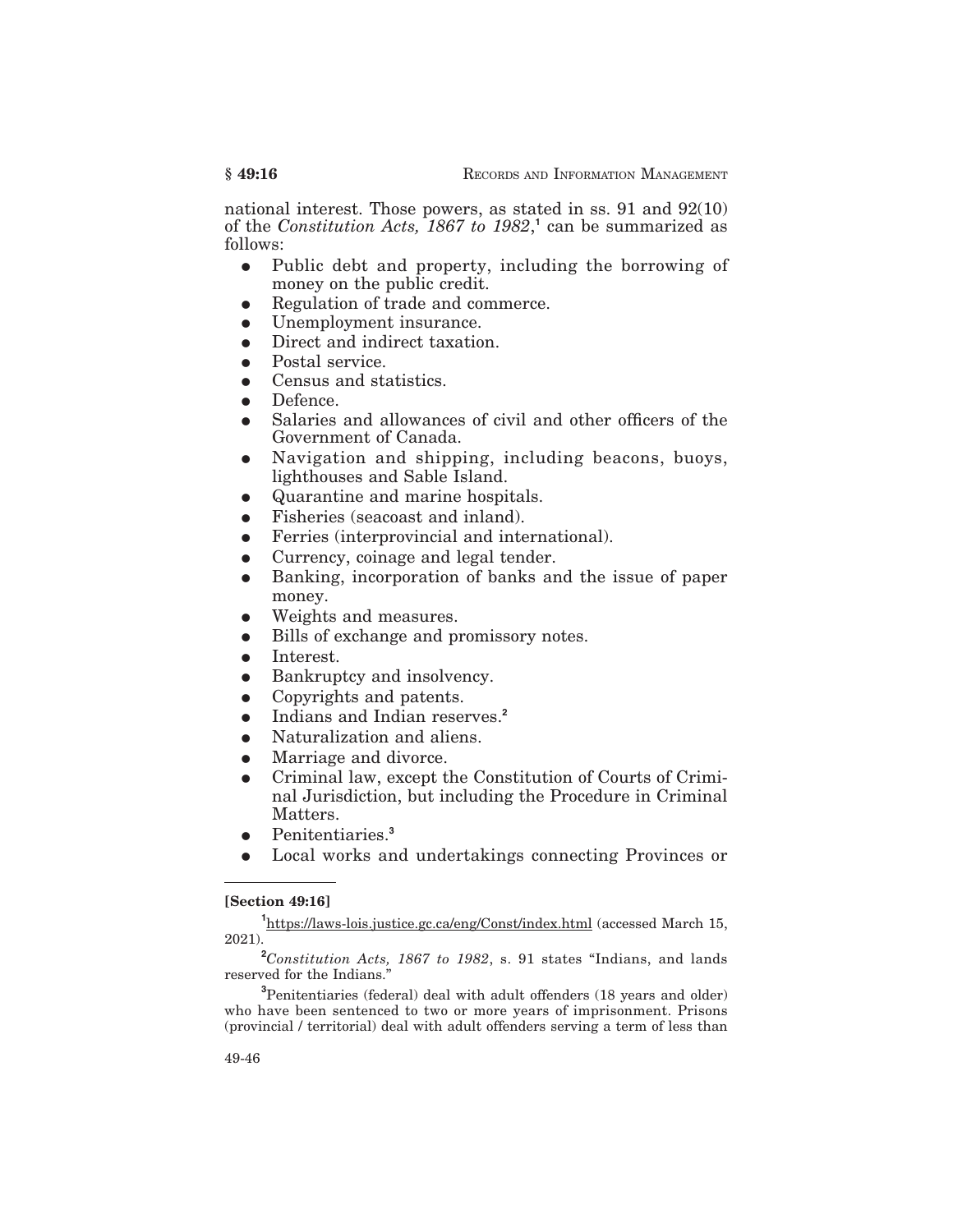extending beyond the boundaries of one Province (lines of steam or other ships, railways, canals, telegraphs and other works and undertakings).

Local works and undertakings within a Province which are declared by the Parliament of Canada to be for the general advantage of Canada or for the advantage of two or more Provinces.

# **§ 49:17 Legislated Requirements—Regulatory Responsibilities—Powers of the Provincial Legislatures**

Conversely, the exclusive powers of Provincial legislatures concern matters of a local nature. Those powers, as stated in ss. 92, 92A and 93 of the *Constitution Acts, 1867 to 1982*, **<sup>1</sup>** can be summarized as follows:

- Direct taxation within the Province to raise revenue for Provincial purposes.
- E Borrowing of money on the sole credit of the Province.
- E Shop, saloon, tavern, auctioneer and other licenses in order to raise revenue for Provincial, local or municipal purposes.
- Management and sale of public lands belonging to the Province, including the timber and wood thereon.
- $\bullet$  Prisons.
- E Hospitals, asylums, charities and eleemosynary institutions other than marine hospitals.
- Municipalities.
- Solemnization of marriage in the Province.
- E Property and civil rights in the Province.
- Administration of justice in the Province, including Provincial courts (civil and criminal) and Procedure in Civil matters in those courts.
- Imposition of punishment by fine, penalty or imprisonment for enforcing any law of the Province made in relation to any matter for which a Province is responsible.
- Education.
- Incorporation of companies with Provincial objects.
- E Non-renewable natural resources, forestry resources, and generation and production of electrical energy.

two years and young offenders.

# **[Section 49:17]**

**1** https://laws-lois.justice.gc.ca/eng/Const/index.html (accessed March 15, 2021).

 $\degree$  2021 Thomson Reuters, Rel. 2, 6/2021 49-47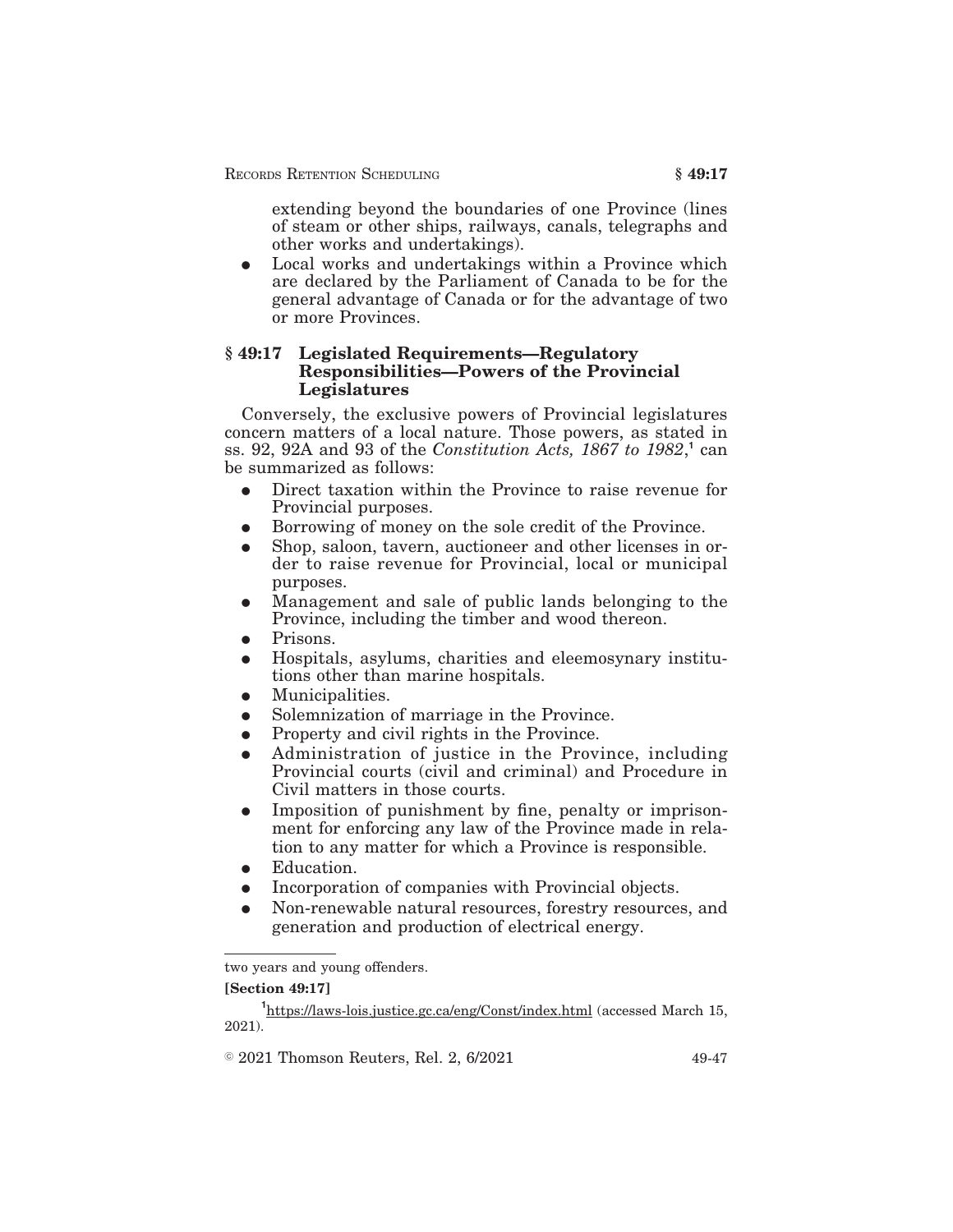- E Establishment and tenure of Provincial offices and the appointment and payment of Provincial officers.
- Local works and undertakings, excluding those for which the Parliament of Canada has exclusive powers.
- Matters of a merely local or private nature in the Province.

### **§ 49:18 Legislated Requirements—Regulatory Responsibilities—Concurrent or Shared Federal and Provincial Powers**

Three concurrent or shared powers—old age pensions, agriculture and immigration—are specified in ss. 94A and 95 of the *Constitution Acts, 1867 to 1982*.

Regarding old age pensions, the Act precludes any law made by the Parliament of Canada "in relation to old age pensions and supplementary benefits, including survivors' and disability benefits irrespective of age"**<sup>1</sup>** from affecting "the operation of any law present or future of a provincial legislature in relation to any such matter".**<sup>2</sup>**

Regarding immigration and agriculture, the Act empowers the Parliament of Canada to make laws in relation to agriculture in all or any of the Provinces and to make laws in relation to immigration into all or any of the Provinces. The Act also empowers the Legislature of a Province to make laws in relation to agriculture in the Province and to immigration into the Province; however, any law of the Legislature of a Province regarding agriculture or immigration "shall have effect in and for the Province as long and as far only as it is not repugnant to any Act of the Parliament of Canada".**<sup>3</sup>**

# **§ 49:19 Legislated Requirements—Regulatory Responsibilities—Powers Not Identified or Assigned in the Constitution Act, 1867**

The *Constitution Act, 1867* does not specifically identify and assign some matters to one or both levels of government. Examples of this include health and the environment.

### **[Section 49:18]**

**<sup>1</sup>** *Constitution Acts, 1867 to 1982*, s. 94 https://laws-lois.justice.gc.ca/eng/ Const/page-3.html#docCont (accessed March 15, 2021).

**<sup>2</sup>** *Constitution Acts, 1867 to 1982*, s. 94 https://laws-lois.justice.gc.ca/eng/ Const/page-3.html#docCont (accessed March 15, 2021).

**<sup>3</sup>** *Constitution Acts, 1867 to 1982*, s. 95 https://laws-lois.justice.gc.ca/eng/ Const/page-3.html#docCont (accessed March 15, 2021).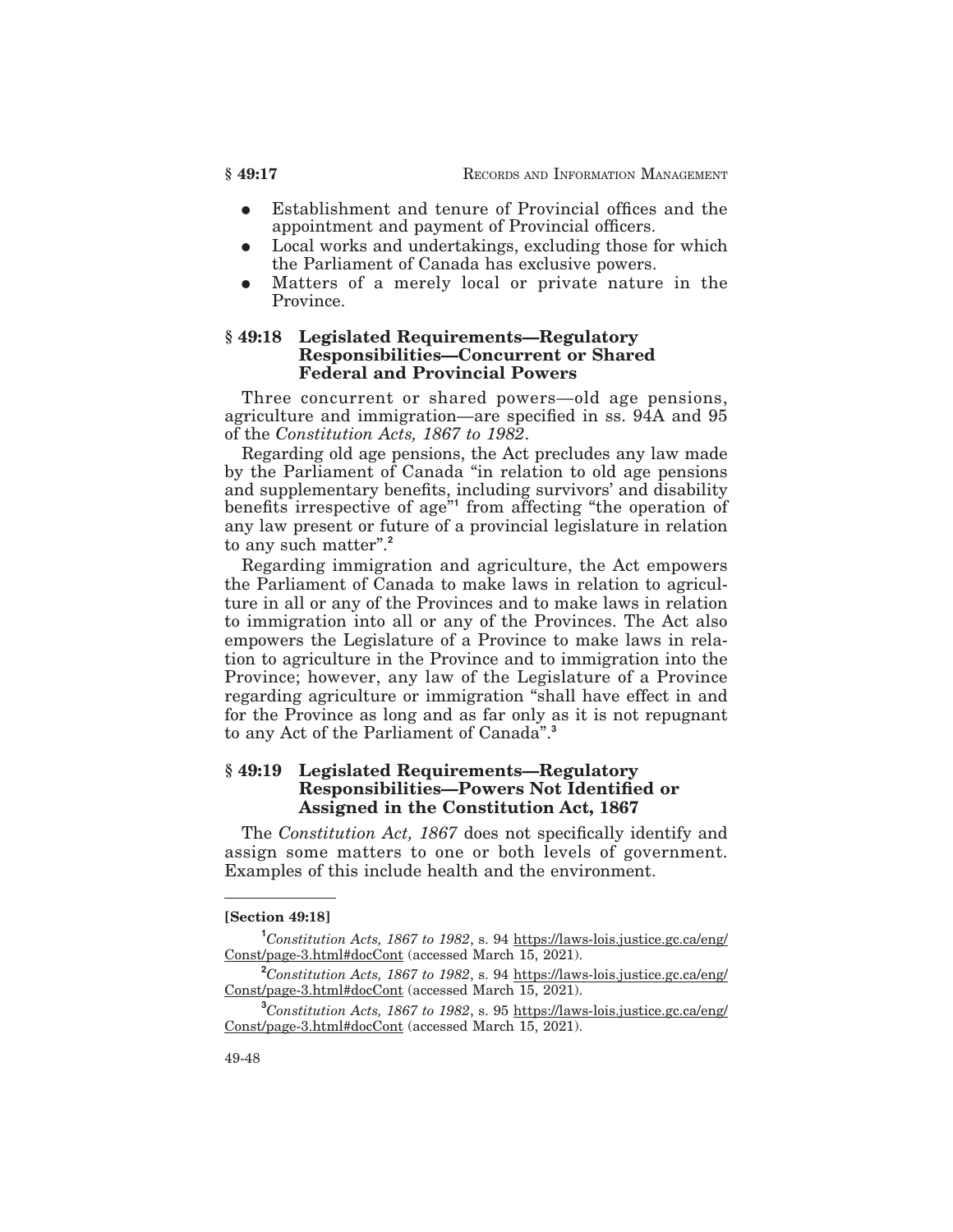# **§ 49:20 Legislated Requirements—Regulatory Responsibilities—Powers of the Territorial Legislative Assemblies**

The *Constitution Act, 1867* does not provide for the territories (Northwest Territories, Nunavut and Yukon) or for their status within the union of Canada except in s. 146 which allows upon address from the Houses of the Parliament of Canada for the admission of Rupert's Land**<sup>1</sup>** and/or the North-western Territory into the union "on such Terms and Conditions in each Case as are in the Addresses expressed and as the Queen thinks fit to approve, subject to the Provisions of this Act".**<sup>2</sup>** Because the territories were created by the federal government,<sup>3</sup> they have no entrenched constitutional status or legislative powers under the Canadian Constitution. Conversely, as discussed earlier, the provinces all have equivalent status and are fully autonomous within their sphere of exclusive legislative powers.

By statute—the *Northwest Territories Act*, S.C. 2015, c. 2, the *Nunavut Act*, S.C. 1993, c. 28, and the *Yukon Act*, S.C. 2002, c. 7—the Parliament of Canada devolved some of its constitutional powers to the territorial administrations. The enactment of those laws granted the territorial legislative assemblies extensive powers of self-government which are mostly equivalent to the legislative powers granted to the provinces by the *Constitution Act, 1867*. The Parliament of Canada may, in principle, revoke this devolution at any time.

### **[Section 49:20]**

**2** *Constitution Acts, 1867 to 1982* https://laws-lois.justice.gc.ca/eng/Cons t/page-4.html#h-31 (accessed March 15, 2021).

 $\textdegree$  2021 Thomson Reuters, Rel. 2, 6/2021  $\textdegree$  49-49

<sup>&</sup>lt;sup>1</sup>Rupert's Land was not part of the public domain, having been granted to the Hudson's Bay Company. The Hudson's Bay Company surrendered Rupert's Land to the British Crown in 1869. Upon the July 15, 1870 admission of Rupert's Land and the North-Western Territory to the Dominion of Canada, the North-Western Territory became known as The North-West Territories.

**<sup>3</sup>** In 1880, the British territories and possessions in North America not already included within the Dominion of Canada and all islands adjacent to such territories or possessions (excluding Newfoundland) were annexed. Over time, the provinces of Manitoba (1870), Alberta (1905) and Saskatchewan (1905) were created, and the provinces of Manitoba, Ontario and Quebec expanded further into the land occupied by the North-West Territories. Two new territories were also created from the North-West Territories: Yukon (1898) and Nunavut (1999). The North-West Territories became known as the Northwest Territories (no hyphen) with the 1906 passing of the *Northwest Territories Act*, R.S.C. 1986, c. 62.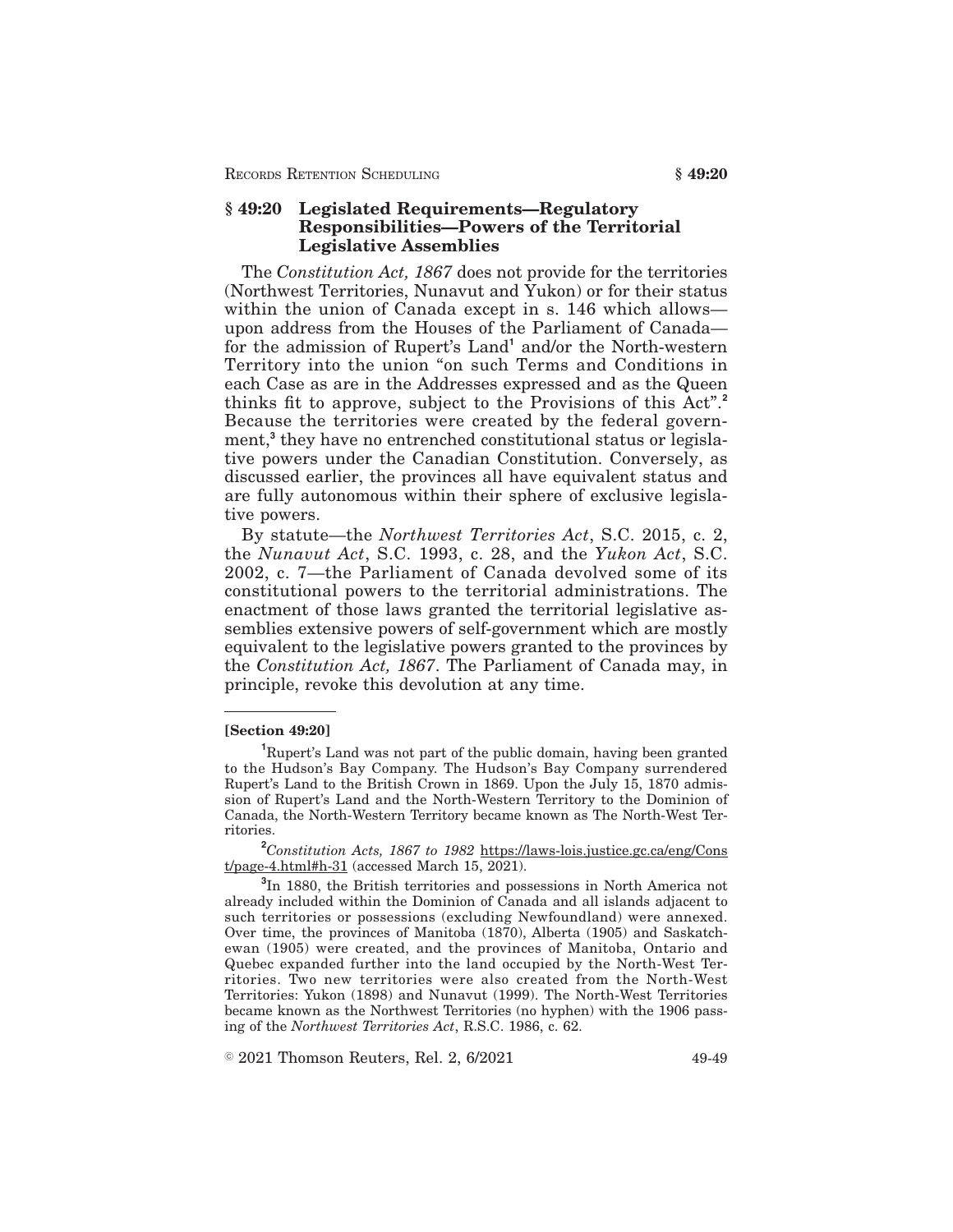# **§ 49:21 Legislated Requirements—Regulatory Responsibilities—Powers of Municipal Governments**

Municipalities are established by Provincial Legislatures and Territorial Assemblies which delegate some of their powers to municipal governments; therefore, a municipal government is not a constitutional order of government.

Some Provincial Legislatures have, however, passed laws specific to individual municipalities. For example, the Ontario Provincial Legislature enacted the *City of Toronto Act, 2006*, S.O. 2006, c. 11, Sched. A, to:

. . . create a framework of broad powers for the City which balances the interests of the Province and the City and which recognizes that the City must be able to do the following things in order to provide good government:

- 1. Determine what is in the public interest for the City.
- 2. Respond to the needs of the City.
- 3. Determine the appropriate structure for governing the City other than with respect to the composition of city council and the division of the City into wards.
- 4. Ensure that the City is accountable to the public and that the process for making decisions is transparent.
- 5. Determine the appropriate mechanisms for delivering municipal services in the City.
- 6. Determine the appropriate levels of municipal spending and municipal taxation for the City.
- 7. Use fiscal tools to support the activities of the City.**<sup>1</sup>**

### **§ 49:22 Legislated Requirements—Regulatory Responsibilities—Records Retention Scheduling Implications**

A thorough understanding of the differences in the legislative authority or power of the Canadian federal jurisdiction versus those of the provinces and territories is a prerequisite for accurately identifying the laws (both statutes and regulations) that apply to an organization seeking to develop a records retention schedule.

When researching legislated records retention requirements, limitation periods, broader records management requirements,

**<sup>[</sup>Section 49:21]**

**<sup>1</sup>** *City of Toronto Act, 2006*, S.O. 2006, c. 11, Sched. A, s. 2 https://www.o ntario.ca/laws/statute/06c11#BK2 (accessed March 15, 2021).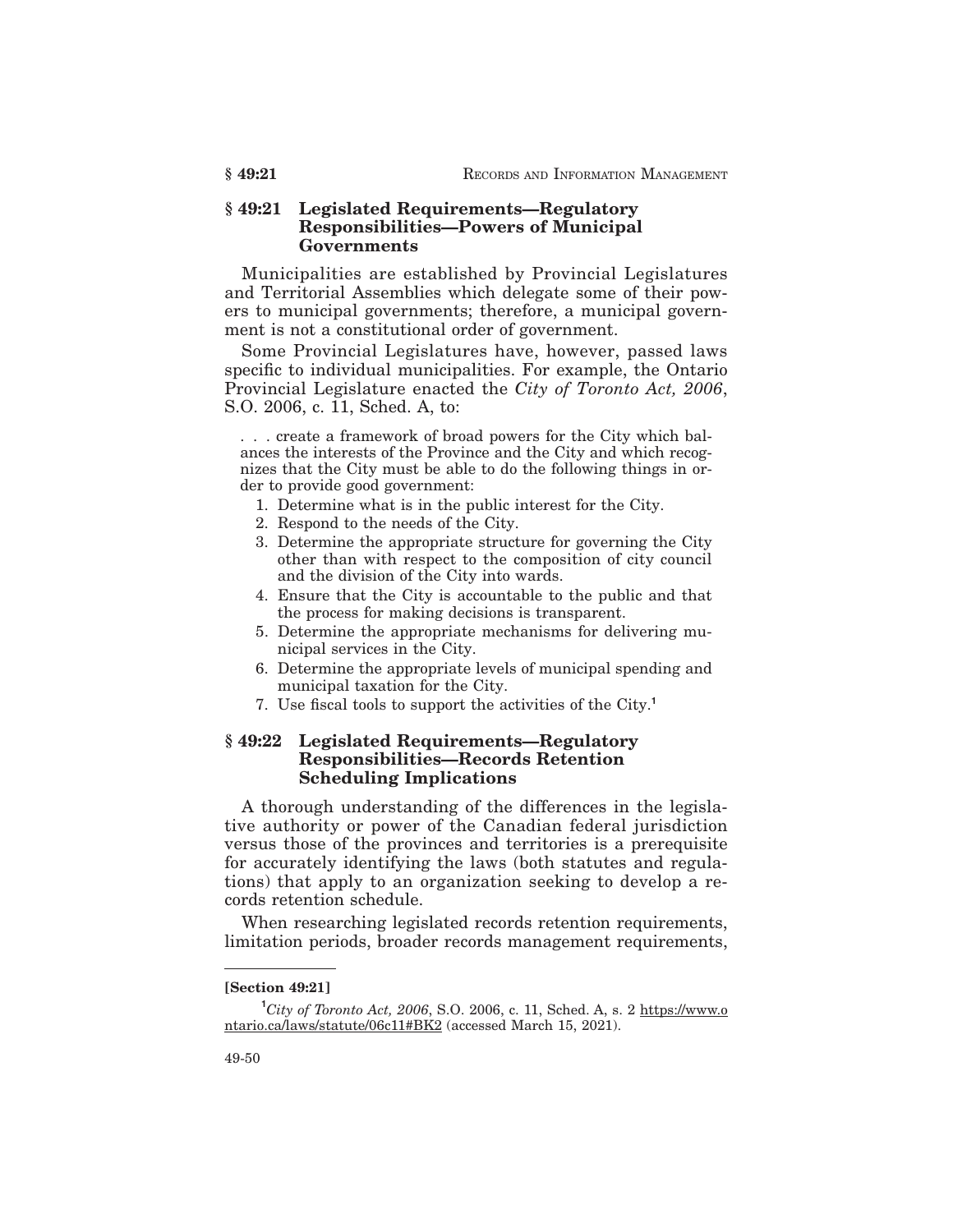it is important to keep the division of powers in mind but also to remember that some types of records are covered by both federal and provincial or territorial laws. Financial records regarding taxation are a good example because both the federal and the provincial and territorial levels of government assess various types of taxes (e.g., corporate and personal income tax, retail sales tax, etc.). Private sector privacy laws are also a good example of overlap as discussed below.

Although it may not address every permutation, a records and information management professional may find the following criteria a helpful starting point in identifying the laws to be researched given the division of powers between the federal jurisdiction and the provinces and territories.

- 1. **An organization whose business falls under the federal jurisdiction** (as identified in § 49:16 above)
	- Research the applicable, in force federal statutes and their regulations.
- 2. **An organization whose business falls under the provincial or territorial jurisdiction** (as identified in § 49:17 above for provinces and in § 49:20 for territories)
	- Research the applicable, in force statutes and regulations of each province or territory in which the organization operates.
	- Research the applicable, in force federal statutes and regulations for business activities such as taxation.
	- E Research the in force *Personal Information Protection and Electronic Documents Act*, S.C. 2000, c. 5, for a private sector organization in Manitoba, Ontario, New Brunswick, Newfoundland and Labrador, Nova Scotia, Prince Edward Island, Saskatchewan, or a territory (Northwest Territories, Nunavut and Yukon) that collects, uses or discloses personal information in the course of commercial activities.
	- Research the applicable substantially similar in force provincial private sector privacy law for a private sector organization in Alberta,**<sup>1</sup>** British Columbia**<sup>2</sup>** or Que-

### **[Section 49:22]**

**<sup>1</sup>** The substantially similar Alberta Act is the *Personal Information Protection Act*, S.A. 2003, c. P-6.5.

**<sup>2</sup>** The substantially similar British Columbia Act is the *Personal Information Protection Act*, S.B.C. 2003, c. 63.

 $\textdegree$  2021 Thomson Reuters, Rel. 2, 6/2021  $\textdegree$  49-51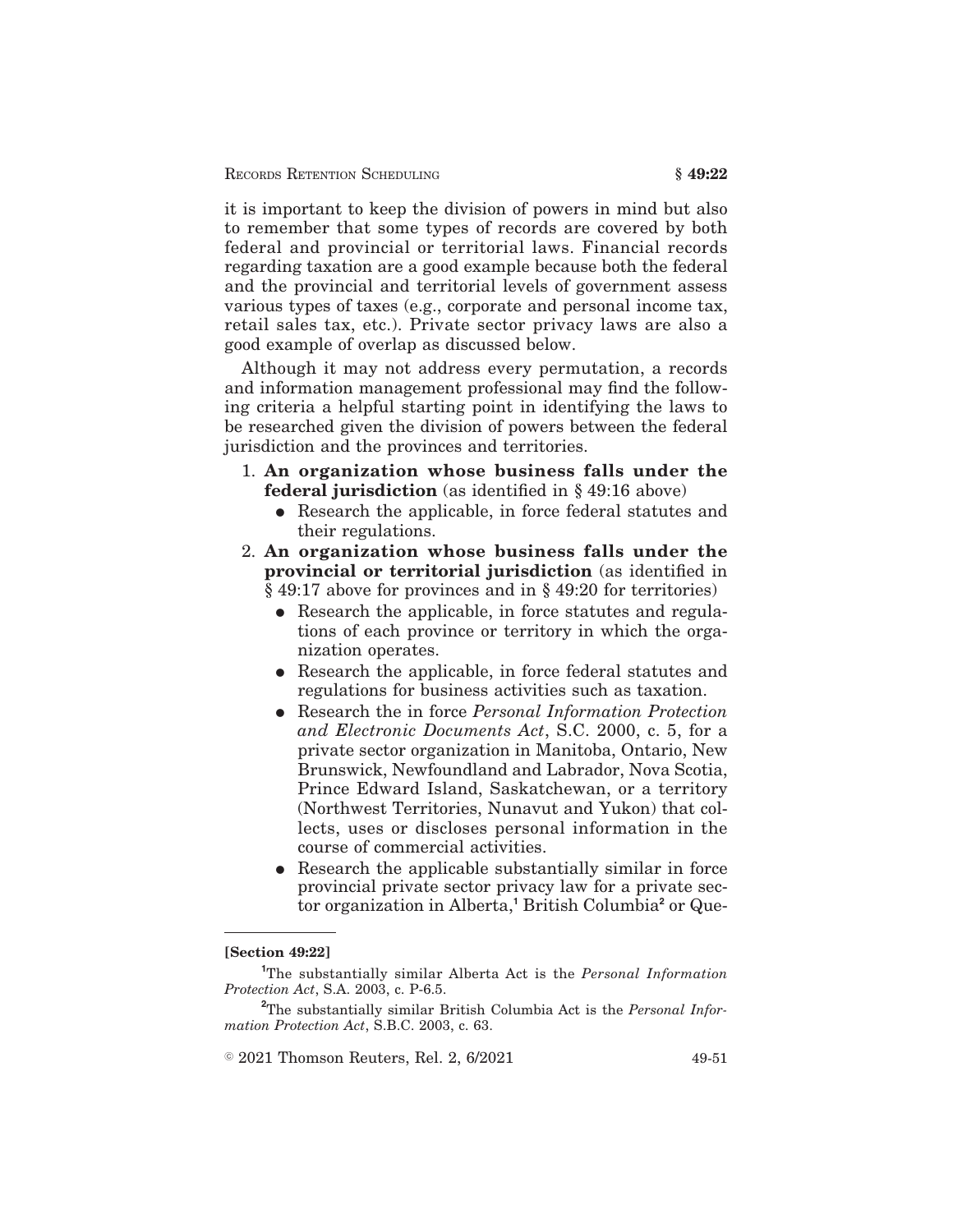bec**<sup>3</sup>** that collects, uses or discloses personal information in the course of commercial activities *and* research the in force *Personal Information Protection and Electronic Documents Act*, S.C. 2000, c. 5, which applies to transactions involving personal information transferred across the borders of those provinces and to federal works, undertakings or businesses such as banks, telecommunications and transportation companies operating in those provinces.

The three examples below further discuss how the division of powers affects the statutes and regulations that one would research.

### **Example # 1: A Canadian airline.**

Aviation is federally regulated in Canada so a records and information management professional would research in force federal laws to determine applicable records retention requirements and limitation periods and broader records management requirements if the latter have been deemed in scope for developing the records retention schedule. That means, for example, researching the *Canada Labour Code*, R.S.C. 1985, c. L-2, instead of the employment standards and workplace safety laws in the provinces or territories in which the airline operates.

### **Example # 2: A municipality in British Columbia.**

Because a municipality is provincially or territorially regulated (i.e., it is given its authority by a provincial or territorial government), the laws of the province or territory in which a municipality is located would be the focus when researching applicable records retention requirements and limitation periods and, if in scope for the requirements research, broader records management requirements. Therefore, for a municipality in British Columbia one would research in force laws such as the *Local Government Act*, R.S.B.C. 2015, c. 1, the *Freedom of Information and Protection of Privacy Act*, R.S.B.C. 1996, c. 165 and the *Workers Compensation Act*, R.S.B.C. 2019, c. 1. Applicable in force Canadian federal laws such as the *Income Tax Act*, R.S.C. 1985, c. 1, 5th Supp. and *Canada Pension Plan*, R.S.C. 1985, c. C-8, would also be researched because those laws apply to all municipalities in Canada (and to many other business entities in Canada).

**<sup>3</sup>** The substantially similar Quebec Act is the *Act Respecting the Protection of Personal Information in the Private Sector*, R.S.Q., c. P-39.1.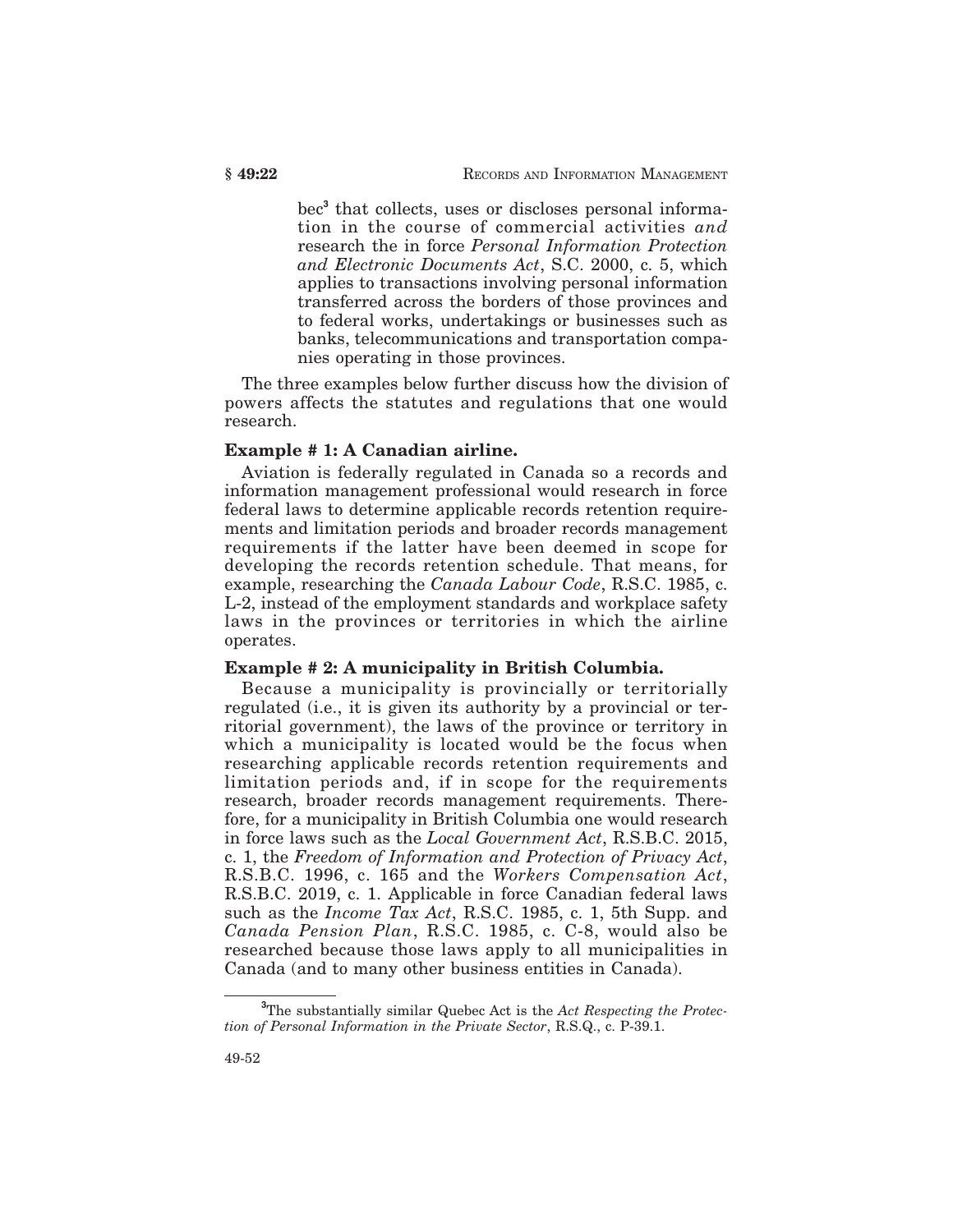### **Example # 3: A credit union in Alberta.**

Because a credit union is regulated by the province or territory in which it operates, the laws of the province or territory in which the credit union operates would be the focus when researching applicable records retention requirements and limitation periods and broader records management requirements if researching the latter requirements has been deemed in scope for developing the records retention schedule. This means, for example, that in force Alberta laws would be researched such as the *Credit Union Act*, R.S.A. 2000, c. 32, the *Employment Standards Code*, R.S.A. 2000, c. 9 and the *Personal Information Protection Act*, R.S.A. 2003, c. P-6.5. The in force federal *Personal Information Protection and Electronic Documents Act*, S.C. 2000, c. 5, would be researched if the credit union performs transactions involving personal information transferred across borders. In addition, in force Canadian federal laws such as the *Income Tax Act*, R.S.C. 1985, c. 1, 5th Supp. and *Canada Pension Plan*, R.S.C. 1985, c. C-8, would be researched because those laws apply to all business entities in Canada.

For records and information management professionals working for provincially regulated organizations that do business in more than one province or territory, it will be necessary to become familiar with the records retention requirements and limitation periods and, if in scope for the requirements research, the broader records management requirements of each jurisdiction in which business is conducted and address any discrepancies that are identified. While there is some similarity between the laws of the different provinces and territories, they are empowered to set their own requirements for records management (including records retention) and other matters in the areas under their jurisdiction.

Records and information management professionals should also be aware of any municipality-specific laws enacted by a province or territory. The governance and operations requirements in these laws make them a key legislative resource for municipal records and information management professionals because these laws identify many of the records a municipality creates or receives and also often include records retention and broader records management requirements. For example, ss. 199 to 201 of Ontario's *City of Toronto Act, 2006*, S.O. 2006, c. 11, Sched. A, address the inspection and retention of the City's records.

A municipality-specific law may also be of interest to records

 $\degree$  2021 Thomson Reuters, Rel. 2, 6/2021 49-53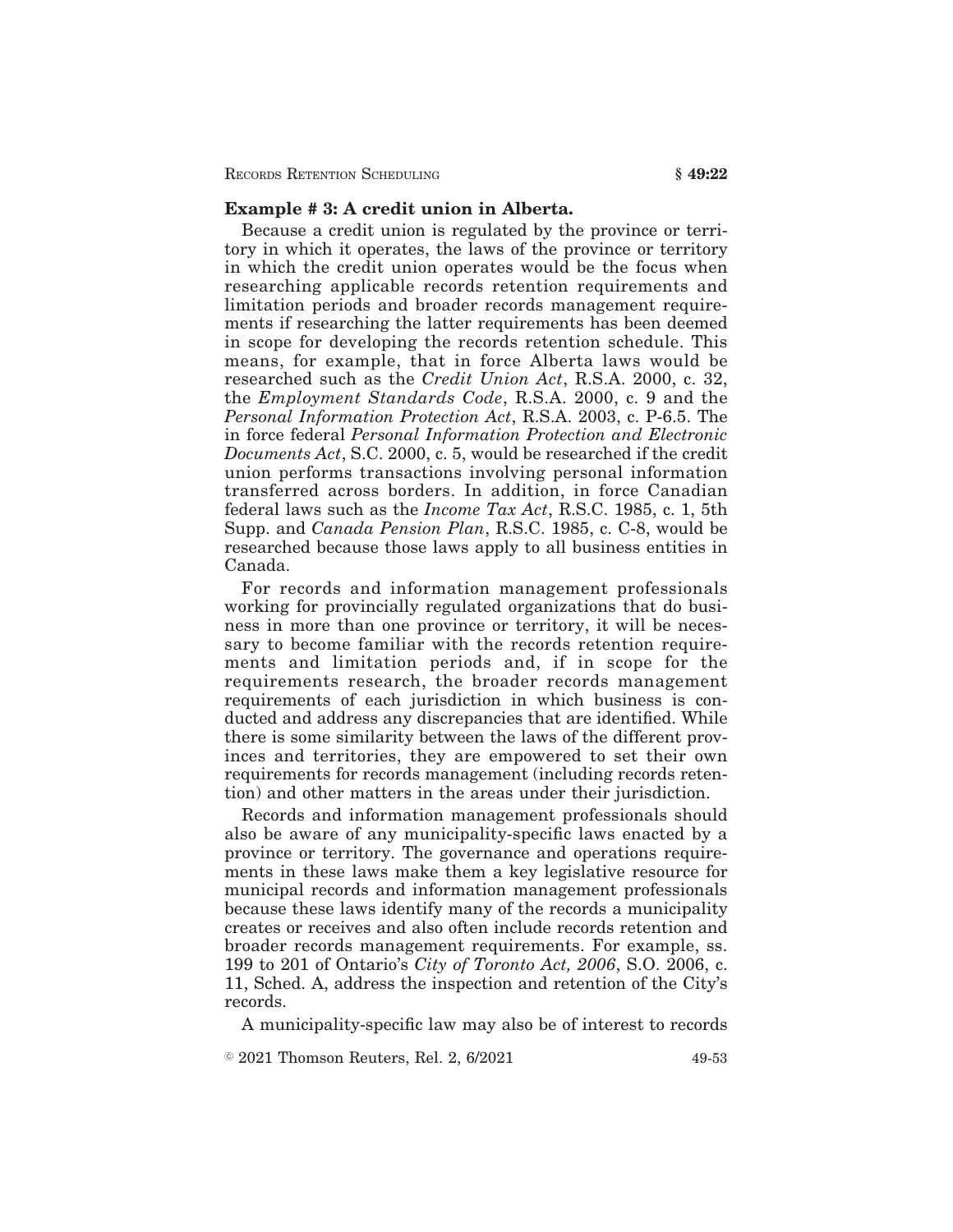and information management professionals employed by businesses which operate in the municipality because the law may prescribe records requirements. For example, s. 114(5) of the *City of Toronto Act, 2006* describes in detail the plans and drawings which must be submitted and approved prior to undertaking any development in a site plan control area within the municipality.

The elected representatives of a municipality also enact laws (typically called by-laws) which apply within the municipality's geographic boundaries. Municipal by-laws are a form of delegated legislation because municipalities are non-sovereign bodies, deriving their authority from another governing body (i.e., the legislature of the province or the legislative assembly of the territory in which the municipality is located). The governing body specifies the activities that a municipality may regulate through by-laws such as animal control, business licensing, noise, vehicle parking and zoning.

A municipal by-law will be of interest to the municipality's records and information management professionals because it may identify records to be created or received by the municipality, thus assisting in the identification of the records to be included in the municipality's records retention schedule. In some jurisdictions, such as Ontario, a municipality's records retention schedule is itself a by-law.

### **§ 49:23 Legislated Requirements—The Legislative Process**

Before a statute is enacted, it goes through the process of a bill becoming a law. This is true both for new legislation and for amendments to existing legislation. It is important to track proposed new legislation and proposed amendments to existing legislation that may affect the retention and/or management of records and the applicable limitation periods so an organization can prepare early for the implications of new or changed laws. It is similarly important to track bills which propose to repeal existing legislation.

For example, the federal *Personal Information Protection and Electronic Documents Act*, S.C. 2000, c. 5, also known as *PIPEDA*, enacted requirements for the collection, use and disclosure of personal information in the course of commercial activities. As *PIPEDA* was moving through the legislative process, it was important to track the legislation and keep abreast of the requirements early, rather than waiting until the Act came into force. Similarly, it was important to be aware that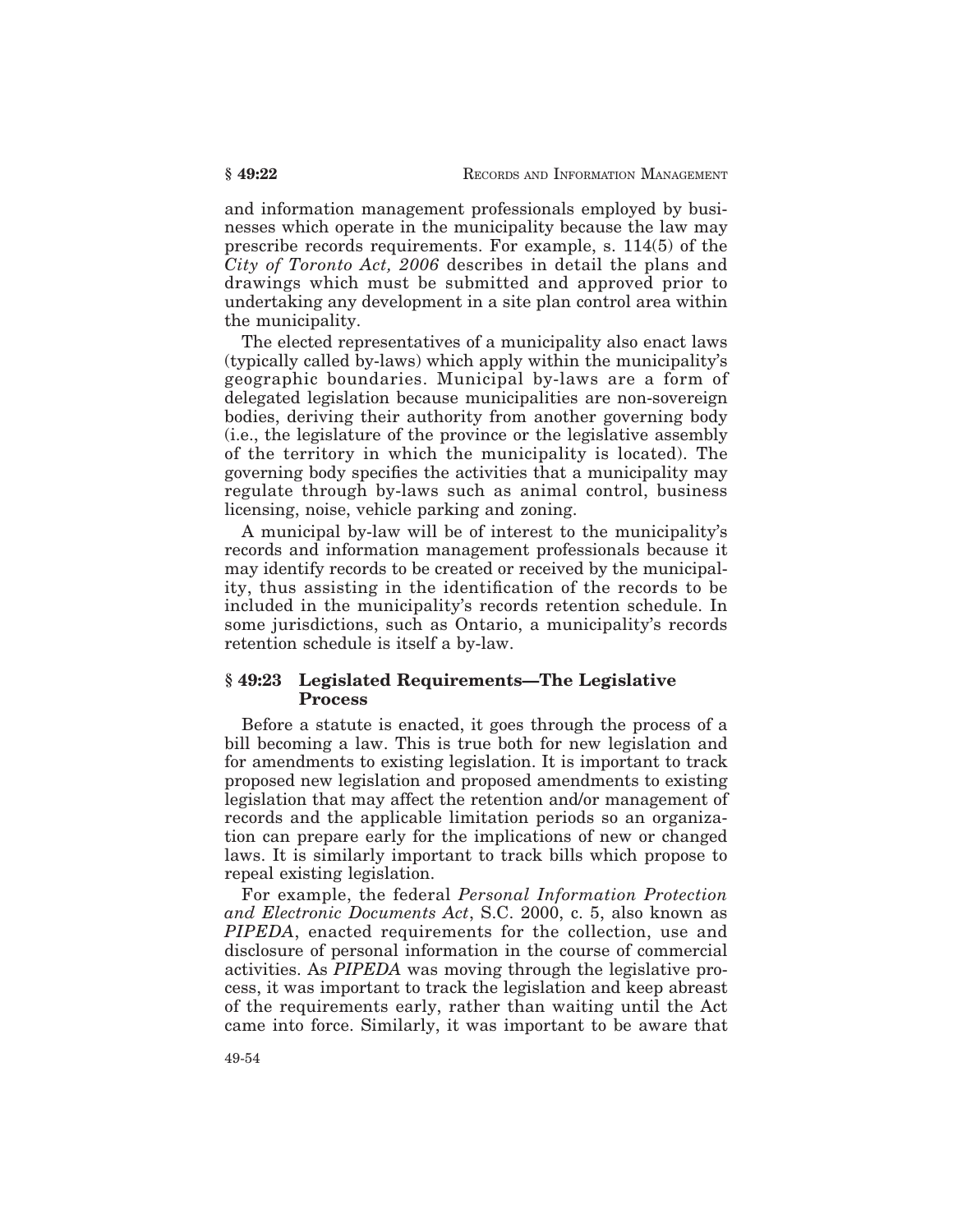Quebec's existing private sector privacy law was to be deemed substantially similar to *PIPEDA* while other provinces and territories had the opportunity to enact their own substantially similar legislation as Alberta and British Columbia did. Organizations subject to a substantially similar provincial privacy law are generally exempt from *PIPEDA* with respect to the collection, use or disclosure of personal information that occurs within that province. *PIPEDA* and the substantially similar private sector privacy laws as well as regulations under those acts have been amended over the past 20 years, again necessitating that organizations keep abreast of pending changes.

Therefore, it is important for records and information management professionals to understand the legislative process for enacting statutes (and regulations) at both the federal level and at the provincial or territorial level. The following sections discuss the legislative process for the enactment of federal and provincial or territorial statutes. The process whereby regulations are enacted at the federal level and at the provincial or territorial level is also discussed.

# **§ 49:24 Legislated Requirements—The Legislative Process—Statutes—Federal**

Before a statute is enacted, it goes through the process of a bill becoming a law. This is true both for new legislation and for amendments to existing legislation. The same process is followed to repeal legislation.

A bill can be either public or private. In general, public bills are considered to be in the public interest and relate to public policy, while private bills affect only an individual or a small group of people such as a bill to incorporate a company or to secure an exemption from the provisions in another statute.

Public bills can be introduced by the government (called a government bill when introduced in the House of Commons or in the Senate) or by a private member (called a private member's bill in the House of Commons and a public bill in the Senate). Most government legislation is initiated in the House of Commons. A private bill is called a private bill in either House, although private bills originate almost exclusively in the Senate.

Table 1 illustrates the bill numbering system used by the House of Commons and by the Senate, with the number of a bill originating in the House of Commons having a "C" letter prefix and the number of a bill originating in the Senate hav-

 $\degree$  2021 Thomson Reuters, Rel. 2, 6/2021 49-55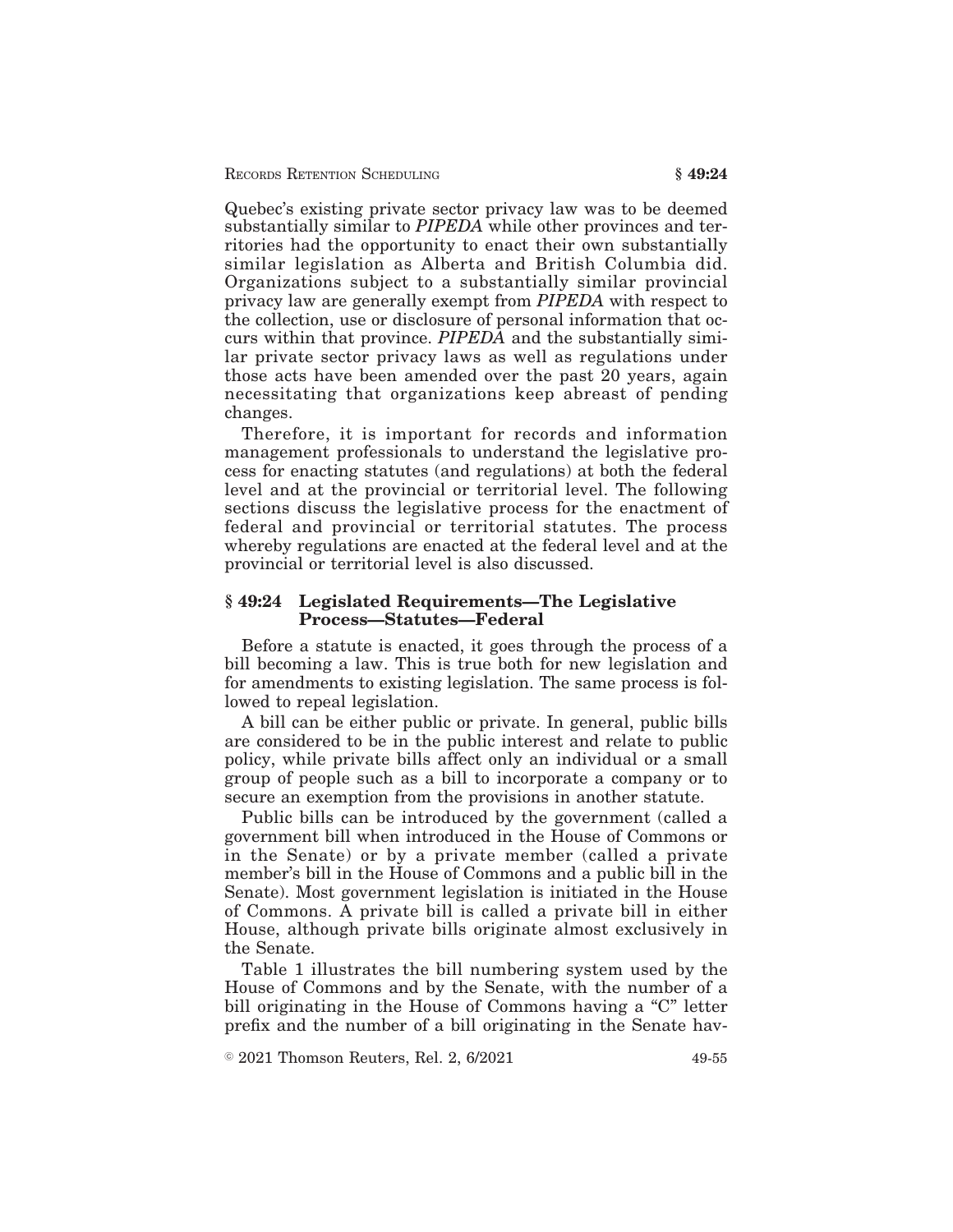ing an "S" letter prefix. In either house, bills are numbered in chronological order based on when they are introduced. Bills C-1 and S-1 are symbolic bills introduced at the start of every parliamentary session.

| <b>Bill</b><br><b>Number</b> | <b>Bill Letter:</b>                                                                                                                         | <b>Bill Letter:</b>                                                                              |
|------------------------------|---------------------------------------------------------------------------------------------------------------------------------------------|--------------------------------------------------------------------------------------------------|
|                              | At the start of each<br>session, Bill C-1 is al-<br>ways called An Act re-<br>specting the Adminis-<br>tration of Oaths of<br><i>Office</i> | At the start of each<br>session, Bill S-1 is al-<br>ways called An Act re-<br>lating to Railways |
| 2 to 200                     | <b>House of Commons</b><br>government bills                                                                                                 | Senate government<br>bills                                                                       |
| $201$ to<br>1,000            | <b>House of Commons</b><br>private members' bills                                                                                           | Senate public bills                                                                              |
| $1,001+$                     | <b>House of Commons</b><br>private bills                                                                                                    | Senate private bills                                                                             |

**Table 1: Federal Bill Numbering**

Regardless of where a bill originates, it must be passed by both Houses in identical form before it can receive Royal Assent and become law. The stages in the legislative process are discussed below with the first House (either the House of Commons or the Senate) being the House in which a bill was introduced.

In the first House:

- 1. **1st Reading:** The bill is introduced to the House.
- 2. **2nd Reading:** The bill is debated in terms of its general principles and scope. If the bill passes this stage, it is referred to a committee for further study.
- 3. **Referral to Committee:** The committee reviews the bill clause by clause. The committee may make amendments to the bill. The committee may invite witnesses or other input during this process. The committee then votes on the bill.
- 4. **Report Stage:** The chair of the committee reports to the House, recommending that the bill be accepted in its 1st reading state, or with amendments, or that the bill not proceed further. During debate, members of the House can propose further amendments to the bill.
- 5. **3rd Reading and Adoption:** The House reviews and debates the bill in its final form. If the bill is passed, it goes to the second House.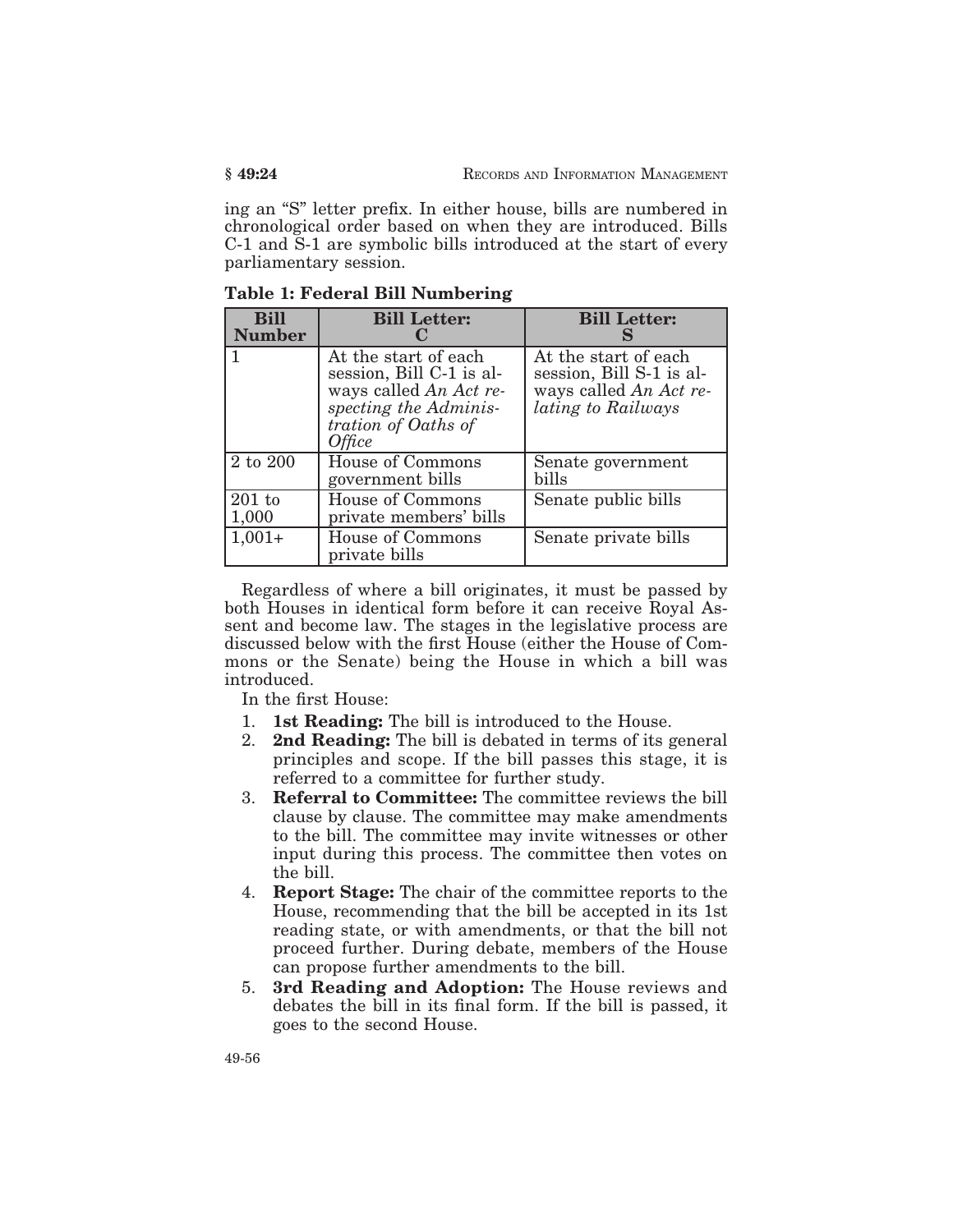In the second House: The bill must pass through the five stages as described above. Any amendments made by the second House must be agreed to by the first House or the bill does not become law. The Senate is often the second House. Although the Senate usually passes most bills, it may amend, delay or refuse to pass a bill. A bill which does not pass through all stages in both Houses during a session of Parliament does not become law and is said to have "died on the order paper". A bill that has died on the order paper can be reintroduced as a new bill, with a new bill number, in the next session of Parliament.

After a bill is passed by the second House, the next step in the legislative process is Royal Assent. A bill may receive Royal Assent in one of two ways: by the Governor General or his/her deputy in a formal ceremony held in the Senate before an assembly of both houses or by written declaration. When Royal Assent is given by written declaration, the Act is deemed to be assented to on the day on which the two Houses of Parliament were notified of the declaration.

Unless otherwise specified in the Act, an Act comes into force on the date of Royal Assent. Different sections of an Act may come into force at different times as was the case with the *Personal Information Protection and Electronic Documents Act*, S.C. 2000, c. 5, parts of which came into force on three different dates over nine years (i.e., Parts 2, 3 and 4 came into force on May 1, 2000, Part 1 came into force on January 1, 2001, and Part 5 came into force on June 1, 2009).**<sup>1</sup>**

It is important to understand what stage a bill has reached, the amendments made during the process, and the likely timeline before it will be passed and come into force. Unfortunately, there is currently no centralized service which tracks federal bills affecting records management or retention issues, so records and information management professionals should keep their eyes open for all bills with a potential records management impact and, particularly, a records retention impact for their organizations. LEGISinfo (http://www.parl.gc.c a/LegisInfo/) is a helpful site for tracking federal bills. It provides information on every session of Parliament since 1994 and information on bills at every stage of the legislative process.

### **[Section 49:24]**

 $\textcircled{\textdegree}$  2021 Thomson Reuters, Rel. 2, 6/2021  $\textcircled{\textdegree}$  49-57

**<sup>1</sup>** *Personal Information Protection and Electronic Documents Act*, S.C. 2000, c. 5, s. 72 https://laws-lois.justice.gc.ca/eng/acts/P-8.6/page-10.html#h-417653 (accessed March 15, 2021).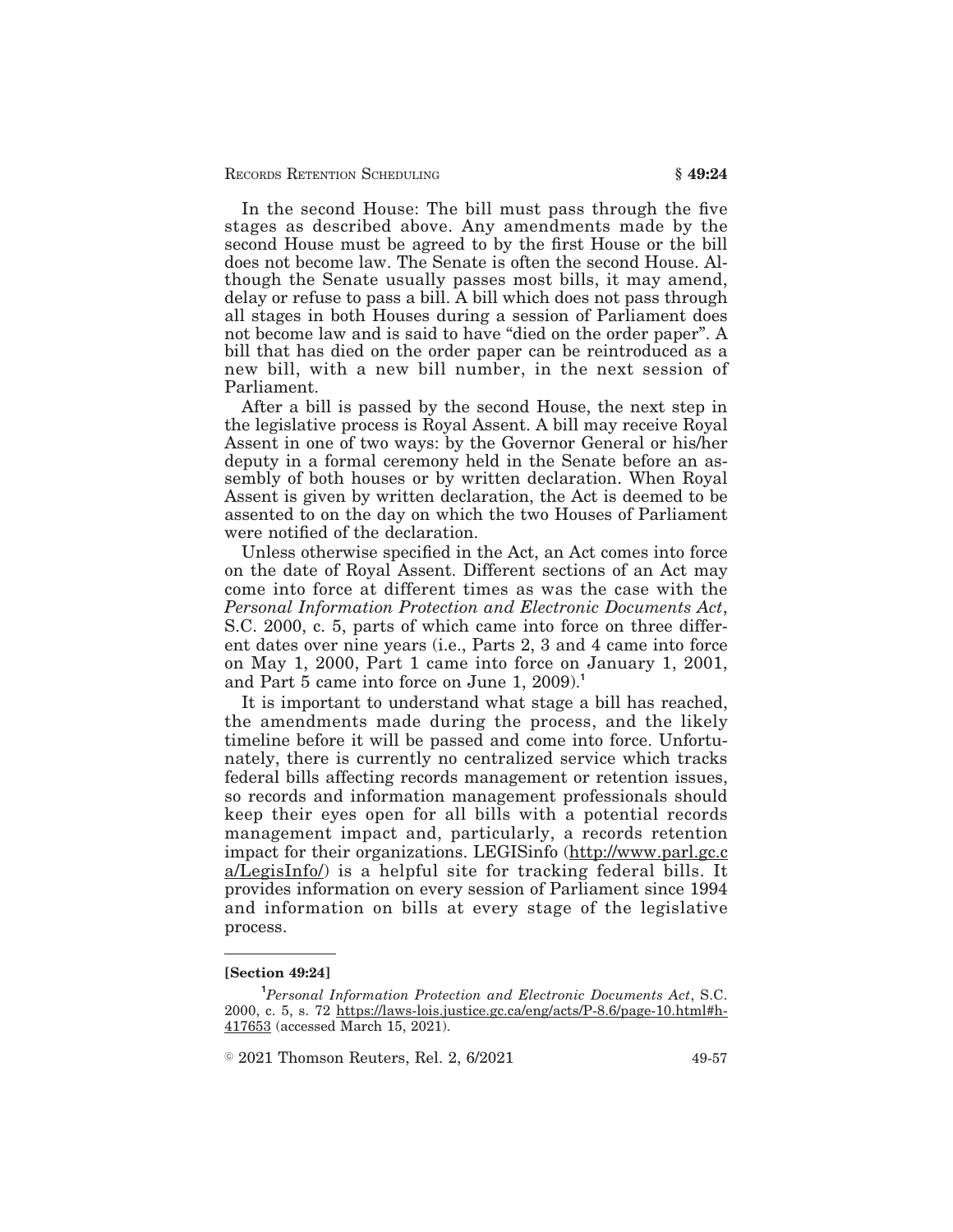All federal Acts (and their regulations) are consolidated on the Department of Justice's Justice Laws Website (http://lois.ju stice.gc.ca/eng). They can also be accessed through CanLII (htt ps://www.canlii.org/en/). Queen's University Library maintains a list of additional, fee-based subscription resources for researching Canadian statutes, both federal statutes and those of the provinces and territories (https://guides.library.queensu. ca/legal-research-manual/westlaw-statutes-considered).

# **§ 49:25 Legislated Requirements—The Legislative Process—Regulations—Federal**

Regulations have the same force as statutes under the law. Unlike statutes, however, regulations are not passed by Parliament. Instead, they are created by bodies appointed by Parliament, such as a government minister or special committee. The process for developing a federal regulation is as follows:

- 1. **Proposal:** Following analysis, regulatory proposals are developed.
- 2. **Stakeholder Engagement:** Input on the proposals is invited from key stakeholder groups and experts.
- 3. **Refined Proposals:** After consideration of stakeholder input, proposals are refined and further comment is invited.
- 4. **Draft Regulation and Approval:** The proposals are submitted to the Department of Justice, whose staff then develops a draft regulation. The draft regulation is reviewed and approved for publication, either with or without further changes.
- 5. **Publication of Draft Regulation:** The draft regulation is published in the *Canada Gazette, Part I*. The Government of Canada publishes all public notices, appointments, etc. in that part of the Gazette.
- 6. **Comment Period and Updates:** After publication, additional comments are taken for a period of time and further updates are made as a regulation is finalized.
- 7. **Publication of Final Regulations:** The final regulation is approved by the appropriate Minister or Governor General, whichever is appropriate. The approved regulation is published in the *Canada Gazette, Part II* and comes into effect on the date specified in the regulation.

As with federal statutes, there is currently no centralized service which tracks the development of regulations affecting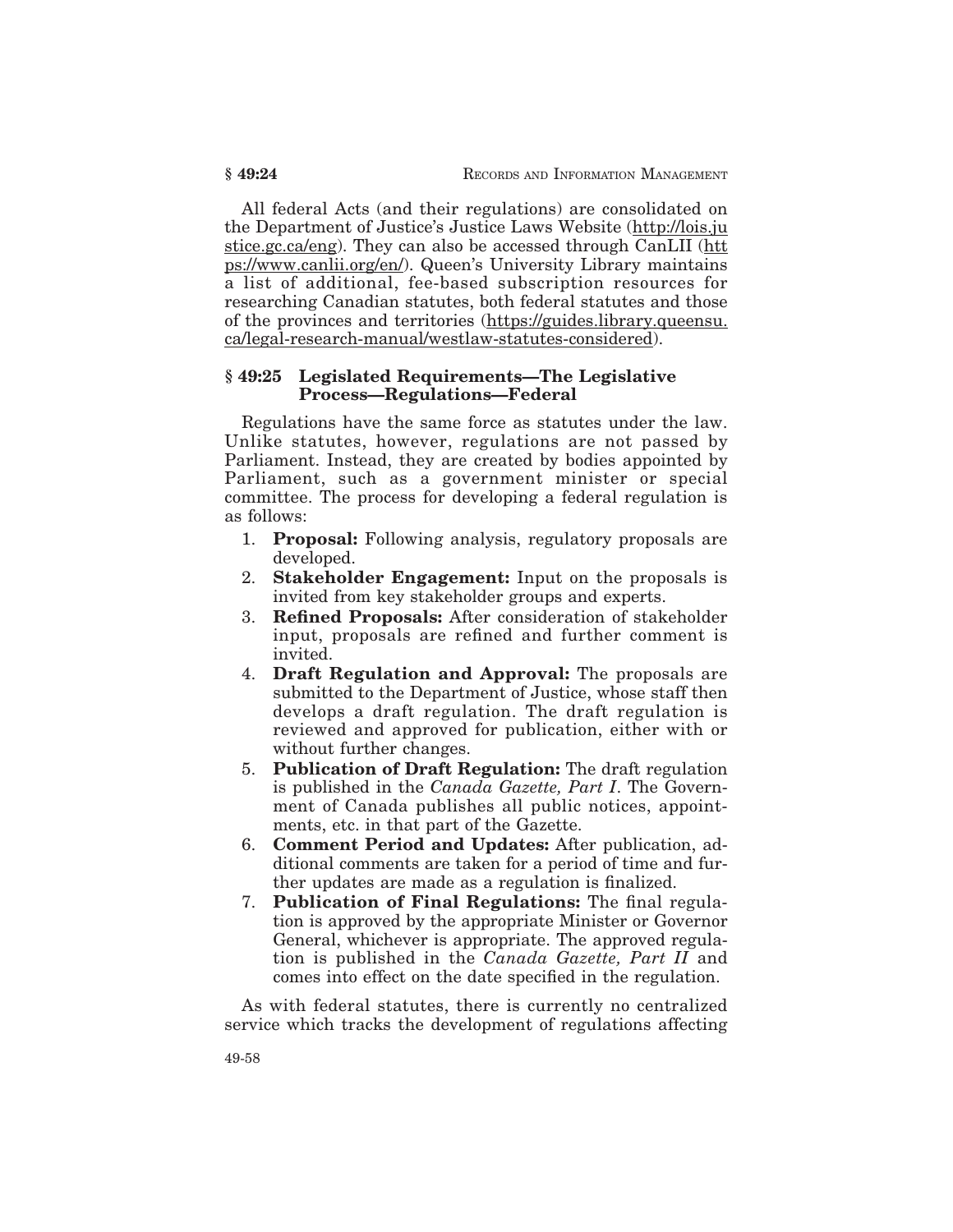records management or retention issues. Records and information management professionals who wish to monitor federal regulations are encouraged to consult the *Canada Gazette* (https://canadagazette.gc.ca/accueil-home-eng.html for the English version and https://canadagazette.gc.ca/accueil-home-fra. html for the French version) which publishes draft and final regulations as described above.

The Justice Laws Website (http://lois.justice.gc.ca/eng) consolidates all federal statutes and regulations as mentioned in the preceding section. Queen's University Library maintains a list of additional, paid subscriber-based resources for researching Canadian federal regulations and provides information on historical federal regulations (https://guides.library. queensu.ca/legal-research-manual/regulations-sources).

### **§ 49:26 Legislated Requirements—The Legislative Process—Statutes—Provincial or Territorial**

In general, the process whereby a bill becomes a law in the provinces and territories is quite similar to the federal process, except that provinces and territories have only one house so the Senate part of the Canadian federal legislative process does not apply.

Each province has a provincial legislature (which is the counterpart to the House of Commons in the federal system) and responsibility for providing Royal Assent falls to the province's Lieutenant Governor instead of the Governor General of Canada.

The territories also follow a similar process, but a territory's legislative body is called a Legislative Assembly and the Commissioner of the territory grants final assent.

Below are the steps for the Ontario Legislature as an example. The process for other provinces and territories will not be discussed here, as the differences are minor.

- 1. **Introduction and first reading:** The purpose of the bill is explained.
- 2. **Second reading**: The bill is debated in principle.
- 3. **Review by Committee:** The committee may seek public input and make amendments to the bill.
- 4. **Report:** The committee reports back to the house and amendments are presented.
- 5. **Third Reading:** The bill is voted on in its final form.
- 6. **Royal Assent:** The Lieutenant Governor signs the bill and it comes into force

 $\textcircled{\textdegree}$  2021 Thomson Reuters, Rel. 2, 6/2021  $\textcircled{\textdegree}$  49-59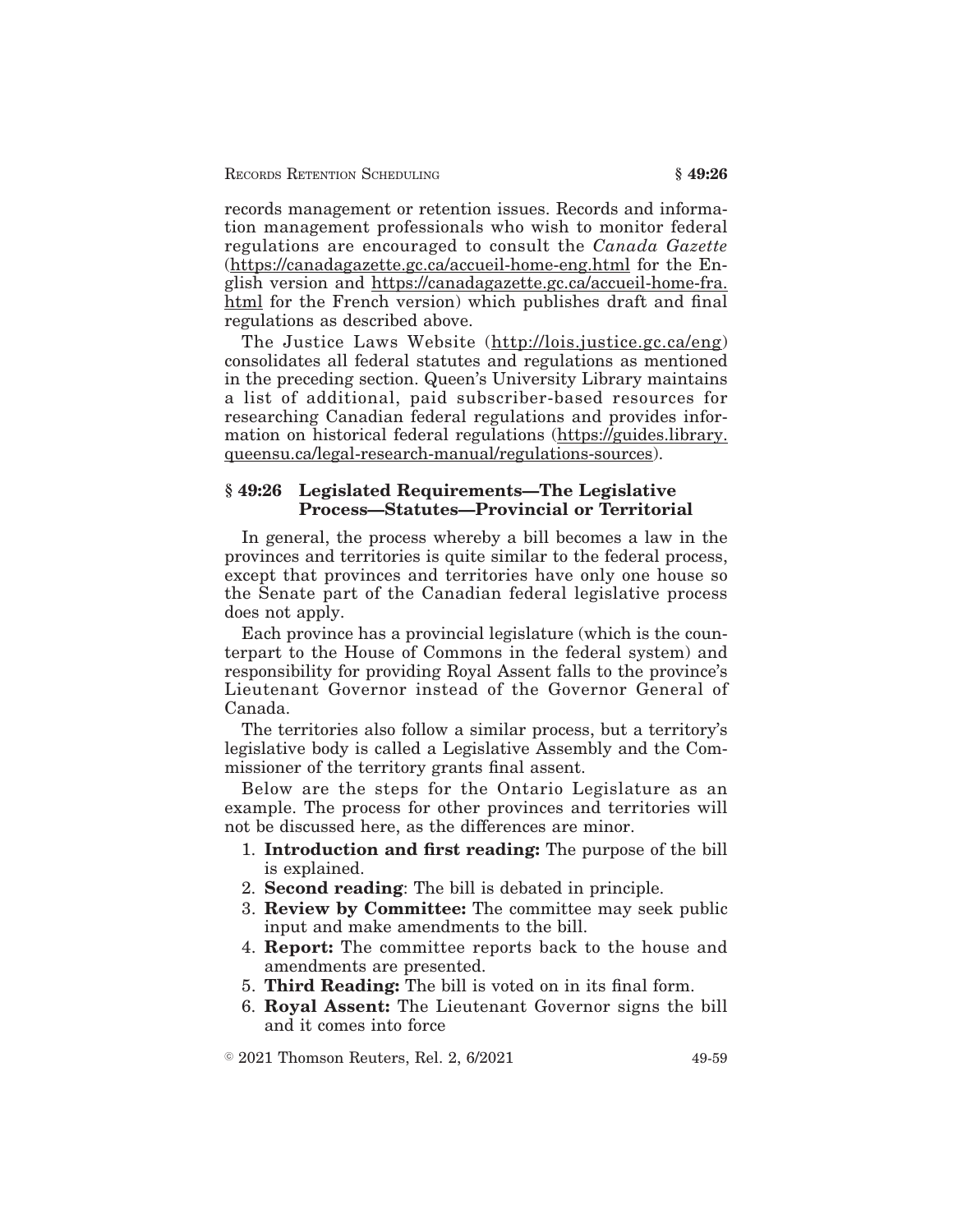As with federal statutes, it is up to the records and information management professional to be aware of upcoming legislation affecting retention or other aspects of recordkeeping. Stakeholders from operating departments and functions such as legal and privacy, along with the organization's Records and Information Management Committee (or similar) can assist the records and information management professional in identifying upcoming legislation that will likely affect the retention of the organization's records or other aspects of the organization's recordkeeping practices.

Records and information management professionals are encouraged to track provincial and territorial bills using the website of the corresponding legislature. For example, the website of the Ontario Legislative Assembly (https://www.ola.o rg/en/legislative-business/bills/current) is the main repository for information on the current Ontario legislative agenda and the *Ontario Gazette* (https://www.ontario.ca/search/ontario-gaz ette) provides notice of all new or revised statutes (and regulations). Ontario statutes and regulations are published on the e-Laws website (https://www.ontario.ca/laws).

For other provinces, the following websites may be helpful in researching statutes and regulations. In addition, law firms, legal departments in organizations, and university or other large libraries may have access to paid subscription-based research services and databases which provide access to statutes and regulations.

- E **All Provinces:**
	- CanLII (https://www.canlii.org/en/ for the English version and https://www.canlii.org/fr/ for the French version)
	- Georgetown Law Library (https://guides.ll.georgetow n.edu/CanadianLegalResearch/provincial-statutes).
- E **Alberta:** Laws Online/Catalogue (https://www.qp.alberta. ca/Laws\_Online.cfm).
- **British Columbia:** BC Laws (https://www.bclaws.gov.bc.) ca/).
- E **Manitoba:** Manitoba Laws (https://web2.gov.mb.ca/laws/).
- **New Brunswick:** New Brunswick Acts and Regulations (https://www2.gnb.ca/content/gnb/en/departments/public-s afety/attorney-general/content/acts\_regulations.html).
- E **Newfoundland and Labrador:** Consolidated Statutes and Regulations (https://www.assembly.nl.ca/legislation/s r/consolidation/).
- **Northwest Territories:** Legislation of the Northwest Territories (https://www.justice.gov.nt.ca/en/legislation/).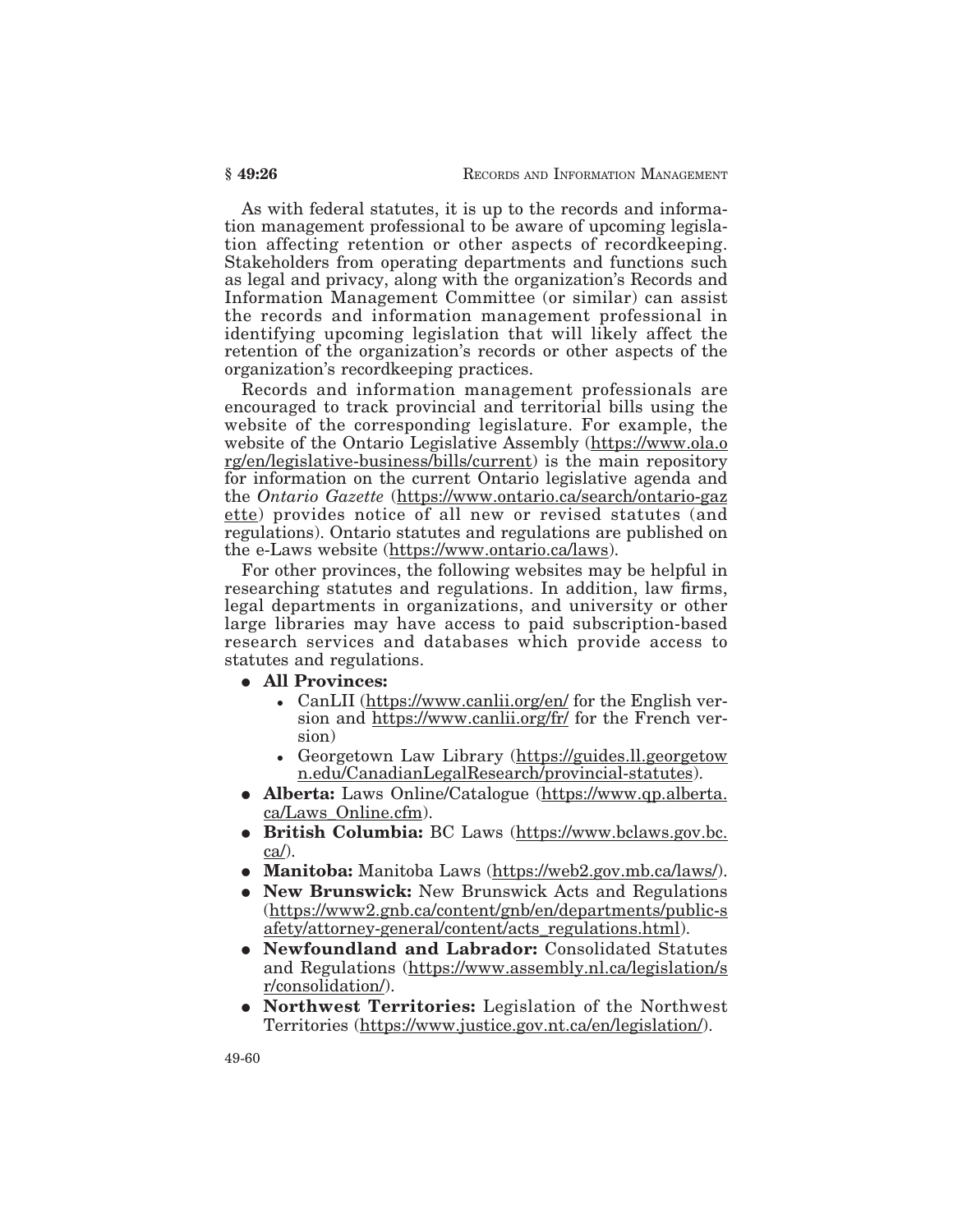- **Nova Scotia:** Legislation (https://nslegislature.ca/legislati ve-business/bills-statutes).
- E **Nunavut:** Current Consolidated Statutes and Regulations (https://www.nunavutlegislation.ca/en/consolidated-l aw/current).
- **Prince Edward Island:** Statutes and Regulations (http s://www.princeedwardisland.ca/en/legislation/all/all/a).
- E **Quebec:** LegisQuebec (http://www.legisquebec.gouv.qc.ca/ en/BrowseChapter?corpus=statutes).
- **Saskatchewan:** Acts with Associated Regulations (http s://publications.saskatchewan.ca/#/freelaw/acts).
- **Yukon Territory:** Legislation (https://legislation.yukon.c a/legislation/page\_a.html).

# **§ 49:27 Legislated Requirements—The Legislative Process—Regulations—Provincial or Territorial**

The process for establishing regulations at the provincial and territorial level is (as with statutes) quite similar to the federal process. As with federal regulations, a provincial or territorial regulation has the same force as a provincial or territorial act within the province or territory. Regulations are developed by a government appointed body, usually a government ministry, and occasionally by a government board or commission.

Steps in the approval and consultation process vary somewhat from province to province (or territory to territory), as do public reporting requirements; therefore, the step-by-step process will not be listed here. As with the federal process, the provincial or territorial process includes the development of a regulatory proposal (generally originating in a government ministry or department), stakeholder consultation(s), drafting of the regulation into legal language, and presentation to appropriate committee and then the full cabinet for amendments and approval. Once approved, a regulation is published.

It is suggested to consult a lawyer to understand the nuances for individual provinces or territories if needed. Unlike the federal system, not all provinces or territories require draft regulations to be published, which can make tracking draft regulations difficult unless one is active in a relevant stakeholder group.

Resources for monitoring or researching Ontario regulations are:

E *Ontario Gazette* (https://www.ontario.ca/search/ontario-g

 $\textcircled{2021}$  Thomson Reuters, Rel. 2, 6/2021 49-61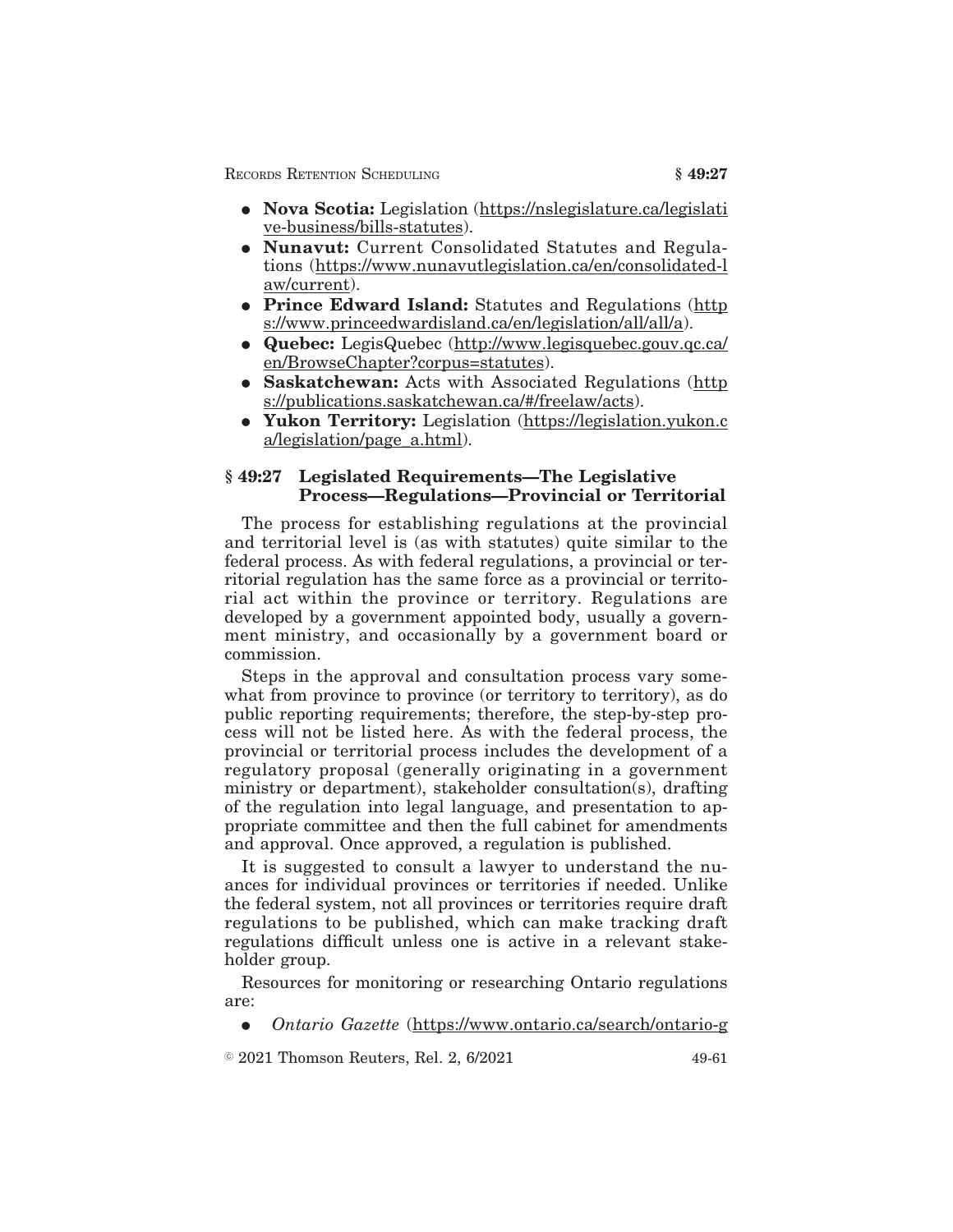azette) which publishes final regulations as well as statutes and other notices.

e-Laws website (https://www.ontario.ca/laws) which is an online repository of Ontario's consolidated statutes and regulations.

For other provinces, the relevant provincial or territorial gazette should be used. The websites listed in § 49:26 of this chapter can be used to access provincial and territorial regulations.

### **§ 49:28 Legislated Requirements—Examples— Legislated Records Retention Requirements**

A legislated retention requirement obligates an organization to keep specified records. The duration of the retention period may (or may not) be specified as shown by the examples in this section. These requirements may be found in statutes or regulations.

Sometimes a statute will speak generally to the retention of records while specific direction is provided in a regulation under that statute. For example, s. 30(1) of Ontario's *Municipal Freedom of Information and Protection of Privacy Act*, R.S.O. 1990, c. M.56, states: "Personal information that has been used by an institution shall be retained after use by the institution for the period prescribed by regulation in order to ensure that the individual to whom it relates has a reasonable opportunity to obtain access to the personal information"**<sup>1</sup>** while specific requirements for retaining personal information are stated in a regulation under that act, i.e.:

An institution that uses personal information shall retain it for the shorter of one year after use or the period set out in a by-law or resolution made by the institution or made by another institution affecting the institution, except if

- (a) the individual to whom the information relates consents to its earlier disposal; or
- (b) the information is credit or debit card payment data.**<sup>2</sup>**

There are two types of legislated records retention

# **[Section 49:28]**

**2** *General*, R.R.O. 1990, Reg. 823, s. 5 https://www.ontario.ca/laws/regula tion/900823 (current to March 9, 2021 and accessed March 15, 2021). This is a regulation under Ontario's *Municipal Freedom of Information and Protec-*

**<sup>1</sup>** *Municipal Freedom of Information and Protection of Privacy Act*, R.S.O. 1990, c. M.56, s. 30(1) https://www.ontario.ca/laws/statute/90m56# BK41 (current to March 9, 2021 and accessed March 15, 2021).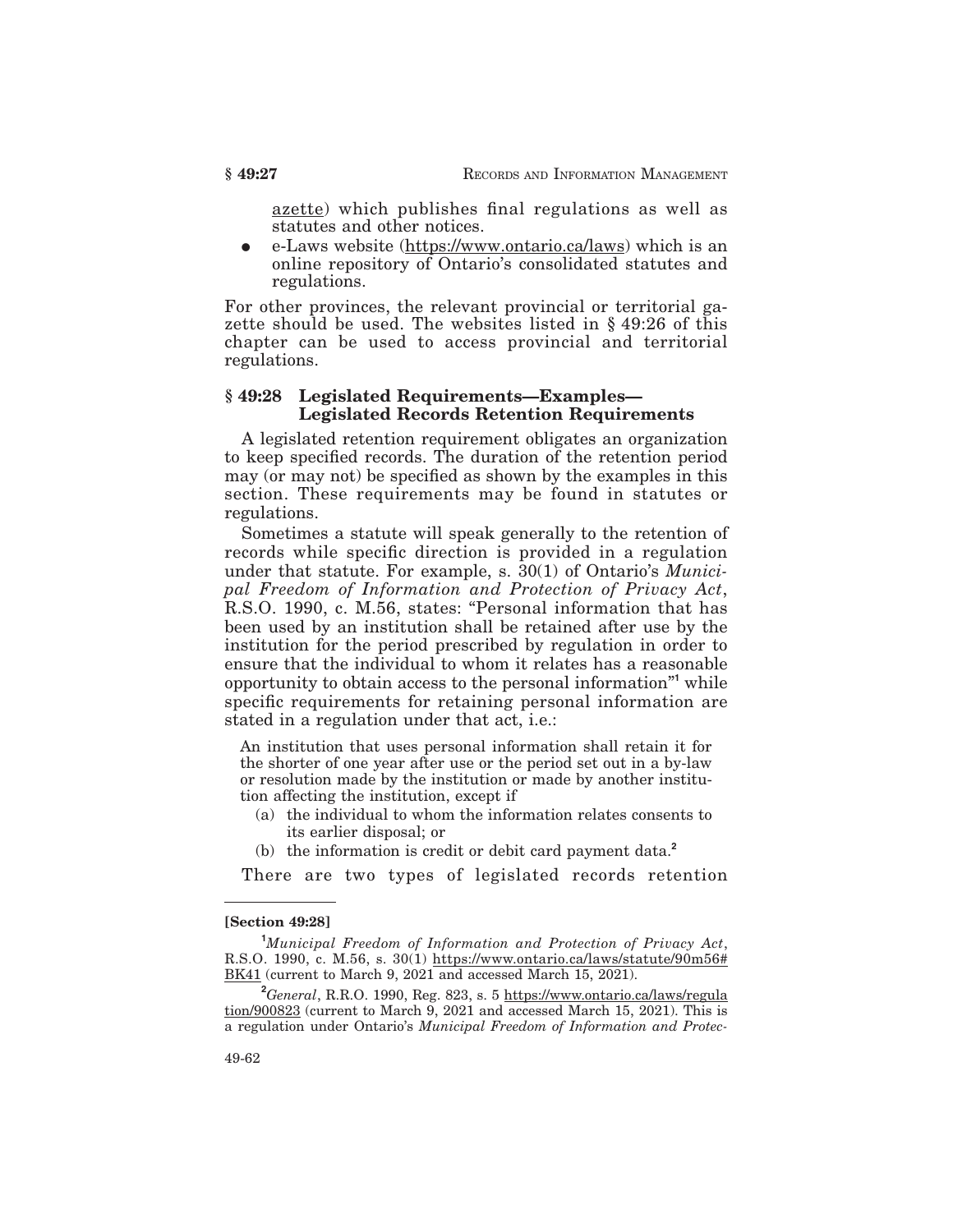requirements: 1) a requirement to keep records for a specified duration; and 2) a requirement to keep records for an unspecified duration.

**Requirements to keep records for a specified duration**: These requirements obligate an organization to keep records for a set period.

Some of these retention requirements are time-based as in the joint work site health and safety committee meeting minutes example in Table 1 while others are event-based as discussed below. A minimum period of retention may apply to a time-based retention requirement as in the example of information statements for mortgagees in Table 1 or to an eventbased retention requirement as in the example of fire drill records in that table.

When a (minimum) time-based or event-based retention requirement applies, an organization should appraise the value(s) of the records before an appropriate retention period. This may result in some organizations keeping the records for the (minimum) legislated time period while other organizations will decide to keep the records for a longer period of time. Keeping records for less than the (minimum) time specified in a statute or regulation would result in non-compliance with the law. Any decision to keep records for longer than a legislated retention requirement should only be made after consulting with legal counsel regarding the risks of longer retention, including potential limitation period implications.

When a retention requirement is event-based, the law may require the records to be kept for a set period after the event has occurred (as in the payroll records example in Table 1) or require the records to be kept only until the specified event has occurred (as in the election ballots example in Table 1). In other cases, the duration of an event-based retention requirement depends on the currency of the records as in the pilot examinations and the excavation and drilling records examples in Table 1. Further, an event-based retention period may be conditional, with the then-prevailing circumstances determining the duration of retention as in the magazine logbook example.

 $\textcircled{\textdegree}$  2021 Thomson Reuters, Rel. 2, 6/2021  $\textcircled{\textdegree}$  49-63

*tion of Privacy Act*, R.S.O. 1990, c. M.56.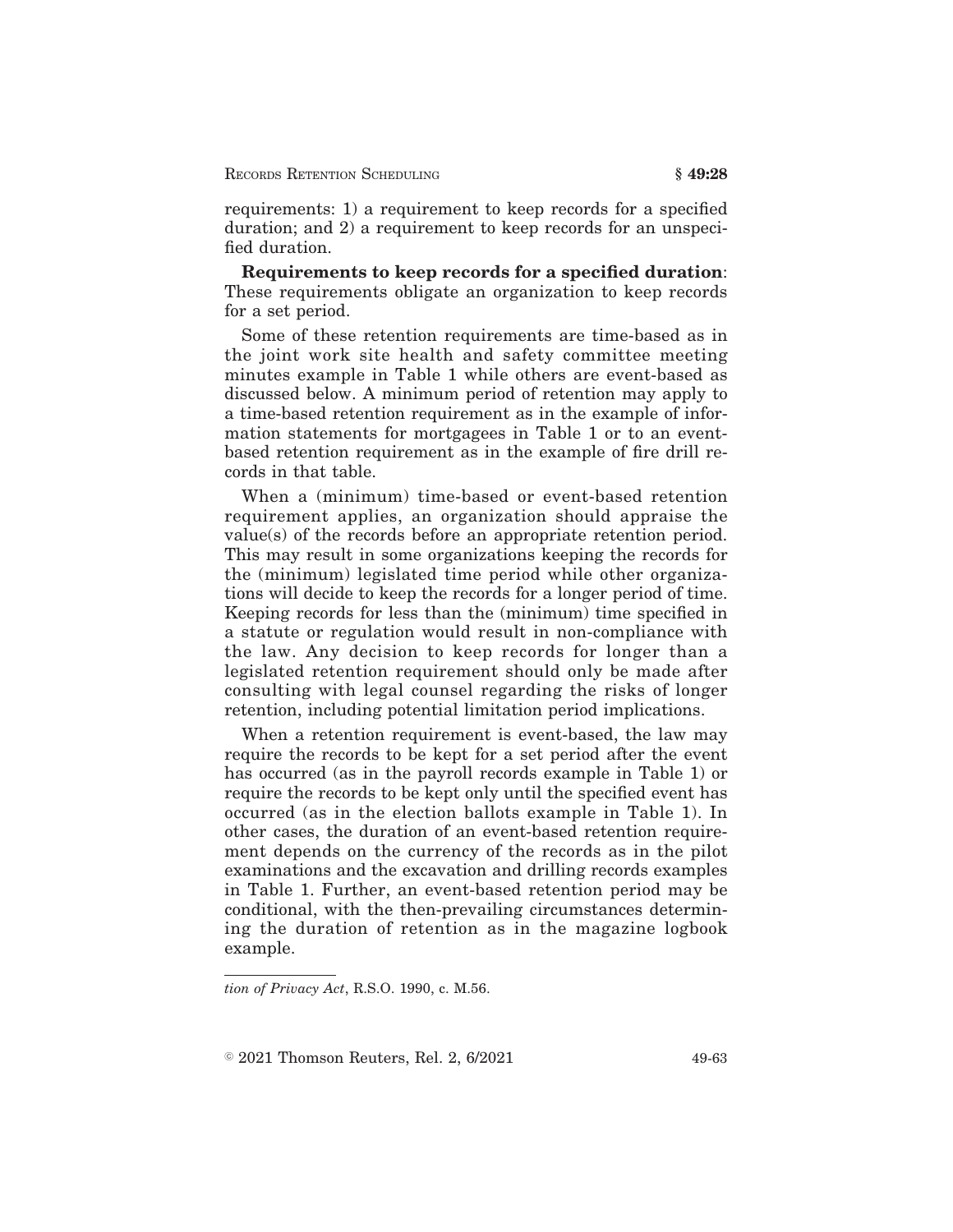| <b>Jurisdiction</b>        | <b>Citation</b>                                                                                                                 | <b>Records</b>                                                             | <b>Records Retention Requirement</b><br>(Verbatim Text from the statute or regulation;<br>italicized, bold text added by author)                                                                                                                                                                                                                                                                                                               |
|----------------------------|---------------------------------------------------------------------------------------------------------------------------------|----------------------------------------------------------------------------|------------------------------------------------------------------------------------------------------------------------------------------------------------------------------------------------------------------------------------------------------------------------------------------------------------------------------------------------------------------------------------------------------------------------------------------------|
| Canada federal             | Canadian<br>Aviation<br>Regulations,<br>SOR/96-433,<br>s. 702.77(3)                                                             | Pilot.<br>examinations                                                     | An air operator shall retain a copy of the most<br><b>recent written examination</b> completed by each pilot<br>for each type of aircraft for which the pilot has a<br>qualification. <sup>3</sup>                                                                                                                                                                                                                                             |
| Alberta                    | Occupational<br>Health and<br>Safety Act,<br>S.A. 2017, c.<br>$O-2.1$ , s.<br>27(6)                                             | Joint work<br>site health<br>and safety<br>committee<br>meeting<br>minutes | The employer or, if there is a prime contractor, the<br>prime contractor shall maintain a copy of the<br><i>minutes for 2 years</i> and have them readily available<br>for inspection by a joint work site health and safety<br>committee member or an officer.                                                                                                                                                                                |
| <b>British</b><br>Columbia | Mortgage<br>Brokers Act.<br>R.S.B.C.<br>1996, c. 313,<br>s. 17.2                                                                | Information<br>statement for<br>mortgagee                                  | A mortgage broker required to provide an information<br>statement under section 17.1 must retain a copy of<br>the information statement for a period of at least<br>$7 \, years.$ <sup>5</sup>                                                                                                                                                                                                                                                 |
| New Brunswick              | General<br>Regulation<br>$-Occupational$<br>Health and<br>Safety Act,<br>N.B. Reg.<br>91-191, s.<br>175(1)                      | Magazine<br>logbook                                                        | An employer shall ensure that an employee in charge of<br>a magazine maintains a logbook for the magazine and<br>records the amount of blasting explosives by type,<br>detonators by period, leg wire length and series that<br>are or have been stored in the magazine from the time<br>the magazine was first used or for the three years<br>previous to the date of the most recent entry,<br>whichever is the shorter period. <sup>b</sup> |
| Ontario                    | Fire Code,<br>$O.$ Reg. $213/$<br>07, s. 2.8.3.4                                                                                | Fire drill<br>records                                                      | (1) A record shall be prepared of every fire drill<br>conducted under Article 2.8.3.2.<br>$(2)$ The record shall be kept for at least 12 months<br>after the fire drill.                                                                                                                                                                                                                                                                       |
| Nova Scotia                | Occupational<br><i>Therapists</i><br>Act, S.N.S.<br>1998, c. 21,<br>s. 11 (as am.<br>2008, c. 3, s.<br>9; 2012, c.<br>48, s. 36 | Election<br>ballots                                                        | The <b>ballots</b> used at an election shall not be<br>destroyed until all petitions pursuant to section 12<br>in respect of the election have been decided and,<br>until that time, the ballots shall be retained by the<br>Registrar together with all other papers in connection<br>with the election. <sup>8</sup>                                                                                                                         |

# **Table 1: Examples of Specified Duration Records Retention Requirements**

**3** *Canadian Aviation Regulations*, SOR/96-433 https://laws-lois.justice.g c.ca/eng/regulations/SOR-96-433/index.html (current to February 24, 2021 and accessed March 15, 2021). These are regulations under the Canadian federal *Aeronautics Act*, R.S.C. 1985, c. A-2.

**4** *Occupational Health and Safety Act*, S.A. 2017, c. O-2.1, s. 27(6), accessible from https://www.qp.alberta.ca/Laws\_Online.cfm (current to December 9, 2020 and accessed March 15, 2021).

**5** *Mortgage Brokers Act*, R.S.B.C. 1996, c. 313, s. 17.2 https://www.bclaw s.gov.bc.ca/civix/document/id/complete/statreg/96313\_01 (current to March 10, 2021 and accessed March 15, 2021).

**6** *General Regulation—Occupational Health and Safety Act*, N.B. Reg. 91-191 http://laws.gnb.ca/en/ShowTdm/cr/91-191// (current to March 10, 2021 and accessed March 15, 2021). This is a regulation under New Brunswick's *Occupational Health and Safety Act*, S.N.B. 1983, c. O-0.2.

**7** *Fire Code*, O. Reg. 213/07 https://www.ontario.ca/laws/regulation/ 070213 (current to March 9, 2021 and accessed March 15, 2021). The *Fire Code* is a regulation under Ontario's *Fire Protection and Prevention Act, 1997*, S.O. 1997, c. 4.

**8** *Occupational Therapists Act*, S.N.S. 1998, c. 21, is accessible from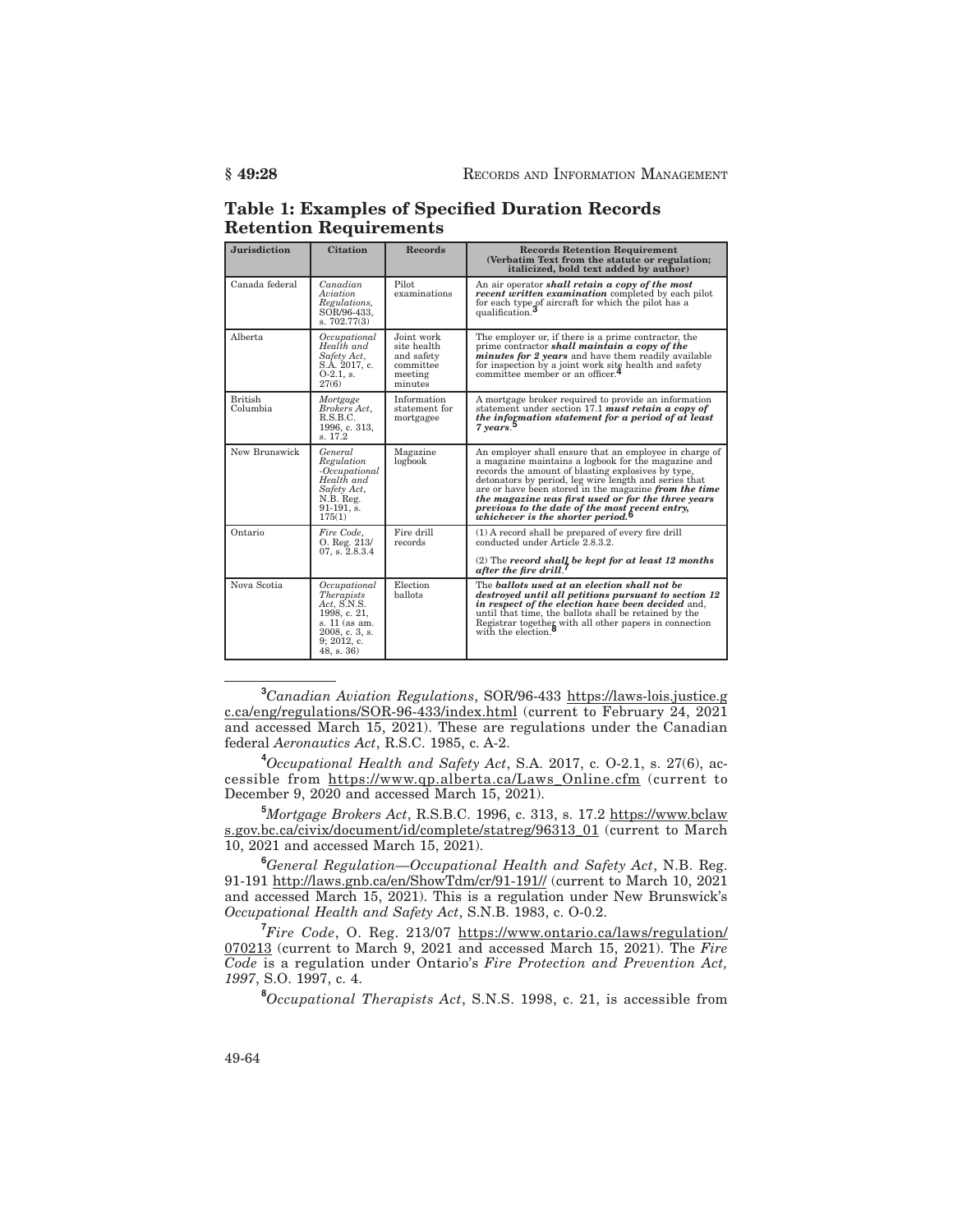| <b>Jurisdiction</b>     | <b>Citation</b>                                                                                                                                                                   | <b>Records</b>                        | <b>Records Retention Requirement</b><br>(Verbatim Text from the statute or regulation;<br>italicized, bold text added by author)                                                                                                                                                                                                                                                                                                                                                                                                                                                                                                                                                                                                                                                                                                                                                                                                                                                                                                                                                                                                                                                                                                                                                                                                                                                     |
|-------------------------|-----------------------------------------------------------------------------------------------------------------------------------------------------------------------------------|---------------------------------------|--------------------------------------------------------------------------------------------------------------------------------------------------------------------------------------------------------------------------------------------------------------------------------------------------------------------------------------------------------------------------------------------------------------------------------------------------------------------------------------------------------------------------------------------------------------------------------------------------------------------------------------------------------------------------------------------------------------------------------------------------------------------------------------------------------------------------------------------------------------------------------------------------------------------------------------------------------------------------------------------------------------------------------------------------------------------------------------------------------------------------------------------------------------------------------------------------------------------------------------------------------------------------------------------------------------------------------------------------------------------------------------|
| Prince Edward<br>Island | Employment<br><i>Standards</i><br>Act,<br>R.S.P.E.I.<br>1988, c.<br>$E-6.2$ , s. $5.6$<br>(as am.<br>S.P.E.I.<br>2009, c. 5, s.<br>9; S.P.E.I.<br>2016, c. 7, s.<br>1), s. 5.6(1) | Payroll<br>records                    | Every employer shall, in respect of each employee of<br>the employer, <i>make and keep</i> at the employer's<br>principal place of business in the province, for $a$<br>period of 36 months after the employee performs<br>work for the employer, complete and accurate<br>records of<br>(a) the name, address and social insurance number of<br>the employee;<br>(b) the date of birth of the employee;<br>(c) the employee's wage rate and net pay for each pay<br>period:<br>(d) the number of hours the employee works in each<br>day and week;<br>(e) the gross earnings of the employee per pay period;<br>(f) the deductions from the employee's gross earnings<br>and the nature of each deduction:<br>$(g)$ the date the employee started employment and the<br>date the employee's employment terminated;<br>(h) the type of work performed by the employee;<br>(i) any period during which the employee was on<br>vacation:<br>(j) any vacation pay due to be paid to the employee;<br>(j.1) any paid holiday pay due or paid to the employee;<br>$(i.2)$ any period during which the employee was on a<br>leave of absence and the reason for the leave of<br>absence:<br>(k) the number of overtime hours the employee has<br>accumulated and used; and<br>(l) the dates of dismissals, suspensions or layoffs of the<br>employee and the dates of all notices thereof. |
| Quebec                  | Mining Act,<br>C.Q.L.R., c.<br>M-13.1, s.<br>225 (as en.<br>S.Q. 1987, c.<br>64, s. 225;<br>as am. S.Q.<br>2013, c. 32,<br>s. 81                                                  | Excavation<br>and drilling<br>records | The holder of mining rights and the operator <b>shall</b><br>keep up to date plans and registers relating to the<br>work as prescribed by regulation. The holder of<br>mining rights who performs any other exploration work<br>shall keep an up to date record of excavations and<br>drilling in accordance with the regulations. $10$                                                                                                                                                                                                                                                                                                                                                                                                                                                                                                                                                                                                                                                                                                                                                                                                                                                                                                                                                                                                                                              |

**Requirements to keep records for an unspecified duration**: These requirements obligate organizations to keep specified records but do not prescribe retention periods as shown in the examples in Table 2.

Historically, these requirements have usually been expressed using the verb "shall" plus a verb indicating possession (e.g., "shall have" or "shall keep") or a verb indicating maintenance (e.g., "shall maintain" or "shall preserve"). However, because "shall" is sometimes interpreted to mean "may" instead of "must", some Interpretation Acts clearly state that "shall" is an imperative as in the Canadian federal *Interpretation Act*, R.S.C. 1985, c. I-21.**<sup>11</sup>** Interpretation Acts in other jurisdictions, such

**<sup>10</sup>***Mining Act*, R.S.Q., c. M-13.1, s. 225 http://legisquebec.gouv.qc.ca/en/S howDoc/cs/M-13.1 (current to October 20, 2020 and accessed March 15, 2021).

**<sup>11</sup>**Section 11 of the *Interpretation Act*, R.S.C. 1985, c. I-21, states: "The

 $\textdegree$  2021 Thomson Reuters, Rel. 2, 6/2021 49-65

https://nslegislature.ca/legislative-business/bills-statutes/consolidated-publicstatutes#o (current to February 2, 2021 and accessed March 15, 2021).

**<sup>9</sup>** *Employment Standards Act*, R.S.P.E.I. 1988, c. E-6.2, accessible from https://www.princeedwardisland.ca/en/legislation/all/all/e (current to July 14, 2020 and accessed March 15, 2021).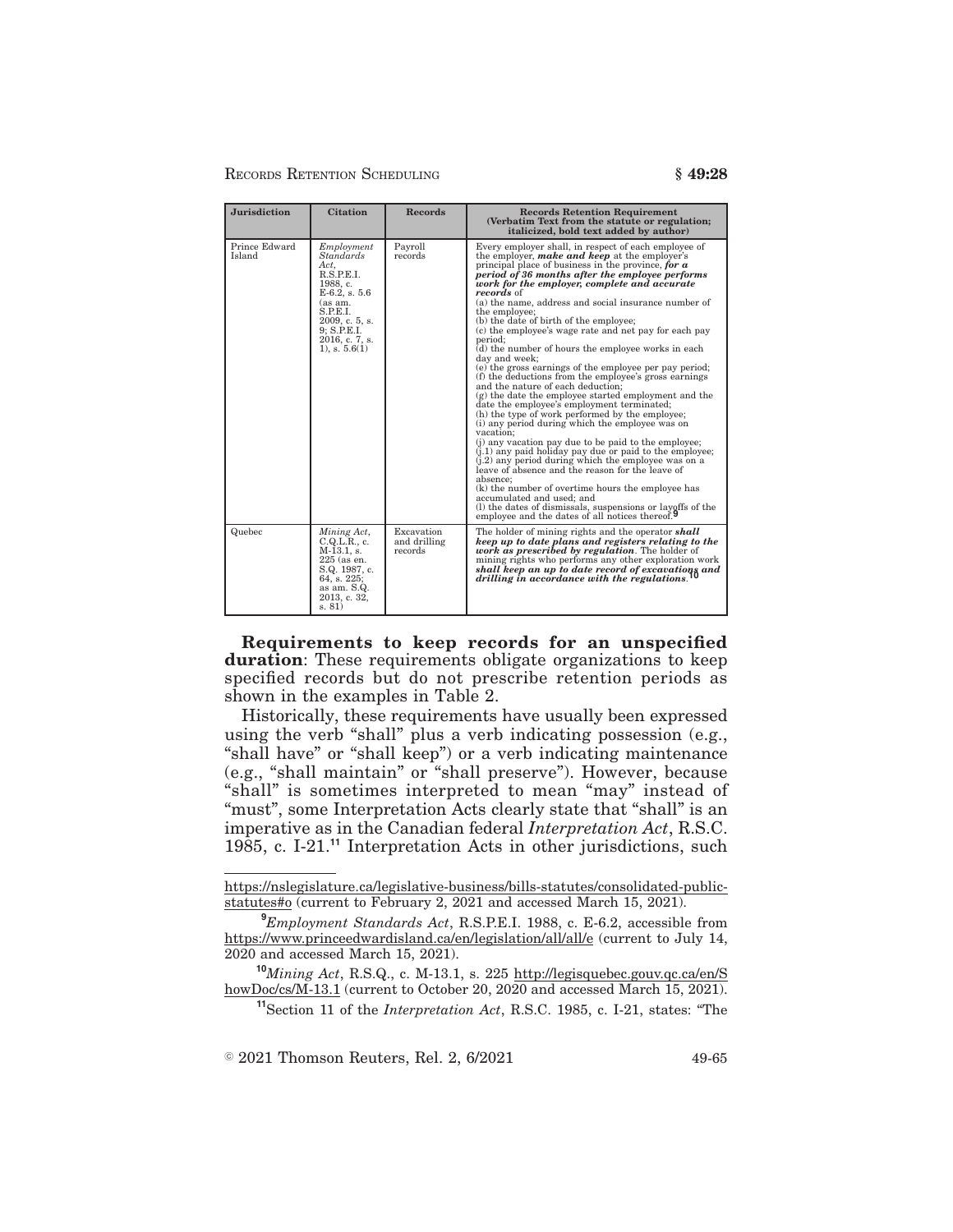as Alberta,**<sup>12</sup>** British Columbia**<sup>13</sup>** and Quebec,**<sup>14</sup>** eliminate any potential ambiguity by stating that both "shall" and "must" are imperatives.

In the absence of a specified duration of retention, an organization would conduct a records appraisal to determine the value(s) of the records before determining an appropriate retention period. Failing to keep the records is not recommended.

| <b>Jurisdiction</b><br><b>Citation</b><br><b>Records</b><br><b>Records Retention Requirement</b> |                                                                                                                                        |                                     |                                                                                                                                                                                                                               |
|--------------------------------------------------------------------------------------------------|----------------------------------------------------------------------------------------------------------------------------------------|-------------------------------------|-------------------------------------------------------------------------------------------------------------------------------------------------------------------------------------------------------------------------------|
|                                                                                                  |                                                                                                                                        |                                     | (Verbatim Text from the statute or regulation;<br>italicized, bold text added by author)                                                                                                                                      |
| Alberta                                                                                          | Food.<br>Regulation,<br>Alta, Reg.<br>$31/2006$ , s.<br>21(2)                                                                          | Pest control<br>measures<br>records | A written record of all pest control measures used in<br>the commercial food establishment and surrounding<br>area, premises and facilities referred to in subsections (1) and (1.1) <b>must be maintained.</b> <sup>15</sup> |
| <b>British</b><br>Columbia                                                                       | Occupational<br>Health and<br>Safety<br>Regulation,<br>B.C. Reg.<br>$296/97.$ s.<br>$5.97(1)$ (as<br>am. B.C.<br>Reg. 185/99.<br>s. 41 | Workplace<br>emergency<br>plan      | A workplace must have a written emergency plan.<br>appropriate to the hazards of the workplace, that<br>addresses the requirements of sections 5.98 to 5.102.16                                                               |

**Table 2: Examples of Unspecified Duration Records Retention Requirements**

expression 'shall' is to be construed as imperative and the expression 'may' as permissive." https://laws-lois.justice.gc.ca/eng/acts/i-21/FullText.html (current to February 24, 2021 and accessed March 15, 2021).

**<sup>12</sup>**Section 28(2)(d) of the *Interpretation Act*, R.S.A. 2000, c. I-8, states: '' 'must' is to be construed as imperative" and s. 28(2)(f) states '' 'shall' is to be construed as imperative". The *Interpretation Act* is accessible from https://ww w.qp.alberta.ca/Laws\_Online.cfm (current to July 23, 2020 and accessed March 15, 2021).

**<sup>13</sup>**Section 29 of the *Interpretation Act*, R.S.B.C. 1996, c. 238, states '' 'must' is to be construed as imperative" and '' 'shall' is to be construed as imperative". https://www.bclaws.gov.bc.ca/civix/document/id/complete/statreg/ 96238\_01 (current to March 10, 2021 and accessed March 15, 2021).

**<sup>14</sup>**Section 51 of the *Interpretation Act*, R.S.Q., c. I-16, states: "Whenever it is provided that a thing 'shall' be done or 'must' be done, the obligation is imperative; but if it is provided that a thing 'may' be done, its accomplishment is permissive" http://legisquebec.gouv.qc.ca/en/ShowDoc/cs/I-16 (current to October 20, 2020 and accessed March 15, 2021).

**<sup>15</sup>***Food Regulation*, Alta. Reg. 31/2006, accessible by searching for the *Public Health Act*, R.S.A. 2000, c. P-37, and its regulations at https://www.qp. alberta.ca/Laws\_Online.cfm (accessed March 15, 2021). The *Food Health Regulation* is a regulation under Alberta's *Public Health Act*.

**<sup>16</sup>***Occupational Health and Safety Regulation*, B.C. Reg. 296/97 https://w ww.bclaws.gov.bc.ca/civix/content/complete/statreg/901199259/1241438022/ 1054711402/520925942/?xsl=/templates/browse.xsl (accessed March 15, 2021).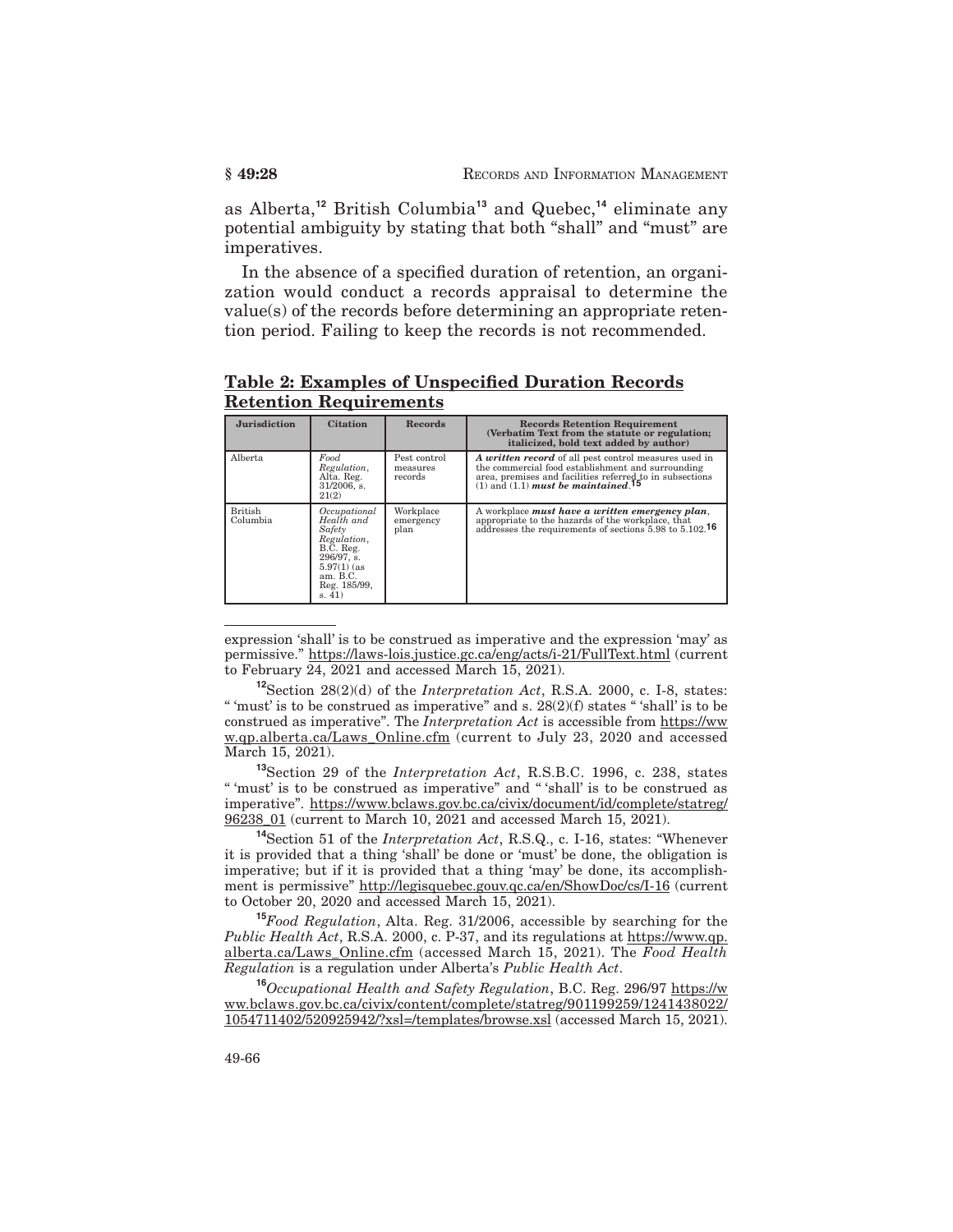| <b>Jurisdiction</b>      | <b>Citation</b>                                                                                                                 | <b>Records</b>                                                  | <b>Records Retention Requirement</b><br>(Verbatim Text from the statute or regulation;<br>italicized, bold text added by author)                                                                                                                                                                                                                                                                               |
|--------------------------|---------------------------------------------------------------------------------------------------------------------------------|-----------------------------------------------------------------|----------------------------------------------------------------------------------------------------------------------------------------------------------------------------------------------------------------------------------------------------------------------------------------------------------------------------------------------------------------------------------------------------------------|
| Newfoundland             | Legal Aid<br>Regulations,<br>C.N.L.R.<br>$1010/96$ , s.<br>59                                                                   | Legal aid<br>solicitor's<br>records                             | A solicitor employed by the commission on either a full<br>or part-time basis shall maintain the records of his<br>or her time and activities as prescribed by the<br><b>provincial director</b> and shall, when requested by the<br>provincial director or an area director, provide<br>information with respect to his or her employment that<br>the provincial director or an area director may<br>require. |
| Northwest<br>Territories | Public Pool<br>Regulations,<br>R.R.N.W.T.<br>1990, c.<br>$P-21. s.$<br>37(3)                                                    | Emergency<br>procedures<br>in-service<br>training log           | $37(3)$ Emergency procedures must be practised<br>regularly by all pool staff and <b>an in-service training</b><br>log shall be kept indicating the procedures<br>covered during these practices. <sup>10</sup>                                                                                                                                                                                                |
| Saskatchewan             | <b>Business</b><br>Corporations<br>Act, R.S.S.<br>1978, c.<br>$B-10$ , s.<br>$151(1)$ (as<br>am. S.S.<br>1979, c. 6, s.<br>35)  | Financial<br>statements of<br>a subsidiary<br>body<br>corporate | A corporation <i>shall keep</i> at its registered office a copy<br>of the financial statements of each of its<br>subsidiary bodies corporate and of each body<br>corporate whose accounts are consolidated in the<br>financial statements of the corporation.                                                                                                                                                  |
| Yukon                    | Tobacco Tax<br>Act, R.S.Y.<br>2002, c. 219,<br>s. 8 (as am.<br>S.Y. 2008, c.<br>11; S.Y.<br>2012, c. 14;<br>S.Y. 2017, c.<br>2) | Tobacco tax<br>transaction<br>books and<br>records              | 8. Every dealer shall<br>(a) maintain books and records in respect of their<br><i>tobacco transactions in sufficient detail to permit</i><br>examination and calculation of the tax; and<br>(b) preserve the books and records for any period<br>of time that may be prescribed. <sup>2</sup>                                                                                                                  |

# **§ 49:29 Legislated Requirements—Examples— Legislated Records Management Requirements**

There is an important distinction between legislated requirements to keep records for a specified or unspecified duration (records retention requirements as discussed earlier) and legislated requirements to do something with records other than retaining them (hereafter referred to as records manage-

 $\textdegree$  2021 Thomson Reuters, Rel. 2, 6/2021 49-67

This is a regulation under British Columbia's *Workers Compensation Act*, R.S.B.C. 2019, c. 1.

**<sup>17</sup>***Legal Aid Regulations*, C.N.L.R. 1010/96, s. 59 https://www.assembly.n l.ca/Legislation/sr/regulations/rc961010.htm#59 (current to February 1, 2021 and accessed March 15, 2021). These are regulations under Newfoundland and Labrador's *Legal Aid Act*, R.S.N.L. 1990, c. L-11.

**<sup>18</sup>***Public Pool Regulations*, R.R.N.W.T. 1990, c. P-21, s. 37(3), accessible from https://www.justice.gov.nt.ca/en/legislation/#gn-filebrowse-0:/p/public-he alth/ (current to March 30, 2015 and accessed March 15, 2021). These are regulations under the Northwest Territories' *Public Health Act*, S.N.W.T. 2007, c. 17.

**<sup>19</sup>***Business Corporations Act*, R.S.S. 1978, c. B-10 https://publications.sas katchewan.ca/#/products/398 (current to October 4, 2018 and accessed March 15, 2021).

**<sup>20</sup>***Tobacco Tax Act*, R.S.Y. 2002, c. 219, s. 8, is accessible from https://legi slation.yukon.ca/legislation/page\_t.html (current to March 12, 2021 and accessed March 15, 2021).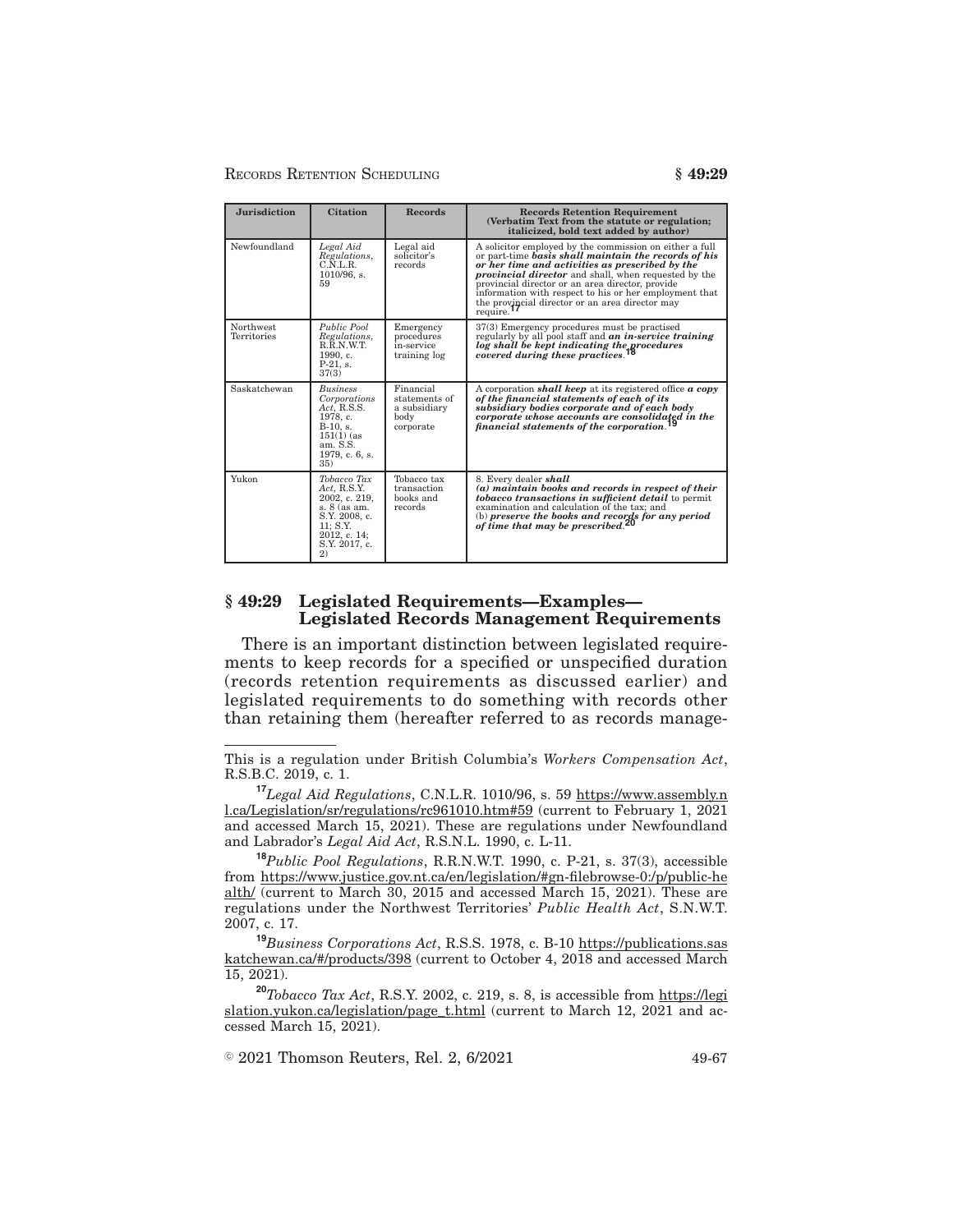ment requirements). Records management requirements, like records retention requirements, may be found in statutes or regulations.

A legislated records management requirement may require an organization to things such as:

- (a) Create a record.
- (b) Display or post a record.
- (c) Provide access to a record, including making a record available for inspection and/or allowing the record to be copied.
- (d) Submit a record to a government or other entity.
- (e) Keep a record in a specified format or location.

Table 1 provides examples of legislated records management requirements. Many consider these requirements to be implied records retention requirements.

# **Table 1: Examples of Legislated Records Management Requirements**

| <b>Jurisdiction</b> | <b>Citation</b>                                                                         | <b>Records</b>                                    | <b>Records Management Requirement</b><br>(Verbatim Text from the statute or regulation;<br>italicized, bold text added by author)                                                                                                                                                                                                                                                                                                                                                                                                                                                                                                                                                                                                                                                                                                                                                                                                                                                                                                             |
|---------------------|-----------------------------------------------------------------------------------------|---------------------------------------------------|-----------------------------------------------------------------------------------------------------------------------------------------------------------------------------------------------------------------------------------------------------------------------------------------------------------------------------------------------------------------------------------------------------------------------------------------------------------------------------------------------------------------------------------------------------------------------------------------------------------------------------------------------------------------------------------------------------------------------------------------------------------------------------------------------------------------------------------------------------------------------------------------------------------------------------------------------------------------------------------------------------------------------------------------------|
| Alberta             | Natural Gas<br>Royalty<br>Regulation,<br>2009, Alta.<br>Reg. 221/<br>2008, s. 26        | Reports,<br>documents, or<br>other<br>information | $(1)$ A person who is or was required or permitted by this<br>Regulation, the 1994 Regulation or the 2002 Regulation<br>to submit or furnish to the Minister any report or other<br>document or information shall keep all records that<br>come or came into that person's possession or the<br>possession of any of that person's agents and that are,<br>were or could be used for the purpose of preparing the<br>report, document or information.<br>(2) If information furnished to the Minister by one or<br>more persons for the purposes of this Regulation is<br>inconsistent with information furnished to the Minister<br>by any other person or persons for the purposes of this<br>Regulation, the Minister may disclose the information<br>to any or all of those persons to the extent the Minister<br>considers necessary to resolve the inconsistency.<br>$(3)$ A person required by subsection $(1)$ to keep records<br>must keep those records in the form of paper<br>documents or store them in an electronic<br>medium. |
| Manitoba            | Workplace<br>Safety and<br>Health.<br>Regulation,<br>Man. Reg.<br>217/2006, s.<br>10(3) | Posting of<br>harassment<br>prevention<br>policy  | An employer must post a copy of the harassment<br>prevention policy in a conspicuous place at the<br>workplace. <sup>2</sup>                                                                                                                                                                                                                                                                                                                                                                                                                                                                                                                                                                                                                                                                                                                                                                                                                                                                                                                  |

### **[Section 49:29]**

**1** *Natural Gas Royalty Regulation, 2009*, Alta. Reg. 221/2008, accessible by searching for the *Mines and Minerals Act*, R.S.A. 2000, c. M-17, and its regulations at https://www.qp.alberta.ca/Laws\_Online.cfm (accessed March 15, 2021). This is a regulation under Alberta's *Mines and Minerals Act*.

**2** *Workplace Safety and Health Regulation*, Man. Reg. 217/2006, acces-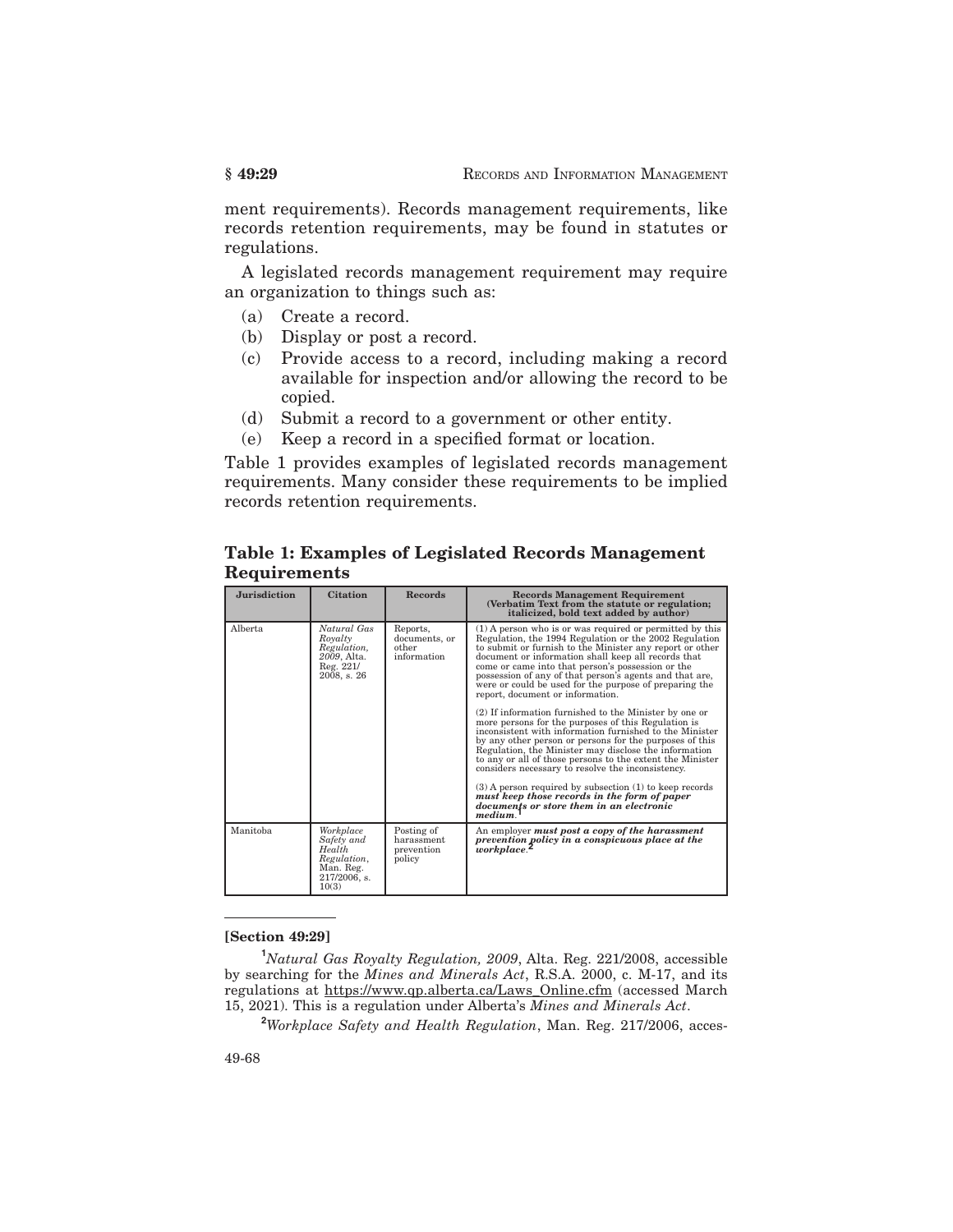| <b>Jurisdiction</b>             | <b>Citation</b>                                                                                                                                                                   | <b>Records</b>                                                 | <b>Records Management Requirement</b><br>(Verbatim Text from the statute or regulation;<br>italicized, bold text added by author)                                                                                                                                                                                                                                                                                                                                                                                                                                                                                                                                                                                   |
|---------------------------------|-----------------------------------------------------------------------------------------------------------------------------------------------------------------------------------|----------------------------------------------------------------|---------------------------------------------------------------------------------------------------------------------------------------------------------------------------------------------------------------------------------------------------------------------------------------------------------------------------------------------------------------------------------------------------------------------------------------------------------------------------------------------------------------------------------------------------------------------------------------------------------------------------------------------------------------------------------------------------------------------|
| Newfoundland<br>and Labrador    | $Co-$<br>operatives<br>$Act$ , S.N.L.<br>1998, c.<br>$C-35.1$ , s. 90                                                                                                             | Financial<br>statements<br>and auditor's<br>report             | The financial statements and where applicable, the<br>auditors report, shall be made available to members<br>who request a copy, not less than 10 days<br>immediately before the annual general meeting. <sup>3</sup>                                                                                                                                                                                                                                                                                                                                                                                                                                                                                               |
| Nova Scotia                     | Embalmers<br>and Funeral<br><i>Directors</i><br>Act, R.S.N.S.<br>1989, c. 144,<br>s. $32C(1)(c)$<br>(as en.<br>S.N.S. 2018,<br>c. 30. s. 13                                       | Human and<br>cremated<br>remains<br>documentation              | Every person who holds a funeral home licence shall<br>create and follow a <i>documented standardized</i><br><b>process</b> to ensure that human remains and cremated<br>remains are continuously identified, from when the<br>remains are picked up by a third-party transport<br>service or are received by the funeral home and until<br>the remains are released to the next of kin. <sup>4</sup>                                                                                                                                                                                                                                                                                                               |
| <b>Northwest</b><br>Territories | Public<br>Utilities Act,<br>R.S.N.W.T.<br>1988, c. 24<br>(Supp.), s.<br>$16$ (as am.<br>S.N.W.T.<br>2011, c. 28,<br>(s, 9)                                                        | Annual report<br>of Public<br><b>Utilities</b><br>Board        | The Board shall by March 31 in each year submit to<br>the Minister a report of its activities for the<br>previous year.<br>$(2)$ The Minister shall lay the report before the<br>Legislative Assembly as soon as possible after its<br>submission. <sup>5</sup>                                                                                                                                                                                                                                                                                                                                                                                                                                                     |
| Quebec                          | Dam Safety<br>Act,<br>C.Q.L.R., c.<br>$S-3.1.01$ . s.<br>$21$ (as en.<br>S.Q. 2000, c.<br>9, s. 21)                                                                               | High-capacity<br>dam register                                  | A register for every high-capacity dam must be<br>established, and kept current, in which the results of<br>the observations and monitoring performed under<br>section 20 and all other information as may be required<br>by the Government by regulation are recorded.<br>The register for the dam myst remain available for<br>inspection by the Minister. <sup>b</sup>                                                                                                                                                                                                                                                                                                                                           |
| Saskatchewan                    | <b>Business</b><br>Corporations<br>Act, R.S.S.<br>1978, c.<br>$B-10$ , s.<br>$20(1)(b)$ , (3)<br>(as am. S.S.<br>1992, c. 44,<br>s. 10; S.S.<br>2005, c. 6, s.<br>4; s. $21(1)$ ) | Various<br>records to be<br>kept at a<br>specified<br>location | A corporation shall prepare and maintain, at its<br>registered office or at any other place in<br>Saskatchewan designated by the directors, records<br>containing:<br>(a) the articles and the bylaws, and all amendments<br>thereto, and a copy of any unanimous shareholder<br>agreement or amendment to a unanimous shareholder<br>agreement;<br>(b) minutes of meetings and resolutions of shareholders;<br>(c) copies of all notices required by section 101 or 108;<br>(d) a securities register complying with section 46;<br>(e) the financial statements of the corporation required<br>by subsection $149(1)$ ; and<br>(f) the statements of disclosure made by the directors<br>pursuant to section 115. |

sible under the "Regulations" tab at https://web2.gov.mb.ca/laws/statutes/ccs m/w210e.php (current to March 11, 2021 and accessed March 15, 2021). This is a regulation under Manitoba's *Workplace Safety and Health Act*, R.S.M. 1987, c. W210.

**3** *Co-operatives Act*, S.N.L. 1998, c. C-35.1 https://www.assembly.nl.ca/Le gislation/sr/statutes/c35-1.htm (current to February 1, 2021 and accessed March 15, 2021).

**4** *Embalmers and Funeral Directors Act*, R.S.N.S. 1989, c. 144, accessible from https://nslegislature.ca/legislative-business/bills-statutes/consolida ted-public-statutes#e (current to February 2, 2021 and accessed March 15,  $2021$ ).

**5** *Public Utilities Act*, R.S.N.W.T. 1988, c. 24 (Supp.) https://www.justice. gov.nt.ca/en/legislation/#gn-filebrowse-0:/p/public-utilities/ (current to December 6, 2018 and accessed March 15, 2021).

**6** *Dam Safety Act*, C.Q.L.R., c. S-3.1.01 http://legisquebec.gouv.qc.ca/en/s howdoc/cs/S-3.1.01 (current to October 20, 2020 and accessed March 15, 2021).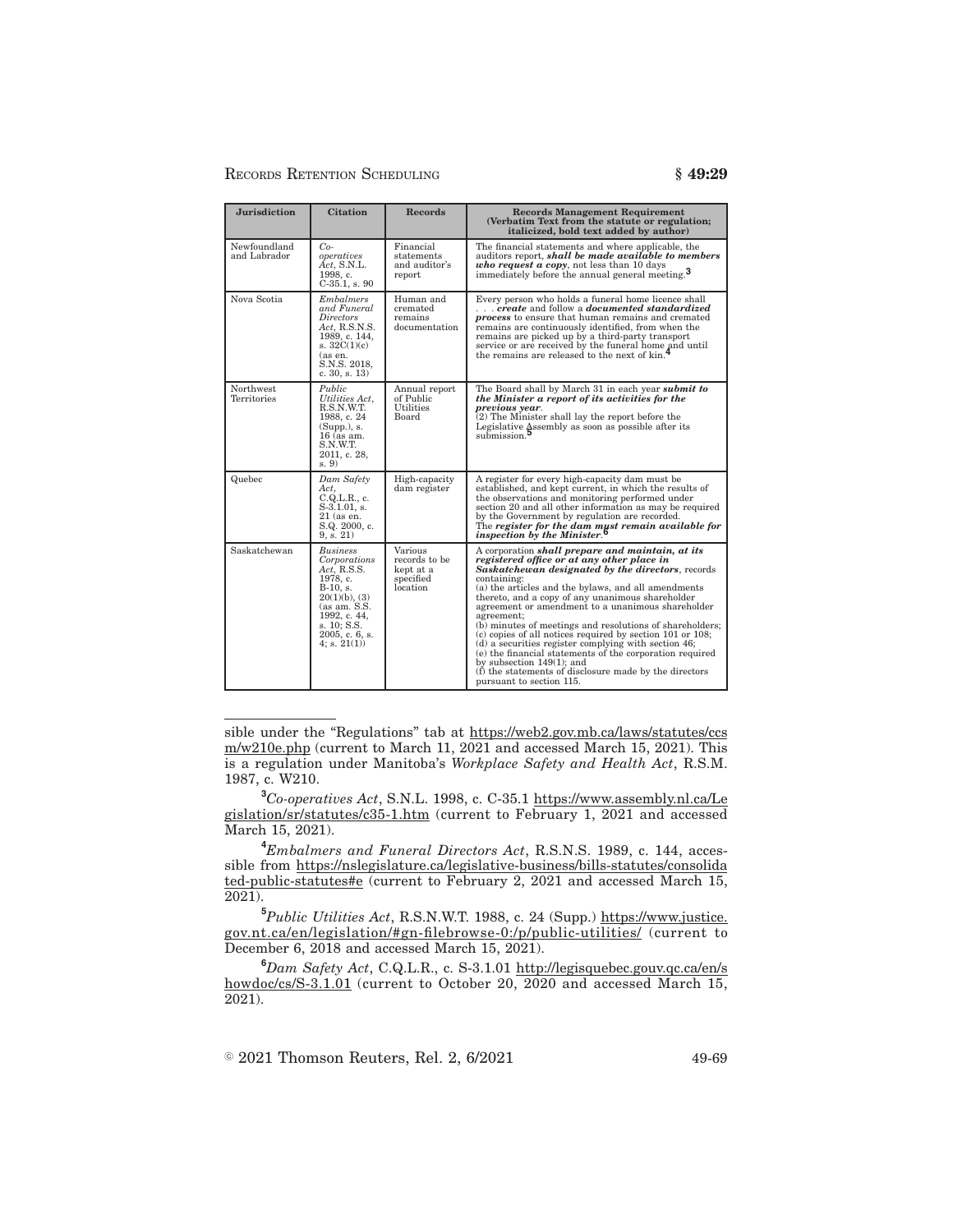### **§ 49:30 Statutes of Limitation**

This section defines "statute of limitations" and "limitation period" and provides examples of limitation periods in Canadian law. This section also discusses the challenges of applying limitation periods to an organization's records.

Note: The Province of Quebec operates under a civil law system whereas the other jurisdictions in Canada operate under a common law system. Due to the generality of this section, it does not discuss the Quebec legal system.

### **§ 49:31 Statutes of Limitation—Definitions**

A "statute of limitations" is "A procedural rule which limits the time in which a party may bring an action for a right which has already accrued."**<sup>1</sup>**

A "limitation period" is the period of time during which a legal proceeding may be initiated. Various limitation periods are prescribed by legislation and limitation periods vary according to the type of legal action being brought.

# **§ 49:32 Statutes of Limitation—Limitation Period Examples**

Each province and territory has one limitation of actions (or similar) statute which prescribes deadlines for the bringing of legal actions. Some limitation statutes prescribe basic and ultimate limitation periods as shown in Table 1 for Ontario's *Limitations Act, 2002*, S.O. 2002, c. 24, Sched. B, while others prescribe limitation periods for different types of actions as shown in Table 2 for the Yukon's *Limitations of Actions Act*, R.S.Y. 2002, c. 139.

### **[Section 49:31]**

**<sup>1</sup>** *Duhaime's Law Dictionary* http://www.duhaime.org/LegalDictionary/S-Page3.aspx (accessed March 15, 2021).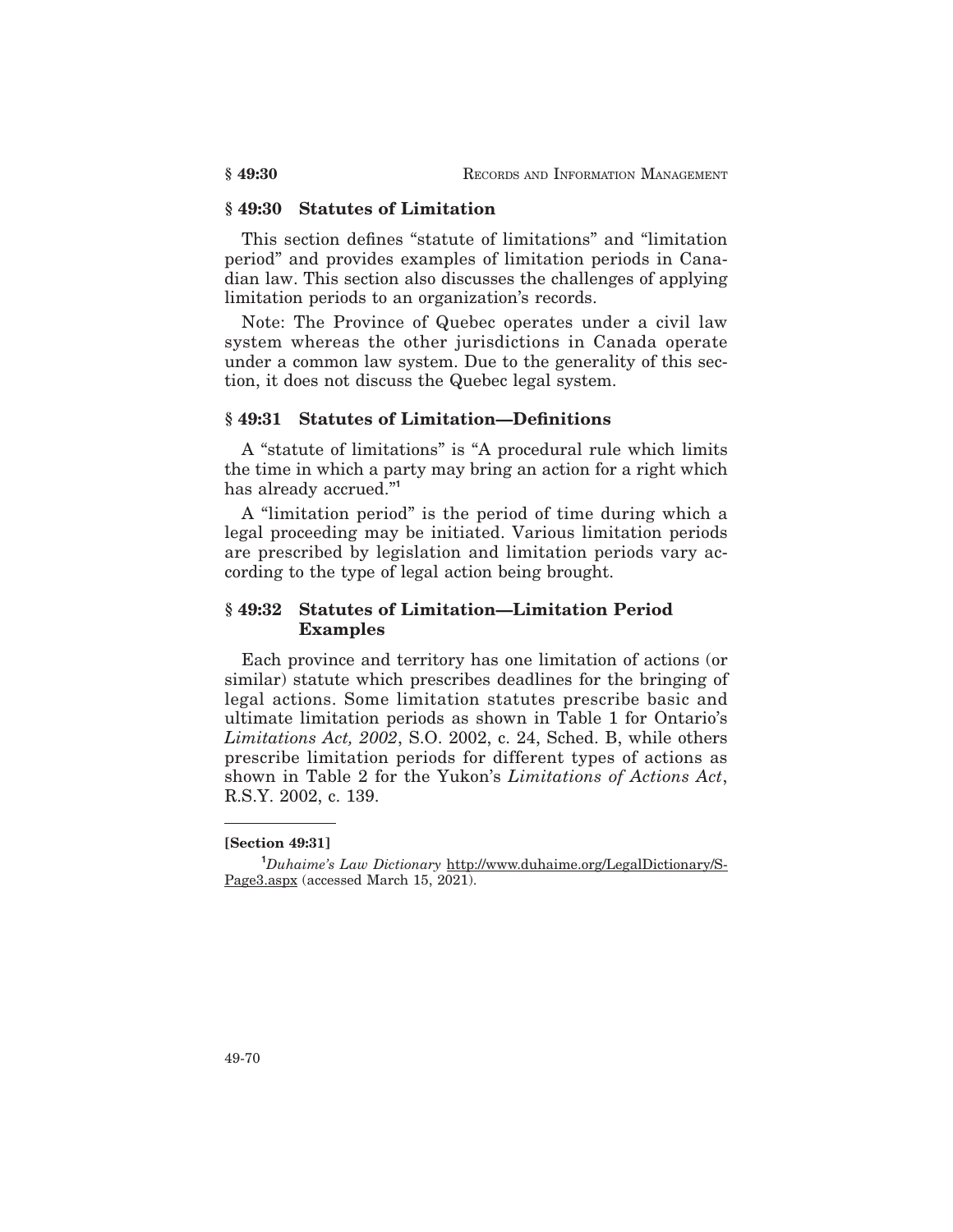| <b>Section</b><br>of the<br>Act | <b>Type of Limitation</b><br>Period | <b>Limitation Period</b><br>(verbatim from the Act; italicized, bold text added<br>by author                                                                                                                                                                                |
|---------------------------------|-------------------------------------|-----------------------------------------------------------------------------------------------------------------------------------------------------------------------------------------------------------------------------------------------------------------------------|
| $\overline{4}$                  | <b>Basic limitation</b><br>period   | Unless this Act provides otherwise, a proceeding shall<br>not be commenced in respect of a claim <b>after the</b><br>second anniversary of the day on which the claim<br>was discovered.                                                                                    |
| $15(1)$ to<br>(3)               | Ultimate limitation<br>period       | $15(1)$ Even if the limitation period established by any<br>other section of this Act in respect of a claim has not<br>expired, no proceeding shall be commenced in respect of<br>the claim after the expiry of a limitation period<br>established by this section.         |
|                                 |                                     | (2) No proceeding shall be commenced in respect of any<br>claim after the 15th anniversary of the day on<br>which the act or omission on which the claim is<br>based took place.                                                                                            |
|                                 |                                     | $(3)$ Despite subsection $(2)$ , no proceeding against a<br>purchaser of personal property for value acting in good<br>faith shall be commenced in respect of conversion of the<br>property after the second anniversary of the day on<br>which the property was converted. |

**Table 1: Limitation Periods in Ontario's** *Limitations Act, 2002***, S.O. 2002, c. 24, Sched. B<sup>1</sup>**

Note: Refer to the Act for exceptions to the limitation periods in Table 1. For example, there is no limitation period for an environmental claim that has not been discovered. Also refer to the Act for actions for which no limitation period applies (e.g., a proceeding by a debtor in possession of collateral to redeem it, a proceeding based on sexual assault, and a proceeding to recover money owing to the Crown in respect of fines, taxes, and penalties or interest that may be added to a tax or penalty under an Act).

# **Table 2: Limitation Periods in the Yukon's** *Limitations of Actions Act***, R.S.Y. 2002, c. 139<sup>2</sup>**

| Section of<br>the Act | <b>Cause of Action</b><br>(verbatim from the Act)                                                                                                                                                                                                                  | <b>Limitation Period</b><br>(verbatim from the Act; italicized,<br>bold text added by author) |
|-----------------------|--------------------------------------------------------------------------------------------------------------------------------------------------------------------------------------------------------------------------------------------------------------------|-----------------------------------------------------------------------------------------------|
| 2(1)(a)               | Actions for penalties imposed by any<br>Act brought by an informer suing for<br>himself or herself alone or for Her<br>Majesty as well as for himself or her-<br>self, or by any person authorized to<br>sue for such penalties, not being the<br>person aggrieved | Within one year after the cause of<br><i>action arose</i>                                     |

### **[Section 49:32]**

**1** *Limitations Act, 2002*, S.O. 2002, c. 24, Sched. B https://www.ontario.c a/laws/statute/02l24 (current to March 10, 2021 and accessed March 15, 2021).

**2** *Limitations of Actions Act*, R.S.Y. 2002, c. 139, accessible from https://l egislation.yukon.ca/legislation/page\_l.html (current to March 15, 2021 and accessed March 15, 2021).

 $\textdegree$  2021 Thomson Reuters, Rel. 2, 6/2021 49-71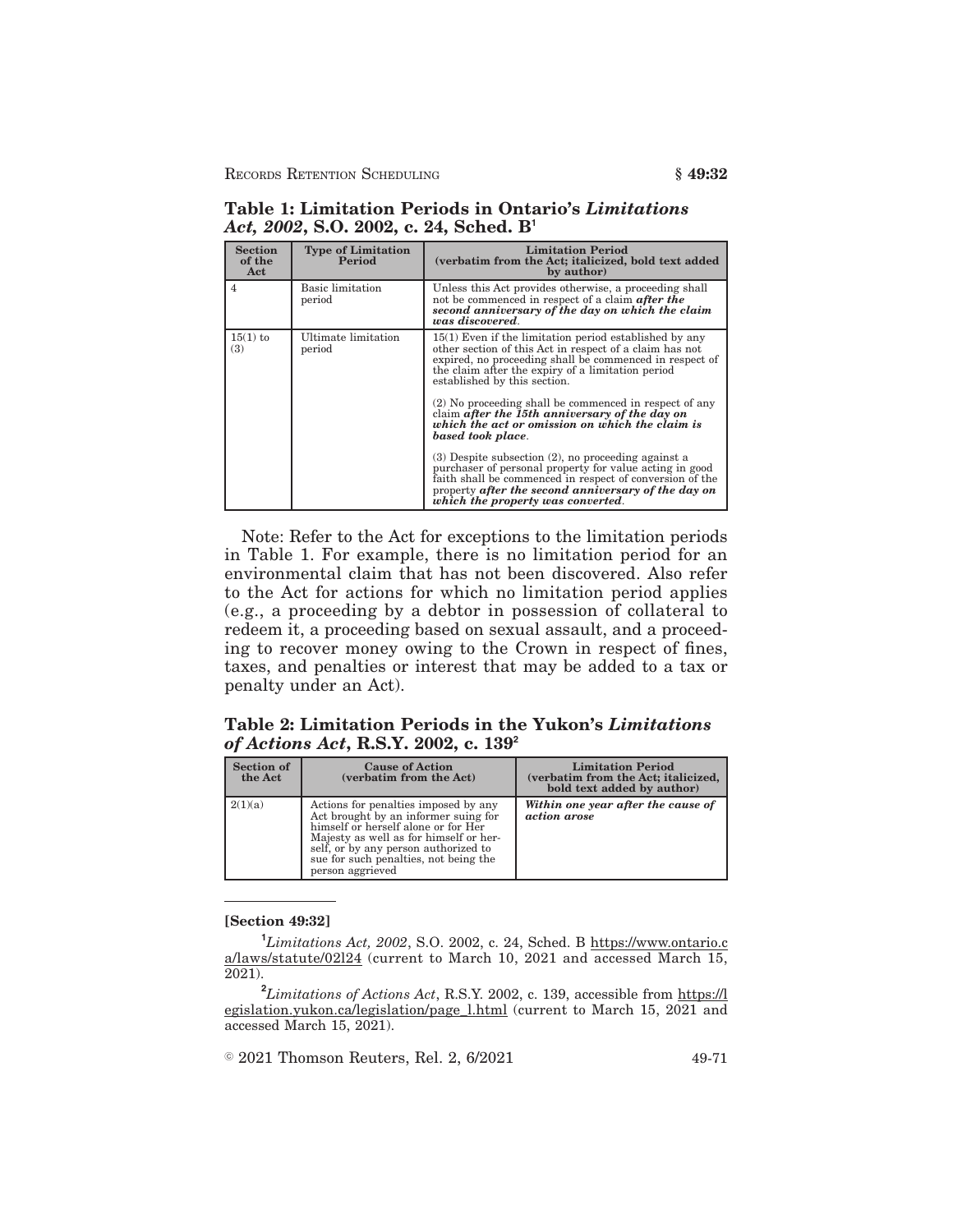| <b>Section of</b><br>the Act | <b>Cause of Action</b><br>(verbatim from the Act)                                                                                                                                                                                                                                                                              | <b>Limitation Period</b><br>(verbatim from the Act; italicized,<br>bold text added by author)       |
|------------------------------|--------------------------------------------------------------------------------------------------------------------------------------------------------------------------------------------------------------------------------------------------------------------------------------------------------------------------------|-----------------------------------------------------------------------------------------------------|
| 2(1)(b)                      | Actions for penalties, damages or<br>sums of money in the nature of penal-<br>ties given by any Act to Her Majesty<br>or the person aggrieved, or partly to<br>one and partly to the other                                                                                                                                     | Within two years after the cause of<br><i>action arose</i>                                          |
| 2(1)(c)                      | Actions of defamation, whether libel<br>or slander                                                                                                                                                                                                                                                                             | Within two years after the publica-<br>tion of the libel or the speaking of<br>the slanderous words |
|                              | Where special damage is the gist of<br>the action                                                                                                                                                                                                                                                                              | Within two years after the occur-<br>rence of the special damage                                    |
| 2(1)(d)                      | Actions for trespass to the person, as-<br>sault, battery, wounding or other in-<br>jury to the person, whether arising<br>from an unlawful act or from negli-<br>gence, or for false imprisonment or<br>malicious prosecution                                                                                                 | Within two years after the cause of<br>action arose                                                 |
| 2(1)(e)                      | Actions for trespass or injury to real<br>property or chattels, whether direct or<br>indirect, and whether arising from an<br>unlawful act or from negligence, or for<br>the taking away, conversion or deten-<br>tion of chattels                                                                                             | Within six years after the cause of<br><i>action arose</i>                                          |
| 2(1)(f)                      | Actions for the recovery of money, ex-<br>cept in respect of a debt charged on<br>land, whether recoverable as a debt or<br>damages or otherwise, and whether<br>on a recognizance, bond, covenant or<br>other specialty or on a simple con-<br>tract, express or implied, and actions<br>for an account or for not accounting | Within six years after the cause of<br><i>action arose</i>                                          |
| 2(1)(g)                      | Actions grounded on fraudulent mis-<br>representation                                                                                                                                                                                                                                                                          | Within six years after the discov-<br>ery of the fraud                                              |
| 2(1)(h)                      | Actions grounded on accident, mis-<br>take or other equitable ground of re-<br>lief not specifically dealt with in para-<br>graphs $(a)$ to $(g)$                                                                                                                                                                              | Within six years after the discov-<br>ery of the cause of action                                    |
|                              | Actions on a judgment or order for the<br>payment of money                                                                                                                                                                                                                                                                     | Within 10 years after the cause of<br>action on the judgment or order<br>arose                      |
| 2(1)(j)                      | Any other action not specifically pro-<br>vided for in this Act or any other Act                                                                                                                                                                                                                                               | Within six years after the cause of<br>action arose                                                 |

Note: Refer to the Act for exceptions to the limitation periods in Table 2. For example, regarding s.  $2(1)(d)$ , there is no limitation period for sexual assault in certain situations.

In addition to the limitation of actions (or similar) statute of a province or territory, miscellaneous other statutes in each province and territory prescribe limitation periods for various actions. For example, the Yukon's *Limitations of Actions Act*, R.S.Y. 2002, c. 139, does not address securities offence proceedings. Instead, an event plus six years limitation period for securities offence proceedings is prescribed in the territory's *Securities Act*, R.S.Y. 2007, c. 16, i.e., s. 145 of the Act states: "Except where otherwise provided in this Act, no proceeding under this Act shall be commenced in a court or before the Su-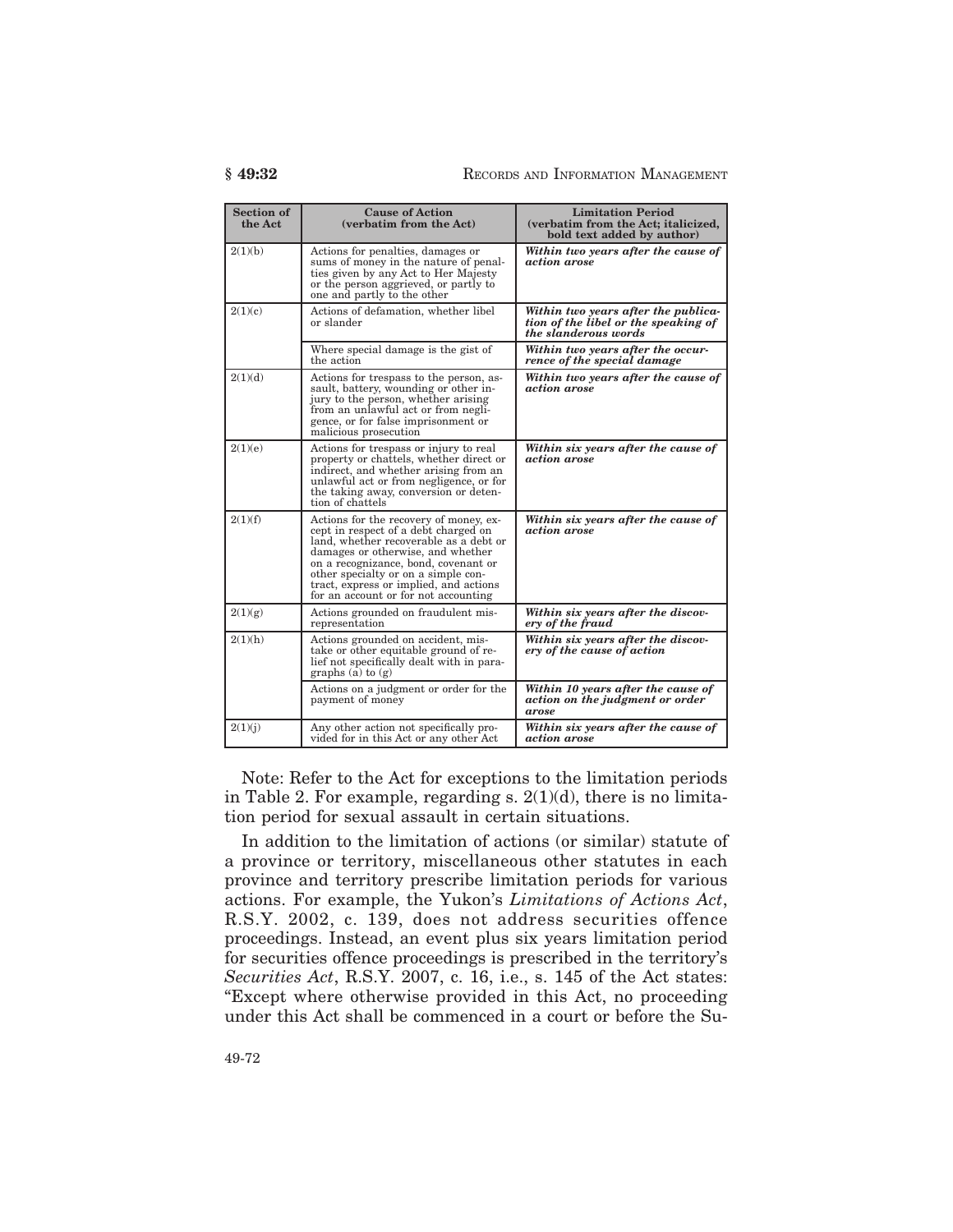perintendent later than six years from the date of the occurrence of the last event on which the proceeding is based."**<sup>3</sup>**

Unlike the provinces and territories, there is no limitation of actions statute for the Canadian federal jurisdiction. Instead, limitation periods are prescribed in many individual federal statutes. For example, the *Canada Labour Code*, R.S.C. 1985, c. L-2, specifies an event plus two years limitation period for offence proceedings under the Act. Section 149(4) of the Act states: "Proceedings in respect of an offence under this Part may be instituted at any time within but not later than 2 years after the time when the subject-matter of the proceedings arose."**<sup>4</sup>**

It is necessary to determine at the outset of any action whether the limitation period has expired. If the limitation period has expired, the action will be barred (also called "statutebarred" or "time-barred") and the claimant may be prevented from bringing a claim against the alleged wrongdoer. The evidentiary burden will rest with the claimant to prove that the action was commenced within the applicable statutory period.

#### **§ 49:33 Statutes of Limitation—Challenges in Applying Limitation Periods to Records**

It is important to emphasize that a limitation period is not a records retention requirement. No organization is required by law to keep records for the duration of a limitation period; however, because an organization will typically rely on records when initiating a legal action or when defending itself against a legal action, an organization may decide to keep records for the duration of a limitation period after having assessed the risks of not doing so. To support completion of the risk assessment, an organization should identify the applicable limitation periods and apply (map) them to the applicable records (record series). However, as discussed below, limitation periods present several challenges from the records and information management perspective.

## **Challenge # 1: Mapping limitation periods to record series.**

A limitation period prescribes the deadline for initiating

 $\degree$  2021 Thomson Reuters, Rel. 2, 6/2021 49-73

**<sup>3</sup>** *Securities Act*, R.S.Y. 2007, c. 16, s. 145 accessible from https://legislati on.yukon.ca/legislation/page\_s.html (current to March 12, 2021 and accessed March 15, 2021).

**<sup>4</sup>** *Canada Labour Code*, R.S.C. 1985, c. L-2, s. 149(4) https://laws-lois.jus tice.gc.ca/eng/acts/L-2/page-34.html#docCont (current to February 24, 2021 and accessed March 15, 2021).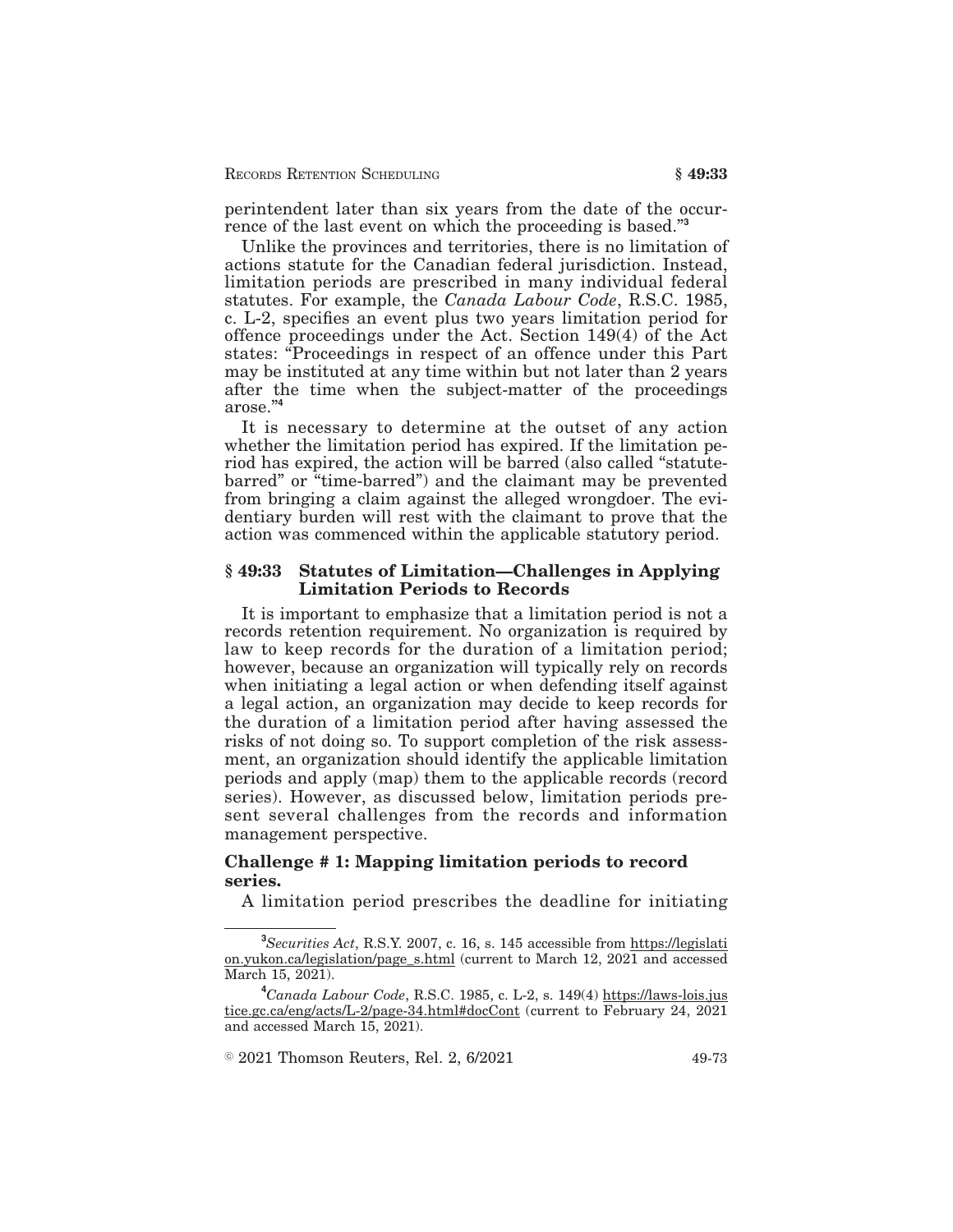legal action but does not identify the record(s) which may be needed to initiate the legal action or to defend against it. Consequently, consultation with the business and legal counsel is required to identify the records which would most likely be needed in the event that legal action occurs. Let us look at an example.

Section 17(1) of Ontario's *Real Property Limitations Act*, R.S.O. 1990, c. L.15, prescribes the following limitation period for the maximum arrears of rent or interest recoverable or of any damages in respect of the rent arrears or interest (italicized, bold text added by author):

No arrears of rent, or of interest in respect of any sum of money charged upon or payable out of any land or rent, or in respect of any legacy, whether it is or is not charged upon land, or any damages in respect of such arrears of rent or interest, shall be recovered by any distress or action but *within six years next after the same respectively has become due, or next after any acknowledgment in writing of the same has been given to the person entitled thereto or the person's agent, signed by the person by whom the same was payable or that person's agent.***<sup>1</sup>**

The written, signed acknowledgement (which may or not be made) is the only record referenced by the limitation period. This means an organization (landlord) seeking to recover arrears of rent or interest and/or damages would need to identify the records needed to support its claim. Those records would include, at minimum, correspondence with the person (tenant) or the person's agent regarding the arrears, payment records and the rental agreement. The organization would also need to determine the format of the records (physical and/or electronic) and their storage location(s). The records may be in one record series (e.g., tenant files) or in several series such as tenant files, agreements and accounts receivables depending on how the organization has chosen to organize its records.

An organization would need to follow the same process for each applicable limitation period, recognizing that it may not be possible to anticipate all potentially relevant records that may be needed in the event of legal action. For example, it may be impossible to predict the record(s) which would be relevant to a claim for slander (i.e., a published false statement that is

**<sup>[</sup>Section 49:33]**

**<sup>1</sup>** *Real Property Limitations Act*, R.S.O. 1990, c. L.15, s. 17(1) https://ww w.ontario.ca/laws/statute/90l15#BK16 (current to March 10, 2021 and accessed March 15, 2021).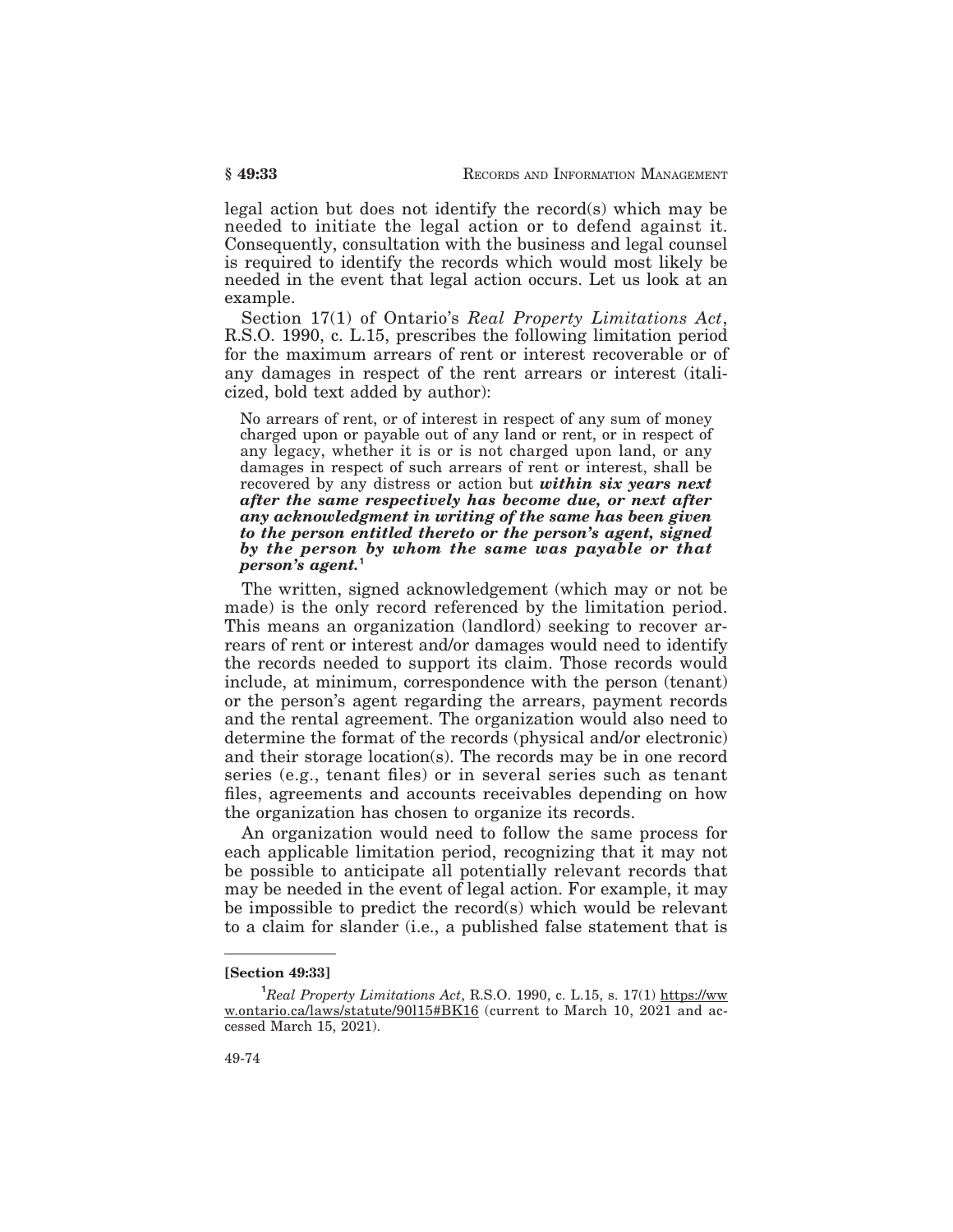RECORDS RETENTION SCHEDULING **§ 49:33**

damaging to a person's reputation) because the slander may be alleged to have occurred in a letter, report, social media post or other record of the organization.

## **Challenge # 2: Determination of when a limitation period begins to "run".**

Generally, a limitation period begins to run when a duty is breached, when all the essential facts occur on which a claim is based, or at the date of "discoverability", i.e. when a claimant knows, or reasonably ought to know, that he/she has a potential claim. Some laws provide specific direction, as for example s. 5(1) in Ontario's *Limitations Act, 2002*, S.O. 2002, c. 24, Sched. B, which states:

5(1) A claim is discovered on the earlier of,

- (a) the day on which the person with the claim first knew,
	- (i) that the injury, loss or damage had occurred,
	- (ii) that the injury, loss or damage was caused by or contributed to by an act or omission,
	- (iii) that the act or omission was that of the person against whom the claim is made, and
	- (iv) that, having regard to the nature of the injury, loss or damage, a proceeding would be an appropriate means to seek to remedy it; and
- (b) the day on which a reasonable person with the abilities and in the circumstances of the person with the claim first ought to have known of the matters referred to in clause (a).

(2) A person with a claim shall be presumed to have known of the matters referred to in clause  $(1)(a)$  on the day the act or omission on which the claim is based took place, unless the contrary is proved.

(3) For the purposes of subclause  $(1)(a)(i)$ , the day on which injury, loss or damage occurs in relation to a demand obligation is the first day on which there is a failure to perform the obligation, once a demand for the performance is made.

(4) Subsection (3) applies in respect of every demand obligation created on or after January 1, 2004.**<sup>2</sup>**

While determining when a duty was breached may be relatively straightforward, it may be challenging to determine when all the essential facts occurred on which a claim is based or when the date of discoverability occurred.

Determining when a limitation period begins to run is fur-

**<sup>2</sup>** *Limitations Act, 2002*, S.O. 2002, c. 24, Sched. B, s. 5(1) https://www.o ntario.ca/laws/statute/02l24#BK6 (current to March 10, 2021 and accessed March 15, 2021).

 $\textdegree$  2021 Thomson Reuters, Rel. 2, 6/2021  $\textdegree$  49-75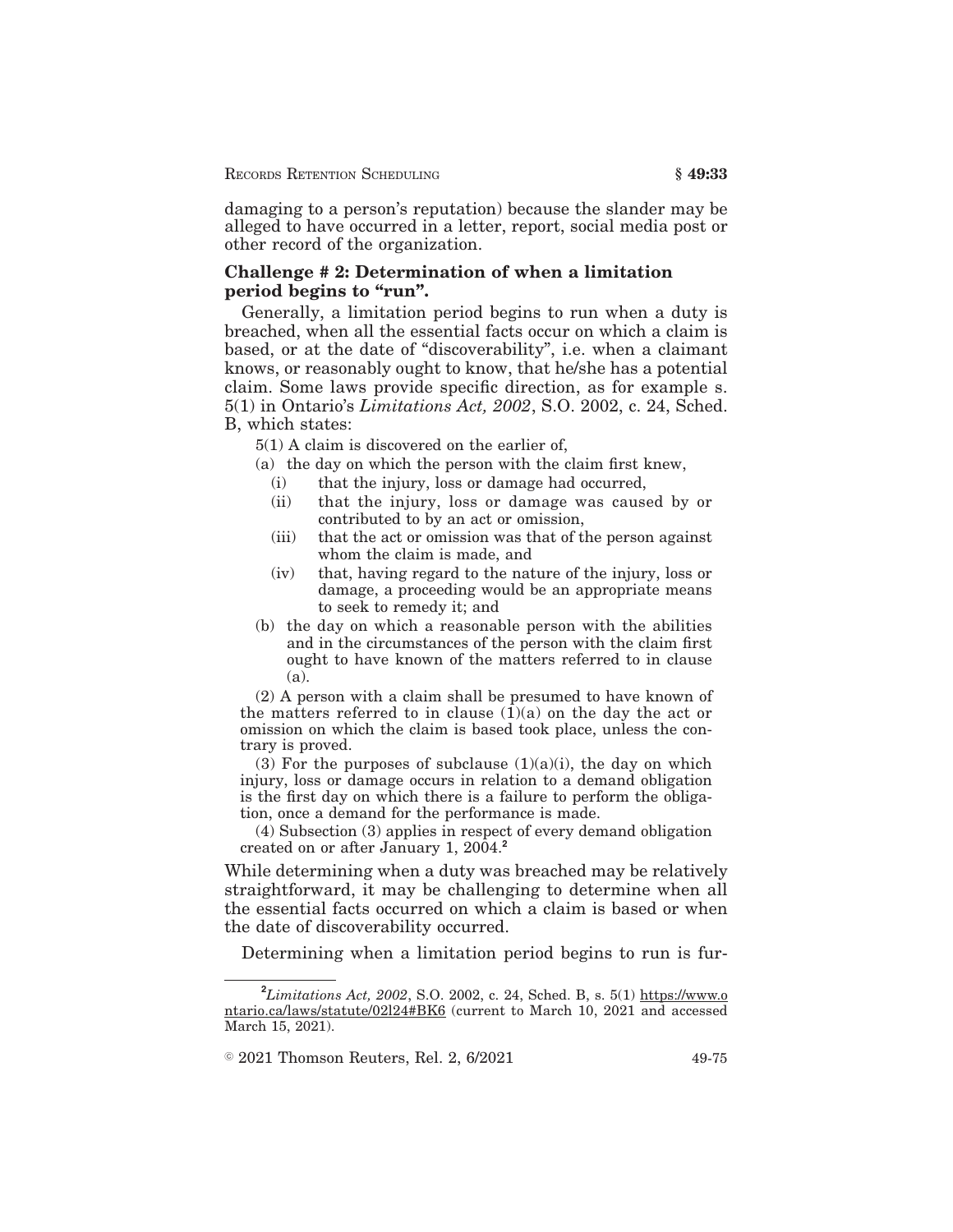ther complicated when a legal action involves a minor. Statutes usually state that a limitation period does not run during any time in which the person with the claim is a minor (i.e., under the age of 18 years); however, some statutes allow a limitation period to run if a minor is represented by a guardian in relation to the claim. It may be possible for an organization to determine the age of a minor who may be involved in a potential, future legal action and to track when the minor will turn 18 years of age, thus allowing the organization to determine when the limitation period involving the minor will begin to run and to schedule a retention period accordingly. For example, a municipality which operates a swimming pool may segregate accident claims involving minors along with any records attesting to the age of the minors when the accidents occurred (e.g., aquatics program registrations) in order to track when the minors reach the age of majority and administer an event-based retention period whereby the records will be kept for a specified time after the age of majority is reached. The applicable limitation period will likely determine the duration of the retention period after the age of majority has been attained.

Determining when a limitation period begins to run is also further complicated when a legal action involves an incapacitated individual. Statutes usually state that a limitation period does not run during any time in which the person with the claim is incapacitated due to a physical, mental or psychological condition; however, as in the case of minors, some statutes allow a limitation period to run if an incapacitated person is represented by a guardian in relation to the claim. The timing of a determination of incapacity will be random and it is highly unlikely that any organization will have records that would enable incapacity to be determined in advance.

## **Challenge # 3: Limitation period of longer duration than a legislated records retention requirement.**

Researching applicable statutes and regulations may reveal instances in which legislated records retention periods and applicable limitation periods are of different durations. This may occur in the same statute or in different statutes. Table 1 provides an example of a limitation period of longer duration than a legislated records retention requirement in the same act, i.e., the *Alberta Corporate Tax Act*, R.S.A. 2000, c. A-15. Differences such as these should be documented and discussed with legal counsel who will assess the legal implications and propose an appropriate retention period.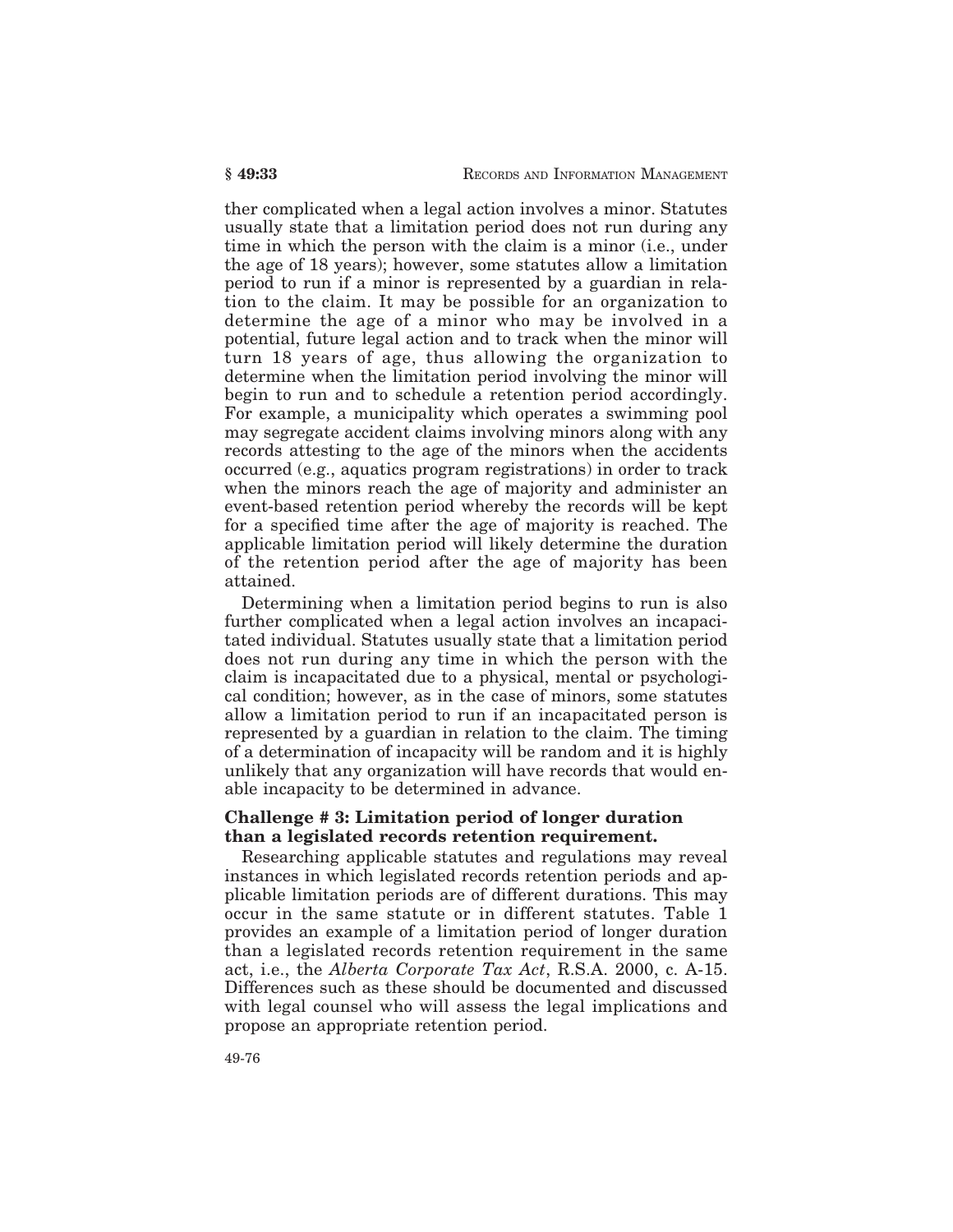| <b>Citation</b>                                                                | <b>Records</b><br><b>Retention</b><br>Requirement<br>or<br>Limitation<br><b>Period</b> | <b>Verbatim Text from the Statute</b><br>(italicized, bold text added by author)                                                                                                                                                                                                                                                                                                                                                                                                                                                                                                                                                                                                                                    |
|--------------------------------------------------------------------------------|----------------------------------------------------------------------------------------|---------------------------------------------------------------------------------------------------------------------------------------------------------------------------------------------------------------------------------------------------------------------------------------------------------------------------------------------------------------------------------------------------------------------------------------------------------------------------------------------------------------------------------------------------------------------------------------------------------------------------------------------------------------------------------------------------------------------|
| <i>Alberta</i><br>Corporate Tax<br>Act, R.S.A.<br>$2000, c. A-15,$<br>s.61(3)  | Records<br>retention<br>requirement                                                    | Every corporation required by this section to<br>keep records and books of account shall retain<br>(a) the records and books of account in respect of<br>which a period is prescribed, together with every<br>account and voucher necessary to verify the<br>information in any record or book of account, for<br>the prescribed period, and<br>(b) all records and books of account other than<br>those referred to in clause (a), together with<br>every account and voucher necessary to verify<br>the information contained in any record or book<br>of account, until the expiration of 6 years<br>from the end of the last taxation year to<br>which the records and books of account<br>relate. <sup>3</sup> |
| <i>Alberta</i><br>Corporate Tax<br>Act, R.S.A.<br>$2000, c. A-15,$<br>s. 81(3) | Limitation<br>period                                                                   | An information or complaint in respect of an<br>offence under this Act may only be laid or made<br>on or before a day 8 years from the time<br>when the matter of the information or<br>complaint arose. <sup>4</sup>                                                                                                                                                                                                                                                                                                                                                                                                                                                                                               |

**Table 1: Example of Differing Durations of Legislated Records Retention and Limitation Periods**

# **Challenge # 4: Applying non-statutory limitation periods.**

The parties to a contract may agree to a limitation period other than the limitation period prescribed in a statute. For example, the parties may agree that the time limit for commencing legal action will be shorter than the period prescribed in the applicable statute. Similarly, the parties may enter into a standstill agreement to postpone or lengthen the running of time under the applicable limitation statute.

This means that contracts should be carefully reviewed to identify any instances in which a limitation period applies other than the period prescribed by legislation. The review may reveal that it is not the organization's practice to agree to different limitation periods, thus eliminating this challenge. Alternatively, the review may reveal that the organization will agree to a different limitation period only in special circumstances or only involving a particular type of contract (e.g., a professional services contract). In those cases, the organization

**<sup>3</sup>** *Alberta Corporate Tax Act*, R.S.A. 2000, c. A-15, accessible from https:// www.qp.alberta.ca/Laws\_Online.cfm (accessed March 15, 2021).

**<sup>4</sup>** *Alberta Corporate Tax Act*, R.S.A. 2000, c. A-15, accessible from https:// www.qp.alberta.ca/Laws\_Online.cfm (accessed March 15, 2021).

 $\textdegree$  2021 Thomson Reuters, Rel. 2, 6/2021 49-77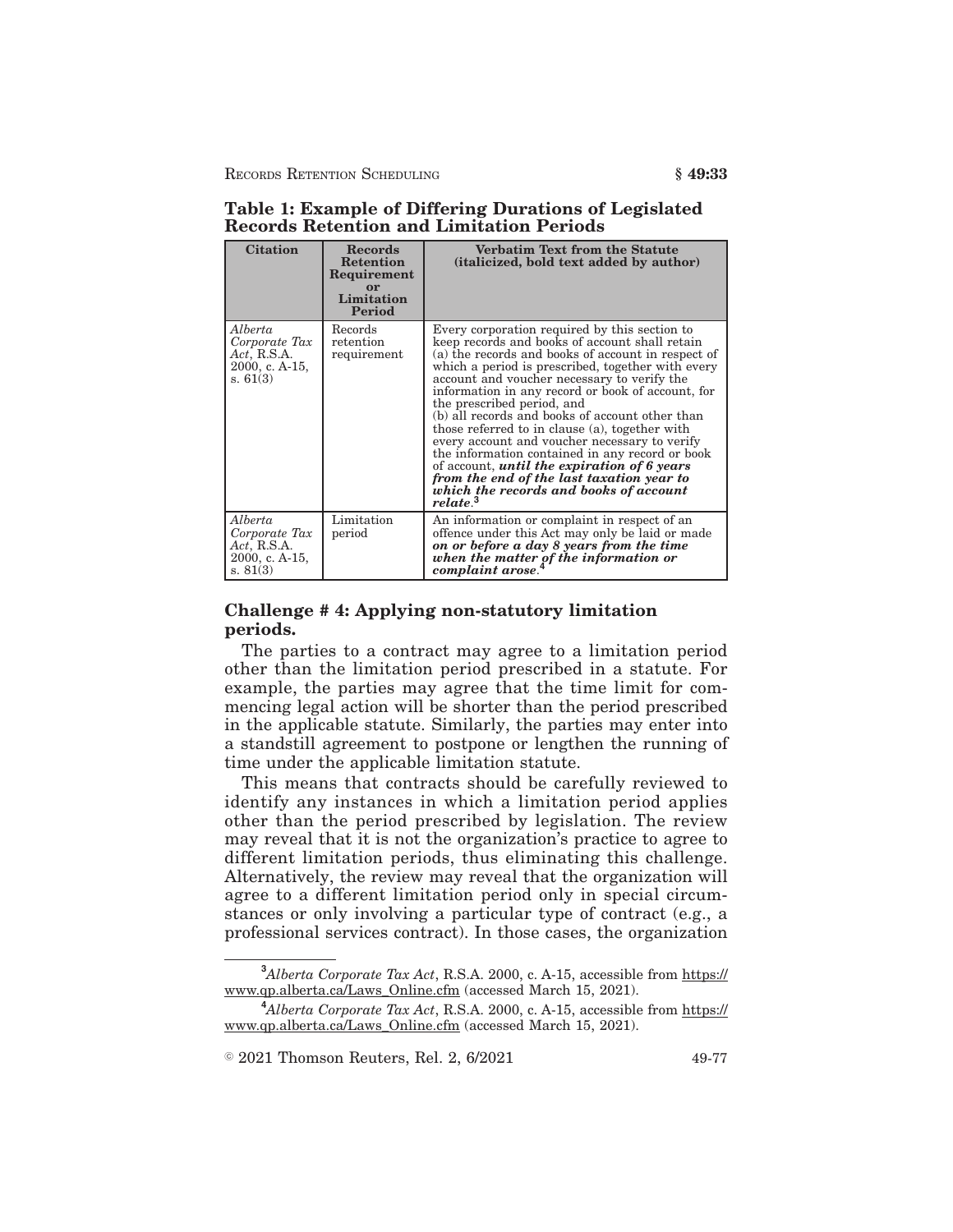will need to identify the contracts for which different limitation periods apply so those periods will be considered when managing the retention and disposition of the contracts.

#### **Challenge # 5: Temporary suspension of limitation periods.**

A government may suspend limitation periods in an emergency or other situation. For example, six provinces (Alberta, British Columbia, New Brunswick, Newfoundland and Labrador, Ontario, and Quebec) and one territory (the Yukon) suspended limitation periods in civil matters (with some exceptions) while their courts were closed beginning on various dates in 2020 due to the COVID-19 pandemic. In some cases, limitation periods continued to be suspended after the courts resumed their operations. For example, British Columbia's limitation periods are not scheduled to resume until March 25, 2021 meaning that they will have been suspended for one year while the January 14, 2021 90-day extension of the state of emergency in the Yukon means limitation periods in that jurisdiction were still suspended as of the writing of this chapter.

Each jurisdiction that temporarily suspended limitation periods due to the pandemic has announced (or in the case of the Yukon, will announce) how the limitation periods which expired during the suspension will be handled. For example, New Brunswick announced that the March 19, 2020 to September 18, 2020 period shall not be counted in calculating a limitation period that was set to expire after March 19, 2020. This means that a period of six months has been added to the original expiration date of those limitation periods. Conversely, Newfoundland and Labrador decided that all limitation periods set to expire between March 14, 2020 and September 14, 2020 have expired unless a claim was already filed no later than September 14, 2020.**<sup>5</sup>**

An organization which approved retention periods in consideration of applicable limitation periods which were temporarily suspended would be advised to revisit and adjust the records disposition dates depending on how the suspended limitation periods are being handled in the applicable jurisdiction(s).

**About the author**: Sheila Taylor is a Certified Information

**<sup>5</sup>** Marie-Pier Nadeau, *Limitation Periods and COVID-19: Where Do Things Stand?* https://www.weirfoulds.com/limitation-periods-and-covid-19-w here-do-things-stand (accessed March 15, 2021) provides information on the handling of suspended limitation periods elsewhere in Canada.